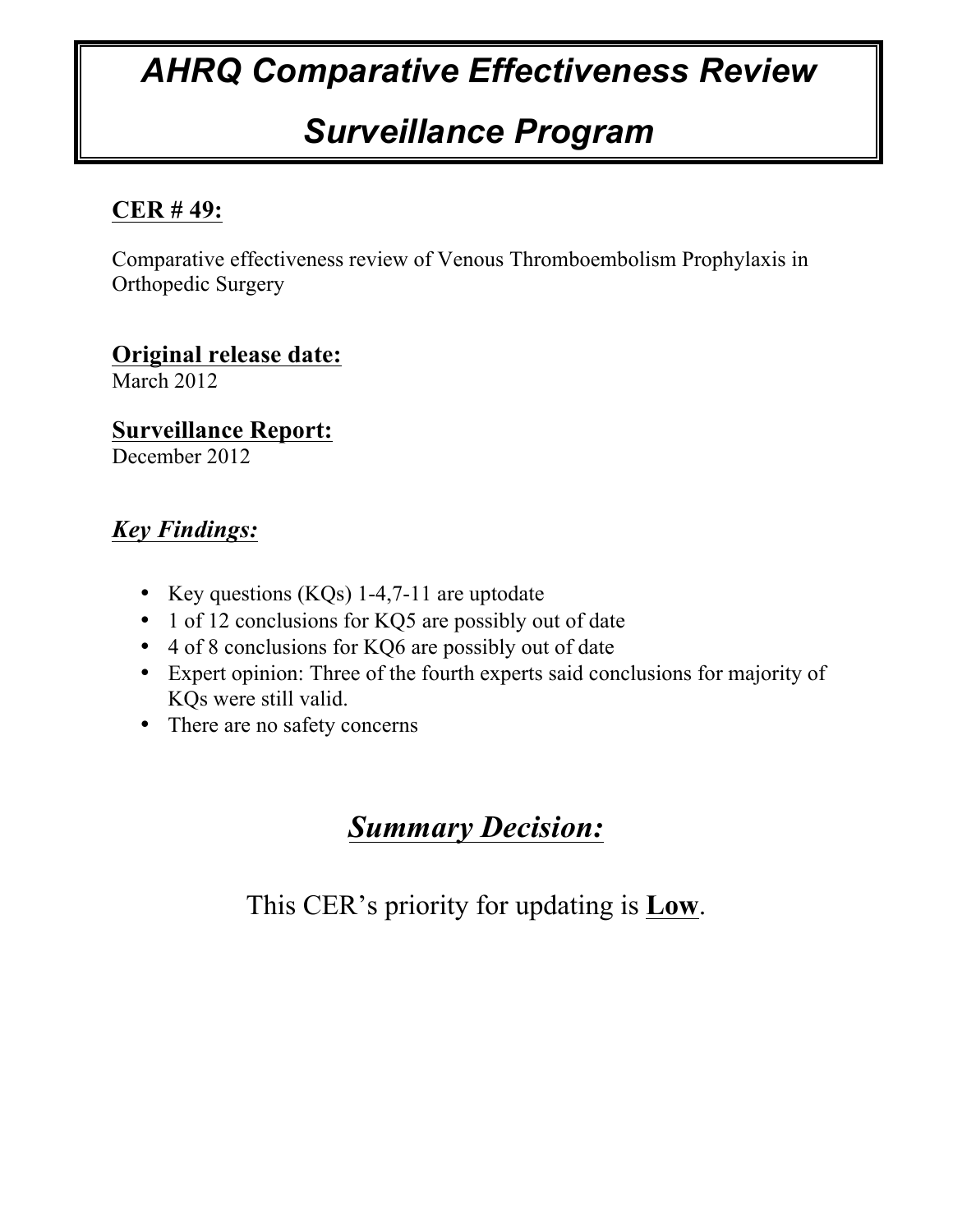# **Authors:**

Investigators: Nadera Ahmadzai, Alexander Tsertsvadze, Becky Skidmore Technical support: Raymond Daniel Advisory panel: David Moher, Mohammed T. Ansari Oversight/supervision: David Moher, Chantelle Garritty

None of the investigators has any affiliation or financial involvement that conflicts with material presented in this report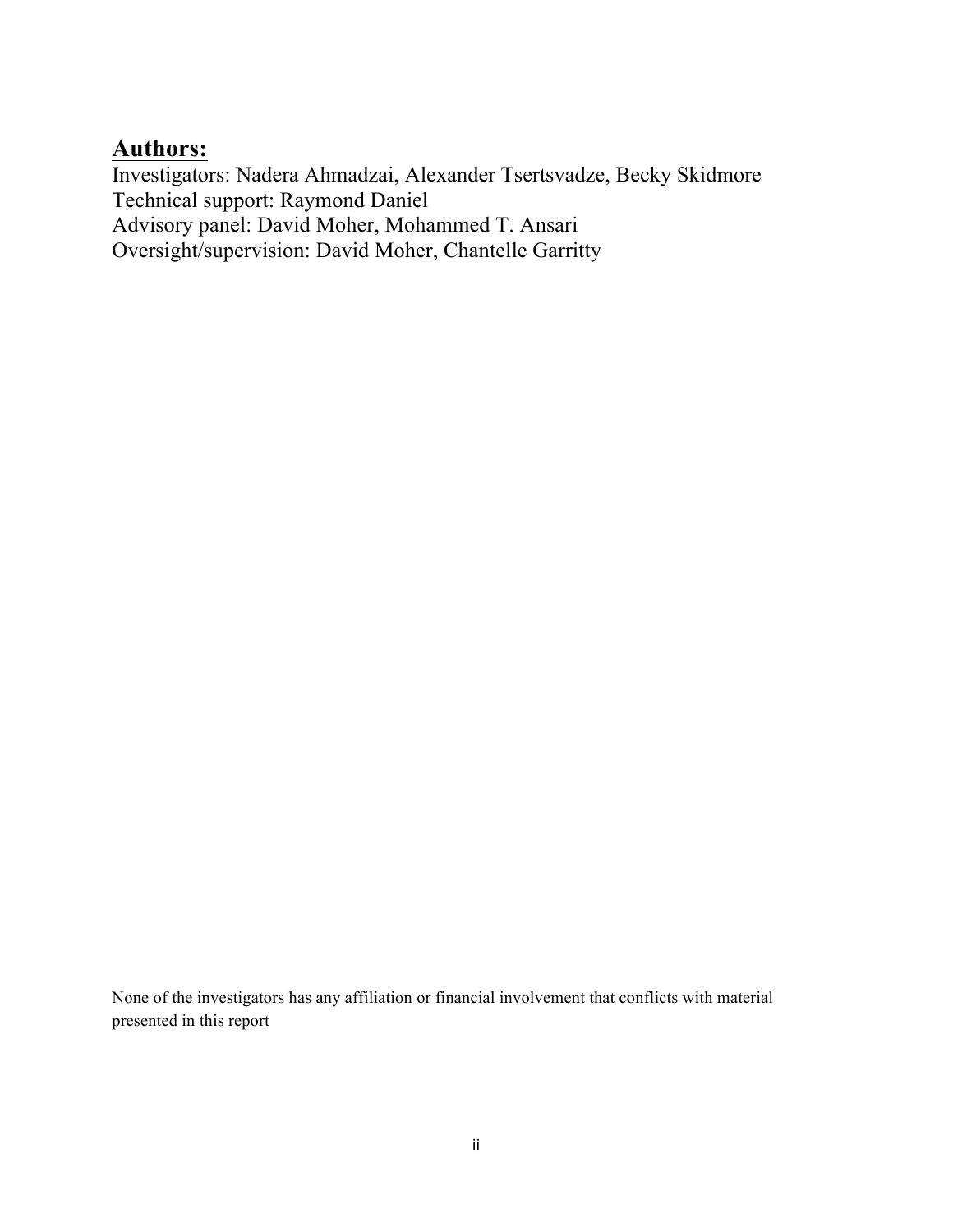# **Acknowledgments**

The authors gratefully acknowledge the following individuals for their contributions to this project: Drs. Yngve Falck-Ytter, Charles Francis, Paul Lotke, Olivia Phung.

# **Subject Matter Experts**

Yngve Falck-Ytter, M.D. Chief, Division of Gastroenterology Louis Stokes VA Medical Center Cleveland, OH

Charles W. Francis, M.D. School of Medicine and Dentistry University of Rochester Medical Center Rochester, NY

Paul Lotke, M.D. Emeritus Professor of Orthopaedic Surgery Department of Orthopaedic Surgery Hospital of the University of Pennsylvania Philadelphia, PA

Olivia J. Phung, PharmD Assistant Professor Pharmacy Practice and Administration Western University of Health Sciences Pomona, CA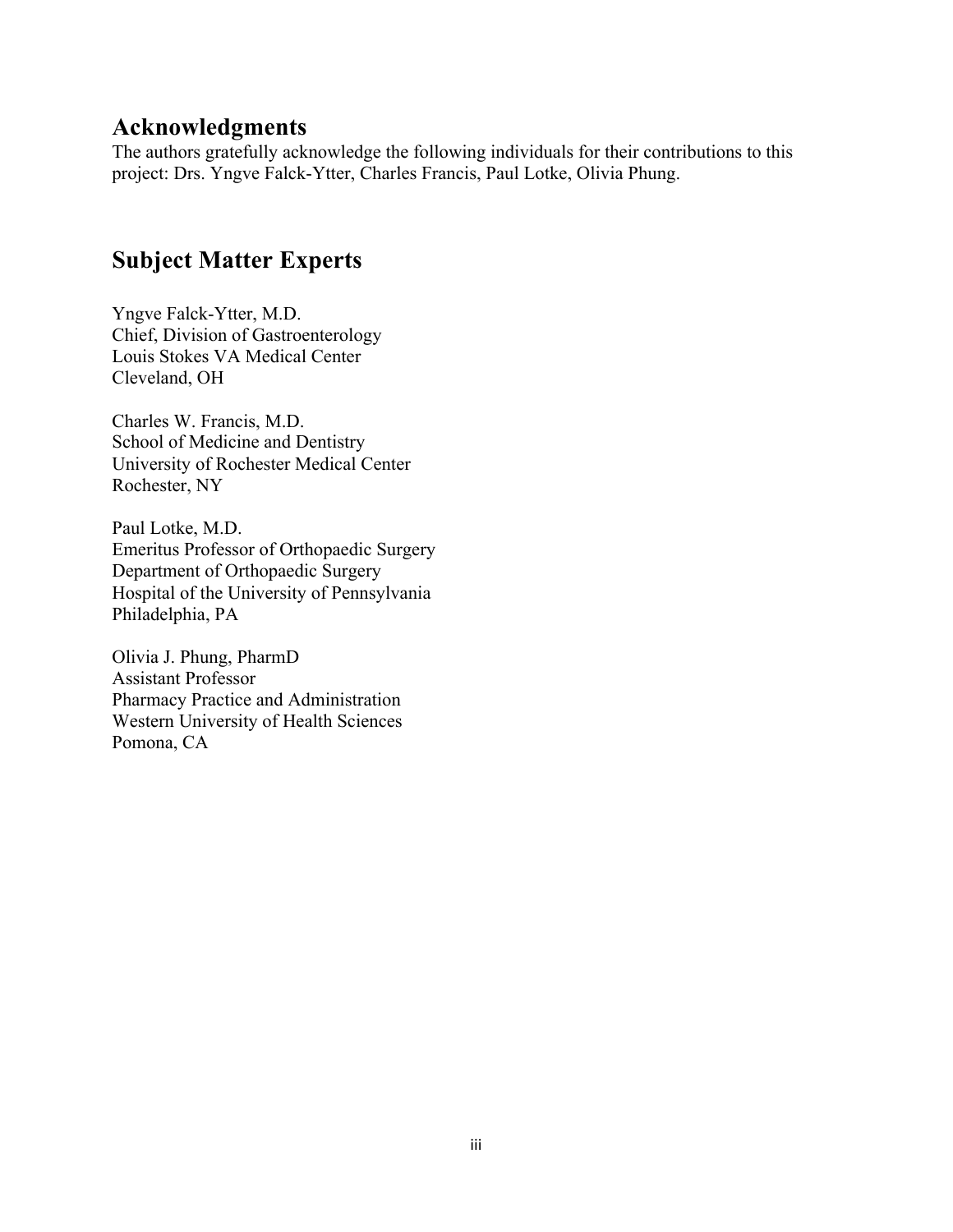# **Contents**

#### **Tables**

|--|--|--|

## **Appendices**

Appendix A: Search Methodology Appendix B: Updating signals Appendix C: Evidence Table Appendix D: Questionnaire Matrix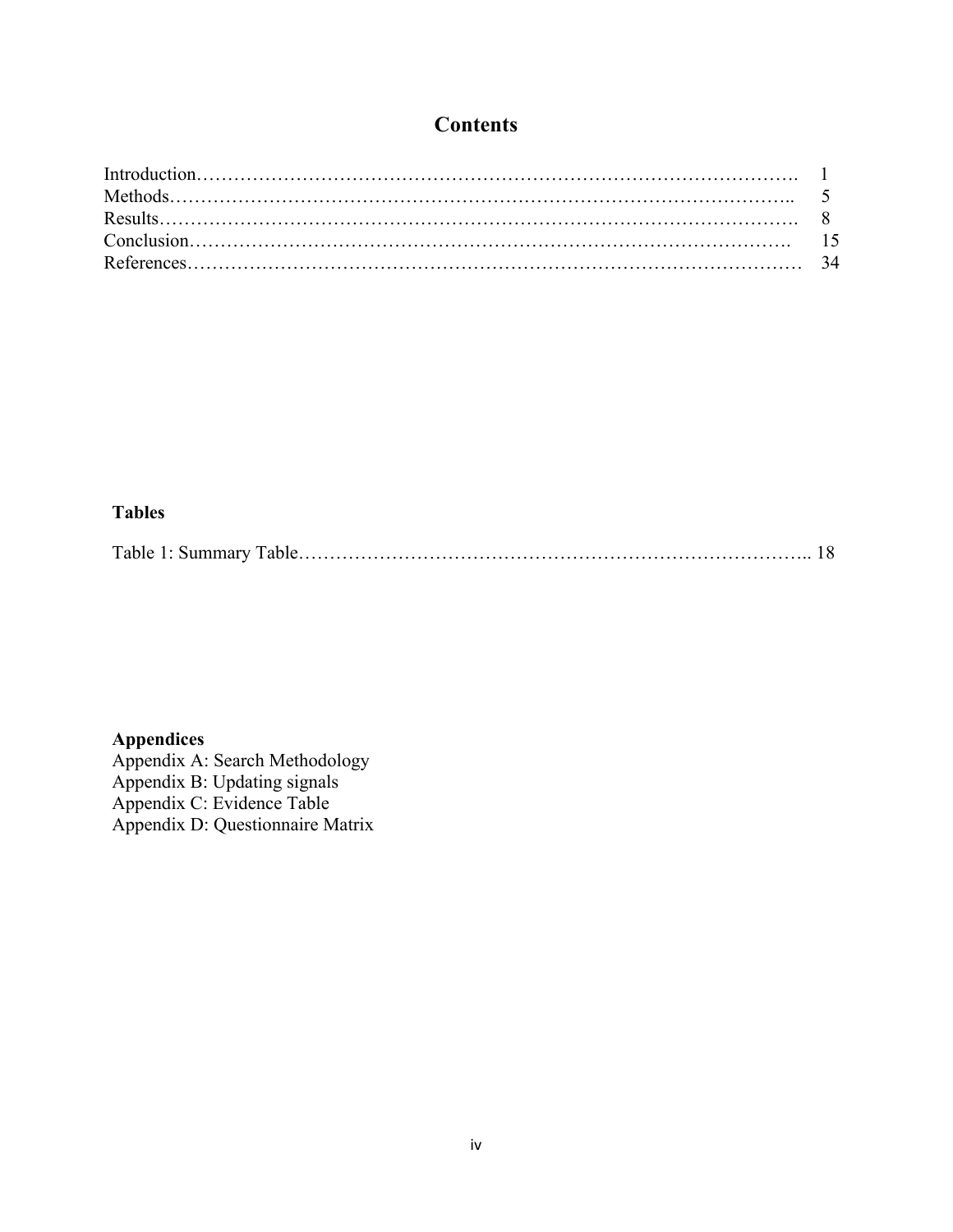# **1. Introduction**

The purpose of this mini-report is to apply the methodologies developed by the Ottawa and RAND EPCs to assess whether the CER No. 49 (Comparative effectiveness review of Venous Thromboembolism Prophylaxis in Orthopedic Surgery), is in need of updating.  $\frac{1}{1}$ This CER was originally released in March, 2012. When the Surveillance program began in the summer of 2011, this CER was selected to be in the last wave of reports to go through the assessment. This first assessment of this CER was completed in December 2012.

This CER included 154 unique studies identified by using searches through May, 2009 and addressed eleven key questions to compare comparative effectiveness of Venous Trhomboemoblism prophylaxis in Orthopedic surgery. The key questions of the original CER were as follows:

1. In patients undergoing major orthopedic surgery (total hip or knee replacement or hip fracture surgery) what is the baseline postoperative risk of venous thromboembolism and bleeding outcomes in contemporary practice?

2. In patients undergoing major orthopedic surgery (total hip or knee replacement or hip fracture surgery) what patient, surgical or postsurgical characteristics predict or differentiate patient risk of venous thromboembolism and bleeding outcomes in contemporary practice?

3. In patients undergoing major orthopedic surgery (total hip or knee replacement or hip fracture surgery), in the absence of final health outcomes, can the risk for such outcomes reliably be estimated by measuring surrogate outcomes, such as deep vein thrombosis (asymptomatic or symptomatic, proximal or distal) as detected by venography or ultrasound?

4. In patients who had major orthopedic surgery (total hip or knee replacement, hip fracture surgery), what is the relative impact of thromboprophylaxis compared with no thromboprophylaxis on symptomatic objectively confirmed venous thromboembolism, major venous thromboembolism (proximal deep vein thrombosis, pulmonary embolism or venous thromboembolism-related mortality), pulmonary embolism, fatal pulmonary embolism, nonfatal pulmonary embolism, post thrombotic syndrome, mortality, mortality due to bleeding, deep vein thrombosis (asymptomatic or symptomatic, proximal or distal deep vein thrombosis), asymptomatic deep vein thrombosis, symptomatic deep vein thrombosis, proximal deep thrombosis, distal deep vein thrombosis, major bleeding, major bleeding leading to reoperation, minor bleeding, surgical site bleeding, bleeding leading to infection, bleeding leading to transfusion, heparin-induced thrombocytopenia, discomfort, readmission, and reoperation? Thromboprophylaxis includes any pharmacologic agent within the defined classes (oral antiplatelet agents, injectable low molecular weight heparins, injectable unfractionated heparin, injectable or oral factor Xa inhibitors, injectable or oral direct thrombin inhibitors, oral vitamin K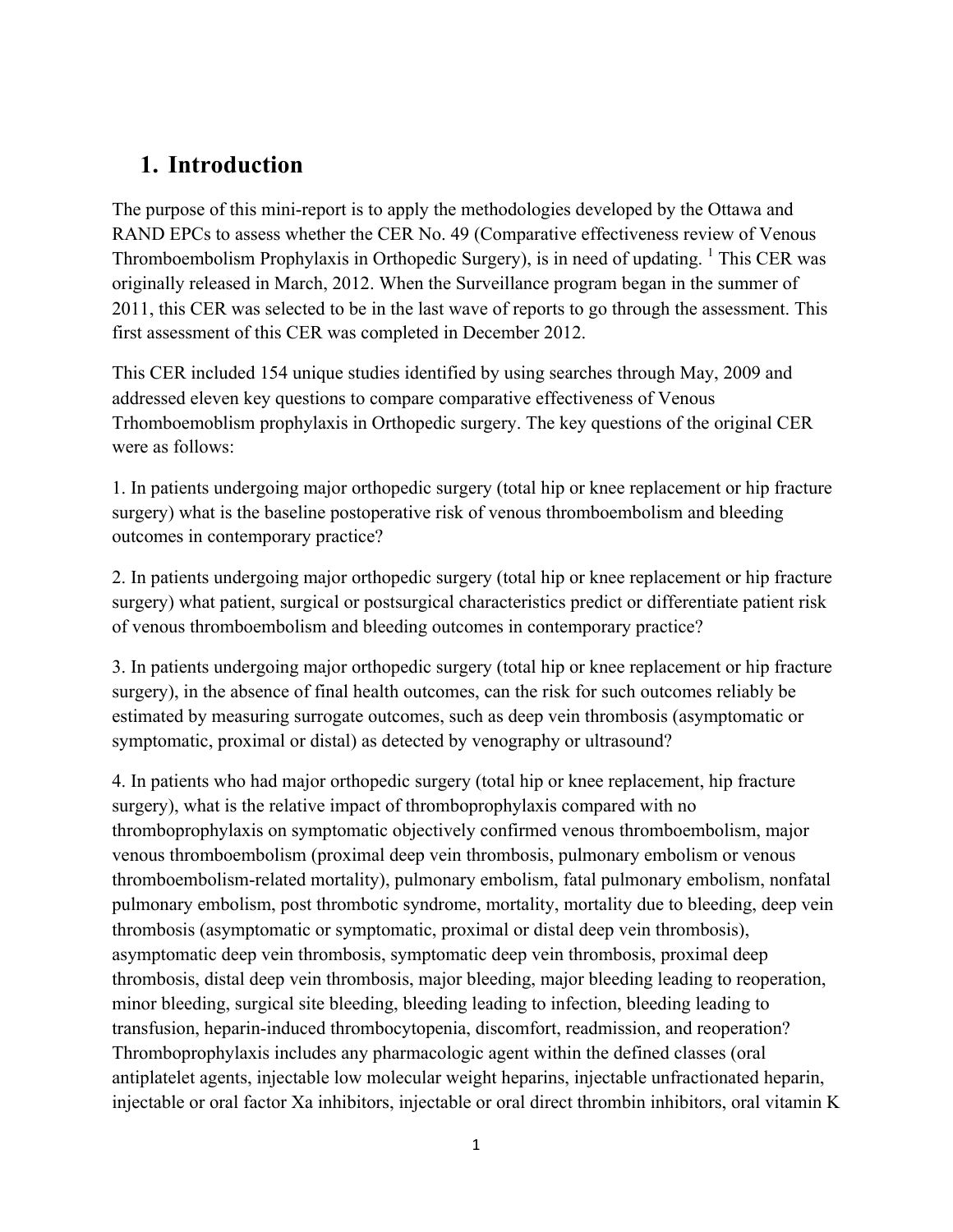antagonists) or any external mechanical intervention within the defined classes (graduated compression stockings, intermittent pneumatic compression devices, or venous foot pumps)]?

5. In patients undergoing major orthopedic surgery (total hip or knee replacement, hip fracture surgery), what is the comparative efficacy between classes of agents on outcomes: symptomatic objectively confirmed venous thromboembolism, major venous thromboembolism, pulmonary embolism, fatal pulmonary embolism, nonfatal pulmonary embolism, post thrombotic syndrome, mortality, mortality due to bleeding, deep vein thrombosis (asymptomatic or symptomatic, proximal or distal deep vein thrombosis), asymptomatic deep 3 vein thrombosis, symptomatic deep vein thrombosis, proximal deep thrombosis, distal deep vein thrombosis, major bleeding, major bleeding leading to reoperation, minor bleeding, surgical site bleeding, bleeding leading to infection, bleeding leading to transfusion, heparin-induced thrombocytopenia, discomfort, readmission, and reoperation? Classes include oral antiplatelet agents, injectable low molecular weight heparins, injectable unfractionated heparin, injectable or oral factor Xa inhibitors, injectable or oral direct thrombin inhibitors, oral vitamin K antagonists, and mechanical interventions.

6. In patients undergoing major orthopedic surgery (total hip or knee replacement, hip fracture surgery), what is the comparative efficacy of individual agents within classes (injectable low molecular weight heparin or mechanical) on symptomatic objectively confirmed venous thromboembolism, major venous thromboembolism (proximal deep vein thrombosis, pulmonary embolism or venous thromboembolism related mortality), pulmonary embolism, fatal pulmonary embolism, nonfatal pulmonary embolism, post thrombotic syndrome, mortality, mortality due to bleeding, deep vein thrombosis (asymptomatic or symptomatic, proximal or distal deep vein thrombosis), asymptomatic deep vein thrombosis, symptomatic deep vein thrombosis, proximal deep thrombosis, distal deep vein thrombosis, major bleeding, major bleeding leading to reoperation, minor bleeding, surgical site bleeding, bleeding leading to infection, bleeding leading to transfusion, heparin-induced thrombocytopenia, discomfort, readmission, and reoperation?

7. In patients undergoing major orthopedic surgery (total hip or knee replacement, hip fracture surgery), what are the effect estimates of combined pharmacologic and mechanical modalities versus single modality on symptomatic objectively confirmed venous thromboembolism, major venous thromboembolism (proximal deep vein thrombosis, pulmonary embolism or venous thromboembolism related mortality), pulmonary embolism, fatal pulmonary embolism, nonfatal pulmonary embolism, post thrombotic syndrome, mortality, mortality due to bleeding, deep vein thrombosis (asymptomatic or symptomatic, proximal or distal deep vein thrombosis), asymptomatic deep vein thrombosis, symptomatic deep vein thrombosis, proximal deep thrombosis, distal deep vein thrombosis, major bleeding, major bleeding leading to reoperation, minor bleeding, surgical site bleeding, bleeding leading to infection, bleeding leading to transfusion, heparin-induced thrombocytopenia, discomfort, readmission, and reoperation?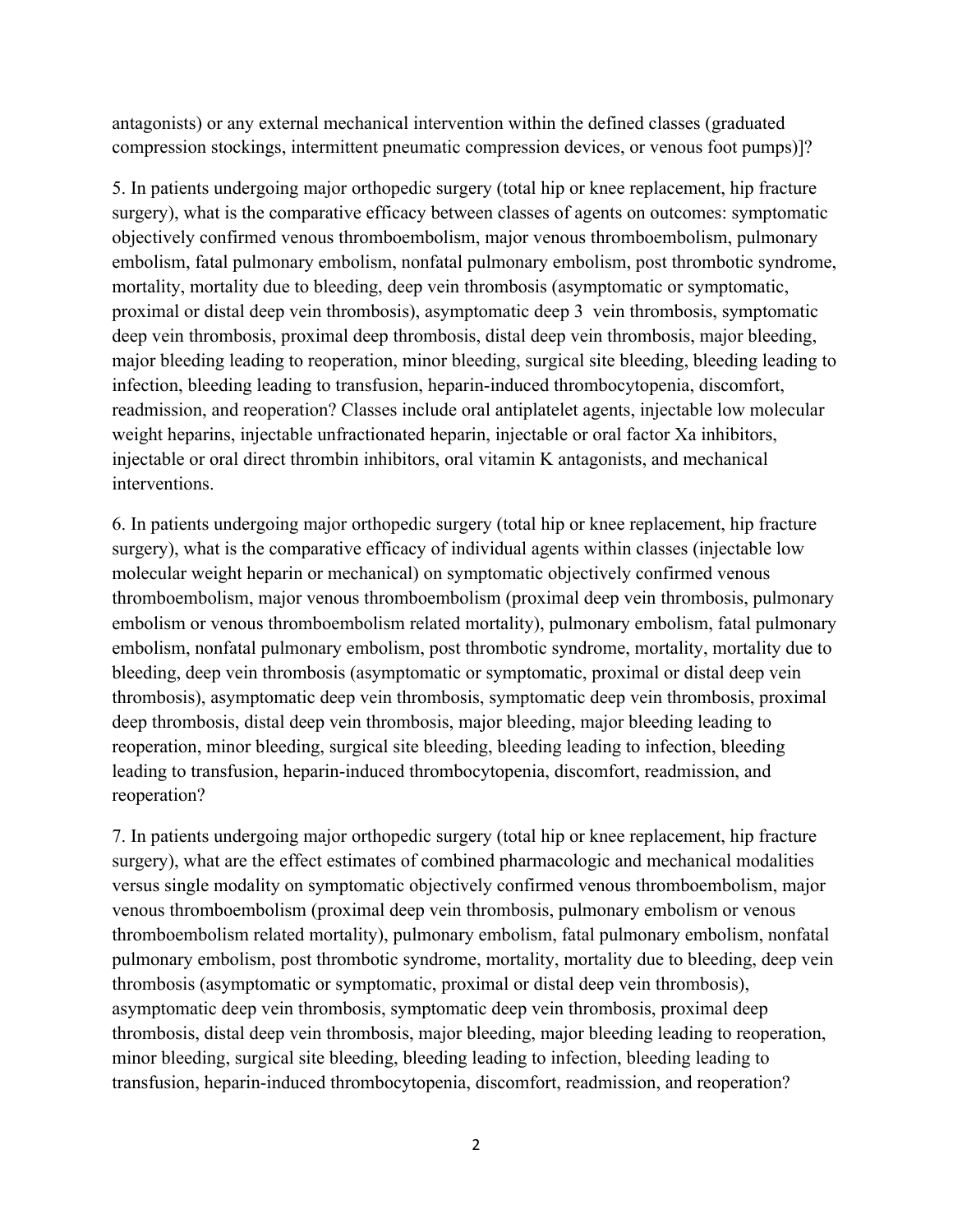8. In patients undergoing major orthopedic surgery (total hip or knee replacement, hip fracture surgery), regardless of thromboprophylaxis method, what are the effects of prolonging thromboprophylaxis for 28 days or longer compared with thromboprophylaxis for 7 to 10 days on symptomatic objectively confirmed venous thromboembolism, major venous thromboembolism (proximal deep vein thrombosis, pulmonary embolism or venous thromboembolism related mortality), pulmonary embolism, fatal pulmonary embolism, nonfatal pulmonary embolism, post thrombotic syndrome, mortality, mortality due to bleeding, deep vein thrombosis (asymptomatic or symptomatic, proximal or distal deep vein thrombosis), asymptomatic deep vein thrombosis, symptomatic deep vein thrombosis, proximal deep thrombosis, distal deep vein thrombosis, major bleeding, major bleeding leading to reoperation, minor bleeding, surgical site bleeding, bleeding leading to infection, bleeding leading to transfusion, heparin-induced thrombocytopenia, discomfort, readmission, and reoperation?

9. In patients undergoing major orthopedic surgery (total hip or knee replacement, hip fracture surgery) who have known contraindications to antithrombotic agents, what is the relative impact of prophylactic inferior vena cava filter placement compared with any external mechanical intervention on symptomatic objectively confirmed venous thromboembolism, major venous thromboembolism (proximal deep vein thrombosis, pulmonary embolism or venous thromboembolism related mortality), pulmonary embolism, fatal pulmonary embolism, nonfatal pulmonary embolism, post thrombotic syndrome, mortality, mortality due to bleeding, deep vein thrombosis (asymptomatic or symptomatic, proximal or distal deep vein thrombosis), asymptomatic deep vein thrombosis, symptomatic deep vein thrombosis, proximal deep thrombosis, distal deep vein thrombosis, major bleeding, major bleeding leading to reoperation, minor bleeding, surgical site bleeding, bleeding leading to infection, bleeding leading to transfusion, heparin-induced thrombocytopenia, discomfort, readmission, reoperation or IVC filter placement-associated insertion site thrombosis?

10. In patients requiring knee arthroscopy, surgical repair of a lower extremity injury distal to the hip, or elective spine surgery what is the relative impact of thromboprophylaxis (any agent, any mechanical intervention) compared with no thromboprophylaxis intervention on symptomatic objectively confirmed venous thromboembolism, major venous thromboembolism (proximal deep vein thrombosis, pulmonary embolism or venous thromboembolism related mortality), pulmonary embolism, fatal pulmonary embolism, nonfatal pulmonary embolism, post thrombotic syndrome, mortality, mortality due to bleeding, deep vein thrombosis (asymptomatic or symptomatic, proximal or distal deep vein thrombosis), asymptomatic deep vein thrombosis, symptomatic deep vein thrombosis, proximal deep thrombosis, distal deep vein thrombosis, major bleeding, major bleeding leading to reoperation, minor bleeding, surgical site bleeding, bleeding leading to infection, bleeding leading to transfusion, heparin-induced thrombocytopenia, discomfort, readmission, and reoperation?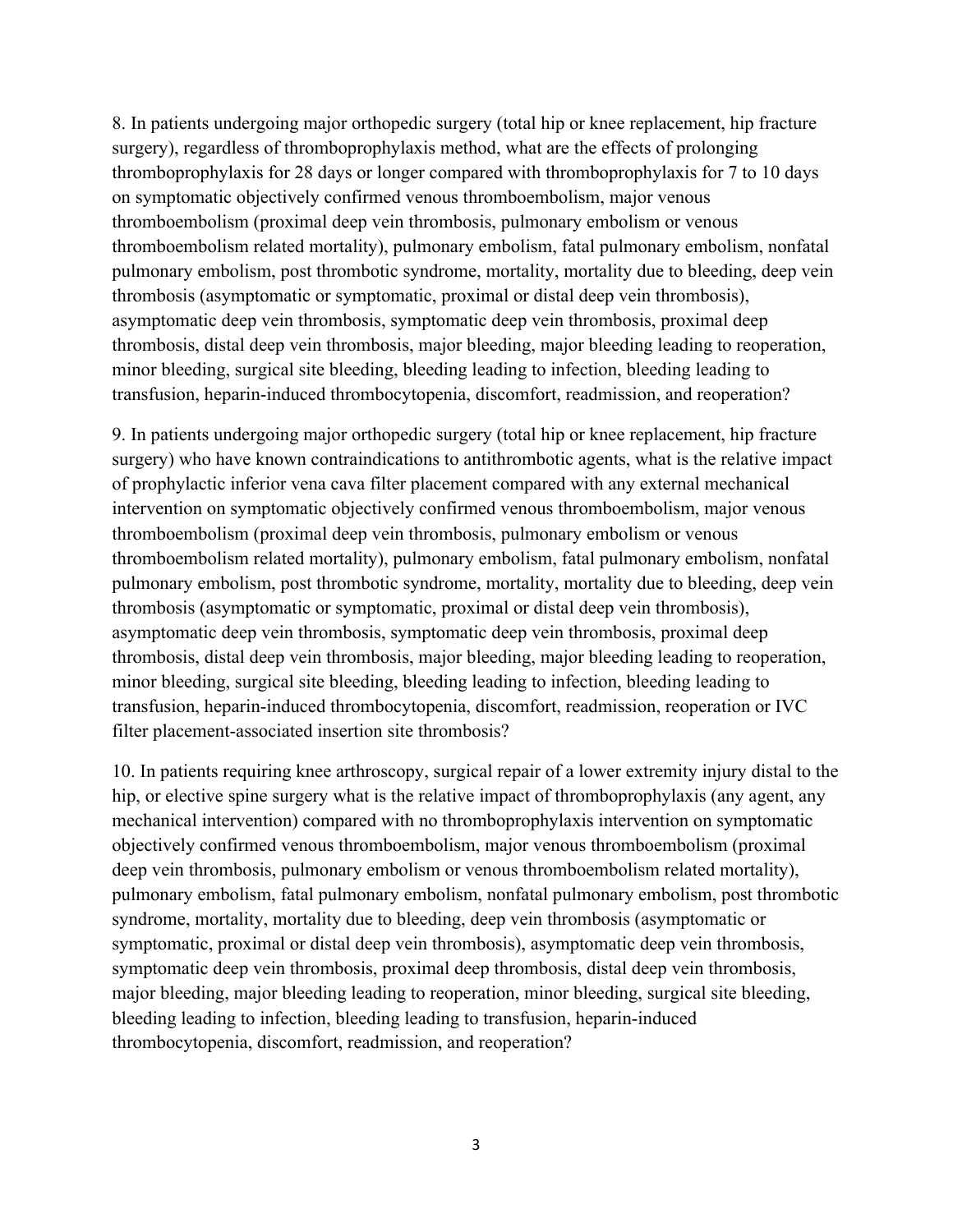11. In patients requiring knee arthroscopy, surgical repair of a lower extremity injury distal to the hip, or elective spine surgery what is the relative impact of injectable antithrombotic agents (low molecular weight heparin agents, injectable unfractionated heparin, injectable factor Xa inhibitors, injectable direct thrombin inhibitors) compared with mechanical interventions on symptomatic objectively confirmed venous thromboembolism, major venous thromboembolism (proximal deep vein thrombosis, pulmonary embolism or venous thromboembolism related mortality), pulmonary embolism, fatal pulmonary embolism, nonfatal pulmonary embolism, post thrombotic syndrome, mortality, mortality due to bleeding, deep vein thrombosis (asymptomatic or symptomatic, proximal or distal deep vein thrombosis), asymptomatic deep vein thrombosis, symptomatic deep vein thrombosis, proximal deep thrombosis, distal deep vein thrombosis, major bleeding, major bleeding leading to reoperation, minor bleeding, surgical site bleeding, bleeding leading to infection, bleeding leading to transfusion, heparin-induced thrombocytopenia, discomfort, readmission, and reoperation?

The conclusion(s) for each key question are found in the executive summary of the CER report.  $\frac{1}{1}$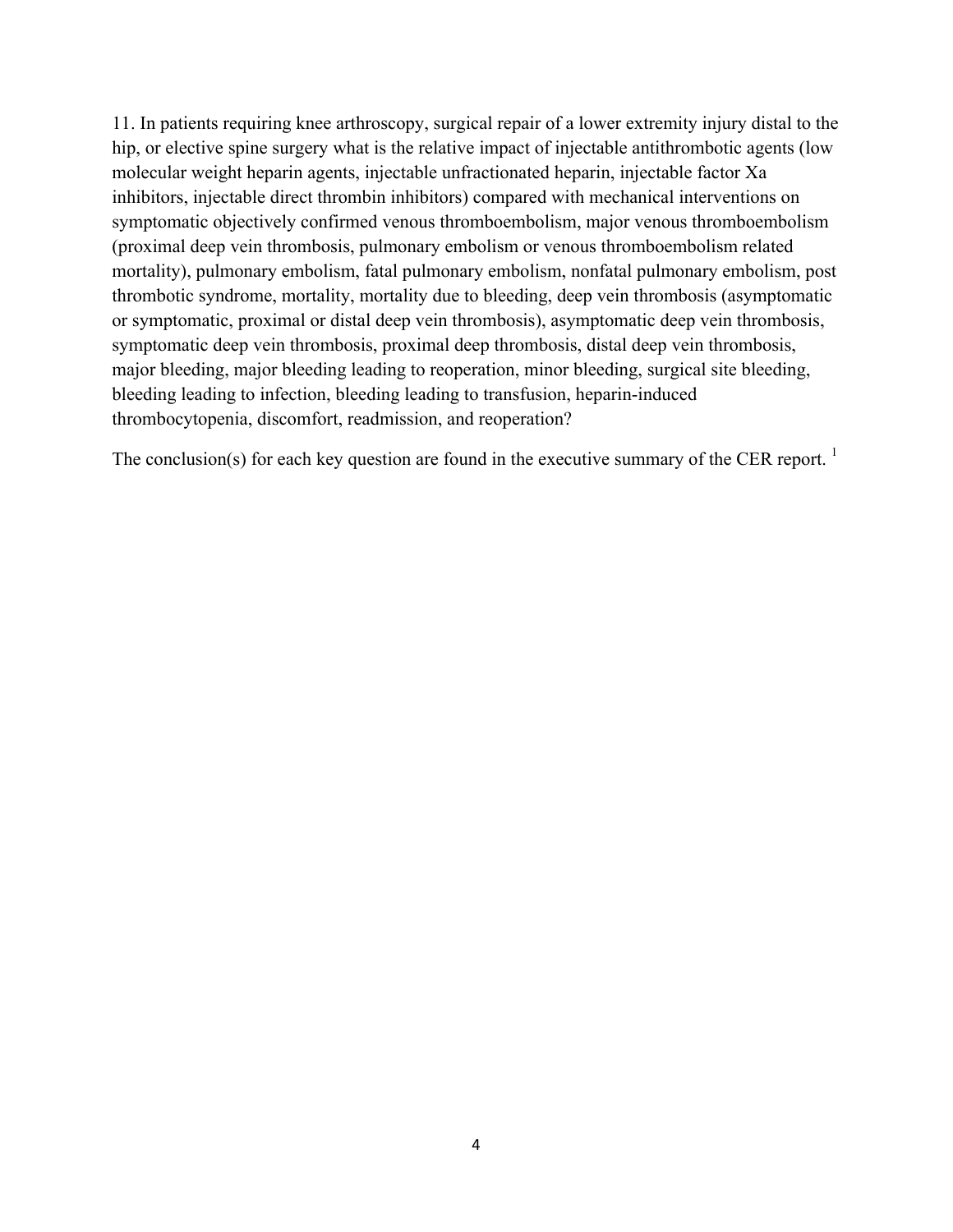# **2. Methods**

We followed *a priori* formulated protocol to search and screen literature, extract relevant data, and assess signals for updating. The identification of an updating signal (qualitative or quantitative) would be an indication that the CER might need to be updated. The Food and Drug Administration (FDA), Health Canada, and Medicines and Healthcare products Regulatory Agency (MHRA) surveillance alerts received from the Emergency Care Research Institute (ECRI) were examined for any relevant material for the present CER. The clinical expert opinion was also sought. All of this evidence was taken into consideration leading to a consensus-based decision on whether any given conclusion warrants updating (up to date, possibly out of date, or out of date). Based on this assessment, the CER was categorized into one of the three updating priority groups: high priority, medium priority, or low priority. Further details on the Ottawa EPC and RAND methods used for this project are found elsewhere. $2-4$ 

## **2.1 Literature Searches**

The original CER search strategies were reconstructed in MEDLINE (1 November 2010 to 18 September 2012), Cochrane Central Register of Controlled Trials (CCRCT; search date: 18 September 2012), and Scopus (Elsevier) on 24 September 2012. The syntax and vocabulary, which include both controlled subject headings (e.g., MeSH) and keywords, were adjusted according to the three databases indicated in the appendix and in the search strategy section of the report. Journal titles were entered according to the style used by each of the selected OVID databases. The electronic searches in MEDLINE were limited to five general medical journals (Annals of Internal Medicine, BMJ, JAMA, Lancet, and New England Journal of Medicine) and several specialty journals (Journal of Bone & Joint Surgery (American volume), Clinical Orthopedics and Related Research, Journal of Thrombosis & Haemostasis, Journal of Arthroplasty, and Archives of Internal Medicine). Restricting by journal title was not possible in the Cochrane and Scopus searches and pertinent citations were instead selected from the results. Study design filters were not applied to any of the searches although the Cochrane Central Register only contains randomized or controlled clinical trials. Further details on the search strategies are provided in the Appendix A of this mini-report.

#### **2.2 Study Selection**

All identified bibliographic records were screened using the same inclusion/exclusion criteria as described in the original CER.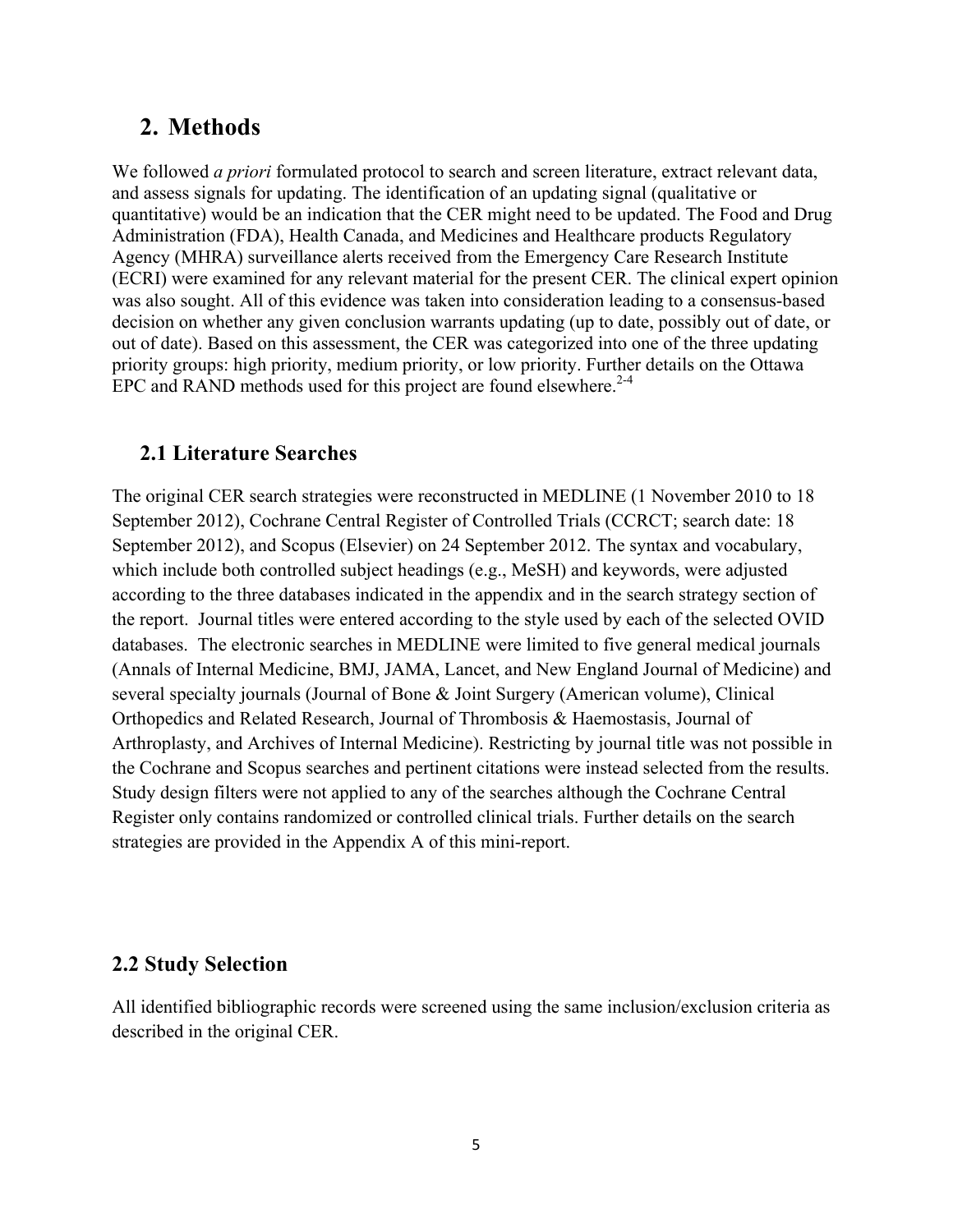## **2.3 Expert Opinion**

In total, 10 CER-specific (e.g., lead author, clinical content experts, and technical expert panel members) were requested to provide their opinion/feedback in a pre-specified matrix table on whether or not the conclusions as outlined in the Executive Summary of the original CER were still valid.

## **2.4 Check for Qualitative and Quantitative Signals**

All relevant reports eligible for inclusion in the CER were examined for the presence of qualitative and quantitative signals using the Ottawa EPC method (see more details in Appendix B). CERs with no meta-analysis were examined for qualitative signals only, as was the case for this CER. For any CER that contains meta-analysis (es) we first assess for, the qualitative signal(s), and if no qualitative signal(s) are found, we then assess for quantitative signal(s). The identification of an updating signal (qualitative or quantitative) would be an indication that the CER might need updating. The definition and categories of updating signals are presented in Appendix B.

## **2.5 Compilation of Findings and Conclusions**

All the information obtained during the updating process (i.e., data on qualitative/quantitative signals, the expert opinions, and safety surveillance alerts) was collated, summarized and presented into a table. We determined whether the conclusions of the CER warranted updating using a four category scheme:

- Original conclusion is still **up to date** and this portion of CER does not need updating
- Original conclusion is **possibly out of date** and this portion of CER may need updating
- Original conclusion is **probably out of date** and this portion of CER may need updating
- Original conclusion is **out of date** and this portion of CER is in need of updating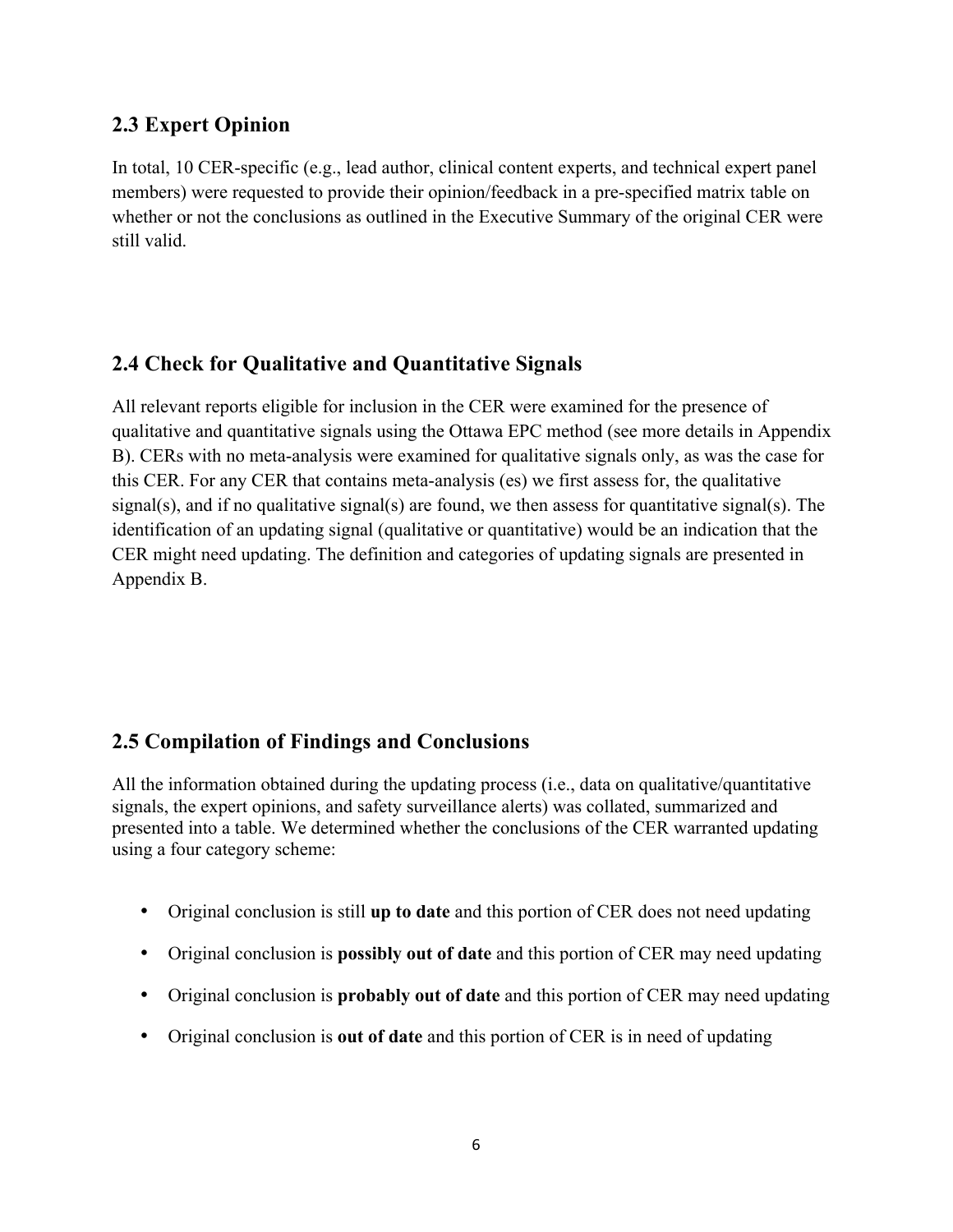We used the following factors when making our assessments to categorize the CER conclusions:

- If we found no new evidence or only confirmatory evidence and all responding experts assessed the CER conclusion as still valid, we classified the CER conclusion as still up to date.
- If we found some new evidence that might change the CER conclusion, and /or a minority of responding experts assessed the CER conclusion as having new evidence that might change the conclusion, then we classified the CER conclusion as possibly out of date.
- If we found substantial new evidence that might change the CER conclusion, and/or a majority of responding experts assessed the CER conclusion as having new evidence that might change the conclusion, then we classified the CER conclusion as probably out of date.
- If we found new evidence that rendered the CER conclusion out of date or no longer applicable, we classified the CER conclusion as out of date. Recognizing that our literature searches were limited, we reserved this category only for situations where a limited search would produce prima facie evidence that a conclusion was out of date, such as the withdrawal of a drug or surgical device from the market, a black box warning from FDA, etc.

# **2.6 Determining Priority for Updating**

Determining the priority groups (i.e., Low, Medium, and High) for updating any given CER is based on the following two criteria:

- How many conclusions of the CER are up to date, possibly out of date, or certainly out of date?
- How out of date are conclusions (e.g., consideration of magnitude/direction of changes in estimates, potential changes in practice or therapy preference, safety issue including withdrawn from the market drugs/black box warning, availability of a new treatment)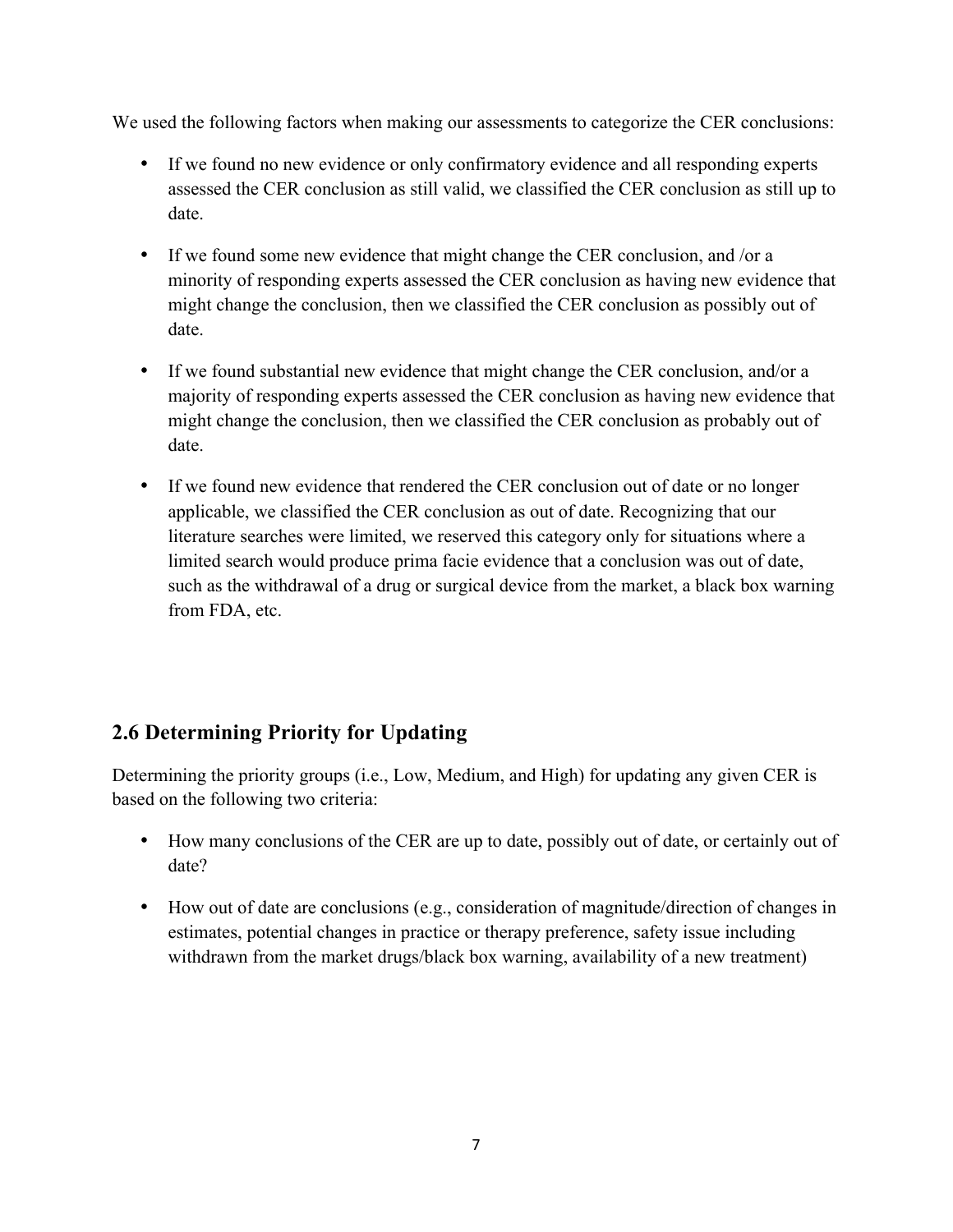# **3. Results**

## **3.1 Update Literature Searches and Study Selection**

A total of 56 bibliographic records were identified (MEDLINE=27, Central =4, and Scopus=25). After de-duping, 52 records remained (MEDLINE=27, Central=4, and Scopus=21) from which 22 potentially eligible records were selected for full text screening. Of these, two met the eligibility criteria and were included in this update.<sup>5,6</sup> We also identified one study  $\frac{1}{\pi}$  from the bibliography of one SR that itself was excluded because it contained all the studies that were already captured in the original CER. Four studies were suggested by the experts but were not included in this assessment because they did not meet the inclusion criteria of the original CER.  $8-11$ . A total of 3 studies are included in this assessment.  $5-7$ 

#### **3.2 Signals for Updating in Newly Identified Studies**

#### **3.2.1 Study overview**

The study population demographics, treatment characteristics, and results for the five included studies are presented in Appendix C (Evidence Table).<sup>5-7</sup> In brief, all three studies were RCTs. The sample size of the studies ranged from 523  $<sup>6</sup>$  to 2326  $<sup>5</sup>$  The included studies compared oral</sup></sup> dabigartan (220mg/day) versus subcutaneous enoxaparin  $(40mg/day)^7$ , edoxaban (5, 15, 30, and 60 mgs/day) versus placebo  $\frac{6}{9}$ , and enoxaparin (30mg twice/day ,and 40 mg/day) versus semuloparin (20 mg/day)<sup>5</sup>. The outcomes assessed were including DVT (proximal, distal, symptomatic and total), symptomatic VTE, symptomatic PE, minor bleeding, major bleeding and death.  $5-7$ 

#### **3.2.2 Qualitative signals**

Key question #1:

No new evidence was identified. **No Signal**

Key question #2:

No new evidence was identified. **No Signal**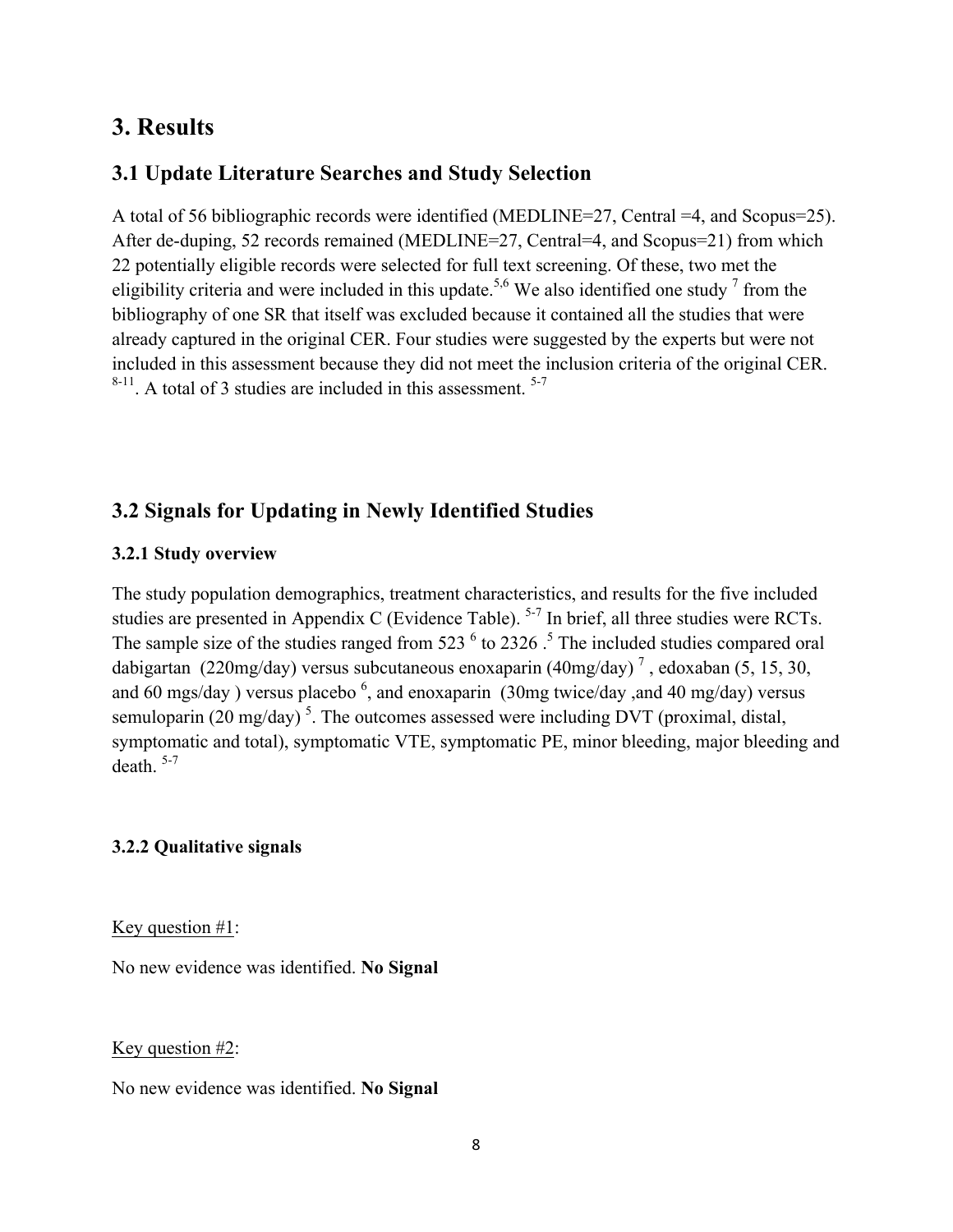### Key question #3:

No new evidence was identified. **No Signal**

#### Key question #4

*DVT* : Consistent to the original CER finding, one RCT demonstrated that the number of patients (%) developed DVT (overall, proximal, and distal) events in pharmacologic treatment group were fewer than the placebo group:

- DVT (Overall): Number of patients with events (%) in placebo group was 43(43.3) versus in edoxaban group at different doses [5mg: 25(28.7), 15mg: 24(26.1), 30mg: 11(12.5), and 60mg: 8(9.1)]. <sup>6</sup> **No Signal**
- *DVT* (Proximal): Number of patients with events (%) in placebo group was 4(4.5) versus in edoxaban group at different doses  $[5mg: 0(0.0), 15mg: 0(0.0), 30mg: 1(1.1),$  and 60mg:1 (1.1)]. <sup>6</sup> **No Signal**
- *DVT* (Distal): Number of patients with events (%) in placebo group was 43(48.3) versus edoxaban group at different doses [5mg: 25(28.7), 15mg: 24(26.1), 30mg: 11 (12.5), and 60mg: 7(8.0)]. <sup>6</sup> **No Signal**

The original CER did not provide data on symptomatic DVT events. One RCT reported only one event in the edoxaban 5mg group: Number of patients with events (%) in placebo group was  $0(0.0)$  versus in edoxaban group at different doses [5mg:  $1(1)$ , 15mg:  $0(0.0)$ , 30mg:  $0(0.0)$ , and 60mg:0 (0.0)]. <sup>6</sup> **No Signal**

*VTE:* In agreement with the original CER finding, one RCT demonstrated that the number of patients (%) developed VTE events in the pharmacologic treatment group were fewer than the placebo group: Number of patients with events  $(\%)$ ; 95 % CI in placebo group was 43 (48.3); (37.9, 58.7) versus in edoxaban at different doses {[5mg: 26(29.5); (20.0, 39.1)], [15mg: 24(26.1); (17.1, 35.1)], [30mg: 11 (12.5); (5.6, 19.4)], and [60mg: 8(9.1); (3.1, 15.1)]}. <sup>6</sup> **No Signal**

*Symptomatic PE:* One RCT assessed this outcome but could not determine the effect of edoxaban versus placebo groups because no events occurred in either arm. 6 **No Signal**

*Major Bleeding:* One RCT demonstrated that only one patient developed major bleeding in the edoxaban versus placebo groups: Number of patients with events (%) in placebo group was  $0(0.0)$  versus in edoxaban group at different doses [5mg:  $0(0.0)$ , 15mg:  $0(0.0)$ , 30mg: 0 (0.0), and 60mg: 1(0.9)]. <sup>6</sup> **No Signal**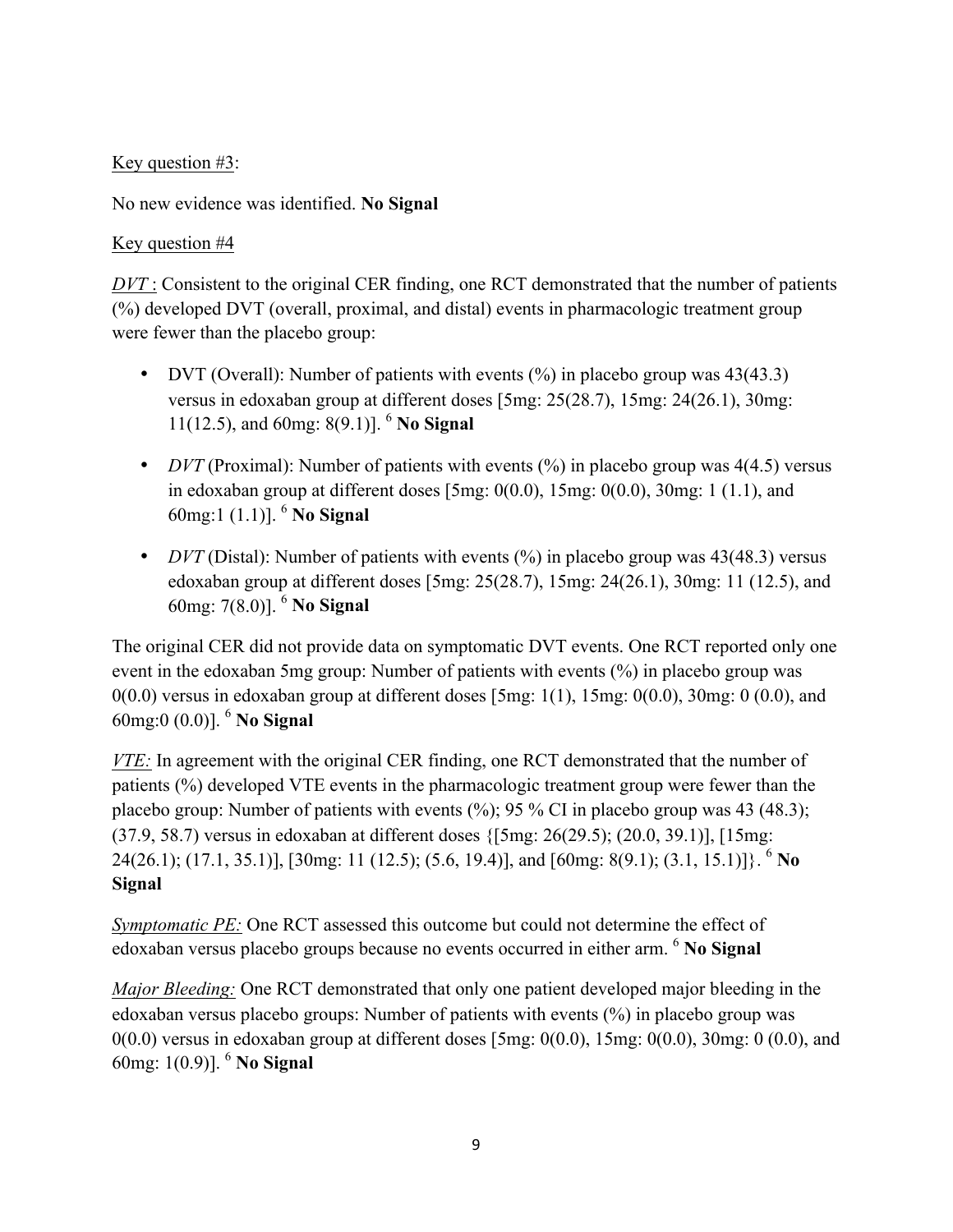### Key question #5:

*Major VTE and VTE related mortality*: The original CER did not provide any information on this outcome for the group receiving oral direct thrombin inhibitors compared to LMWHs. However, one of the identified RCTs demonstrated that the absolute risk difference was significantly lower in patients receiving dabigatran (oral thrombin inhibitor) versus enoxaparin (subcutaneous LMWH): Number of patients with events/ total number (%, 95% CI) was 18/805 (2.2%, 1.2, 3.3%) versus 33/794 (4.2%, 2.8, 5.5%) and absolute risk difference of -1.9% with the 95% CI of -3.6, -2.2%, with p-value = 0.03 during the treatment period. However, no significant difference was identified during the follow-up period: The number of patients with event/total number (%) was 2/942 (0.2) versus 4/951 (0.4); p=0.69. <sup>7</sup> **1 Signal**

*DVT*: Consistent to the original CER finding, one RCT demonstrated that for DVT, and proximal DVT there were more events in the LMHW (enoxaparin) group compared to oral thrombin inhibitor (dabigatran) but not for distal DVT:

- Proximal DVT: Number of patients with events/ total number (%) was 17/804 (2.1) in dabigatran arm versus 31/792 (3.9) in enoxaparin, and the absolute risk difference was - 1.8% with 95% CI of -3.5, 0.1%; and p-value =0.04 during treatment period. <sup>7</sup> **No Signal**
- Total DVT: Number of patients with events/ total number (%) was 60/791 (7.6) in dabigatran arm versus 67/783 (8.6) in enoxaparin, and the absolute risk difference was - 1.0% with 95% CI of -3.7, 1.7% with p-value =0.48 during treatment period. <sup>7</sup> **No Signal**
- Distal DVT: Number of patients with events/ total number (%) was 43/792 (5.4) in dabigatran arm versus 35/785 (4.5) in enoxaparin arm. <sup>7</sup> **No Signal**

*During treatment period:* The original CER did not provide any data on Symptomatic VTE, Symptomatic non-fatal PE, and deaths, and the finding from one RCT did not demonstrate any significant difference between the groups:

- Symptomatic VTE: Number of patients with events/ total number (%) was  $1/1,001$  (0.1) in dabigatran arm versus 6/992 (0.6) in enoxaparin arm. <sup>7</sup> **No Signal**
- Symptomatic non-fatal PE: Number of patients with events/ total number (%) was 1/1,001 (0.1) in dabigatran group versus  $2/992$  (0.2) in enoxaparin group; p-value=0.62. <sup>7</sup> **No Signal**
- Deaths: Number of patients with events/ total number  $(\%)$  was  $0/1,001$   $(0.0)$  in dabigatran arm versus 1/992 (0.1) in enoxaparin arm; p-value=0.50. <sup>7</sup> **No Signal**

*During follow up:* The original CER did not provide any data on symptomatic VTE, and deaths, and the finding from one RCT did not demonstrate any significant difference between the groups: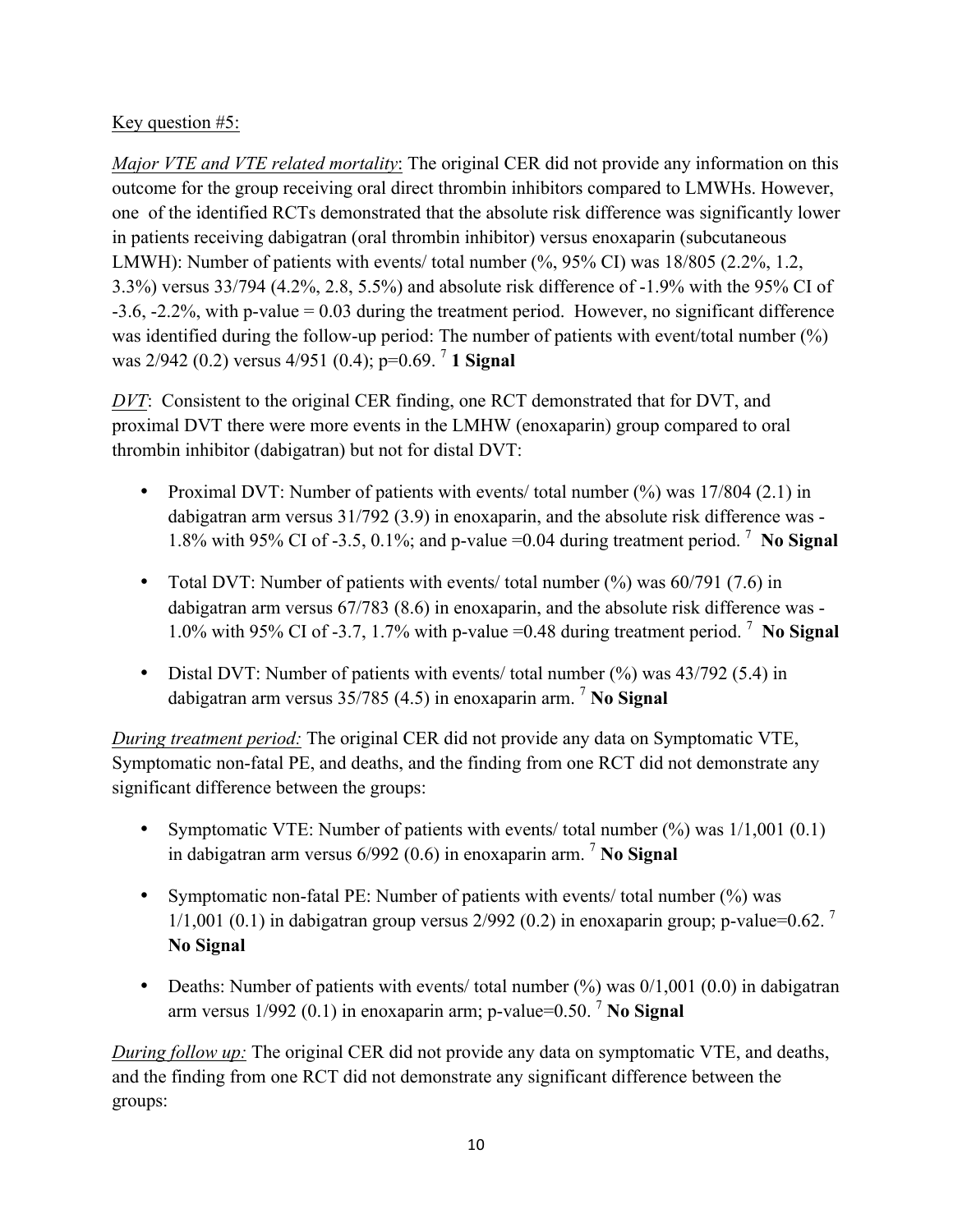- Symptomatic VTE: Number of patients with events/ total number (%) was  $2/942$  (0.2) in dabigatran arm versus 2/951 (0.2) in enoxaparin arm. <sup>7</sup> **No Signal**
- Death: Number of patients with events/ total number  $\frac{6}{9}$  was  $\frac{0}{942}$  (0.0) in dabigatran group versus 1/951 (0.1) in enoxaparin group. <sup>7</sup> **No Signal**

Total Study period (treatment +follow up): The original CER did not provide any data on symptomatic VTE+ all cause mortality, major bleeding, and minor bleeding. The finding from one RCT identified through update search did not demonstrate any significant difference between the groups:

- Symptomatic VTE+ all cause mortality: Number of patients with events/ total number (%) was 3/942 (0.3) in dabigatran arm versus 10/951 (1.1) in enoxaparin group. <sup>7</sup> **No Signal**
- Major bleeding: Number of patients  $[%$ ,  $(95%$  CI)] was 14 $[1.4, (0.8, 2.3)]$  in dabigatran arm versus 9[0.9,  $(0.4, 1.7)$ ] in enoxaparin group, p-value= 0.40.<sup>7</sup> No Signal
- Minor bleeding: Number of patients  $(\%)$  was 61 (6.0) in dabigatran group versus 54 (5.4) in the enoxaparin group. <sup>7</sup> **No Signal**

## Key question #6:

*DVT*: The original CER compared enoxaparin versus other LMWH (dalteparin or tinzaparin) and found no significant difference between the groups. However, we identified one study that presented data from 3 RCTs comparing semuloparin versus enoxaparin and found significant differences among the groups:

- Any DVT: The OR= 0.54 and its 95% CI= 0.38, 0.76 favored significantly semulparin versus enoxaparin in Hip replacement RCT. However, no significant differences were observed in Hip surgery RCT (OR=  $0.73$ ,  $95\%$ CI=  $0.50$ , 1.05), and in Knee replacement RCT (OR=  $0.83$ ,  $95\%$  CI=  $0.61$ , 1.13).<sup>5</sup> **1 Signal**
- Any proximal DVT: The OR= 0.48 and its  $95\%$  CI= 0.23, 0.93 favored significantly semulparin versus enoxaparin in Hip surgery RCT. However, no significant differences were observed in Hip replacement RCT (OR=  $0.87, 95\%$ CI=  $0.40, 1.86$ ), and in Knee replacement RCT (OR= 1.74, 95% CI= 0.79, 3.99). <sup>5</sup> **1 Signal**
- Distal DVT: The OR= 0.49 and its  $95\%$  CI= 0.33, 0.72 favored significantly semulparin versus enoxaparin in Hip replacement RCT. However, no significant differences were observed in Hip surgery RCT (OR=  $0.97$ ,  $95\%$ CI=  $0.63$ , 1.50), and in Knee replacement RCT (OR=  $1.77, 95\%$  CI= 0.55, 1.06).<sup>5</sup> **1 Signal**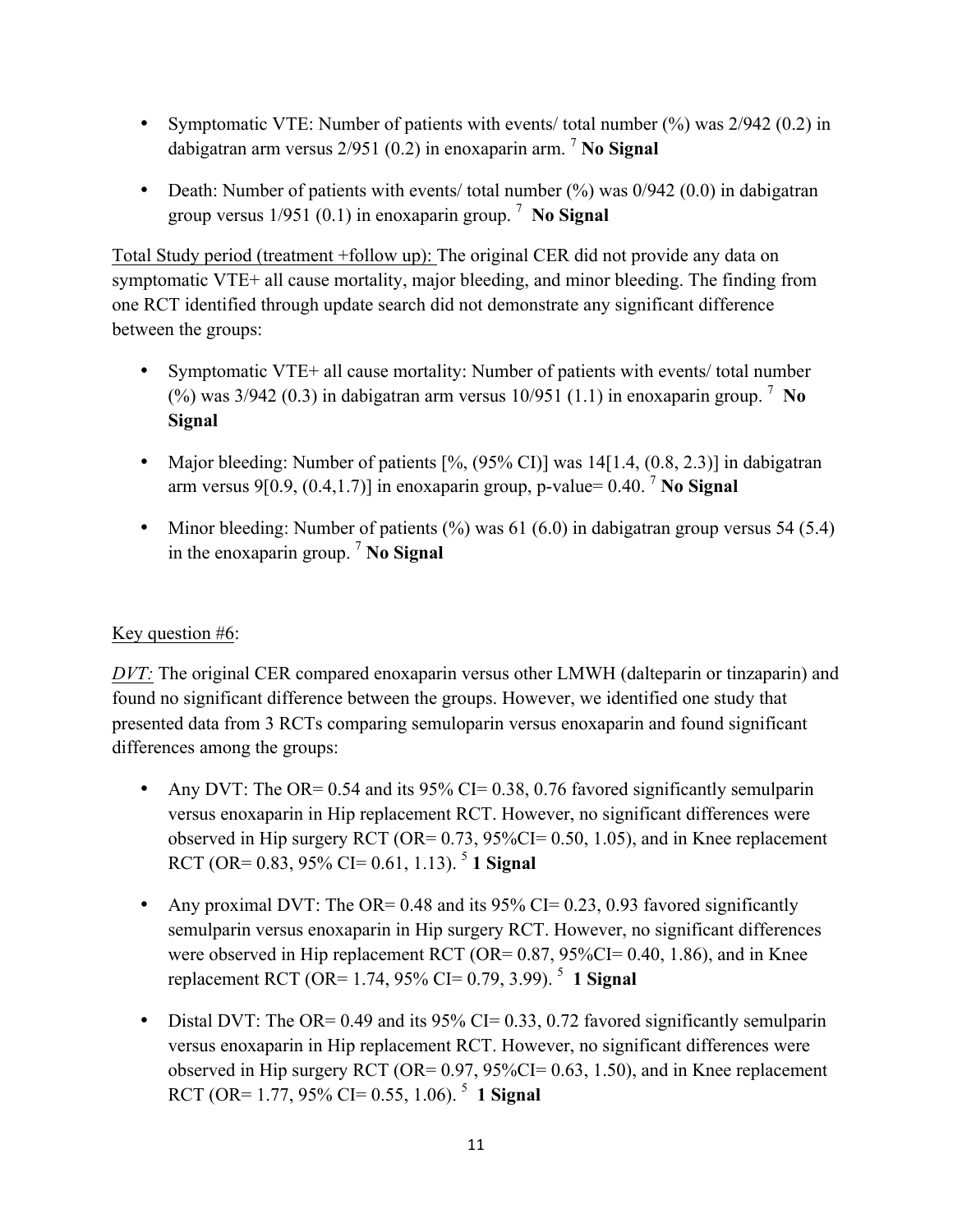*Major bleeding:* The original CER compared enoxaparin versus other LMWH (dalteparin or tinzaparin) and found no difference between the two groups. We identified one RCT comparing semuloparin versus enoxaparin and found significant differences among the groups: The OR= 0.28, and its 95% CI=0.08, 0.83 favored significantly semuloparin versus enoxaparin in hip replacement RCT. 5 **1 Signal**

However, no significant differences were observed in knee replacement RCT (OR= 0.74, 95%CI= 0.14, 3.61), and in hip surgery RCT (OR= 1.71, 95%CI= 0.39, 8.73) comparing enoxaparin versus semuloparin. 5 **No Signal**

*All-cause death:* The original CER did not provide any data on this outcome for MWHSs. No significant difference was observed among the patients receiving semuloparin versus enoxaparin in hip replacement RCT (OR=  $0.50$ ,  $95\%$ CI=  $0.02$ ,  $6.59$ ), and in hip surgery RCT (OR=  $2.05$ , 95%CI= 0.36, 6.08). 5 **No Signal**

*Major VTE or all-cause mortality:* The original CER did not provide any data on this outcome for MWHSs. No significant differences were observed among the patients receiving semuloparin versus enoxaparin in hip replacement RCT (OR=  $0.68$ ,  $95\%$ CI=  $0.35$ , 1.33), and in hip surgery RCT (OR=  $0.71$ ,  $95\%$ CI=  $0.41$ , 1.24), and in knee replacement RCT (OR= 1.18,  $95\%$  CI=  $0.67$ , 2.08). <sup>5</sup> **No Signal**

*Non-fatal PE:* The original CER did not provide any data on this outcome for MWHSs. The data from one study that included 3 RCTs was not determinable due to no or very low number of events. The number of patients with events/total patients (%) in semuloparin group versus enoxaparin group was:

- $0/1152$  (0) versus  $0/1150$  (0) in hip replacement RCT
- $0/449$  (0) versus  $1/488$  (0.2) in hip surgery RCT
- $1/568$  (0.2) versus 0/573 (0) in knee replacement RCT

## **No Signal**

## Key question #7:

No new evidence was identified. **No Signal**

## Key question #8:

No new evidence was identified. **No Signal**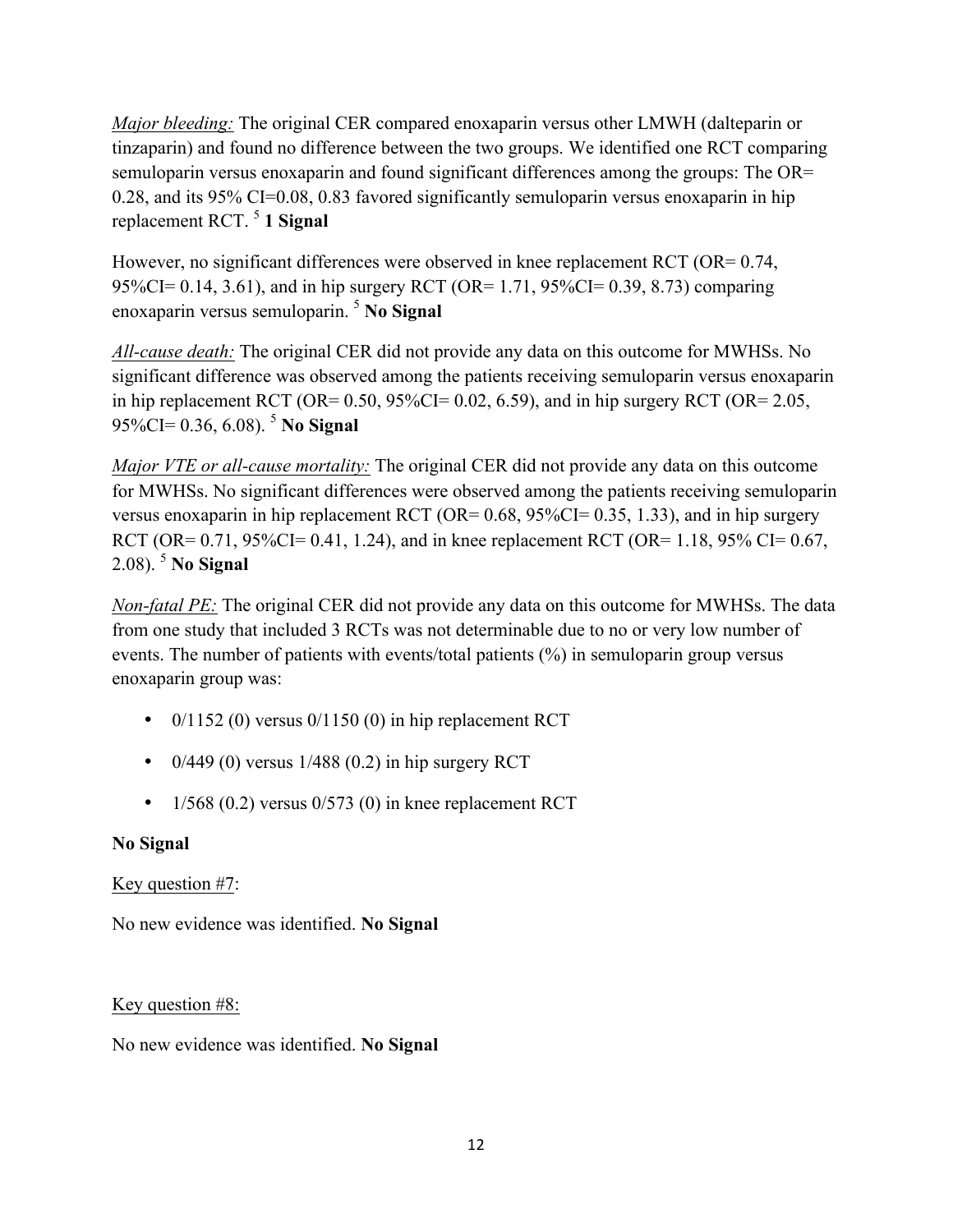#### Key question #9:

No new evidence was identified. **No Signal**

Key question #10:

No new evidence was identified. **No Signal**

Key question #11:

No new evidence was identified. **No Signal**

#### **3.2.3 Quantitative signals**

The presence of quantitative signals (B1 and B2) was checked only if the CER<sup>1</sup> included a metaanalysis and none of the studies identified through the update search indicated a qualitative signal. We found that three pooled estimates from three meta-analyses in the CER (key questions #4) were deemed to be potentially updatable given the relevant data from one study identified through the update search. $<sup>6</sup>$ </sup>

## **3.3 FDA surveillance alerts**

We did not identify any safety alerts on the interventions of interest.

#### **3.4 Expert opinion**

Four (all CER-specific) of the 10 contacted clinical experts provided their responses/feedback in the matrix table (Appendix D).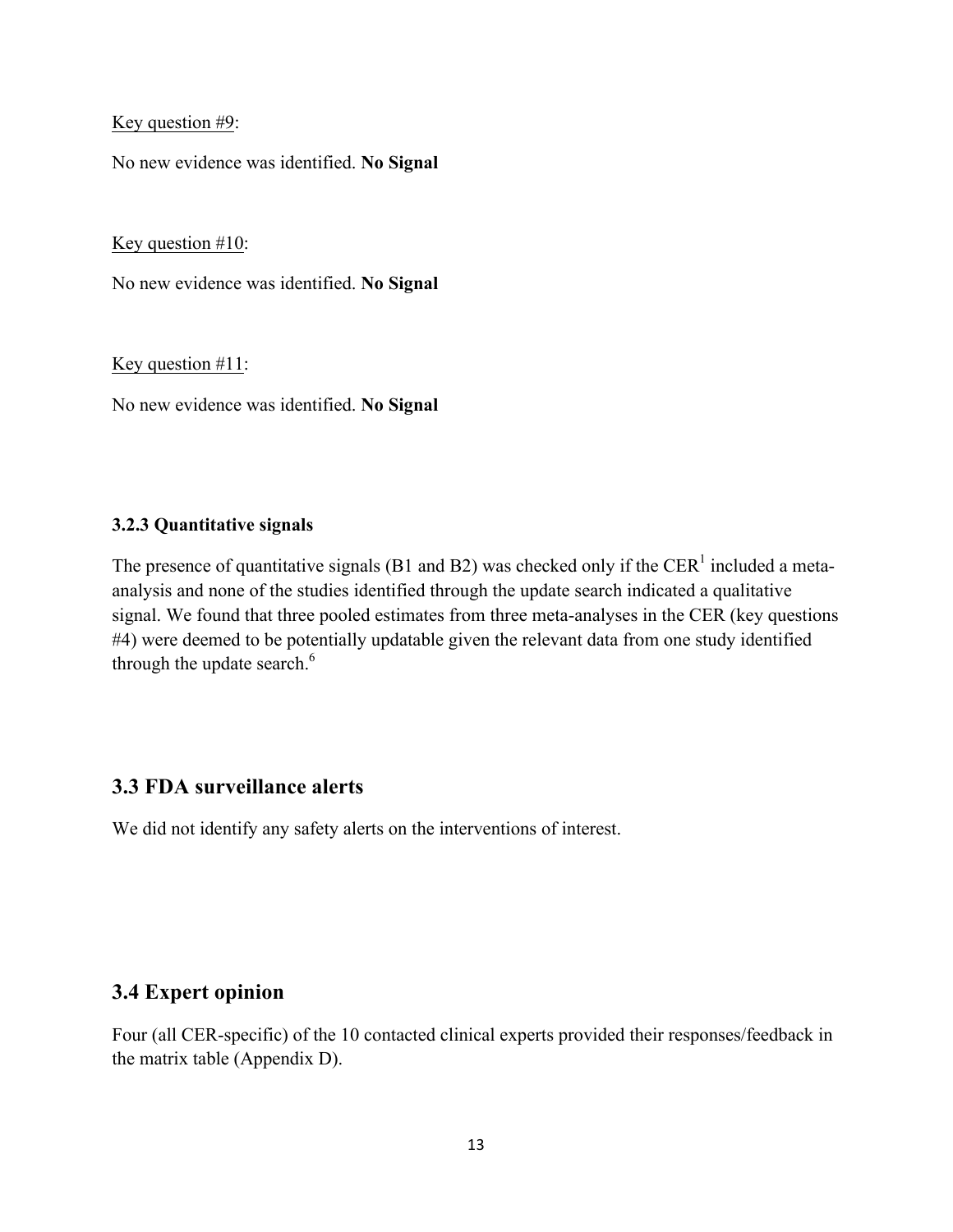One of the experts said that the conclusions for all key questions (KQ) except KQ 2 were uptodate. He did not provide any evidence to support her response for KQ 2. She did reference one additional study for KQ 11 but we could not include it in this report because it failed to meet the eligibility criteria of the CER.  $<sup>11</sup>$ </sup>

Another expert stated that the conclusions for KQs 1- 6, and 11 are uptodate, but she does not know if the conclusions for KQs 7- 10 are uptodate or not.

The other expert said that conclusions for KQ 2-10 are uptodate, not sure about KQ 1, and does not know about currency of KQ 11. He had comment on KQ 1 which is not pertinent to our effort.

One another expert stated that the conclusions for four KQs (2, 6, 8, and 11) were uptodate. However, he disagreed with the methodological approach, analysis of the data, and conclusions of the original CER six KQs (1, 3-5, 7, and 10), and stated the conclusions for KQ9 were not still valid. For his disagreement, he referenced a publication in which he is the first author and preferred the methodology, analysis, and conclusion of that publication than the ones in the CER.  $10$  The referenced publication was a practice guideline that presents a systematic review. Most of the studies include in this publication are also included in the CER; however, some of the studies that has not met the eligibility criteria of the original CER and were excluded from the CER are included in his referenced publication. He referenced two studies to support his argument for KQ9, but we could not include these studies in this assessment because they did not meet the inclusion criteria of the original CER.  $8,9$ 

In conclusion, of the four experts, the responses from three were in agreement for KQ 1-11 stating that either the conclusions were still valid or they did not know, except for KQ1(one expert was not sure), and for KQ2 (one expert said the conclusion was not still valid but did not support his/her view by any evidence). However, the fourth expert had consistent responses to other experts only for KQs 2, 6, 8, and 11. He disagreed with methodology, analysis, and conclusions of the KQs 1, 3, 4, 5, and 9.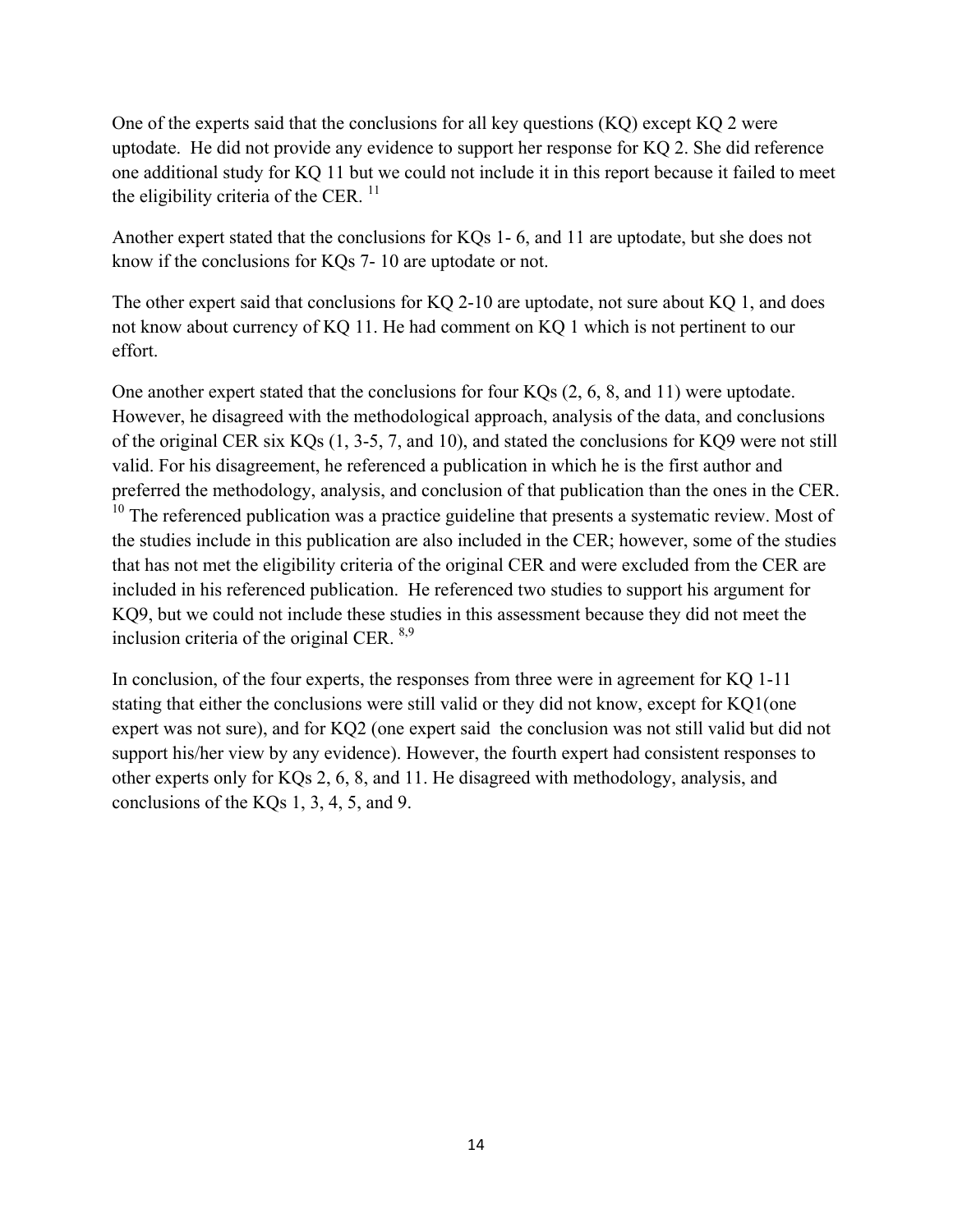# **Conclusion**

Summary results and conclusions according to the information collated from different sources (updating signals from studies identified through the update search, safety surveillance alerts, and expert opinion) are provided in Table 1 (Summary Table). Based on the assessments, this CER is categorized in **Low** priority group for updating.

## **Key Question # 1**

Signals from studies identified through update search: No new evidence was identified. **No Signal**

Experts: One of the four experts disagreed with methodology, analysis and conclusions, two experts said the conclusions were still valid and one expert was not sure.

Safety surveillance alerts: No safety alert was identified.

#### Conclusion: **The conclusions are uptodate**

#### **Key Question # 2**

Signals from studies identified through update search: No new evidence was identified. **No Signal**

Experts: One of the four experts stated that the conclusions were not still valid, but three said conclusions were still valid.

Safety surveillance alerts: No safety alert was identified.

Conclusion: **The conclusions are uptodate**

## **Key Question # 3**

Signals from studies identified through update search: No new evidence was identified. **No Signal**

Experts: One of the four experts disagreed with methodology, analysis and conclusions, but three experts said the conclusions were still valid.

Safety surveillance alerts: No safety alert was identified.

Conclusion: **The conclusions are uptodate**

## **Key Question # 4**

Signals from studies identified through update search: No qualitative signal met. **No Signal**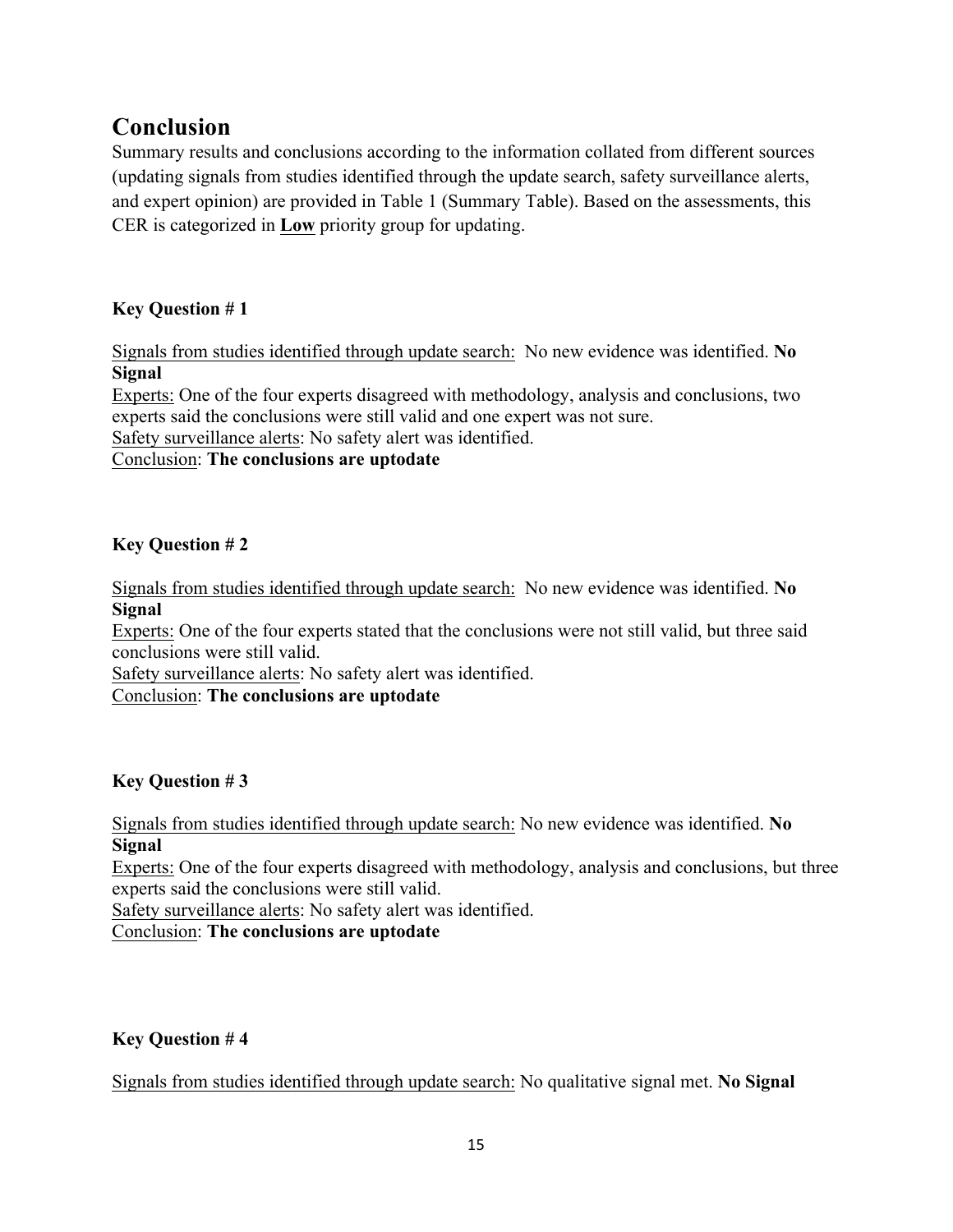Experts: One of the four experts disagreed with methodology, analysis and conclusions, but three experts said the conclusions were still valid. Safety surveillance alerts: No safety alert was identified. Conclusion: **The conclusions are uptodate**

#### **Key Question # 5**

Signals from studies identified through update search: One qualitative signal met. **1 Signal** Experts: One of the four experts disagreed with methodology, analysis and conclusions, but three experts said the conclusions were still valid. Safety surveillance alerts: No safety alert was identified.

Conclusion: **1/12 conclusions are possibly out of date**

#### **Key Question # 6**

Signals from studies identified through update search: Four qualitative signals met. **4 Signals** Experts: All of the four experts said that the conclusions were still valid. Safety surveillance alerts: No safety alert was identified. Conclusion: **4/8 conclusions are possibly out of date**

#### **Key Question # 7**

Signals from studies identified through update search: No new evidence was identified. **No Signal**

Experts: One of the four experts disagreed with methodology, analysis and conclusions, two experts said the conclusions were valid and one did not know.

Safety surveillance alerts: No safety alert was identified.

Conclusion: **The conclusions are uptodate**

#### **Key Question # 8**

Signals from studies identified through update search: No new evidence was identified. **No Signal**

Experts: Three of the four experts said that the conclusions were still valid, and one did not know.

Safety surveillance alerts: No safety alert was identified. Conclusion: **The conclusions are uptodate**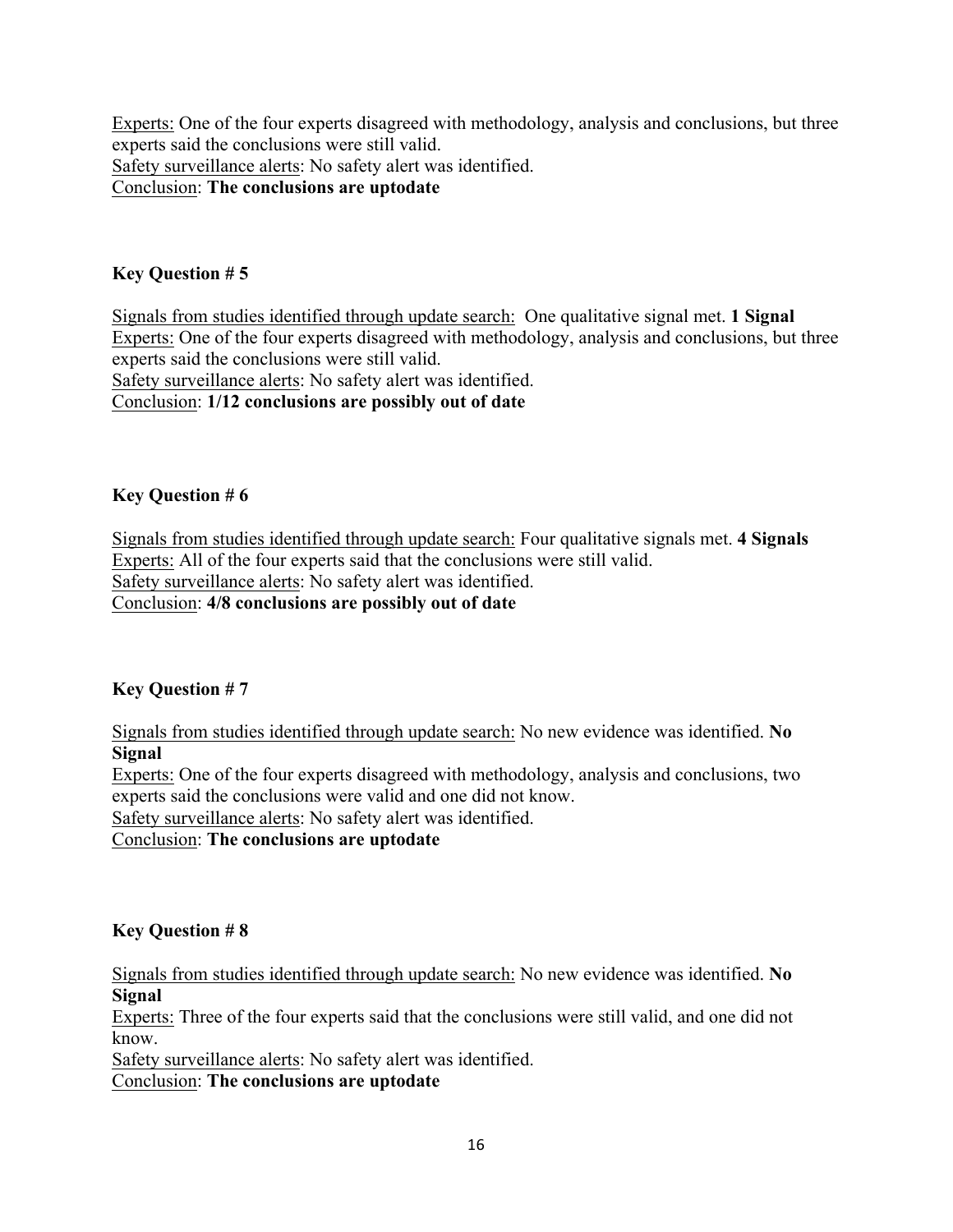#### **Key Question # 9**

Signals from studies identified through update search: No new evidence was identified. **No Signal**

Experts: One of the four experts disagreed with methodology, analysis and conclusions, two experts said conclusions were still valid and one expert did not know.

Safety surveillance alerts: No safety alert was identified.

Conclusion: **The conclusions are uptodate**

#### **Key Question # 10**

Signals from studies identified through update search: No new evidence was identified. **No Signal**

Experts: One of the four experts disagreed with methodology, analysis and conclusions, two experts said conclusions were still valid and one expert did not know.

Safety surveillance alerts: No safety alert was identified.

Conclusion: **The conclusions are uptodate**

#### **Key Question # 11**

Signals from studies identified through update search: No new evidence was identified. **No Signal**

Experts: Three of the four experts said that the conclusions were still valid, and one expert did not know.

Safety surveillance alerts: No safety alert was identified.

Conclusion: **The conclusions are uptodate**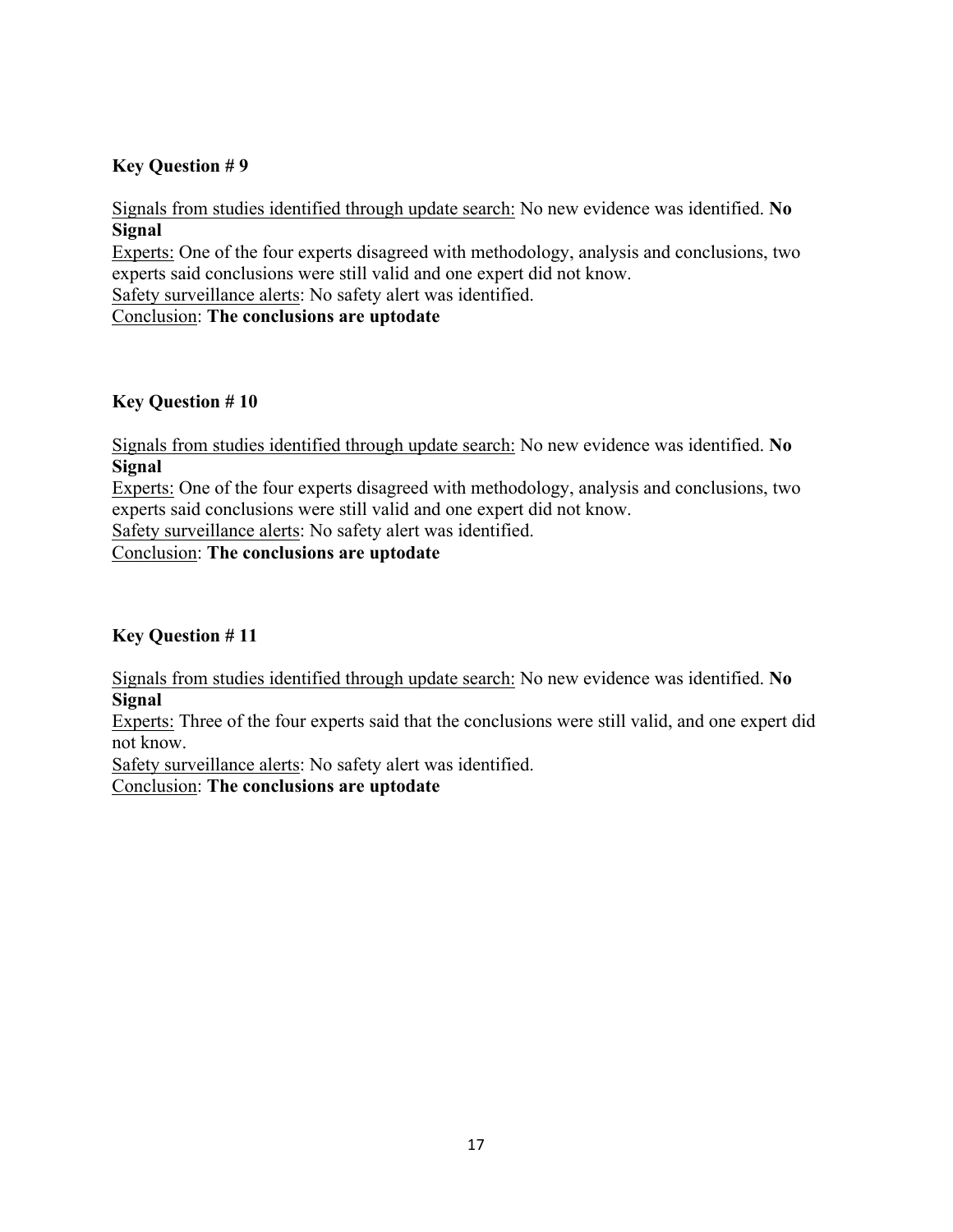# **Table 1. Summary Table**

| <b>Conclusions from</b>                                                                                                                                                                                                                                                                                                                                                                                                                                                                                                                                                                                                                                                                                                                                                                                                                                                                                                                                                                                                                                                                                                                                                                                                                                                                                                                                                                                                                                                                                                                                                                                                               | <b>Update</b>                                                                                                                                                              | <b>Signals for updating</b> |            | <b>FDA</b>       |                                                                                                                                                                                                                                                                                                                                                                                                                                                                                                                                                                                                                                                                                                                                                                                                                                                                                                                                                                                     | Conclusion                   |  |  |  |  |
|---------------------------------------------------------------------------------------------------------------------------------------------------------------------------------------------------------------------------------------------------------------------------------------------------------------------------------------------------------------------------------------------------------------------------------------------------------------------------------------------------------------------------------------------------------------------------------------------------------------------------------------------------------------------------------------------------------------------------------------------------------------------------------------------------------------------------------------------------------------------------------------------------------------------------------------------------------------------------------------------------------------------------------------------------------------------------------------------------------------------------------------------------------------------------------------------------------------------------------------------------------------------------------------------------------------------------------------------------------------------------------------------------------------------------------------------------------------------------------------------------------------------------------------------------------------------------------------------------------------------------------------|----------------------------------------------------------------------------------------------------------------------------------------------------------------------------|-----------------------------|------------|------------------|-------------------------------------------------------------------------------------------------------------------------------------------------------------------------------------------------------------------------------------------------------------------------------------------------------------------------------------------------------------------------------------------------------------------------------------------------------------------------------------------------------------------------------------------------------------------------------------------------------------------------------------------------------------------------------------------------------------------------------------------------------------------------------------------------------------------------------------------------------------------------------------------------------------------------------------------------------------------------------------|------------------------------|--|--|--|--|
| <b>CER's Executive</b>                                                                                                                                                                                                                                                                                                                                                                                                                                                                                                                                                                                                                                                                                                                                                                                                                                                                                                                                                                                                                                                                                                                                                                                                                                                                                                                                                                                                                                                                                                                                                                                                                | literature<br>search                                                                                                                                                       | Qualitative                 | Quantitati | surveilla<br>nce | <b>Expert opinion</b><br>$(CER + local)$                                                                                                                                                                                                                                                                                                                                                                                                                                                                                                                                                                                                                                                                                                                                                                                                                                                                                                                                            | on validity of<br><b>CER</b> |  |  |  |  |
| <b>Summary</b>                                                                                                                                                                                                                                                                                                                                                                                                                                                                                                                                                                                                                                                                                                                                                                                                                                                                                                                                                                                                                                                                                                                                                                                                                                                                                                                                                                                                                                                                                                                                                                                                                        | results                                                                                                                                                                    |                             | ve         | alerts           |                                                                                                                                                                                                                                                                                                                                                                                                                                                                                                                                                                                                                                                                                                                                                                                                                                                                                                                                                                                     | conclusion(s)                |  |  |  |  |
|                                                                                                                                                                                                                                                                                                                                                                                                                                                                                                                                                                                                                                                                                                                                                                                                                                                                                                                                                                                                                                                                                                                                                                                                                                                                                                                                                                                                                                                                                                                                                                                                                                       | Key Question 1: In patients undergoing major orthopedic surgery (total hip or knee replacement or hip fracture surgery) what is the baseline postoperative risk of VTE and |                             |            |                  |                                                                                                                                                                                                                                                                                                                                                                                                                                                                                                                                                                                                                                                                                                                                                                                                                                                                                                                                                                                     |                              |  |  |  |  |
| bleeding outcomes in contemporary practice?                                                                                                                                                                                                                                                                                                                                                                                                                                                                                                                                                                                                                                                                                                                                                                                                                                                                                                                                                                                                                                                                                                                                                                                                                                                                                                                                                                                                                                                                                                                                                                                           |                                                                                                                                                                            |                             |            |                  |                                                                                                                                                                                                                                                                                                                                                                                                                                                                                                                                                                                                                                                                                                                                                                                                                                                                                                                                                                                     |                              |  |  |  |  |
| Data were limited to placebo or control arms of<br>trials for PE and DVT outcomes and placebo,<br>control, or mechanical prophylaxis arms for<br>bleeding outcomes. In contemporary surgical<br>practice, the native postoperative incidence of<br>DVT events was highest followed by PE and<br>bleeding events. Follow up periods were defined<br>in most trials as the postoperative period and may<br>imply a more immediate rather than longer term<br>follow up. The strength of evidence is<br>predominately low for outcomes evaluated in hip<br>and knee replacement surgery while all outcomes<br>in hip fracture surgery were rated with insufficient<br>evidence. Not all three surgeries had incidence<br>data reported in clinical trials; therefore, the<br>symbol "--" is used when no data were reported<br>for the given surgery and outcome. In THR, TKR,<br>and HFS, respectively, the incidences were: DVT<br>(39 percent, 46 percent, 47 percent), proximal<br>DVT (32 percent, 17 percent, --), distal DVT (30<br>percent, 22 percent, --), PE (6 percent, 1 percent, 3<br>percent), major bleeding (1 percent, 3 percent, 8<br>percent), minor bleeding (5 percent, 5 percent, --),<br>major bleeding leading to reoperation (0 percent, 0<br>percent, --), and bleeding leading to transfusion (0<br>percent, 0 percent, --). Statistically significant<br>levels of publication bias were detected for major<br>bleeding and minor bleeding in THR, suggesting<br>an underestimation of the incidence, which<br>directionality of publication bias for proximal<br>DVT in THR was unclear. Although RCTs and | No new<br>evidence                                                                                                                                                         | <b>NA</b>                   | <b>NA</b>  | <b>None</b>      | Two of the four experts said the<br>conclusions were valid. One of the four<br>expert was not sure if the conclusion<br>was valid or not, and she commented,<br>"There are 3 issues:<br>First, what is meant by<br>"contemporary?" I think you go back<br>to 1980. The baseline rate has<br>probably decreased since then. Second,<br>my view is that the important outcome<br>is symptomatic VTE. That would<br>include fatal and nonfatal PE and<br>symptomatic DVT. This outcome is not<br>clear from the numbers given. Third,<br>are the baseline rates you cite for the<br>period of 7-10 days or up to 28 days?<br>Certainly, there are quite a few events<br>after the 10 cutoff."<br>And one of the four experts said the<br>conclusions for this question were not<br>valid. He commented, "I disagree with<br>the assessment of baseline risk<br>presented in that document. I believe<br>that the baseline risk presented in the<br>ACCP 2012 guideline is preferable". | Uptodate                     |  |  |  |  |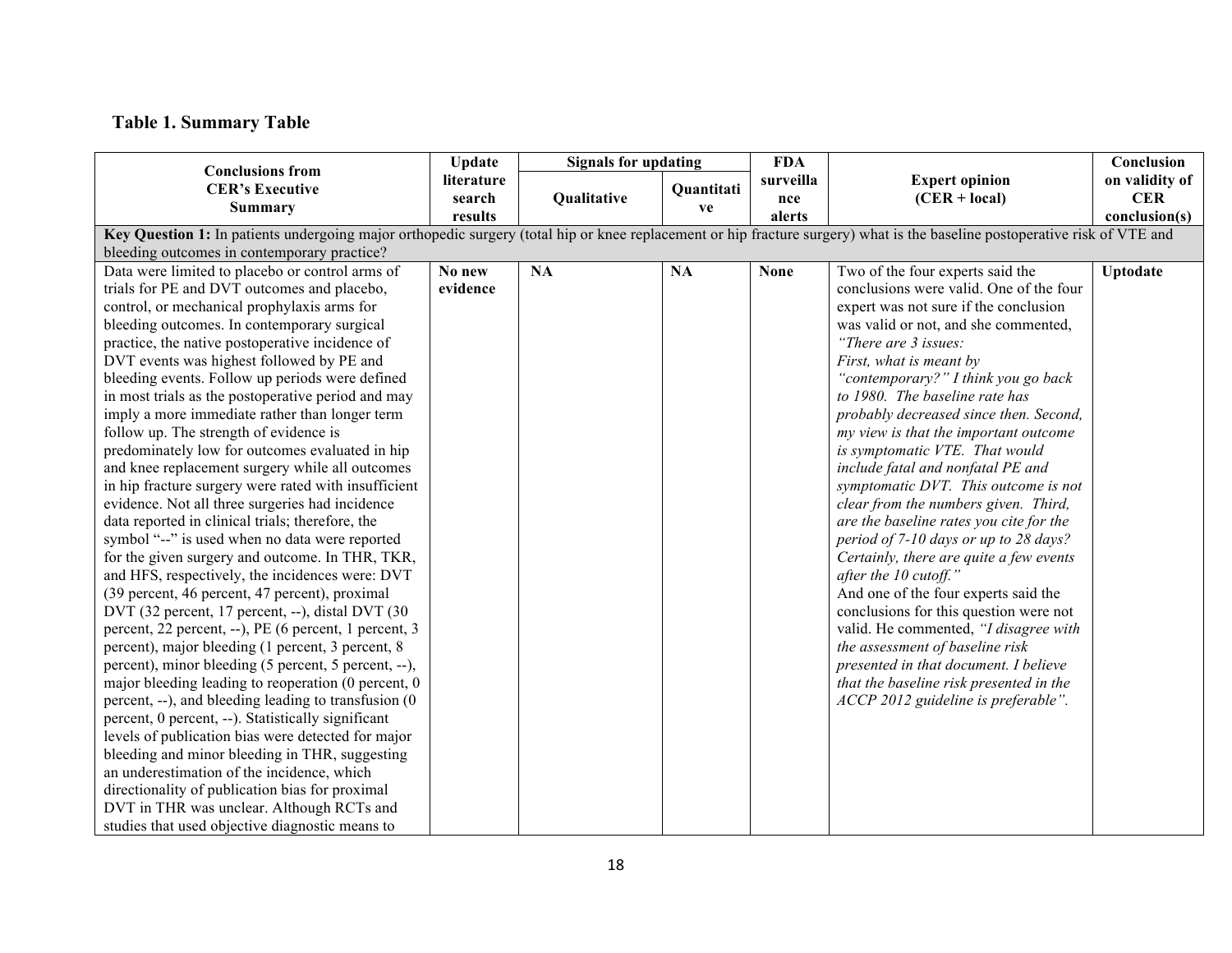| confirm efficacy outcomes were included as                                                                                                                                      |          |           |           |             |                                          |                 |
|---------------------------------------------------------------------------------------------------------------------------------------------------------------------------------|----------|-----------|-----------|-------------|------------------------------------------|-----------------|
| opposed to less rigorous criteria, a high degree of                                                                                                                             |          |           |           |             |                                          |                 |
| heterogeneity was present for most outcomes. This                                                                                                                               |          |           |           |             |                                          |                 |
| may be due to additional factors, such as different                                                                                                                             |          |           |           |             |                                          |                 |
| definitions of events, different ethnicities and                                                                                                                                |          |           |           |             |                                          |                 |
| countries in which trials were conducted, and                                                                                                                                   |          |           |           |             |                                          |                 |
| undefined periods of postoperative followup and                                                                                                                                 |          |           |           |             |                                          |                 |
| variation in duration of followup, potentially                                                                                                                                  |          |           |           |             |                                          |                 |
| leading to insufficient length of followup for the                                                                                                                              |          |           |           |             |                                          |                 |
| outcomes being assessed. Our results are similar to                                                                                                                             |          |           |           |             |                                          |                 |
| that of previous pooled analyses of patients with                                                                                                                               |          |           |           |             |                                          |                 |
| total hip and total knee arthroplasty conducted                                                                                                                                 |          |           |           |             |                                          |                 |
| between 1993 and 2001, in which 23 to 60 percent                                                                                                                                |          |           |           |             |                                          |                 |
| of patients had deep vein thrombosis, 23 to 26                                                                                                                                  |          |           |           |             |                                          |                 |
| percent had proximal deep vein thrombosis, 2                                                                                                                                    |          |           |           |             |                                          |                 |
| percent had pulmonary embolism, 1 percent had                                                                                                                                   |          |           |           |             |                                          |                 |
| major bleeding, and 3 percent had minor bleeding.                                                                                                                               |          |           |           |             |                                          |                 |
| Key question 2: In patients undergoing major orthopedic surgery (total hip or knee replacement or hip fracture surgery) what patient, surgical, or postsurgical characteristics |          |           |           |             |                                          |                 |
| predict or differentiate patient risk of VTE and bleeding outcomes in contemporary practice?                                                                                    |          |           |           |             |                                          |                 |
| Several RCTs identified through our literature                                                                                                                                  | No new   | <b>NA</b> | <b>NA</b> | <b>None</b> | Three of the four experts said the       | <b>Uptodate</b> |
| search evaluated different surgical characteristics                                                                                                                             | evidence |           |           |             | conclusions for this question were       |                 |
| on outcomes of interest, including anesthetic                                                                                                                                   |          |           |           |             | valid. One of the fourth expert said the |                 |
| regimen, cemented arthroplasty, tourniquet use,                                                                                                                                 |          |           |           |             | conclusions was not valid but he did     |                 |
| limb positioning, and fibrin adhesive use.                                                                                                                                      |          |           |           |             | not support his opinion with evidence.   |                 |
| However, few trials evaluated each characteristic                                                                                                                               |          |           |           |             |                                          |                 |
| and subsequently did not address all major                                                                                                                                      |          |           |           |             |                                          |                 |
| orthopedic procedures. Additionally, most trials                                                                                                                                |          |           |           |             |                                          |                 |
| evaluated intermediate health outcomes and did                                                                                                                                  |          |           |           |             |                                          |                 |
| not address final health outcomes, and only one                                                                                                                                 |          |           |           |             |                                          |                 |
| trial evaluated bleeding outcomes. As such,                                                                                                                                     |          |           |           |             |                                          |                 |
| pooling was not possible. The surgical comparison                                                                                                                               |          |           |           |             |                                          |                 |
| with the most identified data was general                                                                                                                                       |          |           |           |             |                                          |                 |
| anesthesia versus regional anesthesia. The impact                                                                                                                               |          |           |           |             |                                          |                 |
| of general versus regional anesthesia on several                                                                                                                                |          |           |           |             |                                          |                 |
| measures of DVT (overall, asymptomatic,                                                                                                                                         |          |           |           |             |                                          |                 |
| proximal) was favorable to neutral for regional                                                                                                                                 |          |           |           |             |                                          |                 |
| anesthesia while distal and symptomatic DVT, PE,                                                                                                                                |          |           |           |             |                                          |                 |
| and major bleeding were neutral. In a previous                                                                                                                                  |          |           |           |             |                                          |                 |
| meta-analysis of 21 studies, regional anesthesia                                                                                                                                |          |           |           |             |                                          |                 |
| was associated with nonsignificantly reduced odds                                                                                                                               |          |           |           |             |                                          |                 |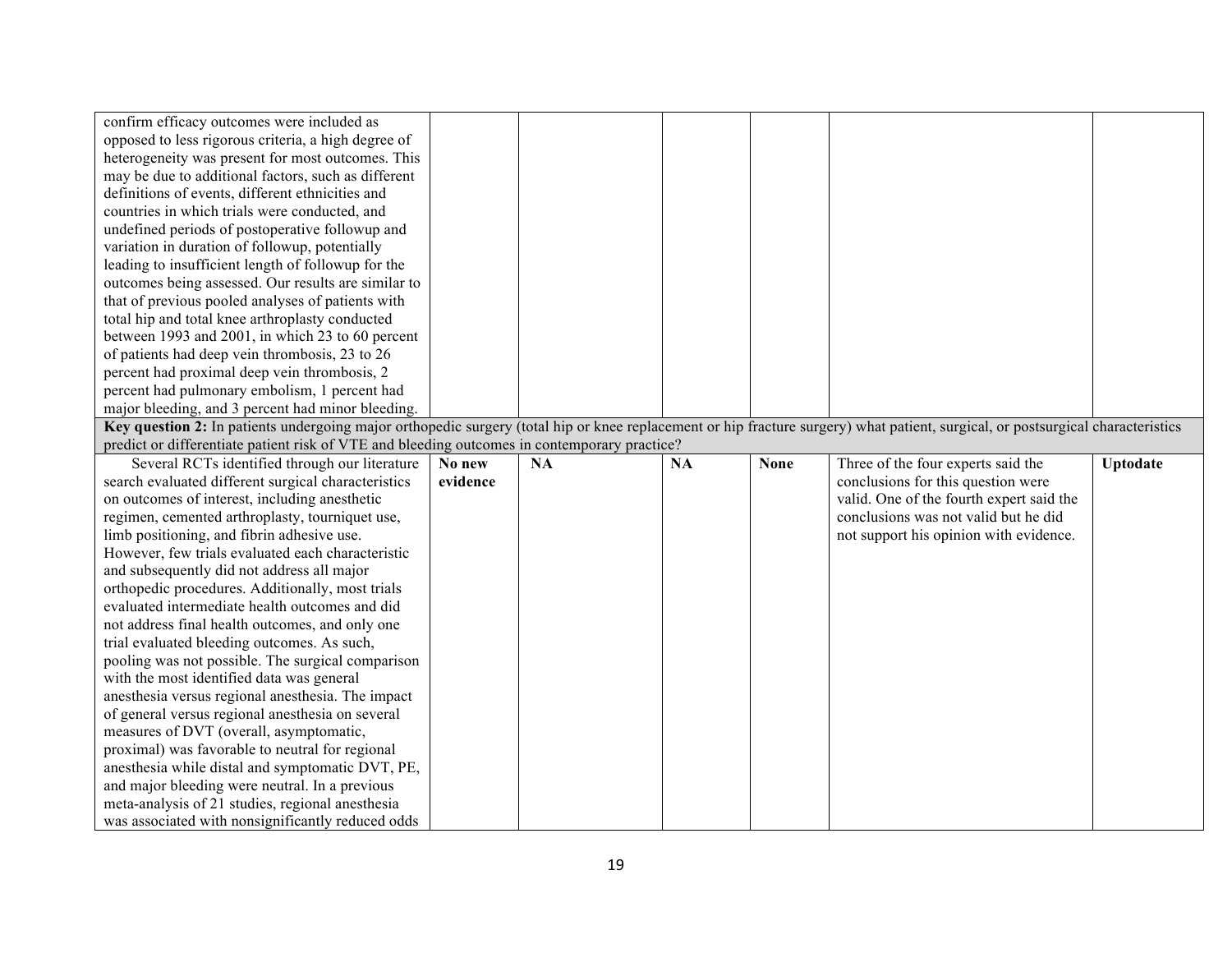| of pulmonary embolism and significantly reduced     |  |  |  |
|-----------------------------------------------------|--|--|--|
| odds of deep vein thrombosis with no real impact    |  |  |  |
| on mortality versus general anesthesia. Although    |  |  |  |
| one trial compared spinal versus epidural           |  |  |  |
| anesthesia on the risk of deep vein thrombosis, no  |  |  |  |
| events occurred in the groups compared. The other   |  |  |  |
| characteristics were too limited to make any        |  |  |  |
| determinations.                                     |  |  |  |
| Patient characteristics were primarily evaluated in |  |  |  |
| multivariate regression analyses of observational   |  |  |  |
| studies. Few characteristics were evaluated in      |  |  |  |
| multiple studies, and oftentimes when a significant |  |  |  |
| finding was observed, the magnitude or direction    |  |  |  |
| of the effect was not reported. Patient             |  |  |  |
| characteristics found to significantly increase the |  |  |  |
| odds of symptomatic objectively confirmed VTE       |  |  |  |
| in all available studies included congestive heart  |  |  |  |
| failure (two studies), inactive malignancy (one     |  |  |  |
| study), hormone replacement therapy (one study),    |  |  |  |
| living at home (one study), intertrochanteric       |  |  |  |
| fracture (one study), subtrochanteric fracture (one |  |  |  |
| study), increased hemoglobin (one study),           |  |  |  |
| personal or familial history of VTE, (one study),   |  |  |  |
| and varicose veins (one study). Patient             |  |  |  |
| characteristics found to increase the odds of PE    |  |  |  |
| (evaluated in one study each) included age and      |  |  |  |
| genitourinary infection while cardiovascular        |  |  |  |
| disease was found to decrease the odds of PE. The   |  |  |  |
| following characteristics showed a mixed effect on  |  |  |  |
| DVT: age (two studies showed a significant          |  |  |  |
| increase while one study showed no effect),         |  |  |  |
| obesity (one study showed a significant increase    |  |  |  |
| while one study showed no effect), and gender       |  |  |  |
| (one study showed a significant increase in         |  |  |  |
| females while one study showed gender had no        |  |  |  |
| effect). Metabolic syndrome increased the odds of   |  |  |  |
| symptomatic DVT while congestive heart failure      |  |  |  |
| increased the odds of proximal DVT in the single    |  |  |  |
| study that evaluated each covariate. The one study  |  |  |  |
| that evaluated harms (major bleeding) suggested     |  |  |  |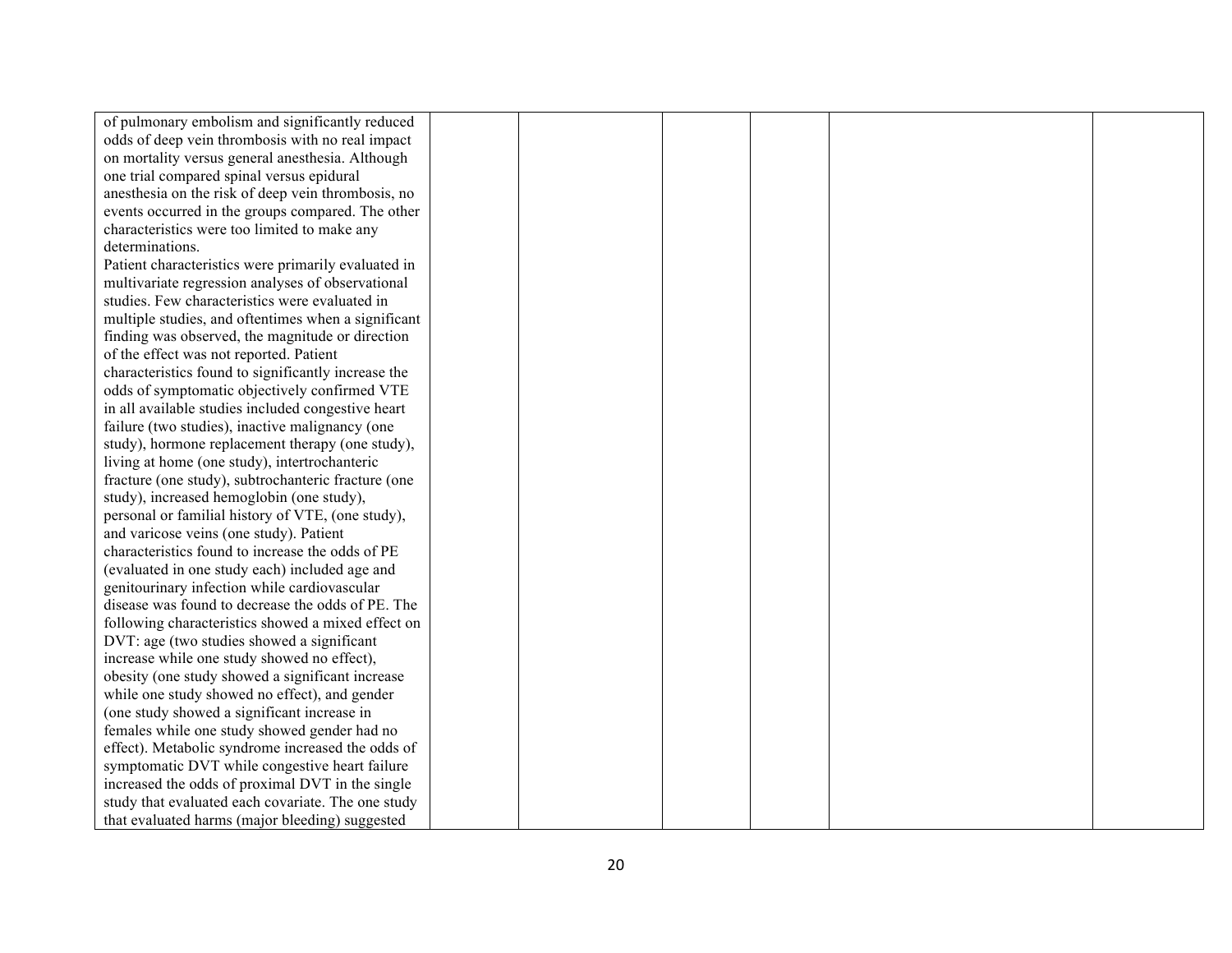| that age, gender, risk of bleeding, specific surgical<br>procedure (total hip, knee replacement or hip<br>fracture surgery), and prophylaxis administered in<br>the hospital significantly impacted the risk of<br>major bleeding. However, the magnitude and<br>direction of the effect was not specified.<br>Key question 3: In patients undergoing major orthopedic surgery (total hip or knee replacement or hip fracture surgery), in the absence of final health outcomes, can the risk<br>for such outcomes reliably be estimated by measuring intermediate outcomes, such as DVT (asymptomatic or symptomatic, proximal or distal) as detected by venography or<br>ultrasound?                                                                                                                                    |                    |           |           |             |                                                                                                                                                                                                                                                                                                                                                   |          |
|---------------------------------------------------------------------------------------------------------------------------------------------------------------------------------------------------------------------------------------------------------------------------------------------------------------------------------------------------------------------------------------------------------------------------------------------------------------------------------------------------------------------------------------------------------------------------------------------------------------------------------------------------------------------------------------------------------------------------------------------------------------------------------------------------------------------------|--------------------|-----------|-----------|-------------|---------------------------------------------------------------------------------------------------------------------------------------------------------------------------------------------------------------------------------------------------------------------------------------------------------------------------------------------------|----------|
| Pulmonary embolism was the only final health<br>outcome with data depicting the relationship to the<br>intermediate outcome DVT. In one observational<br>study in TKR surgery, the overall occurrence of<br>PE and the subset with symptomatic PE occurred<br>more frequently in those with DVT. However, the<br>data were not adjusted for confounders, and we<br>cannot discern whether these variables are<br>correlated or colinear. No trials or studies were<br>available assessing whether DVT was correlated<br>with or a multivariate predictor of PE. This data<br>may be limited because the routine use of<br>prophylaxis may have reduced the occurrence of<br>DVT and the scheduled anticoagulant treatment<br>for DVT, once it was detected, may have<br>diminished the percentage that developed into PE. | No new<br>evidence | <b>NA</b> | <b>NA</b> | <b>None</b> | Three of the four experts said the<br>conclusions for this question were valid<br>and one of them commented that the<br>summary is very good. However, one<br>of the four experts disagreed with the<br>conclusion. He referenced the ACCP<br>2012 guideline (he is the first author)<br>but it didn't pertain to the currency of<br>conclusions. | Uptodate |
| Key question 4: In patients undergoing major orthopedic surgery (total hip or knee replacement, hip fracture surgery), what is the relative impact of thromboprophylaxis<br>compared with no thromboprophylaxis on symptomatic objectively confirmed VTE, major VTE, PE, fatal PE, nonfatal PE, post thrombotic syndrome (PTS), mortality,<br>mortality due to bleeding, DVT (asymptomatic or symptomatic, proximal or distal DVT), asymptomatic DVT, symptomatic DVT, proximal DVT, distal DVT, major bleeding,<br>major bleeding leading to reoperation, minor bleeding, surgical site bleeding, bleeding leading to infection, bleeding leading to transfusion, heparin-induced thrombocytopenia                                                                                                                       |                    |           |           |             |                                                                                                                                                                                                                                                                                                                                                   |          |

(HIT), discomfort, readmission, and reoperation? Thromboprophylaxis includes any pharmacologic agent within the defined classes (oral antiplatelet agents, injectable low molecular weight heparins [LMWHs], injectable unfractionated heparin [UFH], injectable or oral factor Xa inhibitors, injectable or oral direct thrombin inhibitors [DTIs], oral vitamin K antagonists [VKAs]) or any external mechanical intervention within the defined classes (graduated compression, intermittent pneumatic compression, or venous foot pump).

| Providing pharmacologic prophylaxis versus          | 1 RCT | No Signal                                    | NA | <b>None</b> | Three of the four experts said the   | <b>Uptodate</b> |
|-----------------------------------------------------|-------|----------------------------------------------|----|-------------|--------------------------------------|-----------------|
| no prophylaxis has a better comparative balance of  |       |                                              |    |             | conclusions for this question were   |                 |
| benefits and harms. There is high evidence that     |       | Placebo vs. Edoxaban                         |    |             | valid. However, one of the four      |                 |
| pharmacologic prophylaxis versus no prophylaxis     |       | $(5, 15, 30, 60)$ mg                         |    |             | experts disagreed with the           |                 |
| significantly decreased risk of proximal and distal |       |                                              |    |             | methodology, analyzes and conclusion |                 |
| DVT (relative risk reduction [RRR] 47 percent and   |       | VTE incidence $\lceil \# \text{ of } \rceil$ |    |             | of this question. He has did not     |                 |
| 41 percent, respectively), with moderate evidence   |       | pts with events(%);                          |    |             | referenced any evidence.             |                 |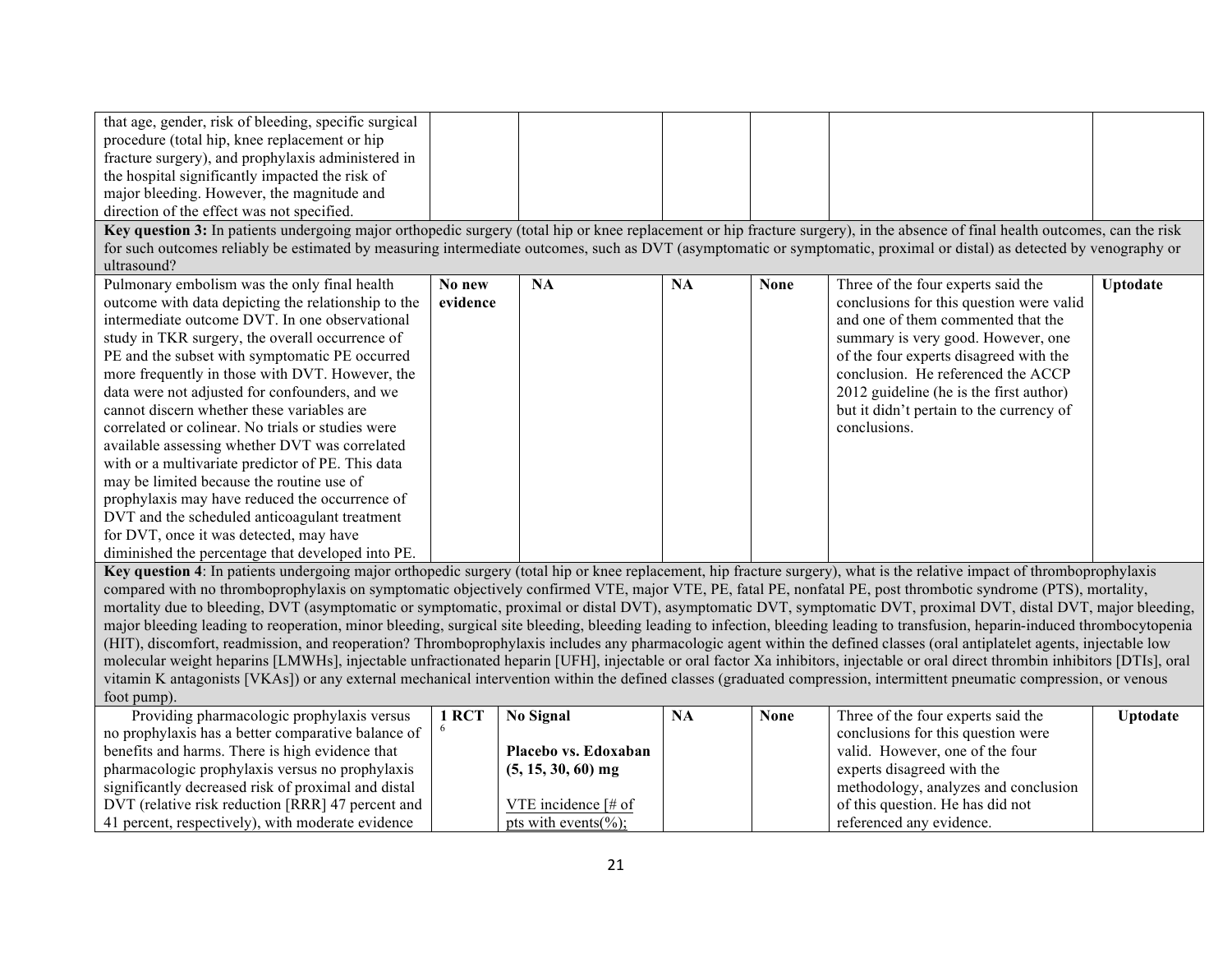| for the decrease in DVT overall and asymptomatic      | 95% CI]:                          |  |
|-------------------------------------------------------|-----------------------------------|--|
|                                                       |                                   |  |
| DVT (RRR 44 percent and 48 percent,                   | 43 (48.3); (37.9, 58.7)           |  |
| respectively) in patients undergoing major            | versus $\{5mg: [26$               |  |
| orthopedic surgery. Higher levels of statistically    | (29.5); (20.0, 39.1)];            |  |
| heterogeneity were detected for the evaluation of     | 15mg: $[24 (26.1);$               |  |
| DVT $(I = 52.8$ percent). Statistically significant   | $(17.1, 35.1)$ ;                  |  |
| publication bias was detected in the evaluation of    | 30mg: [11 (12.5); (5.6,           |  |
| proximal DVT, suggesting an underestimation of        | $19.4$ ];                         |  |
| benefit. There is low evidence that pharmacologic     | 60mg:[8 (9.1); (3.1,              |  |
| prophylaxis versus no prophylaxis significantly       | $15.1)$ }                         |  |
| decreases major VTE in patients undergoing major      |                                   |  |
| orthopedic surgery (RRR 79 percent).                  | VTE incidence                     |  |
| Pharmacologic prophylaxis did not significantly       | difference from                   |  |
| impact PE versus no prophylaxis, although it was      | placebo $[(\%); 95\% \text{ CI};$ |  |
| trending in that direction, and significantly reduced | p-value vs. placebo]:             |  |
| the risk of PE when the analysis was limited to the   | 5mg: 18.8; (4.7, 32.9);           |  |
| most stringent trials in which background             | 0.01                              |  |
| prophylaxis (such as compression stockings) was       | 15mg: 22.2; (8.5, 35.9);          |  |
| not allowed in the experimental groups. There is      | 0.002                             |  |
| high evidence that pharmacologic prophylaxis          | 30mg: 35.8; (23.3,                |  |
| versus no prophylaxis significantly increases         | $(48.3)$ ; $< 0.001$              |  |
| minor bleeding (relative risk increase 67 percent),   | 60mg: 39.2; (27.2,                |  |
| and in a single observational study, pharmacologic    | $51.2$ ; $< 0.001$                |  |
|                                                       |                                   |  |
| prophylaxis increased the risk of reoperation.        | Symptomatic PE [# of              |  |
| Pharmacologic prophylaxis versus no prophylaxis       | pts with events $(\%)$ ]          |  |
| did not significantly impact nonfatal PE, mortality,  | $0(0)$ vs. $0(0)$ in all          |  |
| symptomatic DVT, or major bleeding in patients        | groups                            |  |
| undergoing major orthopedic surgery. Our results      |                                   |  |
| are in general agreement with the six previous        | Symptomatic PE                    |  |
| meta-analyses of trials comparing pharmacologic       | difference from                   |  |
| prophylaxis versus placebo/control in patients with   | placebo $(\frac{6}{0})$ ]         |  |
| major orthopedic surgery. We could not determine      | $0.0$ vs. $0.0$ in all groups     |  |
| the impact of pharmacologic prophylaxis on other      |                                   |  |
| endpoints either due to a lack of data or because     | Symptomatic DVT[#                 |  |
| there were no events in either experimental group.    | of pts with events $(\%)$ ]       |  |
| Providing mechanical prophylaxis versus no            | $0(0.0)$ vs.                      |  |
| prophylaxis may have a better comparative             | 5mg: 1(1)                         |  |
| balance of benefits and harms, but more data are      |                                   |  |
| needed to support this assumption. One RCT            | 15mg: 0(0.0)                      |  |
| found that mechanical prophylaxis versus no           | 30mg: 0(0.0)                      |  |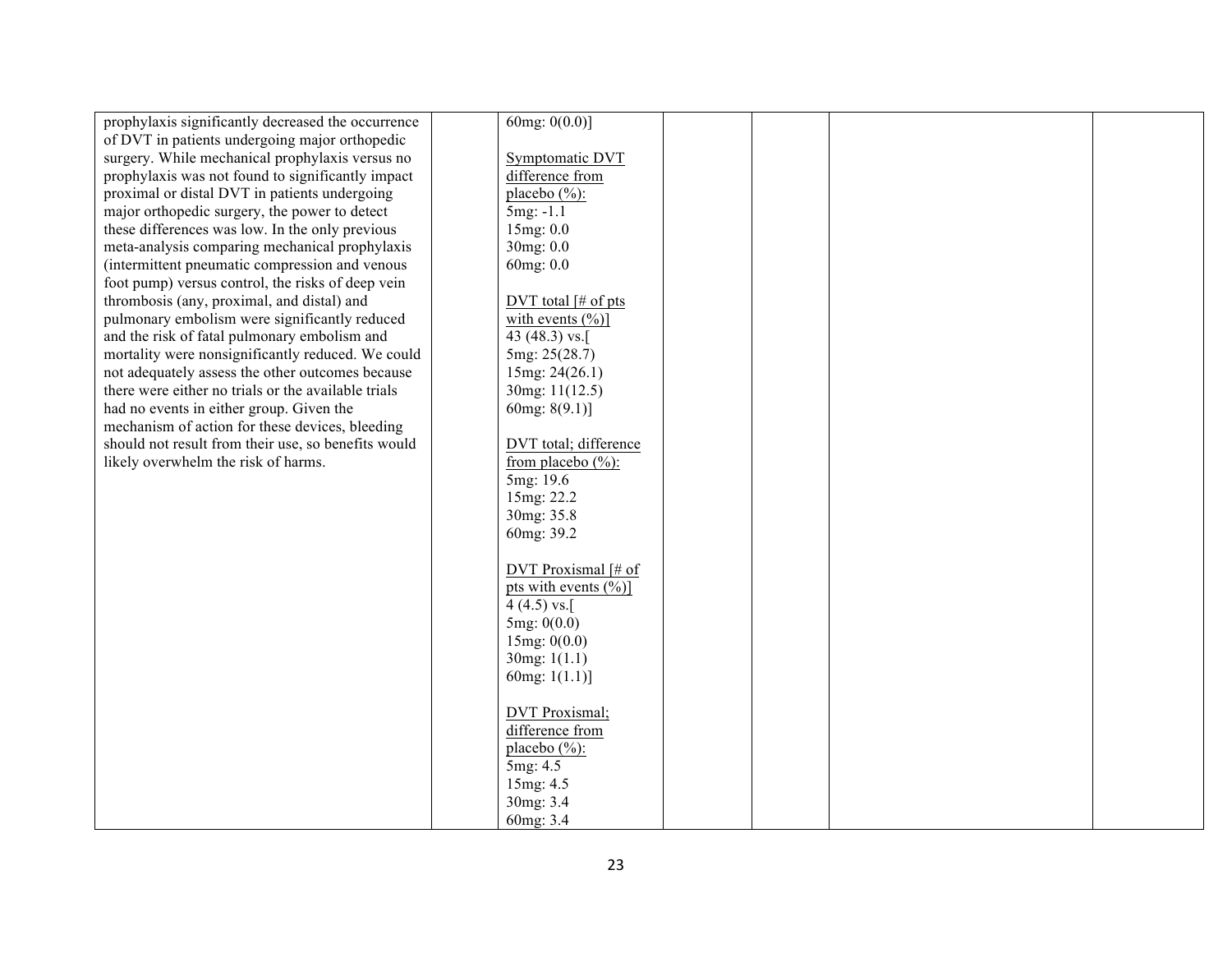|                                                                                                                                                                                                                                                                                                                                                                                                                                                                                                                                                                                                                                                                                                                                                                                                                                                                 |       | DVT Distal $\lceil \# \text{ of } \text{pts} \rceil$<br>with events $(\%)]$<br>43 (48.3) vs.<br>5mg: 25 (28.7)<br>15mg: 24 (26.1)<br>30mg: 11(12.5)<br>60mg: $7(8.0)$ ]<br>DVT Distal; difference<br>from placebo $(\% )$ :<br>5mg: 19.6<br>15mg: 22.2<br>30mg: 35.8<br>60mg: 40.4<br>Major Bleeding, $n$ (%)<br>Placebo: $0(0.0)$ vs.<br>5mg: 0(0.0)<br>15mg: 0(0.0)<br>30mg: 0(0.0)<br>60mg: $1.(0.9)$ ]<br>Major or clinically<br>relevant non-major, n<br>$(\frac{6}{6})$ ; p-value vs.<br>placebo<br>Placebo: 4 (3.9) vs. [<br>5mg: 2 (1.9); 0.445<br>15mg: 4 (3.8); 1.000<br>30mg: 4 (3.9); 1.000<br>60mg: 5.(4.1);1.000] |           |             |                                    |                     |
|-----------------------------------------------------------------------------------------------------------------------------------------------------------------------------------------------------------------------------------------------------------------------------------------------------------------------------------------------------------------------------------------------------------------------------------------------------------------------------------------------------------------------------------------------------------------------------------------------------------------------------------------------------------------------------------------------------------------------------------------------------------------------------------------------------------------------------------------------------------------|-------|---------------------------------------------------------------------------------------------------------------------------------------------------------------------------------------------------------------------------------------------------------------------------------------------------------------------------------------------------------------------------------------------------------------------------------------------------------------------------------------------------------------------------------------------------------------------------------------------------------------------------------|-----------|-------------|------------------------------------|---------------------|
|                                                                                                                                                                                                                                                                                                                                                                                                                                                                                                                                                                                                                                                                                                                                                                                                                                                                 |       |                                                                                                                                                                                                                                                                                                                                                                                                                                                                                                                                                                                                                                 |           |             |                                    |                     |
| Key question 5: In patients undergoing major orthopedic surgery (total hip or knee replacement, hip fracture surgery), what is the comparative efficacy between classes of<br>agents on outcomes: symptomatic objectively confirmed VTE, major VTE, PE, fatal PE, nonfatal PE, PTS, mortality, mortality due to bleeding, DVT (asymptomatic or<br>symptomatic, proximal or distal DVT), asymptomatic DVT, symptomatic DVT, proximal DVT, distal DVT, major bleeding, major bleeding leading to reoperation, minor<br>bleeding, surgical site bleeding, bleeding leading to infection, bleeding leading to transfusion, HIT, discomfort, readmission, and reoperation? Classes include oral antiplatelet<br>agents, injectable LMWHs, injectable UFH, injectable or oral factor Xa inhibitors, injectable or oral DTIs, oral VKAs, and mechanical interventions. |       |                                                                                                                                                                                                                                                                                                                                                                                                                                                                                                                                                                                                                                 |           |             |                                    |                     |
| While we sought to determine the impact of                                                                                                                                                                                                                                                                                                                                                                                                                                                                                                                                                                                                                                                                                                                                                                                                                      | 1 RCT | 1 Signal                                                                                                                                                                                                                                                                                                                                                                                                                                                                                                                                                                                                                        | <b>NA</b> | <b>None</b> | Three of the four experts said the | <b>Possibly out</b> |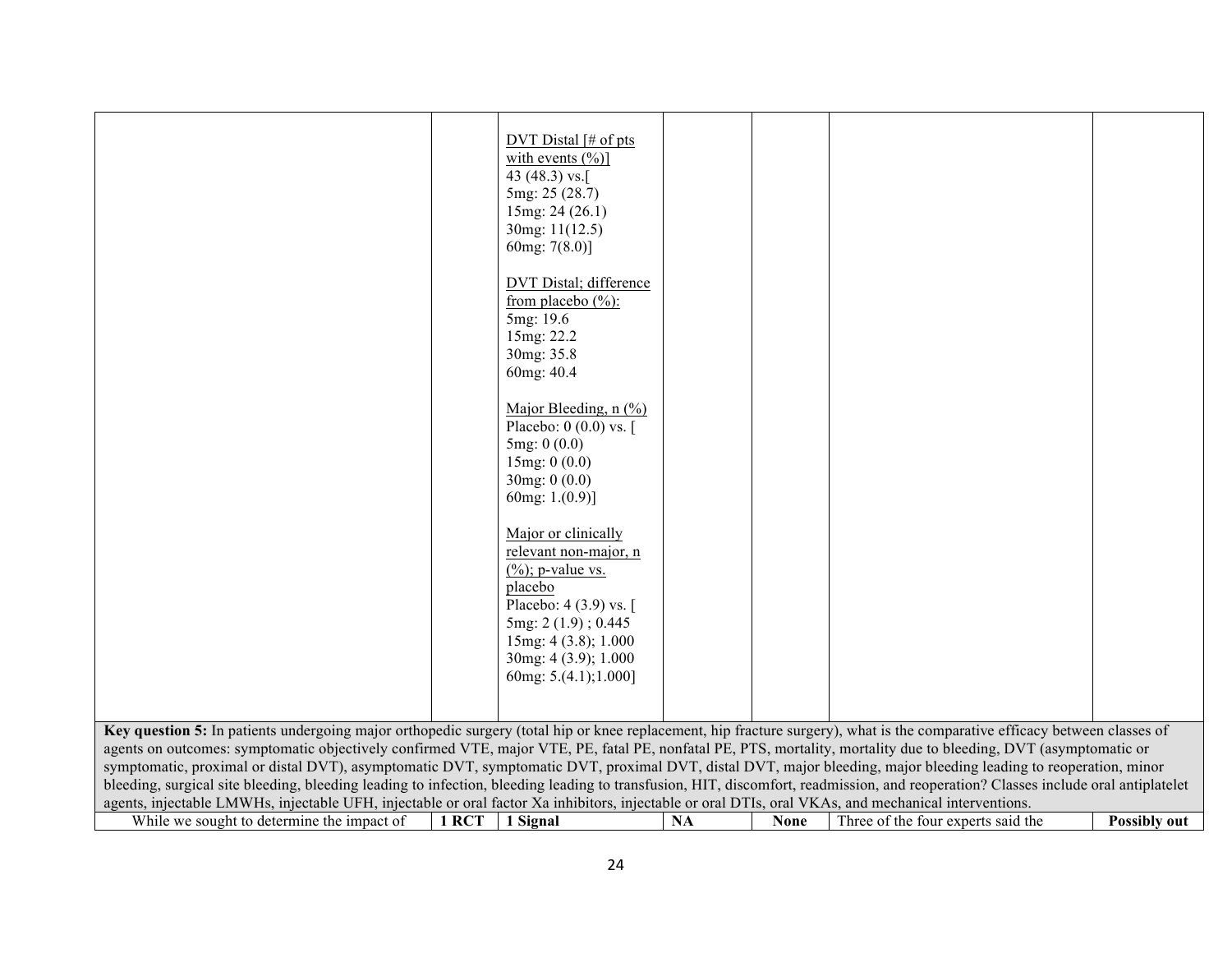| therapy on numerous outcomes, we were only able       | Dabigatran vs.                                          | conclusions for this question were   | of date |
|-------------------------------------------------------|---------------------------------------------------------|--------------------------------------|---------|
| to discern significant differences between classes    | Enoxaparin                                              | valid. However, one of the four      |         |
| for relatively few outcomes. For the other            |                                                         | experts disagreed with the           |         |
| outcomes, either there was a lack of evaluable data   | During Treatment                                        | methodology, analyzes and conclusion |         |
| or no significant differences were found. Variable    | Period:                                                 | of this question. He has did not     |         |
| levels of statistical heterogeneity were detected in  |                                                         | referenced any evidence.             |         |
| the base case analyses, and in a few cases,           |                                                         |                                      |         |
| heterogeneity improved when each surgery was          | Major VTE and VTE-                                      |                                      |         |
| evaluated separately in subgroup analysis while       | related                                                 |                                      |         |
| other times the heterogeneity increased. However,     | mortality $\sharp$ of pts with                          |                                      |         |
| in the majority of cases, the number of trials in a   | event/total # $(\%$ , 95%                               |                                      |         |
| subgroup analysis was too low to evaluate             | $CI$ ]:                                                 |                                      |         |
| statistical heterogeneity. We could not determine if  | 18/805 (2.2%, 1.2 to                                    |                                      |         |
| this means that there is a lack of effect versus a    | 3.3%) versus 33/794                                     |                                      |         |
| lack of power to show that it is significant. The     | $(4.2\%, 2.8 \text{ to } 5.5\%)$                        |                                      |         |
| results of previous meta-analyses are in general      | Absolute risk                                           |                                      |         |
| agreement with the findings of our comparative        | difference; 95% CI.; p-                                 |                                      |         |
| effectiveness review.                                 | value:                                                  |                                      |         |
| When compared directly with UFH, LMWH                 | $-1.9\%$ (-3.6 to $-0.2\%$ );                           |                                      |         |
| agents, as a class, have a better comparative         | $p=0.03$                                                |                                      |         |
| balance of benefits and harms with significantly      |                                                         |                                      |         |
| fewer PEs, DVTs, proximal DVTs, major                 |                                                         |                                      |         |
| bleeding, and HIT events. A higher level of           |                                                         |                                      |         |
| statistical heterogeneity was detected in the         | Primary efficacy                                        |                                      |         |
| evaluation of PE. The comparative balance of          | outcome $\lceil \# \text{ of } p \text{ts with} \rceil$ |                                      |         |
| benefits and harms for LMWHs with other classes       | event/total # $(\%$ , 95%                               |                                      |         |
| could not be readily determined. LMWH agents          | $CI$ ]:                                                 |                                      |         |
| were also superior to VKAs at reducing measures       | 61/792 (7.7%, 5.8 to                                    |                                      |         |
| of DVT (any, asymptomatic, proximal, and distal)      | 9.6%) versus 69/785                                     |                                      |         |
| but increased major, minor, and surgical site         | $(8.8\%, 6.8 \text{ to } 10.8\%)$                       |                                      |         |
| bleeding. A higher level of statistical heterogeneity | Absolute risk                                           |                                      |         |
| was detected in the evaluation of DVT as was the      | difference; 95% CI.; p-                                 |                                      |         |
| presence of publication bias, which suggested an      | value:                                                  |                                      |         |
| underestimation of the benefit of LMWH. Since no      | $-1.1\%$ (-3.8 to 1.6%);                                |                                      |         |
| significant differences were found in important       | 0.43                                                    |                                      |         |
| final health outcomes, the relevance of these         |                                                         |                                      |         |
| reductions in DVT needs to be considered.             | Total DVT[# of pts                                      |                                      |         |
| LMWHs may be inferior to factor Xa inhibitors in      | with event/total $# (\frac{9}{6})$ :                    |                                      |         |
| terms of any, proximal, and distal DVTs but have a    | 60/791 (7.6%) versus                                    |                                      |         |
| lower risk of major and minor bleeding. A higher      | $67/783(8.6\%)$                                         |                                      |         |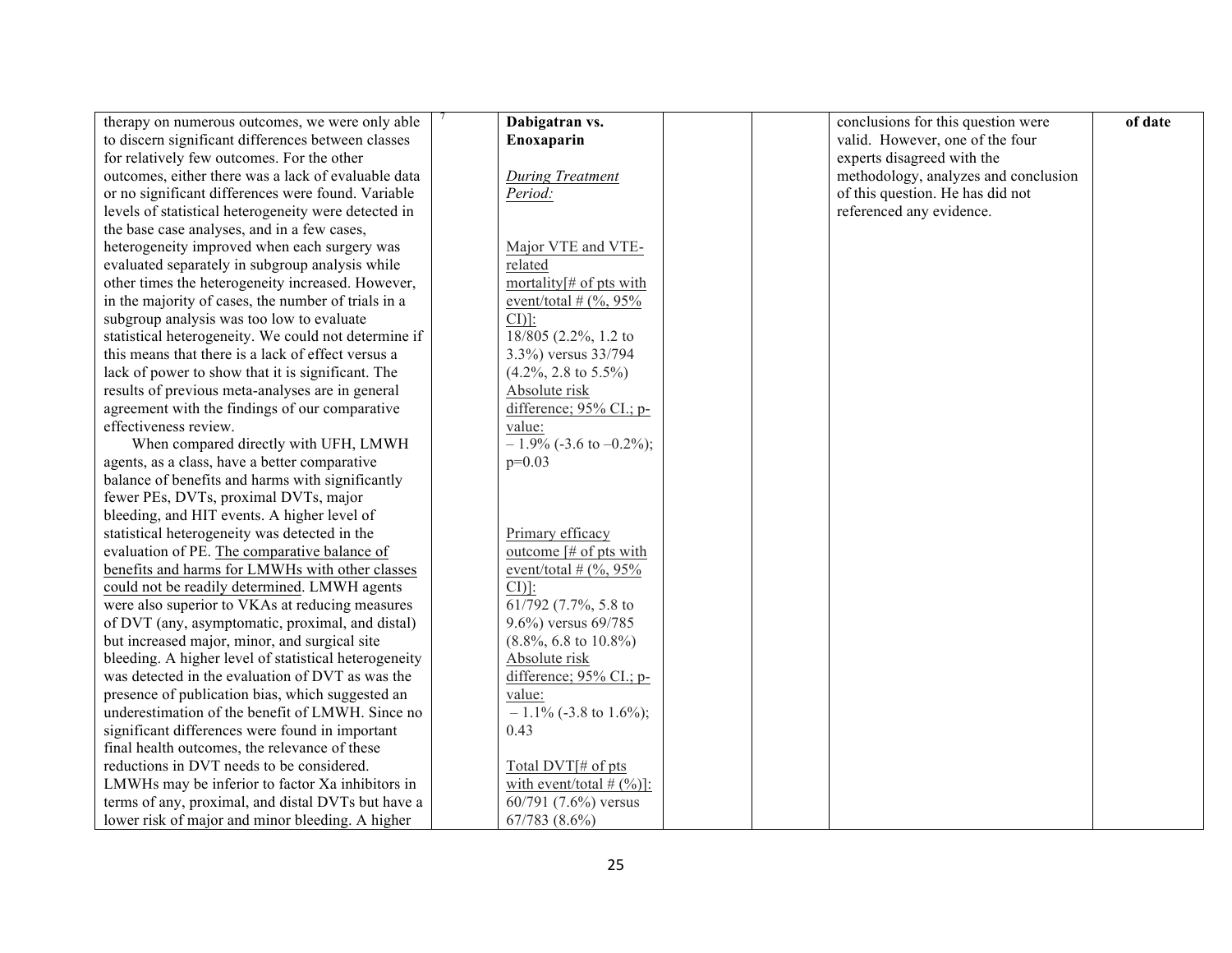| level of statistical heterogeneity was detected in    | Absolute risk                         |  |  |
|-------------------------------------------------------|---------------------------------------|--|--|
| the evaluation of proximal DVT and major              | difference; 95% CI.; p-               |  |  |
| bleeding. Observational data suggested LMWH           | value:                                |  |  |
| agents had decreased mortality, although this was     | $-1.0\%$ (-3.7 to 1.7%);              |  |  |
| not supported by data pooled from RCTs, which         | 0.48                                  |  |  |
| showed no significant difference. Comparing           |                                       |  |  |
| LMWH agents with DTIs is difficult because the        | Proximal DVT[# of pts                 |  |  |
| occurrence of DVT was greater, but the occurrence     | with event/total $# (\frac{9}{6})$ ]: |  |  |
| of distal DVT was less with LMWHs, and while          | 17/804 (2.1%) versus                  |  |  |
| surgical site bleeding is higher LMWH therapy,        | 31/792 (3.9%)                         |  |  |
| the overall risk of serious bleeding was not          | Absolute risk                         |  |  |
| significantly altered.                                | difference; 95% CI.; p-               |  |  |
| This part is taken from page 103 of CER: "While       | value:                                |  |  |
| no significant differences occurred in the base case  | $-1.8\%$ (-3.5 to -0.1%);             |  |  |
| analysis, injectable low molecular weight heparin     | 0.04                                  |  |  |
| agents had significantly more proximal deep           |                                       |  |  |
| venous thrombosis events versus injectable or oral    | Distal DVT[# of pts                   |  |  |
| direct thrombin inhibitors in total hip replacement   | with event/total $# (\frac{9}{6})$ :  |  |  |
| surgery."                                             | 43/792 (5.4%) versus                  |  |  |
| Finally, when LMWH agents were compared               | 35/785 (4.5%)                         |  |  |
| versus mechanical prophylaxis, the only               |                                       |  |  |
| significant difference is the lower occurrence for    | Symptomatic VTE [#                    |  |  |
| patient discomfort in the group receiving LMWHs.      | of pts with event/total #             |  |  |
| It is difficult to discern the comparative balance of | $(\frac{9}{6})$ :                     |  |  |
| benefits and harms for oral antiplatelet therapy      | $1/1,001$ (0.1%) versus               |  |  |
| versus mechanical prophylaxis or VKAs. Oral           | $6/992(0.6\%)$                        |  |  |
| antiplatelet therapy had significantly greater        |                                       |  |  |
| occurrence of any and distal DVT versus               | Symptomatic DVT[#                     |  |  |
| mechanical prophylaxis. In a controlled               | of pts with event/total #             |  |  |
| observational study, oral VKAs had significantly      | $(\frac{9}{6})$ ; p-value]:           |  |  |
| fewer fatal PE events versus oral antiplatelet        | $0/1,001$ $(0.0\%)$ versus            |  |  |
| agents. In the only available RCT comparing           | 4/992 (0.4%); 0.06                    |  |  |
| VKAs to oral antiplatelet agents, the same            |                                       |  |  |
| direction of effect was found, suggesting VKA         | Symptomatic non-fatal                 |  |  |
| superiority, but this was not significant. Mortality  | PE[# of pts with                      |  |  |
| was higher in patients receiving aspirin versus       | event/total $#$ (%); p-               |  |  |
| warfarin in one observational study and was           | value]:                               |  |  |
| nonsignificantly trending in that direction in        | $1/1,001$ $(0.1\%)$ versus            |  |  |
| another observational study, but showed no            | 2/992 (0.2%); p=0.62                  |  |  |
| difference in a clinical trial.                       |                                       |  |  |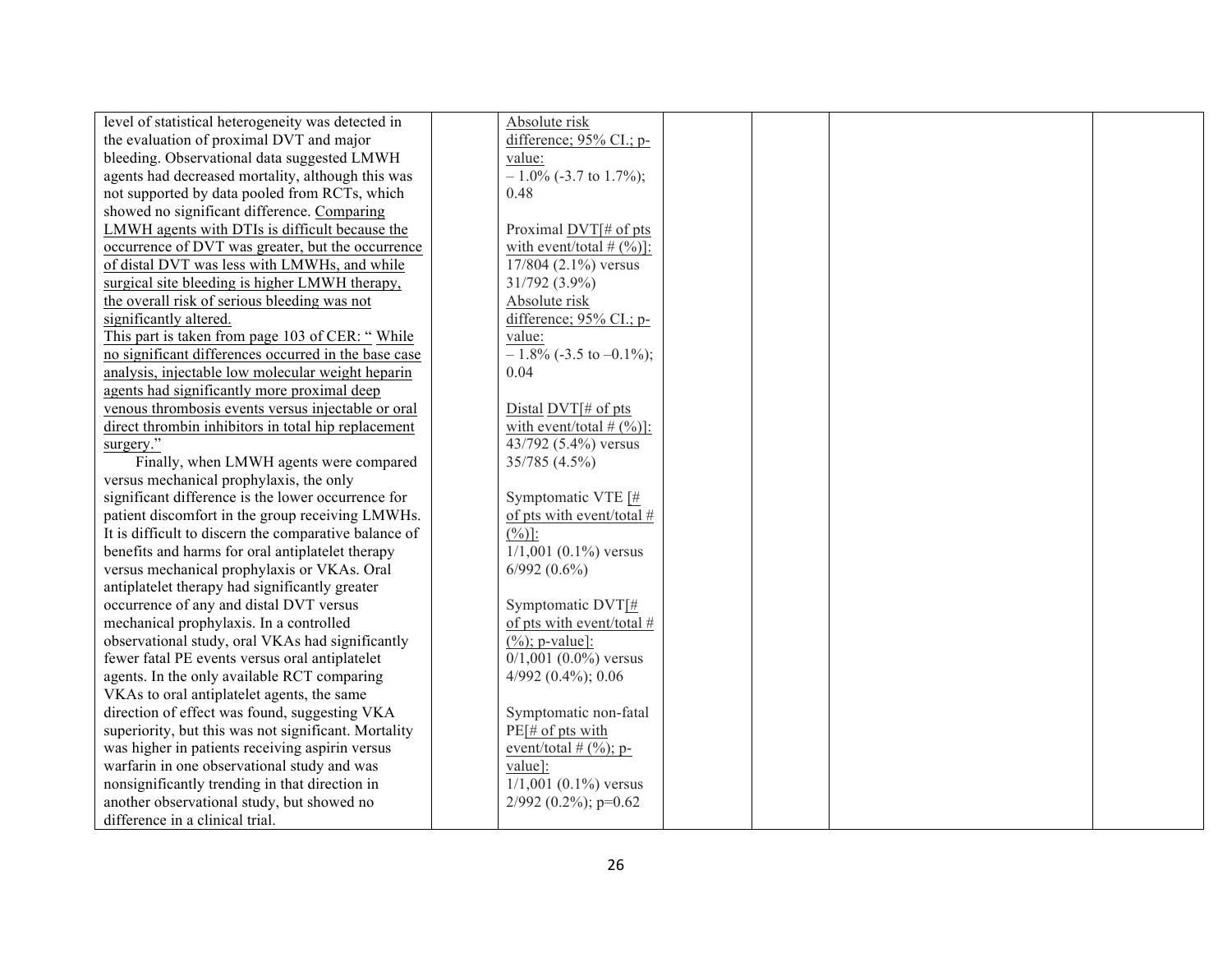| UFH, which was found to be inferior to LMWH            | Death $\lceil \# \text{ of } \text{pts with} \rceil$ |  |
|--------------------------------------------------------|------------------------------------------------------|--|
| agents in the balance of benefits and harms, had a     | event/total $#$ (%); p-                              |  |
| greater occurrence of death and major bleeding         | value]:                                              |  |
| versus factor Xa inhibitors in an observational        | $0/1,001$ $(0.0\%)$ versus                           |  |
| study (with no clinical trial data to support or       | $1/992$ (0.1%); p=0.50                               |  |
| refute the findings), had a greater occurrence of      |                                                      |  |
| any and proximal DVT versus DTIs, and had a            |                                                      |  |
| greater occurrence of DVT versus mechanical            | During Follow-up                                     |  |
| prophylaxis. As such, it is likely inferior to factor  | Period:                                              |  |
| Xa inhibitors in the balance of benefits and harms     |                                                      |  |
| as well.                                               | Total VTE and all-                                   |  |
| Patients receiving VKAs had less occurrence of         | cause mortality[# of pts                             |  |
| proximal DVT versus mechanical prophylaxis, but        | with event/total # $(\%)$ ;                          |  |
| with no other differences in other health outcomes     | p-value]:                                            |  |
| or bleeding, it is hard to discern a difference in the | $2/942$ (0.2%) versus                                |  |
| balance of efficacy to harms between them.             | 4/951 (0.4%); $p=0.69$                               |  |
|                                                        |                                                      |  |
|                                                        | Symptomatic VTE[# of                                 |  |
|                                                        | pts with event/total #                               |  |
|                                                        | $(\frac{0}{0})$ :                                    |  |
|                                                        | $2/942$ (0.2%) versus                                |  |
|                                                        | $2/951(0.2\%)$                                       |  |
|                                                        |                                                      |  |
|                                                        | Death $H$ of pts with                                |  |
|                                                        | event/total $# (\frac{0}{0})$ :                      |  |
|                                                        | $0/942$ $(0.0\%)$ versus                             |  |
|                                                        | $1/951(0.1\%)$                                       |  |
|                                                        |                                                      |  |
|                                                        | Total study period                                   |  |
|                                                        | $(treatment + follow-up)$                            |  |
|                                                        |                                                      |  |
|                                                        | Symptomatic VTE +                                    |  |
|                                                        | all-cause mortality[# of                             |  |
|                                                        | pts with event/total #                               |  |
|                                                        | $(\frac{0}{0})$ :                                    |  |
|                                                        | $3/942$ (0.3%) versus                                |  |
|                                                        | $10/951(1.1\%)$                                      |  |
|                                                        |                                                      |  |
|                                                        | Bleeding outcomes:                                   |  |
|                                                        |                                                      |  |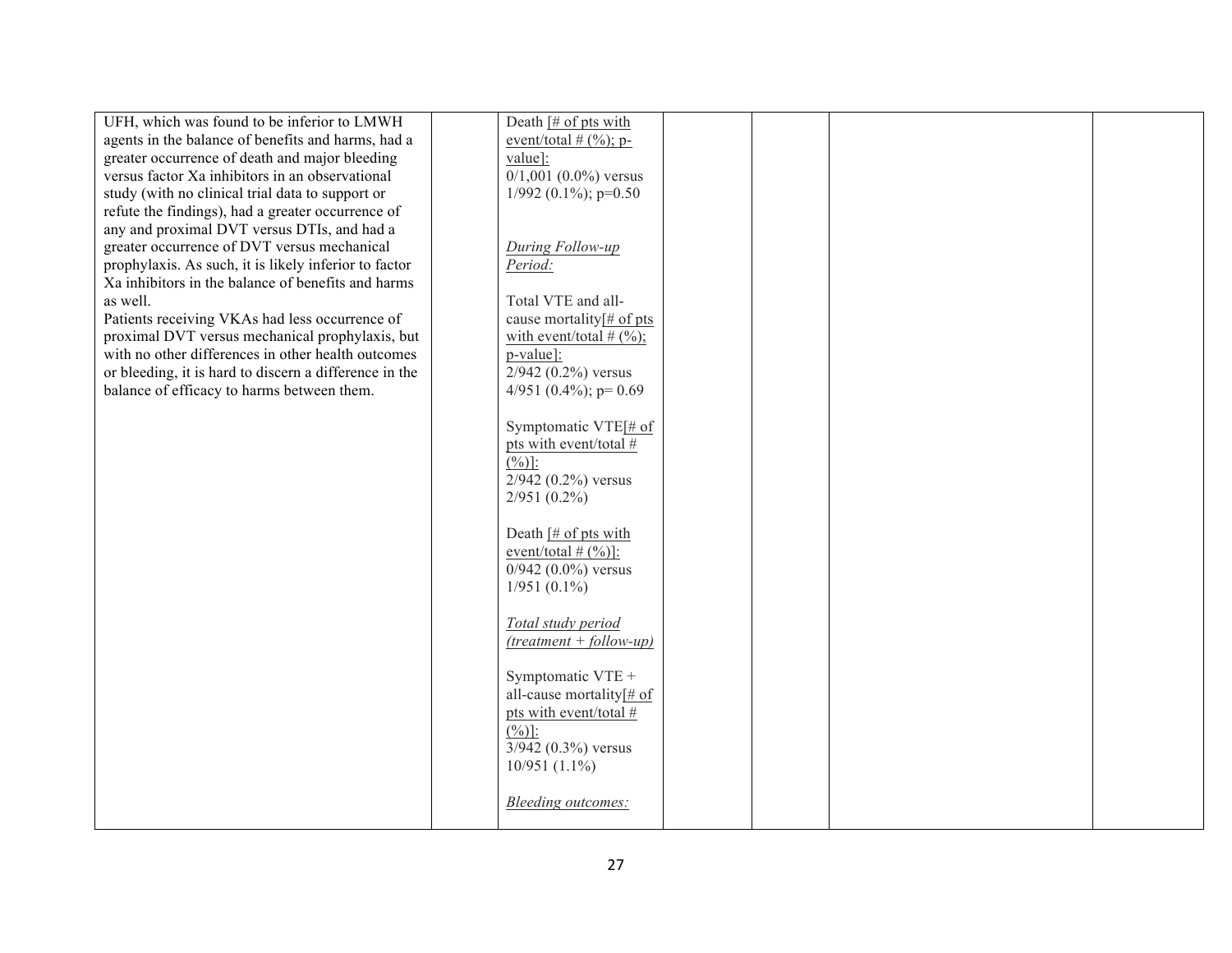|                                                                                                                                                                                | Major bleeding, No.                 |  |
|--------------------------------------------------------------------------------------------------------------------------------------------------------------------------------|-------------------------------------|--|
|                                                                                                                                                                                | patients $(\%$ , 95 $\%$            |  |
|                                                                                                                                                                                | $CI$ ; p-value:                     |  |
|                                                                                                                                                                                | 14 $(1.4\%; 0.8 \text{ to } 2.3\%)$ |  |
|                                                                                                                                                                                | vs. 9 $(0.9\%; 0.4$ to              |  |
|                                                                                                                                                                                |                                     |  |
|                                                                                                                                                                                | $1.7\%$ ; 0.40                      |  |
|                                                                                                                                                                                |                                     |  |
|                                                                                                                                                                                | Clinically overt leading            |  |
|                                                                                                                                                                                | to transfusion of 2 units           |  |
|                                                                                                                                                                                | of packed cells or                  |  |
|                                                                                                                                                                                | whole blood $(\# \text{ of }$       |  |
|                                                                                                                                                                                |                                     |  |
|                                                                                                                                                                                | events):                            |  |
|                                                                                                                                                                                | $12$ vs. $6$                        |  |
|                                                                                                                                                                                |                                     |  |
|                                                                                                                                                                                | Leading to re-operation             |  |
|                                                                                                                                                                                | $#$ of events):                     |  |
|                                                                                                                                                                                | $0$ vs. $0$                         |  |
|                                                                                                                                                                                |                                     |  |
|                                                                                                                                                                                | Minor bleeding - No.                |  |
|                                                                                                                                                                                |                                     |  |
|                                                                                                                                                                                | patients $(\% )$                    |  |
|                                                                                                                                                                                | 61 (6.0%) versus 54                 |  |
|                                                                                                                                                                                | $(5.4\%)$                           |  |
| Key question 6: In patients undergoing major orthopedic surgery (total hip or knee replacement or hip fracture surgery), what is the comparative efficacy of individual agents |                                     |  |
| within classes (LMWH and mechanical devices) on symptomatic objectively confirmed VTE, major VTE, PE, fatal PE, nonfatal PE, PTS, mortality, mortality due to bleeding,        |                                     |  |
|                                                                                                                                                                                |                                     |  |

DVT (asymptomatic or symptomatic, proximal or distal DVT), asymptomatic DVT, symptomatic DVT, proximal DVT, distal DVT, major bleeding, major bleeding leading to reoperation, minor bleeding, surgical site bleeding, bleeding leading to infection, bleeding leading to transfusion, HIT, discomfort, readmission, and reoperation?

| For both LMWHs and mechanical devices,                |             | 3 Signals                 | <b>NA</b> | <b>None</b> | All of the four experts said that the | <b>Possibly out</b> |
|-------------------------------------------------------|-------------|---------------------------|-----------|-------------|---------------------------------------|---------------------|
| there were no significant differences in PE (any,     | <b>RCTs</b> |                           |           |             | conclusions for this question were    | of date             |
| fatal, and nonfatal), mortality, and mortality due to |             | Semuloparin vs.           |           |             | valid.                                |                     |
| bleeding between modalities within a class, but       |             | Enoxaparin                |           |             |                                       |                     |
| these evaluations were based on one or two trials     |             |                           |           |             |                                       |                     |
| with either no events or a very low number of         |             | Any DVT, OR [95%]         |           |             |                                       |                     |
| events.                                               |             | $CI$ :                    |           |             |                                       |                     |
| The balance of benefits and harms from using          |             | $0.54$ [0.38–0.76] in Hip |           |             |                                       |                     |
| enoxaparin versus another low molecular weight        |             | replacement RCT           |           |             |                                       |                     |
| heparin within the class (dalteparin or tinzaparin)   |             | $0.73$ [0.50–1.05] in Hip |           |             |                                       |                     |
| is similar. No difference in the occurrence of DVT    |             | surgery RCT               |           |             |                                       |                     |
| or proximal DVT occurred between LMWHs                |             | $0.83$ [0.61–1.13] in     |           |             |                                       |                     |
| (enoxaparin versus either tinzaparin or dalteparin).  |             | Knee Replacement          |           |             |                                       |                     |
| No significant difference was seen in                 |             | <b>RCT</b>                |           |             |                                       |                     |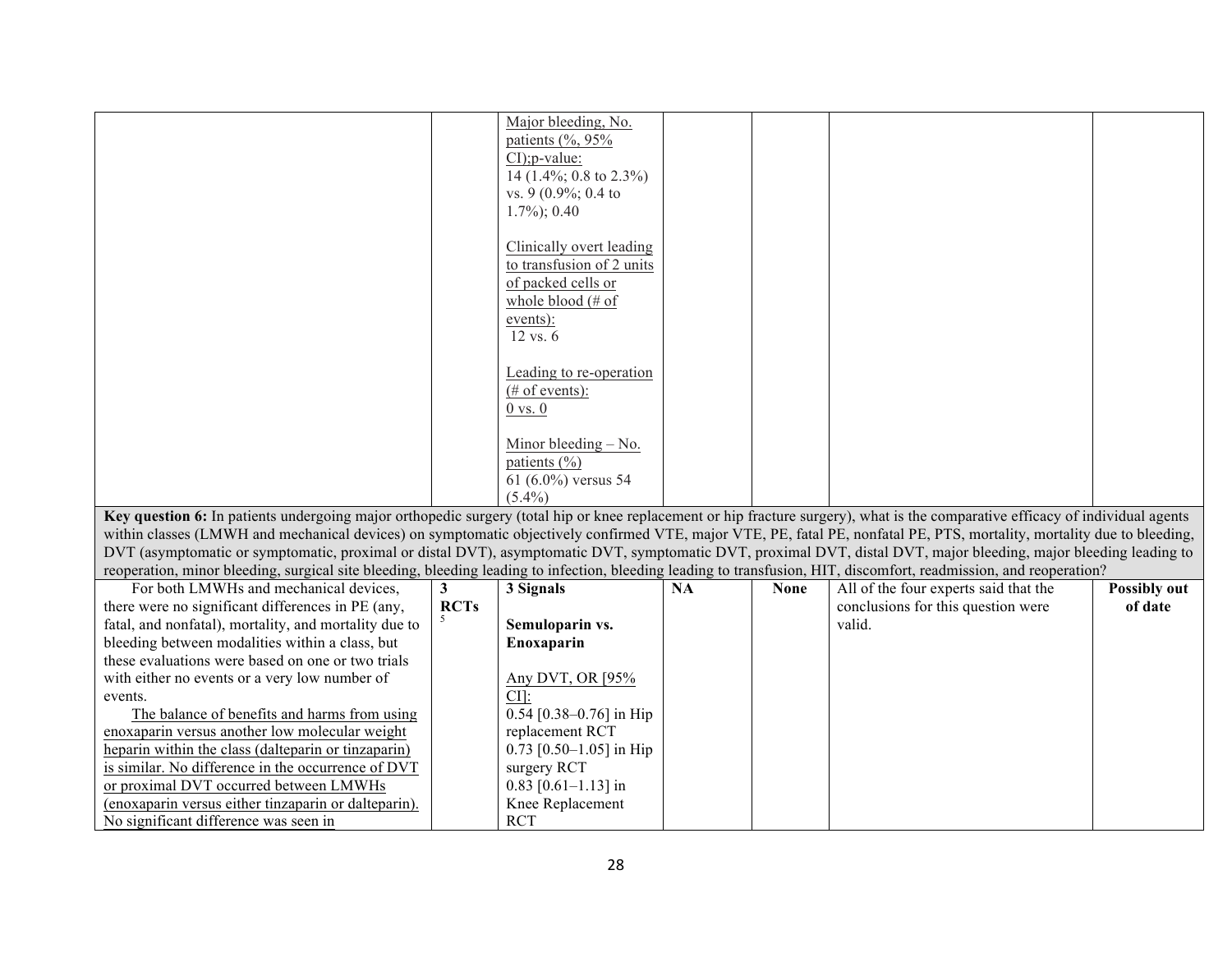| asymptomatic DVT between enoxaparin and             |                           |  |  |
|-----------------------------------------------------|---------------------------|--|--|
| dalteparin, symptomatic DVT between enoxaparin      | Any proximal DVT,         |  |  |
| and tinzaparin, or distal DVT between enoxaparin    | OR [95% CI]               |  |  |
| and tinzaparin. For major bleeding, two trials      | $0.87$ [0.40-1.86] in Hip |  |  |
| compared LMWHs and found no differences             | replacement RCT           |  |  |
| between enoxaparin and either dalteparin or         | $0.48$ [0.23-0.93] in     |  |  |
| tinzaparin. For minor bleeding, one trial found no  | Hip surgery RCT           |  |  |
| significant difference between enoxaparin and       | 1.74 $[0.79 - 3.99]$ in   |  |  |
| tinzaparin for this outcome. For surgical site      | Knee Replacement          |  |  |
| bleeding, two trials compared LMWHs and found       | <b>RCT</b>                |  |  |
| no differences between enoxaparin and either        |                           |  |  |
| dalteparin or tinzaparin. For HIT, one trial found  | Distal DVT only, OR       |  |  |
| no significant difference between enoxaparin and    | $[95\%$ CI]               |  |  |
| tinzaparin for this outcome.                        | $0.49$ [0.33-0.72] in Hip |  |  |
| The balance of benefits and harms for               | replacement RCT           |  |  |
| different mechanical modalities within a class      | $0.97$ [0.63-1.50] ] in   |  |  |
| could not be determined with the current literature | Hip surgery RCT           |  |  |
| base. The Venaflow pneumatic compression            | $0.77$ [0.55-1.06] in     |  |  |
| device significantly reduced the occurrence of      | Knee Replacement          |  |  |
| DVT or distal DVT versus the Kendall pneumatic      | <b>RCT</b>                |  |  |
| compression device in the only trial but did not    |                           |  |  |
| significantly reduce proximal DVT.                  | Non-fatal PE, $n/N$ (%)   |  |  |
| Intermittent compression stockings                  | $0/1152$ (0) vs. $0/1150$ |  |  |
| significantly reduced the occurrence of DVT or      | (0)                       |  |  |
| distal DVT versus graduated compression             | $0/499(0)$ vs. $1/488$    |  |  |
| stockings but did not significantly reduce proximal | (0.2)                     |  |  |
| DVT.                                                | $1/568$ (0.2) vs. 0/573   |  |  |
| In the only observational study, two intermittent   | (0)                       |  |  |
| compression devices were compared (ActiveCare       |                           |  |  |
| system vs. Flowtron excel pump) and found to        | All-cause death, OR       |  |  |
| have a similar occurrence of DVT. Harms were not    | $[95\% \text{ CI}]$       |  |  |
| assessed in these trials or observational studies.  | $0.50$ [0.02-6.59]        |  |  |
|                                                     | 2.05 [0.36-16.08]         |  |  |
|                                                     | not estimable             |  |  |
|                                                     |                           |  |  |
|                                                     | Secondary outcomes        |  |  |
|                                                     | Major VTE or all cause    |  |  |
|                                                     | mortality, OR (95%        |  |  |
|                                                     | $CI$ :                    |  |  |
|                                                     | $0.68(0.35-1.33)$         |  |  |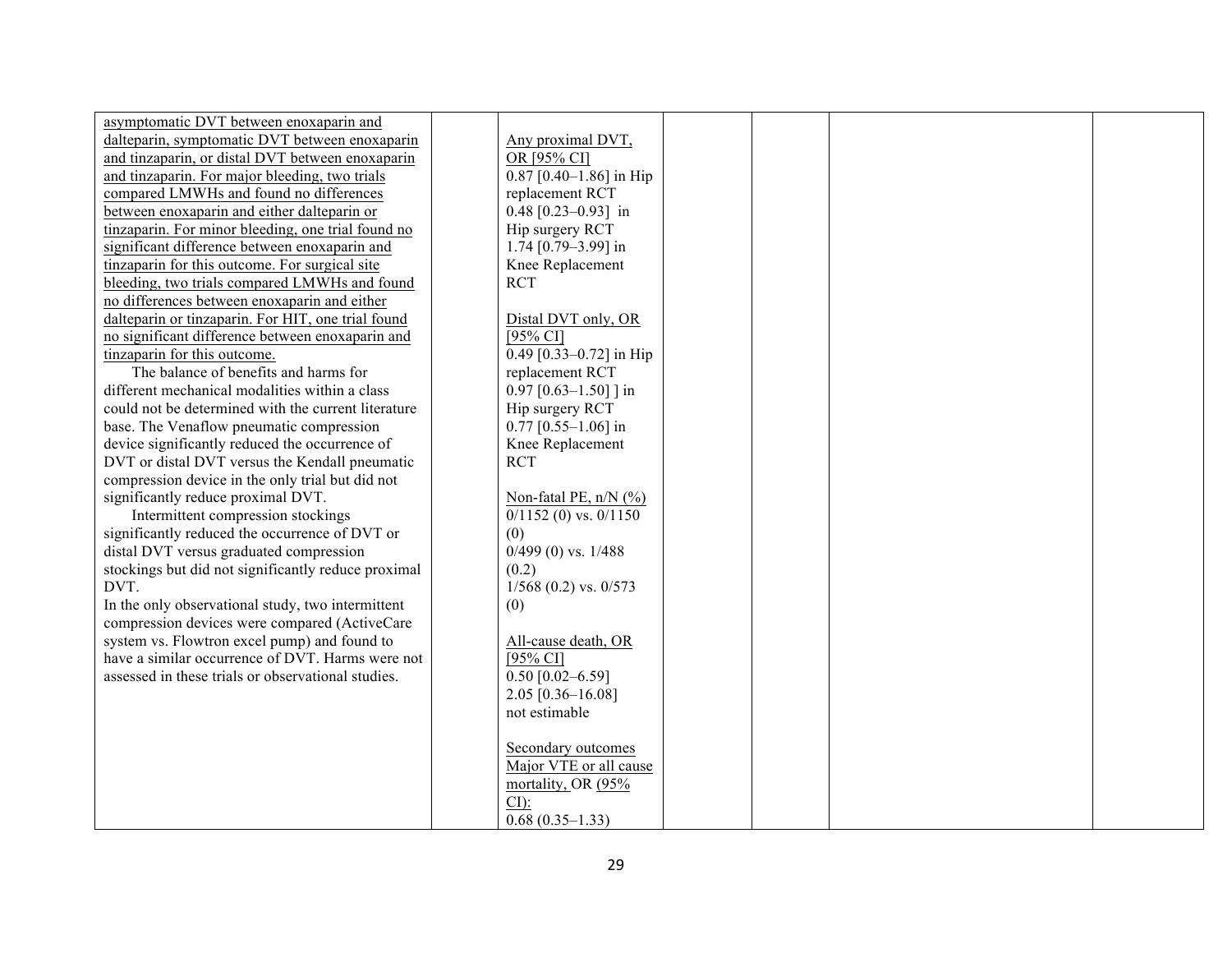| $0.71(0.41-1.24)$<br>$1.18(0.67-2.08)$             |
|----------------------------------------------------|
|                                                    |
| Clinically relevant                                |
| bleeding, OR (95%<br>$CI$ :                        |
| $\overline{0.48(0.23-0.94)}$<br>Major bleeding, OR |
| $(95\%$ CI): 0.28 (0.08-<br>0.83)                  |
| (Knee replacement                                  |
| RCT)                                               |
| Clinically relevant<br>bleeding, OR $(95\%$        |
| CI: $1.5(0.67-3.49)$                               |
| (Hip surgery RCT)<br>Clinically relevant           |
| bleeding, OR $(95\%$<br>$CI$ ):                    |
| 2.59, 95%CI 0.83-9.57                              |
|                                                    |
| Enoxaparin vs.<br>Semuloparin                      |
| (Knee replacement<br>RCT)                          |
| Major bleeding<br>incidence, $n\sqrt[6]{0}$        |
| $4(0.7)$ vs. 3 $(0.5)$                             |
| OR (95% CI): 0.74<br>$(0.14 - 3.61)$               |
| (Hip surgery RCT)                                  |
| Major bleeding<br>incidence, $n\frac{\%}{\%}$      |
| $3(0.6)$ vs. $5(1.0)$                              |
| OR (95% CI):                                       |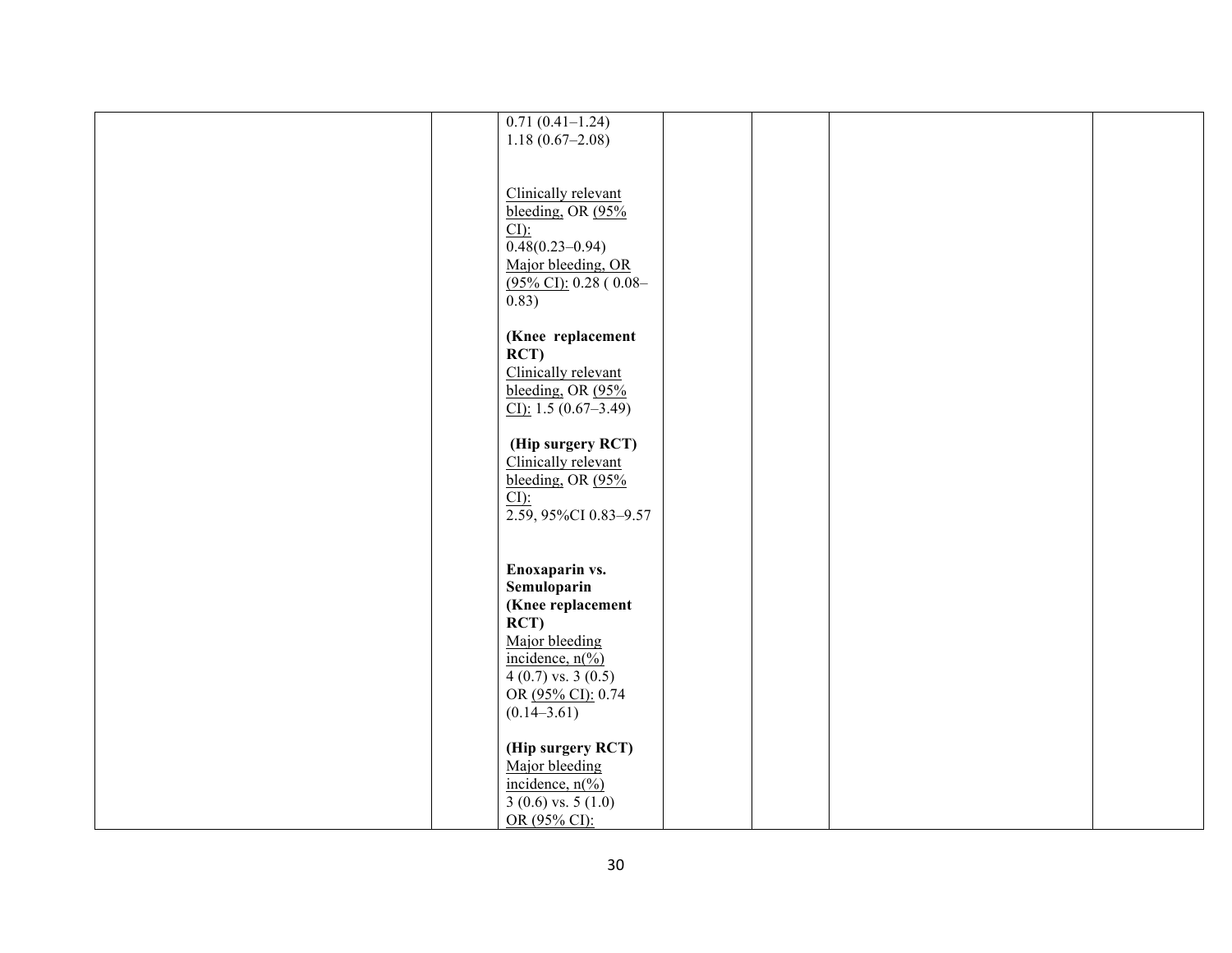|                                                                                                                                                                                     |          | $1.71(0.39 - 8.73)$ |           |             |                                         |                 |  |
|-------------------------------------------------------------------------------------------------------------------------------------------------------------------------------------|----------|---------------------|-----------|-------------|-----------------------------------------|-----------------|--|
|                                                                                                                                                                                     |          |                     |           |             |                                         |                 |  |
| Key question 7: In patients undergoing major orthopedic surgery (total hip or knee replacement, hip fracture surgery), what are the effect estimates of combined                    |          |                     |           |             |                                         |                 |  |
| pharmacologic and mechanical modalities versus single modality on symptomatic objectively confirmed VTE, major VTE, PE, fatal PE, nonfatal PE, PTS, mortality, mortality, mortality |          |                     |           |             |                                         |                 |  |
| due to bleeding, DVT (asymptomatic or symptomatic, proximal or distal DVT), asymptomatic DVT, symptomatic DVT, proximal DVT, distal DVT, major bleeding, major                      |          |                     |           |             |                                         |                 |  |
| bleeding leading to reoperation, minor bleeding, surgical site bleeding, bleeding leading to infection, bleeding leading to transfusion, HIT, discomfort, readmission, and          |          |                     |           |             |                                         |                 |  |
| reoperation?                                                                                                                                                                        |          |                     |           |             |                                         |                 |  |
| The balance of benefits and harms for combining a                                                                                                                                   | No new   | <b>NA</b>           | <b>NA</b> | <b>None</b> | Two of the four experts said the        | <b>Uptodate</b> |  |
| pharmacologic and mechanical strategy versus                                                                                                                                        | evidence |                     |           |             | conclusions for this question were      |                 |  |
| using either strategy alone in patients undergoing                                                                                                                                  |          |                     |           |             | valid. One of the four experts said she |                 |  |
| major orthopedic surgery could not be determined.                                                                                                                                   |          |                     |           |             | does not know if the conclusions are    |                 |  |
| The use of a pharmacologic plus mechanical                                                                                                                                          |          |                     |           |             | valid or not. However, one of the four  |                 |  |
| strategy versus either pharmacologic or                                                                                                                                             |          |                     |           |             | experts disagreed with the              |                 |  |
| mechanical prophylaxis did not significantly                                                                                                                                        |          |                     |           |             | methodology, analyzes and conclusion    |                 |  |
| impact nonfatal PE, mortality, or DVT subsets                                                                                                                                       |          |                     |           |             | of this question and he did not         |                 |  |
| (asymptomatic, symptomatic, proximal, or distal).                                                                                                                                   |          |                     |           |             | referenced any evidence.                |                 |  |
| The comparative impact of pharmacologic plus                                                                                                                                        |          |                     |           |             |                                         |                 |  |
| mechanical prophylaxis versus pharmacologic or                                                                                                                                      |          |                     |           |             |                                         |                 |  |
| mechanical prophylaxis on major or minor                                                                                                                                            |          |                     |           |             |                                         |                 |  |
| bleeding could not be determined. There was                                                                                                                                         |          |                     |           |             |                                         |                 |  |
| moderate evidence that the use of pharmacologic                                                                                                                                     |          |                     |           |             |                                         |                 |  |
| plus mechanical prophylaxis significantly                                                                                                                                           |          |                     |           |             |                                         |                 |  |
| decreases the occurrence of DVT versus                                                                                                                                              |          |                     |           |             |                                         |                 |  |
| pharmacologic prophylaxis alone. The impact of                                                                                                                                      |          |                     |           |             |                                         |                 |  |
| dual prophylaxis versus single modality on other                                                                                                                                    |          |                     |           |             |                                         |                 |  |
| outcomes could not be determined.                                                                                                                                                   |          |                     |           |             |                                         |                 |  |
| Key question 8: In patients undergoing major orthopedic surgery (total hip or knee replacement, hip fracture surgery), regardless of thromboprophylaxis method, what are the        |          |                     |           |             |                                         |                 |  |
| effects of prolonging thromboprophylaxis for 28 days or longer compared with thromboprophylaxis for 7 to 10 days on symptomatic objectively confirmed VTE, major VTE,               |          |                     |           |             |                                         |                 |  |
| PE, fatal PE, nonfatal PE, PTS, mortality, mortality due to bleeding, DVT (asymptomatic or symptomatic, proximal or distal DVT), asymptomatic DVT, symptomatic DVT,                 |          |                     |           |             |                                         |                 |  |
| proximal DVT, distal DVT, major bleeding, major bleeding leading to reoperation, minor bleeding, surgical site bleeding, bleeding leading to infection, bleeding leading to         |          |                     |           |             |                                         |                 |  |
| transfusion, HIT, discomfort, readmission, and reoperation?                                                                                                                         |          |                     |           |             |                                         |                 |  |
| Prolonged prophylaxis had a better comparative                                                                                                                                      | No new   | $\overline{NA}$     | <b>NA</b> | <b>None</b> | Three of the four experts said the      | <b>Uptodate</b> |  |
| balance of benefits and harms versus short-term                                                                                                                                     | evidence |                     |           |             | conclusions for this question were      |                 |  |
| prophylaxis in patients undergoing major                                                                                                                                            |          |                     |           |             | valid, and one of the four experts said |                 |  |
| orthopedic surgery. The impact of prolonging                                                                                                                                        |          |                     |           |             | she does not know if the conclusions    |                 |  |
| prophylaxis for 28 days or longer on events was                                                                                                                                     |          |                     |           |             | are still valid or not.                 |                 |  |
| compared with prophylaxis for 7 to 10 days in                                                                                                                                       |          |                     |           |             |                                         |                 |  |
| patients who had major orthopedic surgery.                                                                                                                                          |          |                     |           |             |                                         |                 |  |
| Prolonged prophylaxis reduced the occurrence of                                                                                                                                     |          |                     |           |             |                                         |                 |  |
| symptomatic objectively confirmed VTE, PE                                                                                                                                           |          |                     |           |             |                                         |                 |  |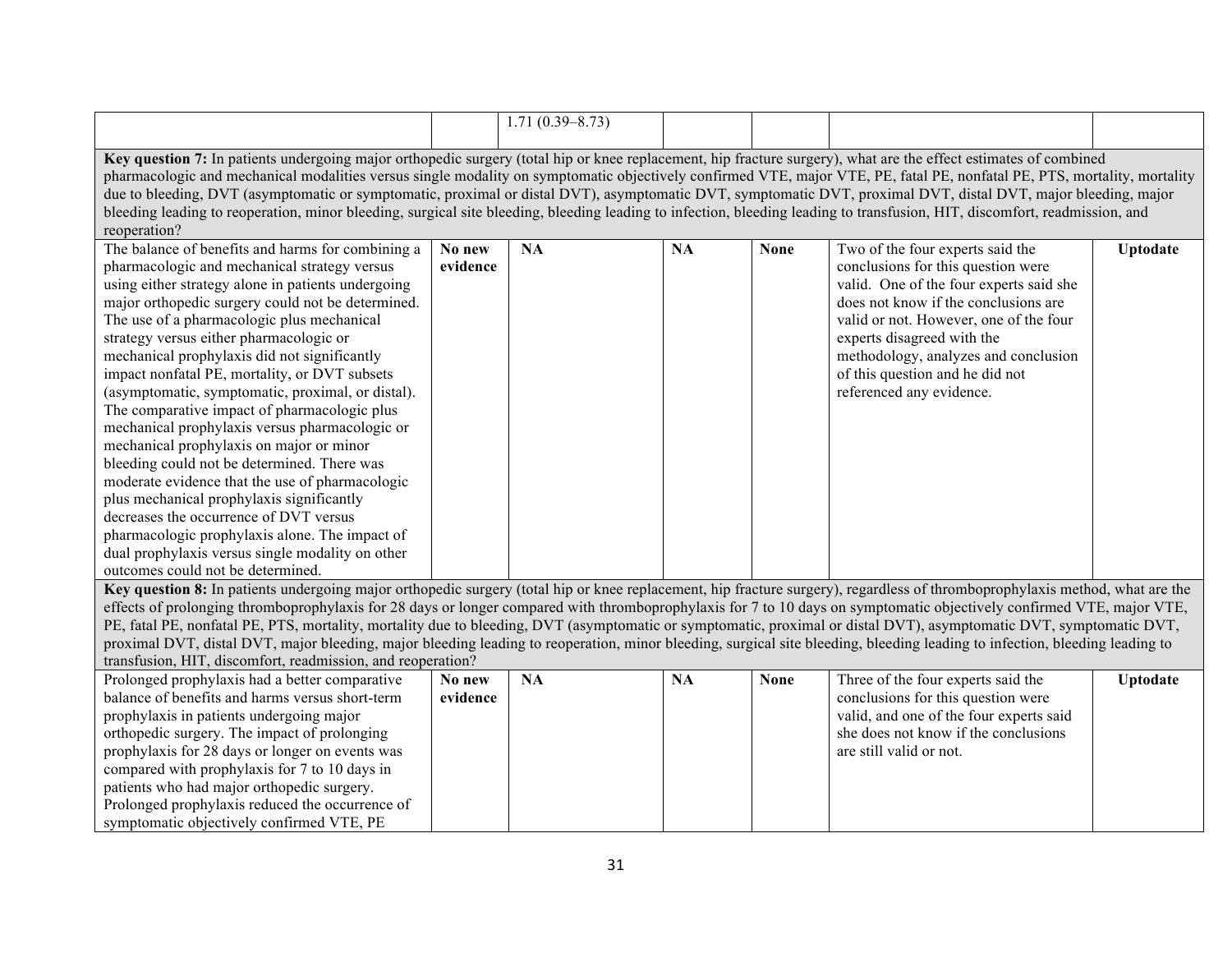| (overall and nonfatal), and DVT (overall,                                                                                                                                                                                                                                                                                                              |                    |           |           |             |                                                                        |                 |  |  |
|--------------------------------------------------------------------------------------------------------------------------------------------------------------------------------------------------------------------------------------------------------------------------------------------------------------------------------------------------------|--------------------|-----------|-----------|-------------|------------------------------------------------------------------------|-----------------|--|--|
| symptomatic, asymptomatic, and proximal) versus                                                                                                                                                                                                                                                                                                        |                    |           |           |             |                                                                        |                 |  |  |
| shorter term prophylaxis. Statistically significant                                                                                                                                                                                                                                                                                                    |                    |           |           |             |                                                                        |                 |  |  |
| publication bias was detected in the evaluation of                                                                                                                                                                                                                                                                                                     |                    |           |           |             |                                                                        |                 |  |  |
| distal DVT and nonfatal PE although the                                                                                                                                                                                                                                                                                                                |                    |           |           |             |                                                                        |                 |  |  |
| directionality was unclear. While higher                                                                                                                                                                                                                                                                                                               |                    |           |           |             |                                                                        |                 |  |  |
| heterogeneity was found for symptomatic VTE                                                                                                                                                                                                                                                                                                            |                    |           |           |             |                                                                        |                 |  |  |
| and DVT, the direction of effect was consistent                                                                                                                                                                                                                                                                                                        |                    |           |           |             |                                                                        |                 |  |  |
| among all of the trials. In base case analyses,                                                                                                                                                                                                                                                                                                        |                    |           |           |             |                                                                        |                 |  |  |
| prolonged prophylaxis increases the occurrence of                                                                                                                                                                                                                                                                                                      |                    |           |           |             |                                                                        |                 |  |  |
| minor bleeding and surgical site bleeding versus                                                                                                                                                                                                                                                                                                       |                    |           |           |             |                                                                        |                 |  |  |
| shorter term prophylaxis. Four previous meta-                                                                                                                                                                                                                                                                                                          |                    |           |           |             |                                                                        |                 |  |  |
| analyses compared the impact of longer versus                                                                                                                                                                                                                                                                                                          |                    |           |           |             |                                                                        |                 |  |  |
| shorter duration pharmacologic prophylaxis and                                                                                                                                                                                                                                                                                                         |                    |           |           |             |                                                                        |                 |  |  |
| are in general agreement with our present                                                                                                                                                                                                                                                                                                              |                    |           |           |             |                                                                        |                 |  |  |
| comparative effectiveness review.                                                                                                                                                                                                                                                                                                                      |                    |           |           |             |                                                                        |                 |  |  |
| Key question 9: In patients undergoing major orthopedic surgery (total hip or knee replacement, hip fracture surgery) who have known contraindications to antithrombotic                                                                                                                                                                               |                    |           |           |             |                                                                        |                 |  |  |
| agents, what is the relative impact of prophylactic inferior vena cava (IVC) filter placement compared with any external mechanical intervention on symptomatic objectively                                                                                                                                                                            |                    |           |           |             |                                                                        |                 |  |  |
| confirmed VTE, major VTE, PE, fatal PE, nonfatal PE, PTS, mortality, mortality due to bleeding, DVT (asymptomatic or symptomatic, proximal or distal DVT),                                                                                                                                                                                             |                    |           |           |             |                                                                        |                 |  |  |
| asymptomatic DVT, symptomatic DVT, proximal DVT, distal DVT, major bleeding, major bleeding leading to reoperation, minor bleeding, surgical site bleeding, bleeding                                                                                                                                                                                   |                    |           |           |             |                                                                        |                 |  |  |
| leading to infection, bleeding leading to transfusion, HIT, discomfort, readmission, reoperation, and IVC filter placement associated insertion site thrombosis?                                                                                                                                                                                       |                    |           |           |             |                                                                        |                 |  |  |
| There were no trials or studies that met our                                                                                                                                                                                                                                                                                                           | No new             | <b>NA</b> | <b>NA</b> | <b>None</b> | Two of the four experts said the                                       | <b>Uptodate</b> |  |  |
| inclusion criteria.                                                                                                                                                                                                                                                                                                                                    | evidence           |           |           |             | conclusions for this question were                                     |                 |  |  |
|                                                                                                                                                                                                                                                                                                                                                        |                    |           |           |             | valid, and one of the four experts said                                |                 |  |  |
|                                                                                                                                                                                                                                                                                                                                                        |                    |           |           |             | she does not know if the conclusions                                   |                 |  |  |
|                                                                                                                                                                                                                                                                                                                                                        |                    |           |           |             | are still valid or not. One of the four                                |                 |  |  |
|                                                                                                                                                                                                                                                                                                                                                        |                    |           |           |             | experts said the conclusions were not                                  |                 |  |  |
|                                                                                                                                                                                                                                                                                                                                                        |                    |           |           |             | valid and he referenced a guideline that                               |                 |  |  |
|                                                                                                                                                                                                                                                                                                                                                        |                    |           |           |             | continued two studies as evidence for                                  |                 |  |  |
|                                                                                                                                                                                                                                                                                                                                                        |                    |           |           |             | this question. However, both studies                                   |                 |  |  |
|                                                                                                                                                                                                                                                                                                                                                        |                    |           |           |             | were not included in this assessment                                   |                 |  |  |
|                                                                                                                                                                                                                                                                                                                                                        |                    |           |           |             | because they did not meet the                                          |                 |  |  |
|                                                                                                                                                                                                                                                                                                                                                        |                    |           |           |             | eligibility criteria of the original CER.                              |                 |  |  |
|                                                                                                                                                                                                                                                                                                                                                        |                    |           |           |             |                                                                        |                 |  |  |
| Key question 10: In patients requiring knee arthroscopy, surgical repair of a lower extremity injury distal to the hip, or elective spine surgery, what is the relative impact of<br>thromboprophylaxis (any agent, any mechanical intervention) compared with no thromboprophylaxis intervention on symptomatic objectively confirmed VTE, major VTE, |                    |           |           |             |                                                                        |                 |  |  |
| PE, fatal PE, nonfatal PE, PTS, mortality, mortality due to bleeding, DVT (asymptomatic or symptomatic, proximal or distal DVT), asymptomatic DVT, symptomatic DVT,                                                                                                                                                                                    |                    |           |           |             |                                                                        |                 |  |  |
|                                                                                                                                                                                                                                                                                                                                                        |                    |           |           |             |                                                                        |                 |  |  |
|                                                                                                                                                                                                                                                                                                                                                        |                    |           |           |             |                                                                        |                 |  |  |
| proximal DVT, distal DVT, major bleeding, major bleeding leading to reoperation, minor bleeding, surgical site bleeding, bleeding leading to infection, bleeding leading to                                                                                                                                                                            |                    |           |           |             |                                                                        |                 |  |  |
| transfusion, HIT, discomfort, readmission, and reoperation?                                                                                                                                                                                                                                                                                            |                    |           |           |             |                                                                        |                 |  |  |
| One trial was available for Achilles tendon rupture<br>and for knee arthroscopy, but no literature met                                                                                                                                                                                                                                                 | No new<br>evidence | <b>NA</b> | <b>NA</b> | <b>None</b> | Two of the four experts said the<br>conclusions for this question were | <b>Uptodate</b> |  |  |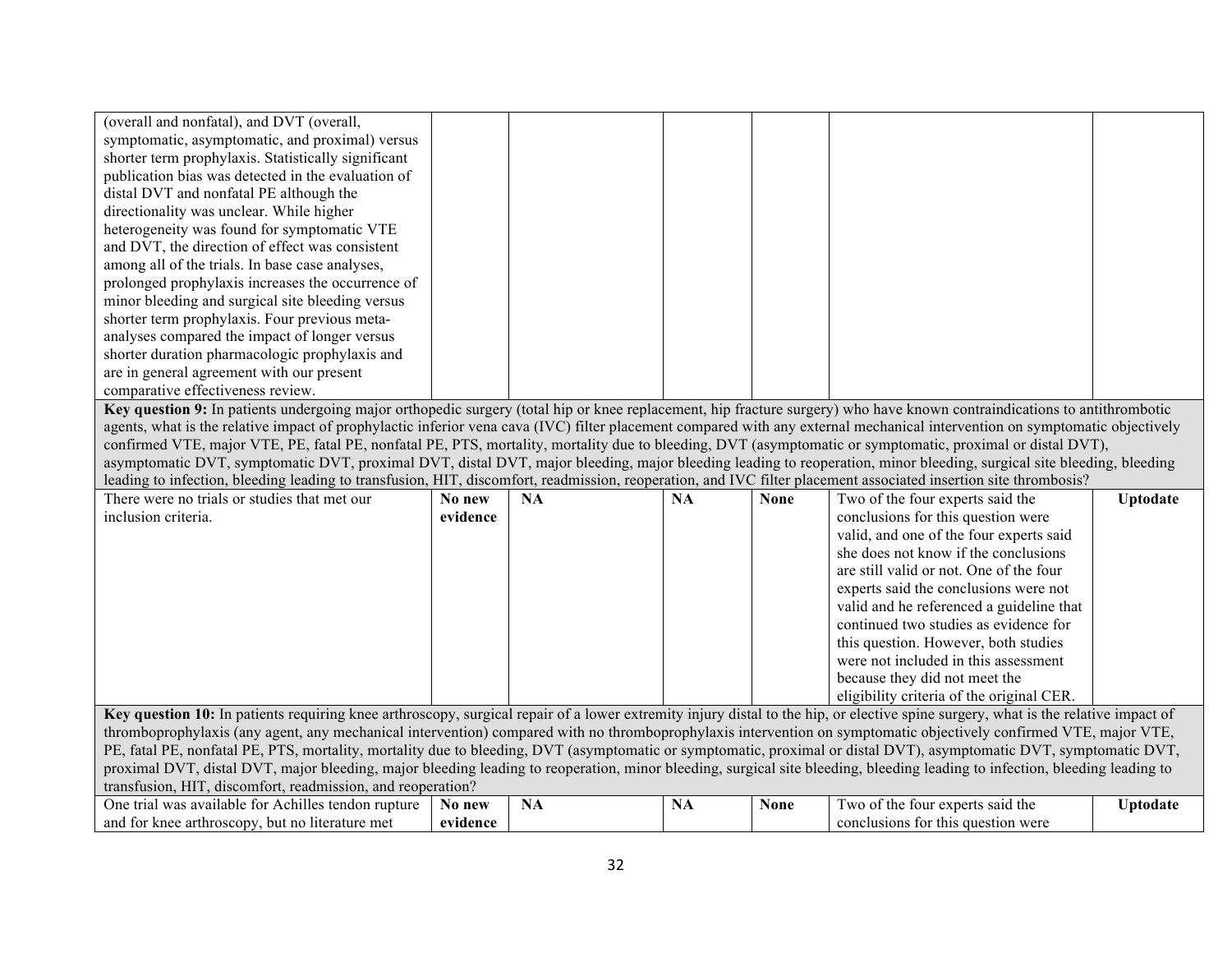| inclusion criteria for elective spine surgery. Both<br>of the available trials were small in size leading to<br>limited power to detect differences between the<br>groups compared. The comparative balance of<br>benefits and harms for dalteparin therapy versus |          |           |           |             | valid. One of the four experts said she<br>does not know if the conclusions are<br>valid or not. However, one of the four<br>experts said the conclusions were not<br>valid and he disagreed with the |                 |
|--------------------------------------------------------------------------------------------------------------------------------------------------------------------------------------------------------------------------------------------------------------------|----------|-----------|-----------|-------------|-------------------------------------------------------------------------------------------------------------------------------------------------------------------------------------------------------|-----------------|
| placebo or control was difficult to discern based on                                                                                                                                                                                                               |          |           |           |             | methodology, analyzes and conclusion                                                                                                                                                                  |                 |
| the scant data. In patients who had surgical repair                                                                                                                                                                                                                |          |           |           |             | of this question. He did not reference                                                                                                                                                                |                 |
| of Achilles tendon rupture, the use of dalteparin                                                                                                                                                                                                                  |          |           |           |             | any evidence.                                                                                                                                                                                         |                 |
| versus placebo for 6 weeks did not significantly<br>impact the incidence of total or proximal DVT. No                                                                                                                                                              |          |           |           |             |                                                                                                                                                                                                       |                 |
| patients developed a PE or major bleeding. In                                                                                                                                                                                                                      |          |           |           |             |                                                                                                                                                                                                       |                 |
| patients who had arthroscopic knee surgery, the                                                                                                                                                                                                                    |          |           |           |             |                                                                                                                                                                                                       |                 |
| use of dalteparin versus control led to significantly                                                                                                                                                                                                              |          |           |           |             |                                                                                                                                                                                                       |                 |
| fewer patients with total or distal DVT. One                                                                                                                                                                                                                       |          |           |           |             |                                                                                                                                                                                                       |                 |
| patient in the dalteparin group developed a PE and                                                                                                                                                                                                                 |          |           |           |             |                                                                                                                                                                                                       |                 |
| also had a DVT. No patients had major bleeding,                                                                                                                                                                                                                    |          |           |           |             |                                                                                                                                                                                                       |                 |
| and the occurrence of minor bleeding was not                                                                                                                                                                                                                       |          |           |           |             |                                                                                                                                                                                                       |                 |
| significantly different between the two groups.                                                                                                                                                                                                                    |          |           |           |             |                                                                                                                                                                                                       |                 |
| Key question 11: In patients requiring knee arthroscopy, surgical repair of a lower extremity injury distal to the hip, or elective spine surgery, what is the relative impact of                                                                                  |          |           |           |             |                                                                                                                                                                                                       |                 |
| injectable antithrombotic agents (LMWH vs. UFH vs. factor Xa inhibitors vs. DTIs) compared with mechanical interventions on symptomatic objectively confirmed VTE,                                                                                                 |          |           |           |             |                                                                                                                                                                                                       |                 |
| major VTE, PE, fatal PE, nonfatal PE, PTS, mortality, mortality due to bleeding, DVT (asymptomatic or symptomatic, proximal or distal DVT), asymptomatic DVT,                                                                                                      |          |           |           |             |                                                                                                                                                                                                       |                 |
| symptomatic DVT, proximal DVT, distal DVT, major bleeding, major bleeding leading to reoperation, minor bleeding, surgical site bleeding, bleeding leading to infection,                                                                                           |          |           |           |             |                                                                                                                                                                                                       |                 |
| bleeding leading to transfusion, HIT, discomfort, readmission, and reoperation?                                                                                                                                                                                    |          |           |           |             |                                                                                                                                                                                                       |                 |
| There were no trials or studies that met our                                                                                                                                                                                                                       | No new   | <b>NA</b> | <b>NA</b> | <b>None</b> | Three of the four experts said the                                                                                                                                                                    | <b>Uptodate</b> |
| inclusion criteria.                                                                                                                                                                                                                                                | evidence |           |           |             | conclusions were valid, and one of                                                                                                                                                                    |                 |
|                                                                                                                                                                                                                                                                    |          |           |           |             | them referenced a study but we did not                                                                                                                                                                |                 |
|                                                                                                                                                                                                                                                                    |          |           |           |             | include it in this report because it did                                                                                                                                                              |                 |
|                                                                                                                                                                                                                                                                    |          |           |           |             | not meet the eligibility criteria of the                                                                                                                                                              |                 |
|                                                                                                                                                                                                                                                                    |          |           |           |             | original CER. One of the four experts                                                                                                                                                                 |                 |
|                                                                                                                                                                                                                                                                    |          |           |           |             | said she does not know if the                                                                                                                                                                         |                 |

conclusions are still valid or not. CER=comparative effectiveness review; FDA=food and drug administration; NA=not applicable; CI=confidence interval; DVT=Deep venous thrombosis; VTE: venous thromboembolism; PE= pulmonary embolism; OR= pulmonary embolism; RCT=Randomized Clinical Trial; mg= milligram; %= percentage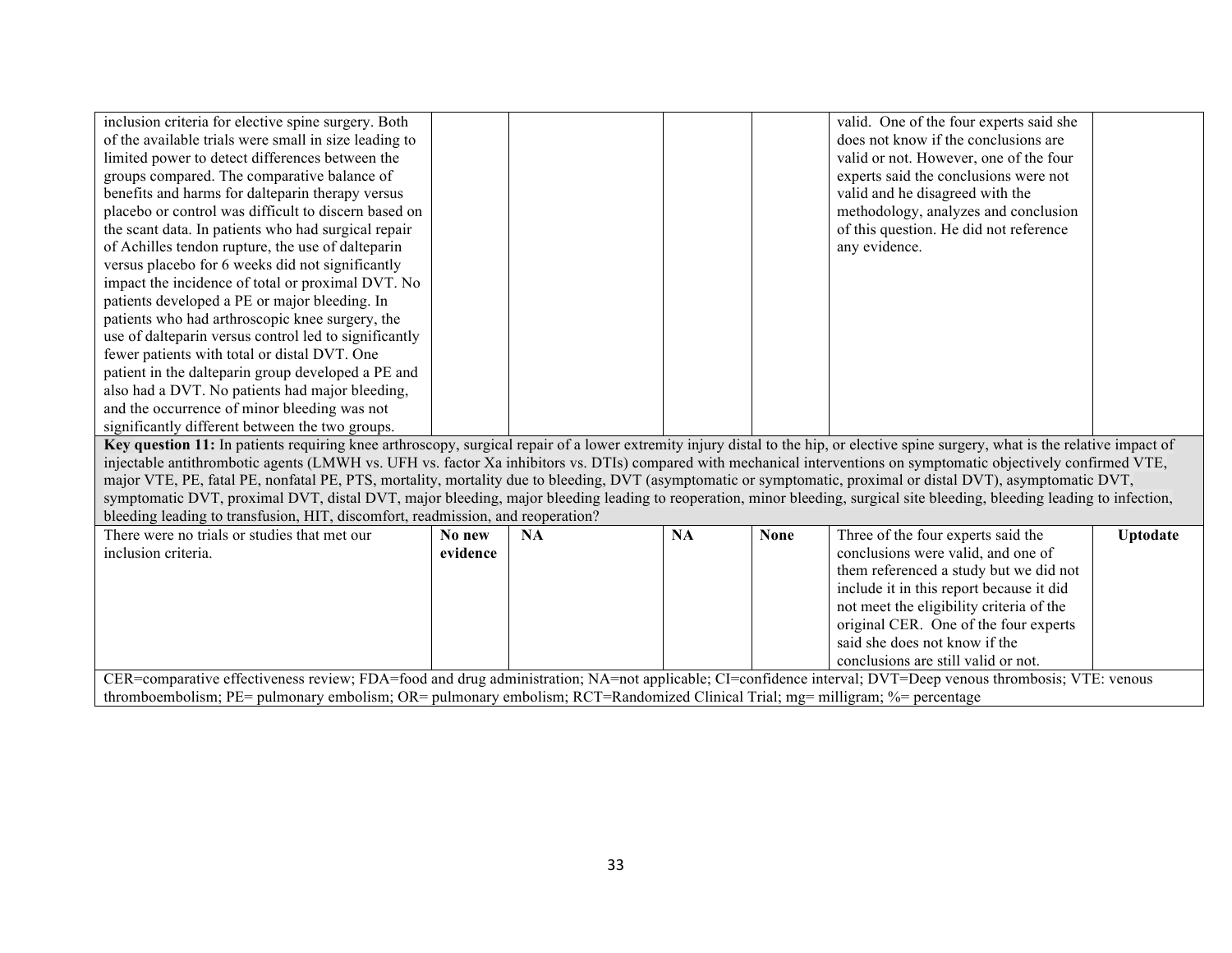#### **Reference List**

- **1. Sobieraj DM, Coleman CI, Tongbram V et al. Venous Thromboembolism Prophylaxis in Orthopedic Surgery. 2012 Mar.**
- **2. Shekelle P, Newberry S, Maglione M et al. Assessment of the need to update comparative effectiveness reviews: Report of an initial rapid program assessment (2005-2009) [Internet]. 2009 Sep 10.**
- **3. Shojania KG, Sampson M, Ansari MT, et al. How quickly do systematic reviews go out of date? A survival analysis. Ann Intern Med 2007 Aug 21;147(4):224-33. [PMID: PM:17638714].**
- **4. Shekelle PG, Newberry SJ, Wu H et al. Identifying signals for updating systematic reviews: A comparison of two methods [Internet]. 2011 Jun.**
- **5. Lassen MR, Fisher W, Mouret P, et al. Semuloparin for prevention of venous thromboembolism after major orthopedic surgery: results from three randomized clinical trials, SAVE-HIP1, SAVE-HIP2 and SAVE-KNEE. J Thromb Haemost 2012 May;10(5):822-32. [PMID: 22429800].**
- **6. Fuji T, Fujita S, Tachibana S, et al. A doseranging study evaluating the oral factor Xa inhibitor edoxaban for the prevention of venous thromboembolism in patients undergoing total knee arthroplasty. J Thromb Haemost 2010 Nov;8(11):2458-68. [PMID: 20723033].**
- **7. Eriksson BI, Dahl OE, Huo MH, et al. Oral dabigatran versus enoxaparin for thromboprophylaxis after primary total hip arthroplasty (RE-NOVATE II\*). A randomised, double-blind, non-inferiority trial. Thromb Haemost 2011 Apr;105(4):721-9. [PMID: PM:21225098].**
- **8. Bass AR, Mattern CJ, Voos JE, et al. Inferior vena cava filter placement in orthopedic surgery. Am J Orthop (Belle Mead NJ) 2010 Sep;39(9):435-9. [PMID: PM:21290021].**
- **9. Rajasekhar A, Lottenberg R, Lottenberg L, et al. Pulmonary embolism prophylaxis with inferior vena cava filters in trauma patients: a systematic review using the meta-analysis of observational studies in epidemiology (MOOSE) guidelines. J Thromb Thrombolysis 2011 Jul;32(1):40-6. [PMID: PM:21221716].**
- **10. Falck-Ytter Y, Francis CW, Johanson NA, et al. Prevention of VTE in orthopedic surgery patients: Antithrombotic Therapy and Prevention of Thrombosis, 9th ed: American College of Chest Physicians Evidence-Based Clinical Practice Guidelines. Chest 2012 Feb;141(2 Suppl):e278S-e325S . [PMID: PM:22315265].**
- **11. Maletis GB, Inacio MC, Reynolds S, et al. Incidence of symptomatic venous thromboembolism after elective knee arthroscopy. J Bone Joint Surg Am 2012 Apr 18;94(8):714-20. [PMID: PM:22517387].**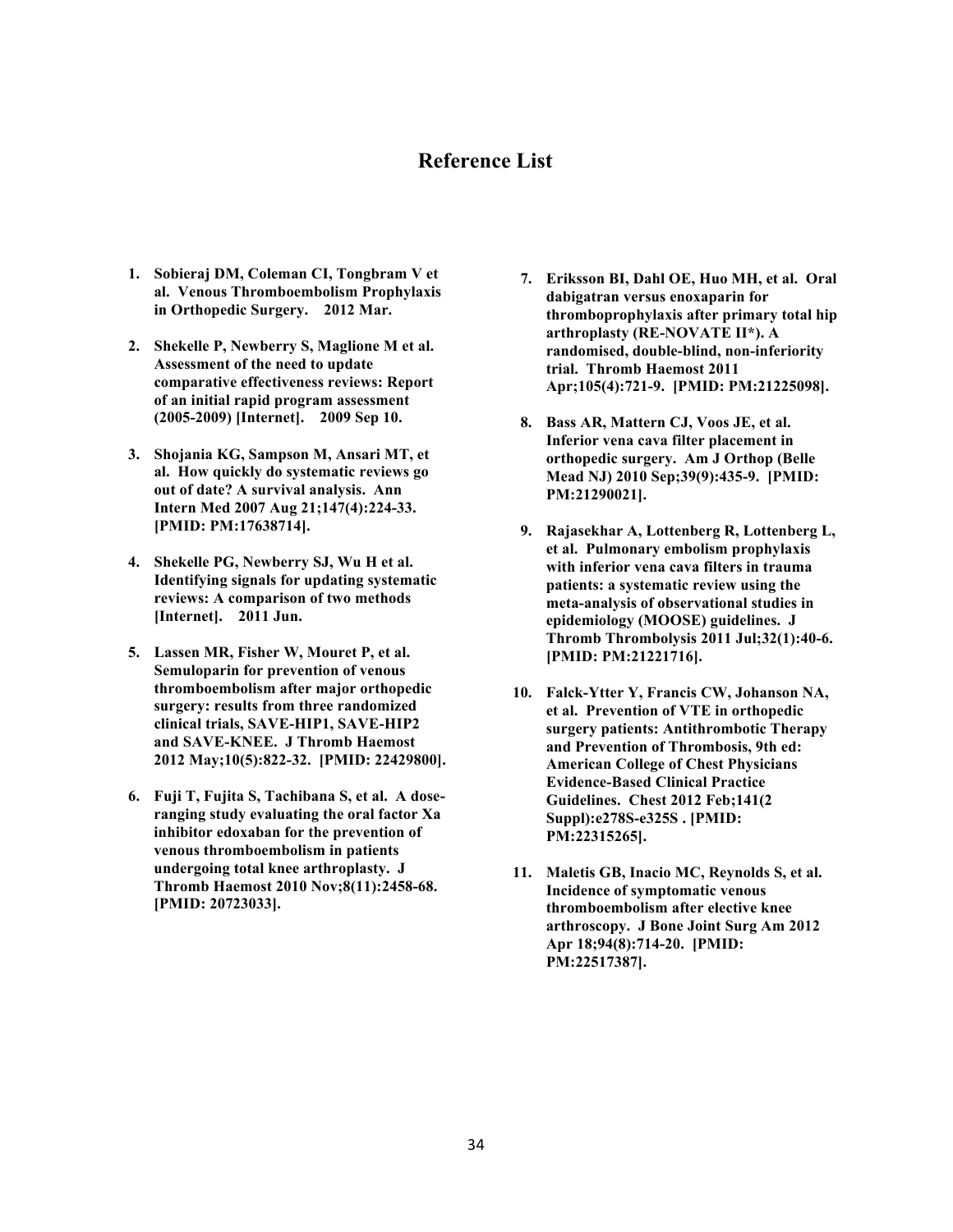## **Appendix A: Search Methodology**

Journal limits were incorporated into the OVID searches, and the equivalent limit was imposed manually by the search expert on the Central search results. All searches were limited to the following journals:

**General biomedical** - Annals of Internal Medicine, British Medical Journal, Journal of the American Medical Association, Lancet, and New England Journal of Medicine

**Specialty journals -** Journal of Bone & Joint Surgery (American volume), Clinical Orthopedics and Related Research, Journal of Thrombosis & Haemostasis, Journal of Arthroplasty, and Archives of Internal Medicine.

#### **Database: Ovid MEDLINE(R)**

Time period covered by the search: November 1<sup>st</sup>, 2012 to September 18th, 2012.

#### **Database: Scopus**

Time period covered by the search: January  $1<sup>st</sup>$ , 2011to Sep 24<sup>th</sup>, 2012.

Database: Ovid MEDLINE(R) In-Process & Other Non-Indexed Citations and Ovid MEDLINE(R) <1946 to Present>, EBM Reviews - Cochrane Central Register of Controlled Trials <September 2012>

Search Strategy:

--------------------------------------------------------------------------------

- 1 knee arthroscop\*.mp. (1260)
- 2 (arthroscop\* adj knee).mp. (661)
- 3 (meniscectomy adj arthroscop\*).mp. (5)
- 4 (synovectomy adj arthroscop\*).mp. (11)
- 5 (cruciate ligament and (arthroscop\* or repair)).mp. (4675)
- 6 casts, surgical/ or casts, surgical.mp. (7963)
- 7 plaster cast.mp. (1355)
- 8 splint\*.mp. or splints/ (15920)
- 9 (Achilles adj tendon).mp. (7131)
- 10 tibial plateau fracture.mp. (189)
- 11 (distal adj femur fracture).mp. (46)
- 12 (lumbar adj laminectomy).mp. (416)
- 13 (lumbar adj diskectomy).mp. (91)
- 14 (lumbar adj spinal fusion).mp. (329)
- 15 (fracture fixation, internal/ or fracture fixation, intramedullary/) and (femur or femor\* or tibia\* or ankle or foot).mp. (13074)
- 16 (osteotomy and (femur or femor\* or tibia\*)).mp. (9060)
- 17 or/1-16 (57859)
- 18 pulmonary embolism/ (30203)
- 19 pulmonary embol\*.mp. (39712)
- 20 pulmonary thromboembol\*.mp. (2648)
- 21 PE.mp. (23152)
- 22 deep vein thrombos\*.mp. (11614)
- 23 deep venous thrombos\*.mp. (8622)
- 24 deep venous thromboembol\*.mp. (74)
- 25 deep vein thromboembol\*.mp. (20)
- 26 DVT.mp. (6632)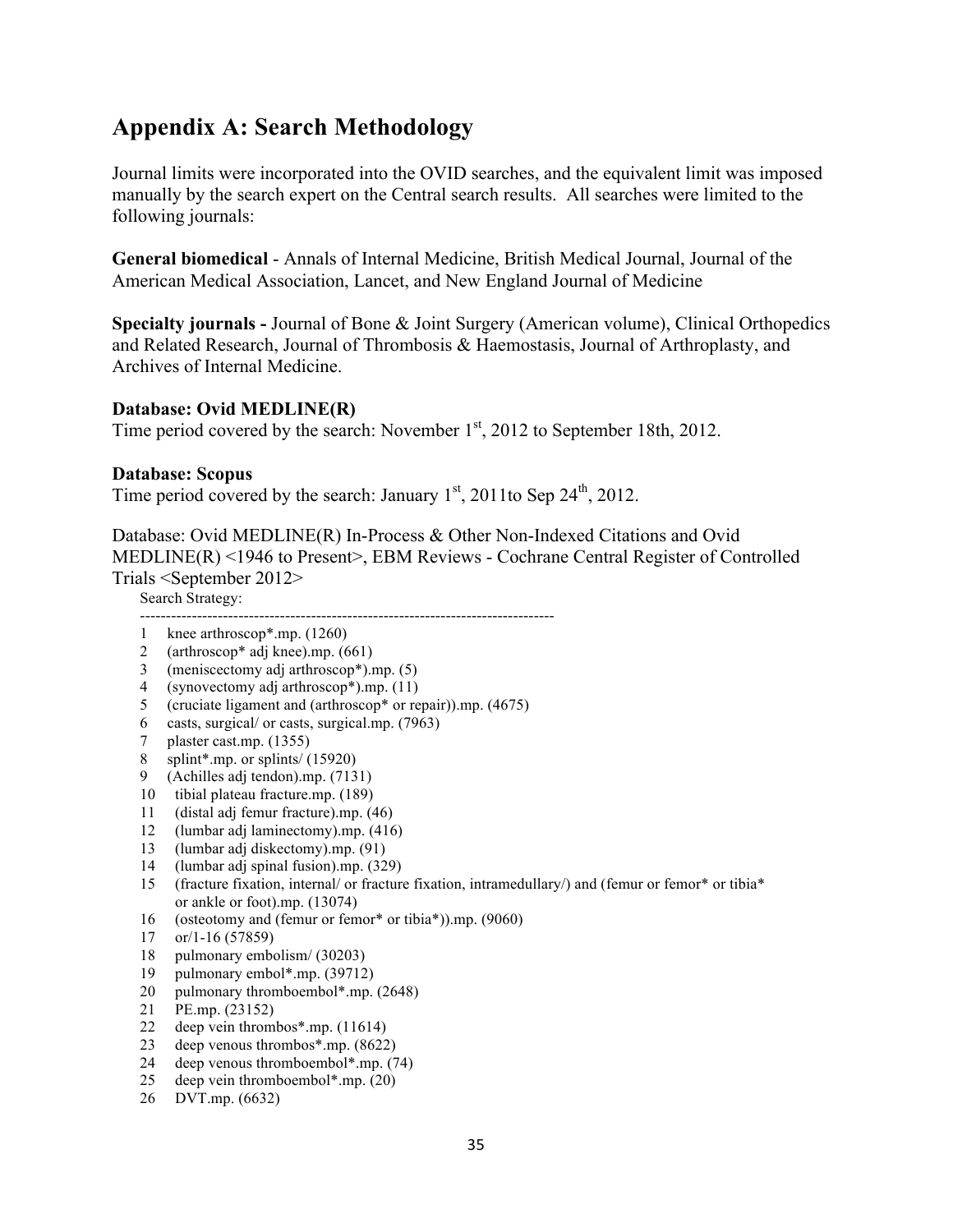27 venous thromboembolism/ (3262) 28 venous thromboembol\*.mp. (12527) 29 VTE.mp. (4256) 30 venous thrombosis/ (16753) 31 venous thrombos\*.mp. (31188) 32 clot.mp. (14309) 33 or/18-32 (106204) 34 anticoagulants/ (51481) 35 aspirin/ (40170) 36 aspirin.mp. (56931) 37 clopidogrel.mp. (8544) 38 ticlopidine.mp. (8457) 39 prasugrel.mp. (751) 40 heparin/ (49919) 41 heparinoids/ (779) 42 heparin.mp. (85560) 43 UFH.mp. (1762) 44 heparin, low-molecular weight/ (7099) 45 low molecular weight heparin.mp. (8489) 46 LMWH.mp. (3623) 47 enoxaparin.mp. (4217) 48 dalteparin.mp. (1294) 49 nadroparin.mp. (699) 50 ardeparin.mp. (45) 51 bemiparin.mp. (88) 52 certoparin.mp. (128) 53 parnaparin.mp. (60) 54 reviparin.mp. (174) 55 tinzaparin.mp. (434) 56 danaparoid.mp. (373) 57 fondaparinux.mp. (1341) 58 idraparinux.mp. (153) 59 rivaroxaban.mp. (722) 60 hirudins/ (2991) 61 desirudin.mp. (177) 62 argatroban.mp. (1117) 63 bivalirudin.mp. (1058) 64 lepirudin.mp. (546) 65 dabigatran.mp. (889) 66 warfarin/ (14015) 67 4-Hydroxycoumarins/ (678) 68 warfarin.mp. (20105) 69 acenocoumarol.mp. (1348) 70 dicoumarol.mp. (640) 71 dextran sulfate/ (2794) 72 dextran sulfate.mp. (4402) 73 or/34-72 (189892) 74 stockings, compression/ (877) 75 compression stocking.mp. (164) 76 compression stockings.mp. (1102)

- 77 compression boot.mp. (11)
- 78 graduated compression stocking.mp. (28)
- 79 graduated compression stockings.mp. (317)
- 80 elastic stocking.mp. (80)
- 81 elastic stockings.mp. (382)
- 82 GCS.mp. (7101)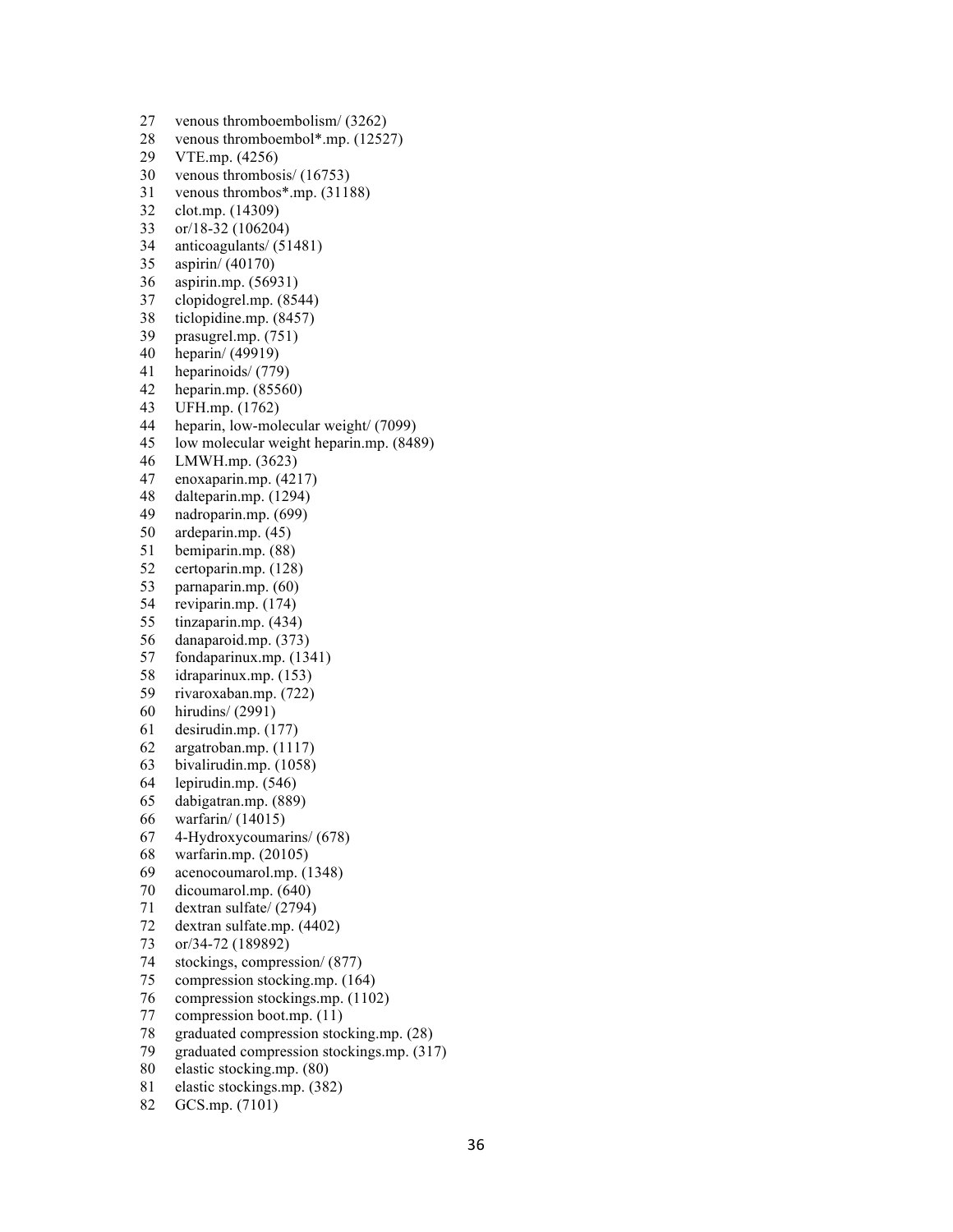- 83 venous foot pump.mp. (13)
- 84 intermittent pneumatic compression devices/ (377)
- 85 intermittent pneumatic compression.mp. (822)
- 86 pneumatic compression stocking.mp. (6)
- 87 pneumatic compression stockings.mp. (29)
- 88 pneumatic hose.mp. (1)<br>89 pneumatic compression
- pneumatic compression hose.mp. (2)
- 90 IPC.mp. (2102)
- 91 or/74-90 (11695)
- 92 73 or 91 (200663)
- 93 17 and 33 and 92 (164)
- 94 lancet.jn. (129341)
- 95 jama.jn. (62989)
- 96 "annals of internal medicine".jn. (28788)
- 97 bmj.jn. (74597)
- 98 "new england journal of medicine".jn. (66322)
- 99 "journal of bone & joint surgery american volume".jn. (15288)
- 100 "clinical orthopaedics & related research".jn. (20096)
- 101 "journal of thrombosis & haemostasis".jn. (4636)
- 102 "journal of arthroplasty".jn. (4778)
- 103 "archives of internal medicine".jn. (20357)
- 104 or/94-103 (427192)
- 105 93 and 104 (22)
- 106 (201011\* or 201012\* or 2011\* or 2012\*).ed. (1791405)
- 107 105 and 106 (2)
- 108 107 use prmz (2)
- 109 knee arthroscop\*.mp. (1260)
- 110 (arthroscop\* adj knee).mp. (661)
- 111 (meniscectomy adj arthroscop\*).mp. (5)
- 112 (synovectomy adj arthroscop\*).mp. (11)
- 113 (cruciate ligament and (arthroscop\* or repair)).mp. (4675)
- 114 casts, surgical/ or casts, surgical.mp. (7963)
- 115 plaster cast.mp. (1355)
- 116 splint\*.mp. or splints/ (15920)
- 117 (Achilles adj tendon).mp. (7131)
- 118 tibial plateau fracture.mp. (189)
- 119 (distal adj femur fracture).mp. (46)
- 120 (lumbar adj laminectomy).mp. (416)
- 121 (lumbar adj diskectomy).mp. (91)
- 122 (lumbar adj spinal fusion).mp. (329)
- 123 (fracture fixation, internal/ or fracture fixation, intramedullary/) and (femur or femor\* or tibia\* or ankle or foot).mp. (13074)
- 124 (osteotomy and (femur or femor\* or tibia\*)).mp. (9060)
- 125 or/109-124 (57859)
- 126 pulmonary embolism/ (30203)
- 127 pulmonary embol\*.mp. (39712)
- 128 pulmonary thromboembol\*.mp. (2648)
- 129 PE.mp. (23152)
- 130 deep vein thrombos\*.mp. (11614)
- 131 deep venous thrombos\*.mp. (8622)
- 132 deep venous thromboembol\*.mp. (74)
- 133 deep vein thromboembol\*.mp. (20)
- 134 DVT.mp. (6632)
- 135 venous thromboembolism/ (3262)
- 136 venous thromboembol\*.mp. (12527)
- 137 VTE.mp. (4256)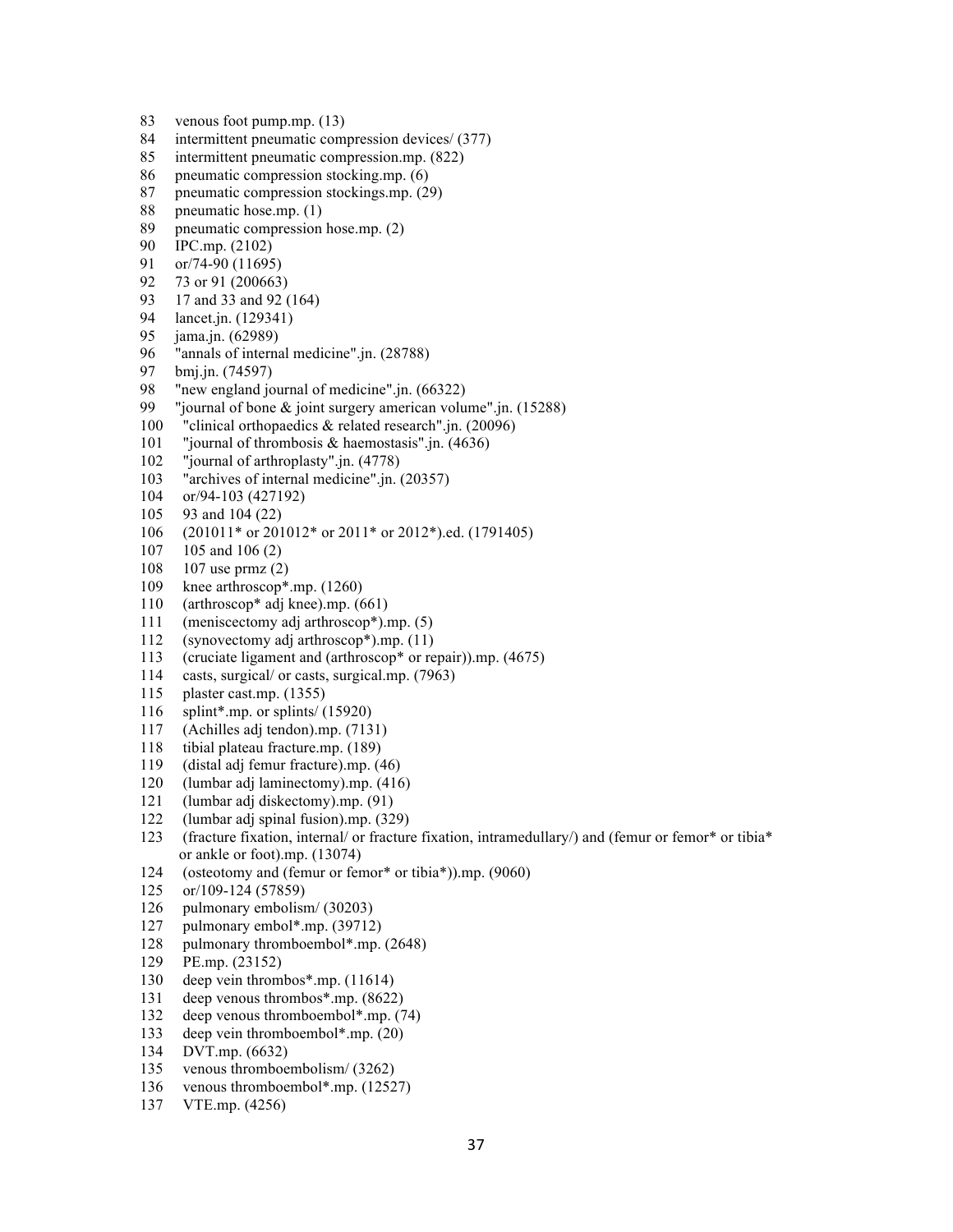138 venous thrombosis/ (16753) 139 venous thrombos\*.mp. (31188) 140 clot.mp. (14309) 141 or/126-140 (106204) 142 anticoagulants/ (51481) 143 aspirin/ (40170) 144 aspirin.mp. (56931) 145 clopidogrel.mp. (8544) 146 ticlopidine.mp. (8457) 147 prasugrel.mp. (751) 148 heparin/ (49919) 149 heparinoids/ (779) 150 heparin.mp. (85560) 151 UFH.mp. (1762) 152 heparin, low-molecular weight/ (7099) 153 low molecular weight heparin.mp. (8489) 154 LMWH.mp. (3623) 155 enoxaparin.mp. (4217) 156 dalteparin.mp. (1294) 157 nadroparin.mp. (699) 158 ardeparin.mp. (45) 159 bemiparin.mp. (88) 160 certoparin.mp. (128) 161 parnaparin.mp. (60) 162 reviparin.mp. (174) 163 tinzaparin.mp. (434) 164 danaparoid.mp. (373) 165 fondaparinux.mp. (1341) 166 idraparinux.mp. (153) 167 rivaroxaban.mp. (722) 168 hirudins/ (2991) 169 desirudin.mp. (177) 170 argatroban.mp. (1117) 171 bivalirudin.mp. (1058) 172 lepirudin.mp. (546) 173 dabigatran.mp. (889) 174 warfarin/ (14015) 175 4-Hydroxycoumarins/ (678) 176 warfarin.mp. (20105) 177 acenocoumarol.mp. (1348) 178 dicoumarol.mp. (640) 179 dextran sulfate/ (2794) 180 dextran sulfate.mp. (4402) 181 or/142-180 (189892) 182 stockings, compression/ (877) 183 compression stocking.mp. (164) 184 compression stockings.mp. (1102) 185 compression boot.mp. (11) 186 graduated compression stocking.mp. (28) 187 graduated compression stockings.mp. (317) 188 elastic stocking.mp. (80) 189 elastic stockings.mp. (382) 190 GCS.mp. (7101)

- 191 venous foot pump.mp. (13)
- 192 intermittent pneumatic compression devices/ (377)
- 193 intermittent pneumatic compression.mp. (822)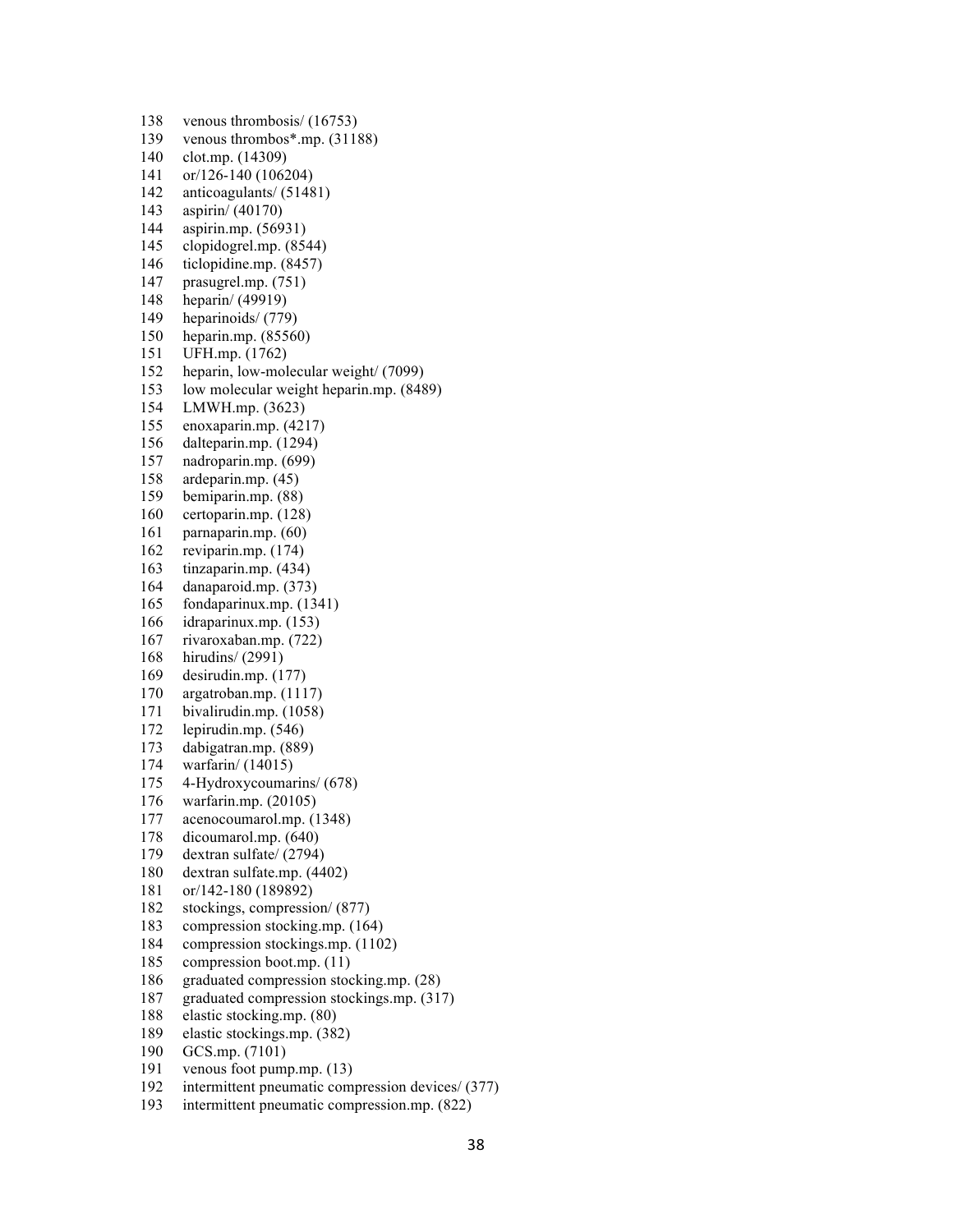- 194 pneumatic compression stocking.mp. (6)
- 195 pneumatic compression stockings.mp. (29)
- 196 pneumatic hose.mp. (1)
- 197 pneumatic compression hose.mp. (2)
- 198 IPC.mp. (2102)
- 199 or/182-198 (11695)
- 200 181 or 199 (200663)
- 201 125 and 141 and 200 (164)
- 202 (lancet or "The Lancet").jn. (129355)
- 203 (jama or "jama journal of the american medical association" or "jama the journal of the american medical association").jn. (64666)
- 204 ("journal of the american medical assocation" or "journal of the american medical association" or "the journal of the american medical association jama").jn. (8808)
- 205 ("annals of internal medicine" or "annals internal medicine").jn. (28791)
- 206 (bmj or bmj british medical journal or bmj clinical research ed).jn. (76041)
- 207 (british medical journal or british medical journal 1857 or british medical journal clinical research or british medical journal clinical research ed or british medical journal clinical research edition).jn. (111715)
- 208 ("new england journal of medicine" or "new england journal of medicine the" or new engljmed).jn. (66331)
- 209 "the new england journal of medicine".jn. (68829)
- 210 "journal of bone & joint surgery american volume".jn. (15288)
- 211 ("the journal of bone and joint surgery" or "the journal of bone and joint surgery american volume").jn. (420)
- 212 (clinical orthopaedic related research or clinical orthopaedics or clinical orthopaedics & related research or "clinical orthopaedics and related research" or clinical orthopaedics related research or clinical orthopeadics related research).jn. (20824)
- 213 ("journal of thrombosis & haemostasis" or "journal of thrombosis and haemostasis" or "journal of thrombosis and haemostasis jth").jn. (4807)
- 214 "journal of arthroplasty".jn. (4778)
- 215 "the journal of arthroplasty".jn. (5003)
- 216 ("archives of internal medicine" or "archives of internal medicne" or "archives internal medicine").jn. (20360)
- 217 or/202-216 (555294)
- 218 201 and 217 (24)
- 219 limit 218 to yr="2010-current" (4)
- 220 219 use cctr (0)
- 221 108 or 220 (2)
- 222 remove duplicates from 221 (1)
- 223 221 not 222 (1)
- 224 223 use prmz (1)
- 225 223 use cctr (0)

Database: Ovid MEDLINE(R) In-Process & Other Non-Indexed Citations and Ovid MEDLINE(R) <1946 to Present>, EBM Reviews - Cochrane Central Register of Controlled Trials <September 2012>

Search Strategy:

--------------------------------------------------------------------------------

<sup>1</sup> arthroplasty, replacement, knee/ (11708)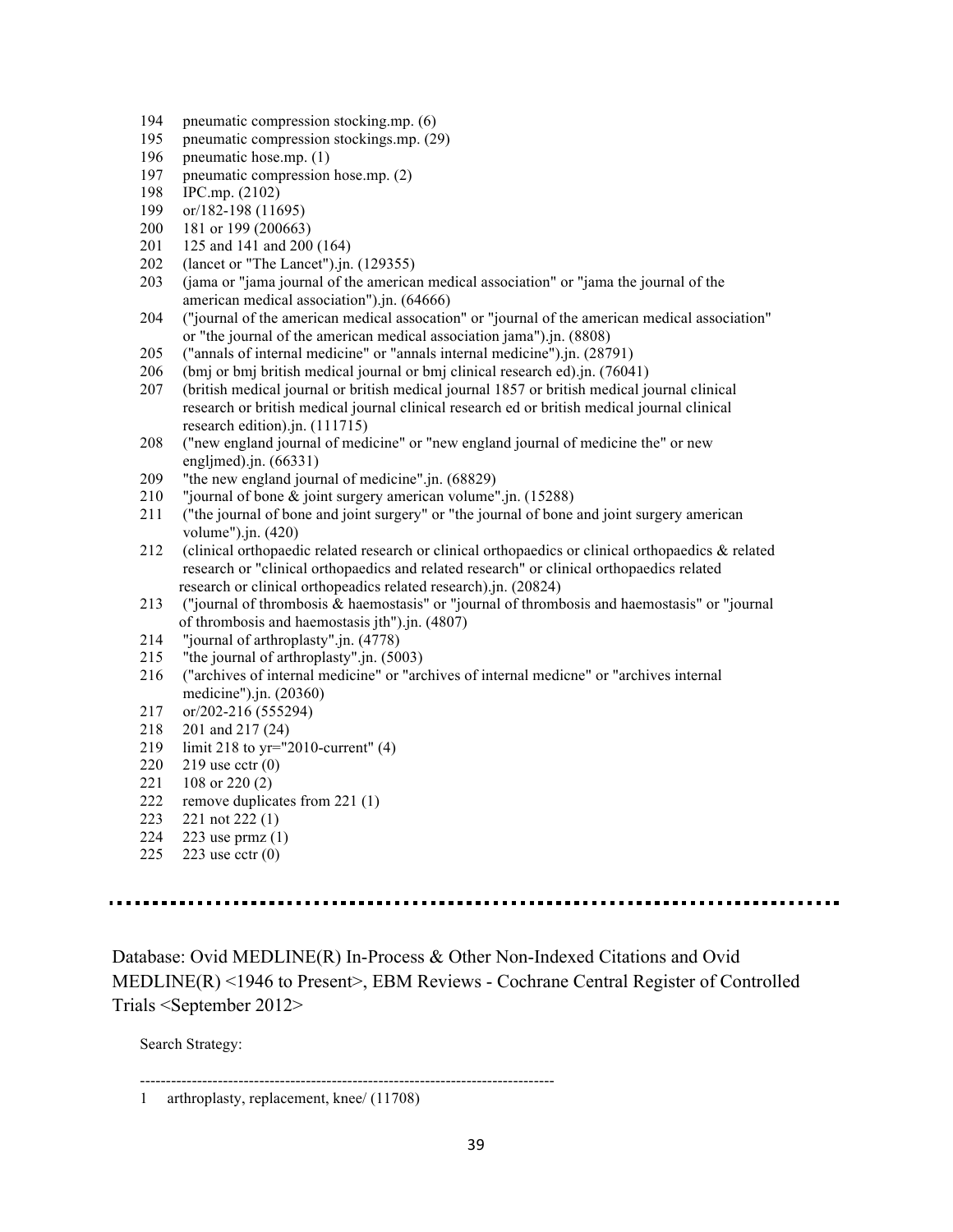2 knee.mp. and arthroplasty/ (1212) 3 total knee replacement.mp. (3783) 4 knee arthroplasty.mp. (10499) 5 TKR.mp. (1118) 6 knee prosthesis/ (8586) 7 knee prosthesis.mp. (9091) 8 knee joint.mp. (43752) 9 arthroplasty, replacement, hip/ (16040) 10 hip.mp. and arthroplasty/ (1946) 11 total hip replacement.mp. (7076) 12 hip arthroplasty.mp. (12084) 13 THR.mp. (20355) 14 hip prosthesis/ (19072) 15 hip prosthesis.mp. (19848) 16 hip fracture surgery.mp. (487) 17 HFS.mp. (1568) 18 hip.mp. and fracture fixation, internal/ (2924) 19 or/1-18 (110995) 20 pulmonary embolism/ (30203) 21 pulmonary embol\*.mp. (39705) 22 pulmonary thromboembol\*.mp. (2648) 23 PE.mp. (23132) 24 deep vein thrombos\*.mp. (11611)<br>25 deep venous thrombos\*.mp. (8621 deep venous thrombos\*.mp. (8621) 26 deep venous thromboembol\*.mp. (74) 27 deep vein thromboembol\*.mp. (20) 28 DVT.mp. (6629) 29 venous thromboembolism/ (3262) 30 venous thromboembol\*.mp. (12519) 31 VTE.mp. (4248) 32 venous thrombosis/ (16753) 33 venous thrombos\*.mp. (31180) 34 clot.mp. (14299) 35 or/20-34 (106154) 36 anticoagulants/ (51481) 37 aspirin/ (40170) 38 aspirin.mp. (56927) 39 clopidogrel.mp. (8541) 40 ticlopidine.mp. (8457) 41 prasugrel.mp. (751) 42 heparin/ (49919) 43 heparinoids/ (779) 44 heparin.mp. (85546) 45 UFH.mp. (1761) 46 heparin, low-molecular weight/ (7099) 47 [or/36-74] (0) 48 [or/76-93] (0) 49 [or/95-98] (0) 50 [or/102-111] (0) 51 [or/117-134] (0) 52 [or/136-150] (0) 53 [or/152-190] (0) 54 [or/192-209] (0) 55 [or/211-214] (0)

- 56 [or/218-232] (0)
- 57 [limit 234 to yr="2010-current"] (0)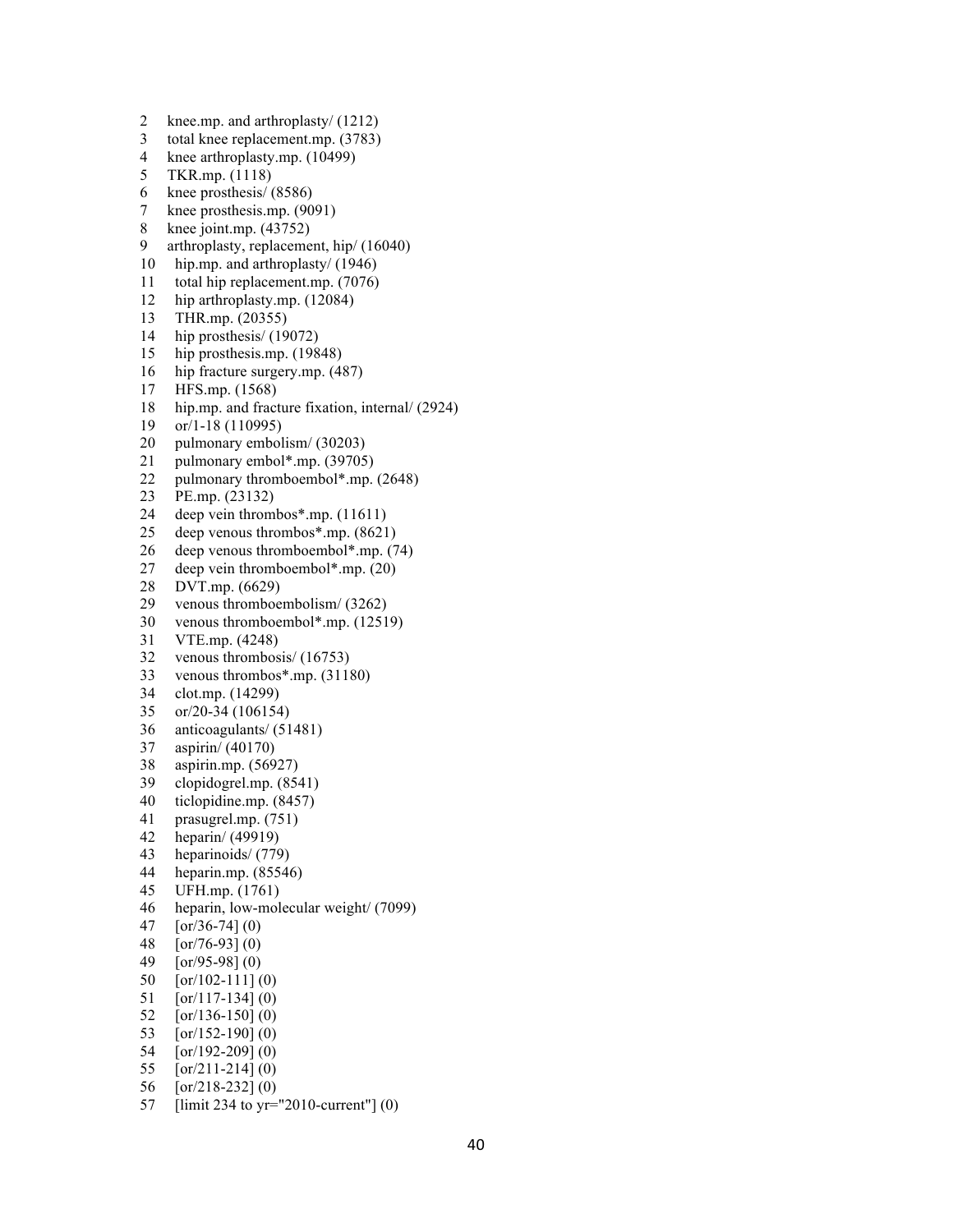58 [remove duplicates from 237] (0)

- 59 arthroplasty, replacement, knee/ (11708)
- 60 knee.mp. and arthroplasty/ (1212)
- 61 total knee replacement.mp. (3783)
- 62 knee arthroplasty.mp. (10499)
- 63 TKR.mp. (1118)
- 64 knee prosthesis/ (8586)
- 65 knee prosthesis.mp. (9091)
- 66 knee joint.mp. (43752)
- 67 arthroplasty, replacement, hip/ (16040)
- 68 hip.mp. and arthroplasty/ (1946)
- 69 total hip replacement.mp. (7076)
- 70 hip arthroplasty.mp. (12084)
- 71 THR.mp. (20355)
- 72 hip prosthesis/ (19072)
- 73 hip prosthesis.mp. (19848)
- 74 hip fracture surgery.mp. (487)
- 75 HFS.mp. (1568)
- 76 hip.mp. and fracture fixation, internal/ (2924)
- 77 or/59-76 (110995)
- 78 pulmonary embolism/ (30203)
- 79 pulmonary embol\*.mp. (39705)
- 80 pulmonary thromboembol\*.mp. (2648)
- 81 PE.mp. (23132)
- 82 deep vein thrombos\*.mp. (11611)
- 83 deep venous thrombos\*.mp. (8621)
- 84 deep venous thromboembol\*.mp. (74)
- 85 deep vein thromboembol\*.mp. (20)
- 86 DVT.mp. (6629)
- 87 venous thromboembolism/ (3262)
- 88 venous thromboembol\*.mp. (12519)
- 89 VTE.mp. (4248)
- 90 venous thrombosis/ (16753)
- 91 venous thrombos\*.mp. (31180)
- 92 clot.mp. (14299)
- 93 or/78-92 (106154)
- 94 anticoagulants/ (51481)
- 95 aspirin/ (40170)
- 96 aspirin.mp. (56927)
- 97 clopidogrel.mp. (8541)
- 98 ticlopidine.mp. (8457)
- 99 prasugrel.mp. (751)
- 100 heparin/ (49919)
- 101 heparinoids/ (779)
- 102 heparin.mp. (85546)
- 103 UFH.mp. (1761)
- 104 heparin, low-molecular weight/ (7099)
- 105 low molecular weight heparin.mp. (8487)
- 106 LMWH.mp. (3621)
- 107 enoxaparin.mp. (4217)
- 108 dalteparin.mp. (1294)
- 109 nadroparin.mp. (699)
- 110 ardeparin.mp. (45)
- 111 bemiparin.mp. (88)
- 112 certoparin.mp. (128)
- 113 parnaparin.mp. (60)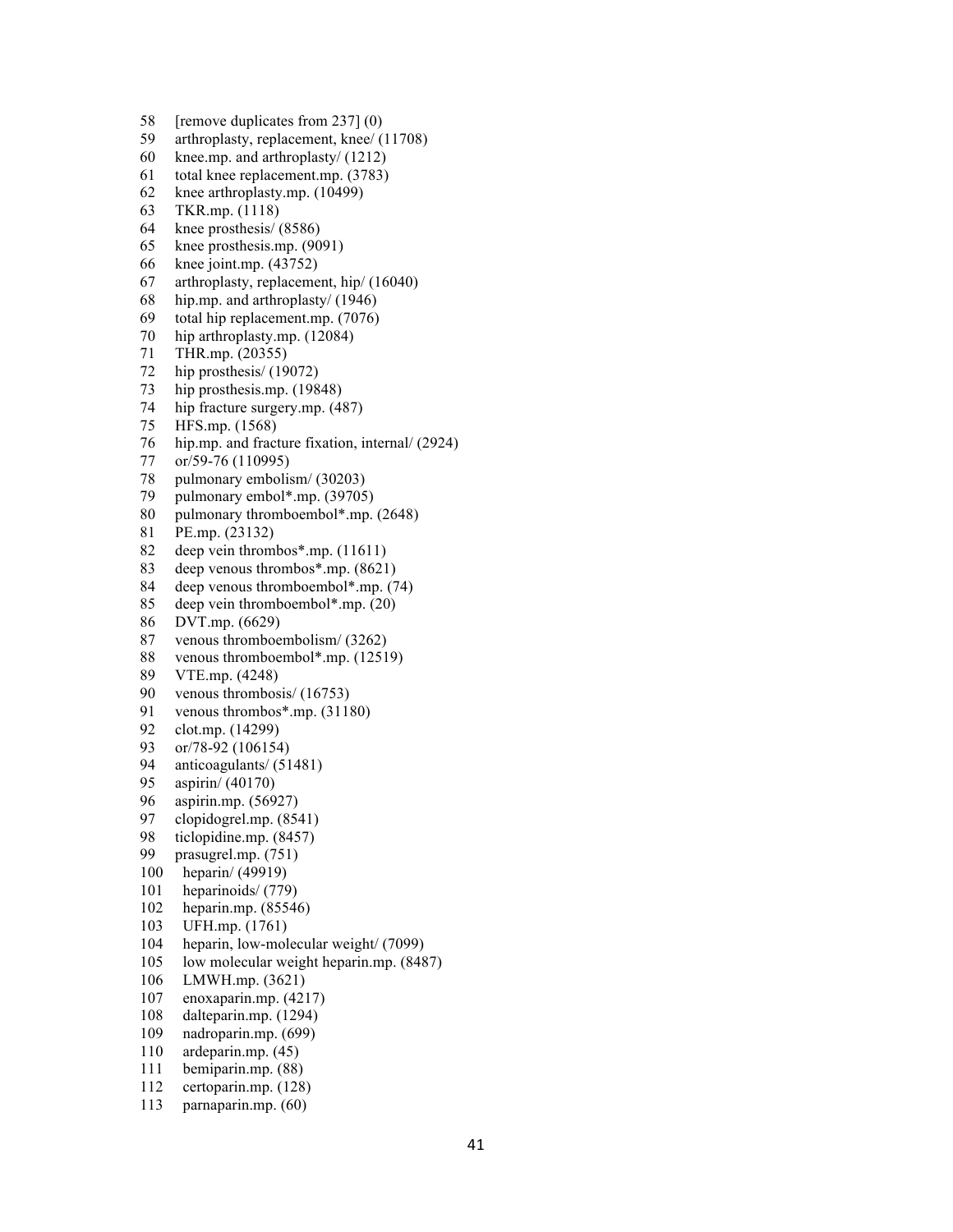- 114 reviparin.mp. (174)
- 115 tinzaparin.mp. (434)
- 116 danaparoid.mp. (373)
- 117 fondaparinux.mp. (1340)
- 118 idraparinux.mp. (153)
- 119 rivaroxaban.mp. (721)
- 120 hirudins/ (2991)
- 121 desirudin.mp. (177)
- 122 argatroban.mp. (1116)
- 123 bivalirudin.mp. (1056)
- 124 lepirudin.mp. (546)
- 125 dabigatran.mp. (886)
- 126 warfarin/ (14015)
- 127 4-Hydroxycoumarins/ (678)
- 128 warfarin.mp. (20096)
- 129 acenocoumarol.mp. (1348)
- 130 dicoumarol.mp. (639)
- 131 dextran sulfate/ (2794)
- 132 dextran sulfate.mp. (4402)
- 133 or/94-132 (189864)
- 134 stockings, compression/ (877)
- 135 compression stocking.mp. (164)
- 136 compression stockings.mp. (1102)
- 137 compression boot.mp. (11)
- 138 graduated compression stocking.mp. (28)
- 139 graduated compression stockings.mp. (317)
- 140 elastic stocking.mp. (80)
- 141 elastic stockings.mp. (382)
- 142 GCS.mp. (7096)
- 143 venous foot pump.mp. (13)
- 144 VFP.mp. (139)
- 145 intermittent pneumatic compression devices/ (377)
- 146 intermittent pneumatic compression.mp. (822)
- 147 pneumatic compression stocking.mp. (6)
- 148 pneumatic compression stockings.mp. (29)
- 149 pneumatic hose.mp. (1)
- 150 pneumatic compression hose.mp. (2)
- 151 IPC.mp. (2102)
- 152 or/134-151 (11828)
- 153 vena cava filters/ (2032)
- 154 vena cava filter.mp. (906)
- 155 vena cava filters.mp. (2184)
- 156 IVC.mp. (4195)
- 157 or/153-156 (6058)
- 158 133 or 152 or 157 (206003)
- 159 77 and 93 and 158 (1914)
- 160 lancet.jn. (129318)
- 161 jama.jn. (62989)
- 162 "annals of internal medicine".jn. (28788)
- 163 bmj.jn. (74589)
- 164 "new england journal of medicine".jn. (66322)
- 165 "journal of bone & joint surgery american volume".jn. (15288)
- 166 "clinical orthopaedics & related research".jn. (20096)
- 167 "journal of thrombosis & haemostasis".jn. (4636)
- 168 "journal of arthroplasty".jn. (4778)
- 169 "archives of internal medicine".jn. (20357)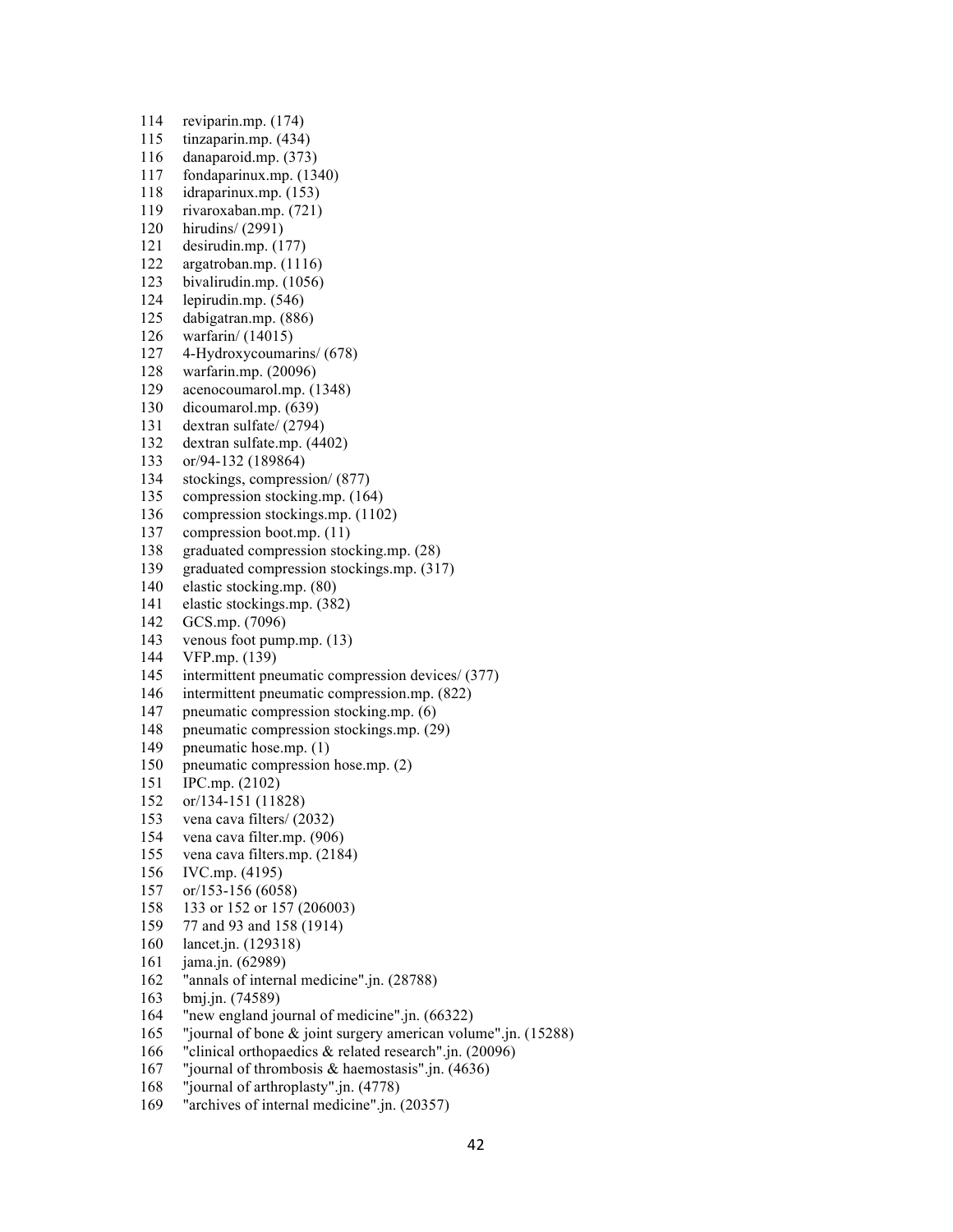171 159 and 170 (420) 172 (201011\* or 201012\* or 2011\* or 2012\*).ed. (1791047) 173 171 and 172 (28) 174 173 use prmz (28) 175 arthroplasty, replacement, knee/ (11708) 176 knee.mp. and arthroplasty/ (1212) 177 total knee replacement.mp. (3783) 178 knee arthroplasty.mp. (10499) 179 TKR.mp. (1118) 180 knee prosthesis/ (8586) 181 knee prosthesis.mp. (9091) 182 knee joint.mp. (43752) 183 arthroplasty, replacement, hip/ (16040) 184 hip.mp. and arthroplasty/ (1946) 185 total hip replacement.mp. (7076) 186 hip arthroplasty.mp. (12084) 187 THR.mp. (20355) 188 hip prosthesis/ (19072) 189 hip prosthesis.mp. (19848) 190 hip fracture surgery.mp. (487) 191 HFS.mp. (1568) 192 hip.mp. and fracture fixation, internal/ (2924) 193 or/175-192 (110995) 194 pulmonary embolism/ (30203) 195 pulmonary embol\*.mp. (39705) 196 pulmonary thromboembol\*.mp. (2648) 197 PE.mp. (23132) 198 deep vein thrombos\*.mp. (11611) 199 deep venous thrombos\*.mp. (8621) 200 deep venous thromboembol\*.mp. (74) 201 deep vein thromboembol\*.mp. (20) 202 DVT.mp. (6629) 203 venous thromboembolism/ (3262) 204 venous thromboembol\*.mp. (12519) 205 VTE.mp. (4248) 206 venous thrombosis/ (16753) 207 venous thrombos\*.mp. (31180) 208 clot.mp. (14299) 209 or/194-208 (106154) 210 anticoagulants/ (51481) 211 aspirin/ (40170) 212 aspirin.mp. (56927) 213 clopidogrel.mp. (8541) 214 ticlopidine.mp. (8457) 215 prasugrel.mp. (751) 216 heparin/ (49919) 217 heparinoids/ (779) 218 heparin.mp. (85546) 219 UFH.mp. (1761) 220 heparin, low-molecular weight/ (7099) 221 low molecular weight heparin.mp. (8487) 222 LMWH.mp. (3621) 223 enoxaparin.mp. (4217) 224 dalteparin.mp. (1294)

225 nadroparin.mp. (699)

170 or/160-169 (427161)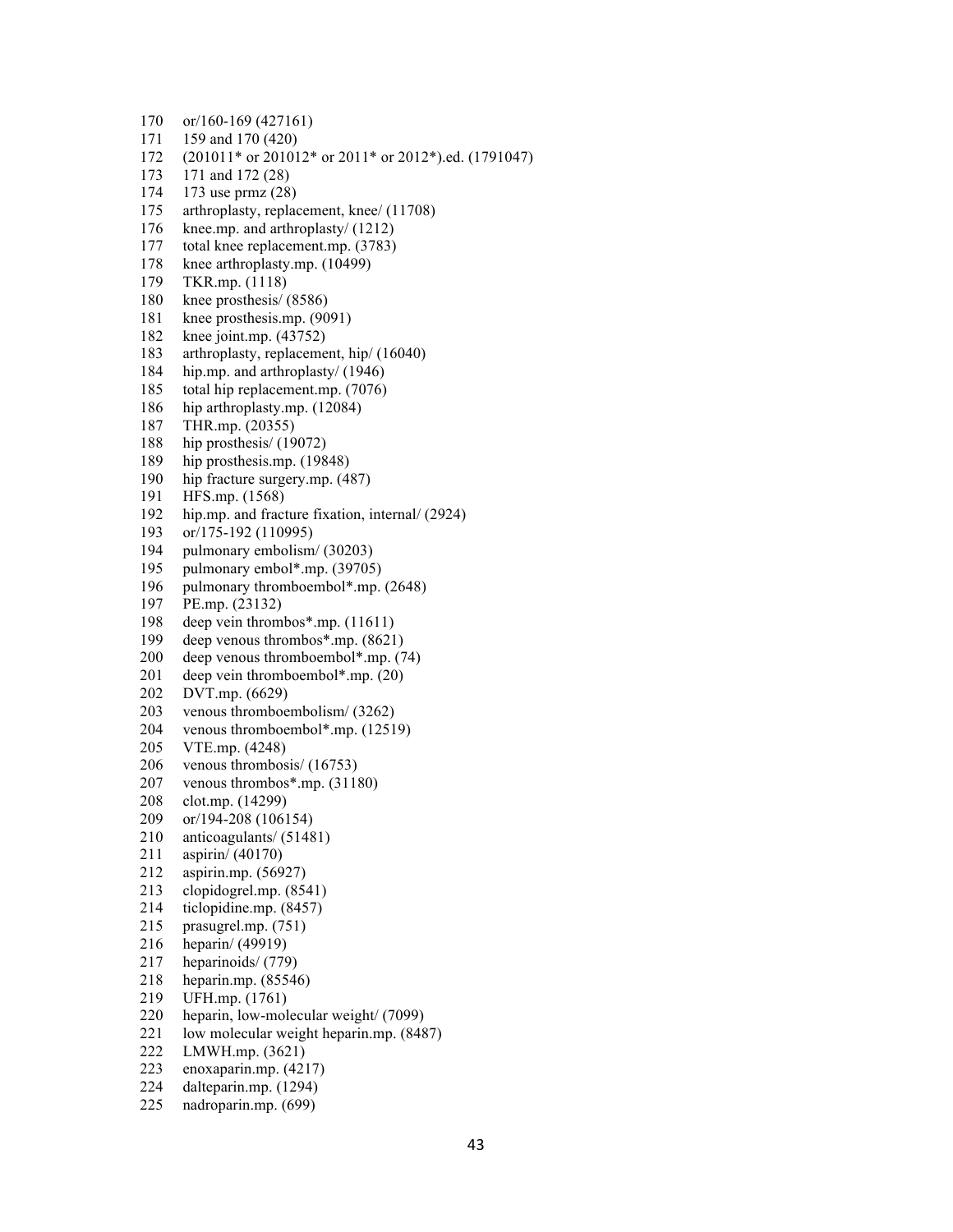- 226 ardeparin.mp. (45) 227 bemiparin.mp. (88) 228 certoparin.mp. (128) 229 parnaparin.mp. (60) 230 reviparin.mp. (174) 231 tinzaparin.mp. (434) 232 danaparoid.mp. (373) 233 fondaparinux.mp. (1340) 234 idraparinux.mp. (153) 235 rivaroxaban.mp. (721) 236 hirudins/ (2991) 237 desirudin.mp. (177) 238 argatroban.mp. (1116) 239 bivalirudin.mp. (1056) 240 lepirudin.mp. (546) 241 dabigatran.mp. (886) 242 warfarin/ (14015) 243 4-Hydroxycoumarins/ (678) 244 warfarin.mp. (20096) 245 acenocoumarol.mp. (1348) 246 dicoumarol.mp. (639) 247 dextran sulfate/ (2794) 248 dextran sulfate.mp. (4402) 249 or/210-248 (189864) 250 stockings, compression/ (877) 251 compression stocking.mp. (164) 252 compression stockings.mp. (1102) 253 compression boot.mp. (11) 254 graduated compression stocking.mp. (28) 255 graduated compression stockings.mp. (317) 256 elastic stocking.mp. (80) 257 elastic stockings.mp. (382) 258 GCS.mp. (7096) 259 venous foot pump.mp. (13) 260 VFP.mp. (139) 261 intermittent pneumatic compression devices/ (377) 262 intermittent pneumatic compression.mp. (822) 263 pneumatic compression stocking.mp. (6) 264 pneumatic compression stockings.mp. (29) 265 pneumatic hose.mp. (1) 266 pneumatic compression hose.mp. (2) 267 IPC.mp. (2102) 268 or/250-267 (11828) 269 vena cava filters/ (2032) 270 vena cava filter.mp. (906) 271 vena cava filters.mp. (2184) 272 IVC.mp. (4195) 273 or/269-272 (6058) 274 249 or 268 or 273 (206003) 275 193 and 209 and 274 (1914) 276 (lancet or "The Lancet").jn. (129332) 277 (jama or "jama journal of the american medical association" or "jama the journal of the american medical association").jn. (64666)
- 278 ("journal of the american medical assocation" or "journal of the american medical association" or "the journal of the american medical association jama").jn. (8808)
- 279 ("annals of internal medicine" or "annals internal medicine").jn. (28791)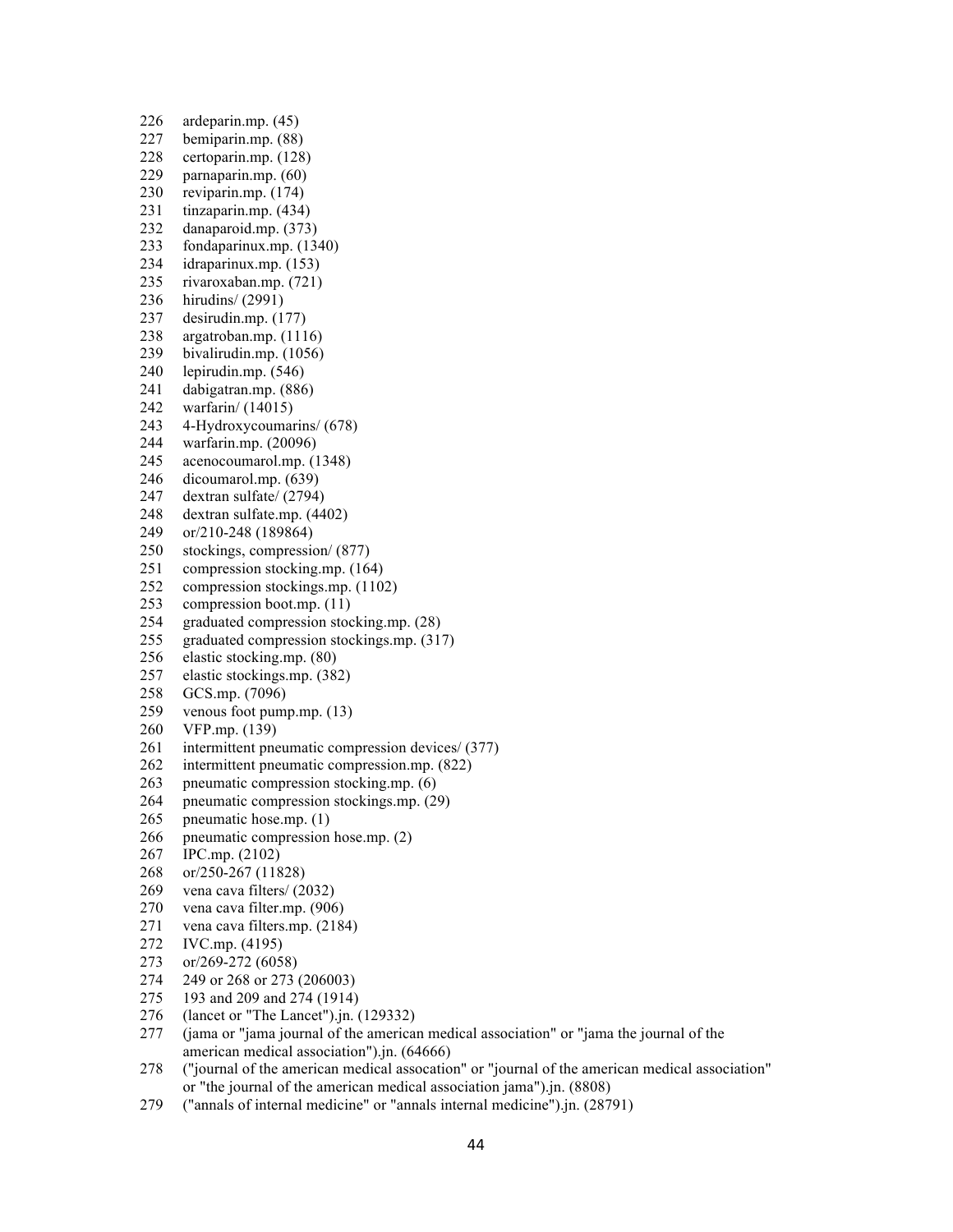- 280 (bmj or bmj british medical journal or bmj clinical research ed).jn. (76033)
- 281 (british medical journal or british medical journal 1857 or british medical journal clinical research or british medical journal clinical research ed or british medical journal clinical research edition).jn. (111715)
- 282 ("new england journal of medicine" or "new england journal of medicine the" or new engljmed).jn. (66331)
- 283 "the new england journal of medicine".jn. (68829)
- 284 "journal of bone & joint surgery american volume".jn. (15288)
- 285 ("the journal of bone and joint surgery" or "the journal of bone and joint surgery american volume").jn. (420)
- 286 (clinical orthopaedic related research or clinical orthopaedics or clinical orthopaedics & related research or "clinical orthopaedics and related research" or clinical orthopaedics related research or clinical orthopeadics related research).jn. (20824)
- 287 ("journal of thrombosis & haemostasis" or "journal of thrombosis and haemostasis" or "journal of thrombosis and haemostasis jth").jn. (4807)
- 288 "journal of arthroplasty".jn. (4778)
- 289 "the journal of arthroplasty".jn. (5003)
- 290 ("archives of internal medicine" or "archives of internal medicne" or "archives internal medicine").jn. (20360)
- 291 or/276-290 (555263)
- 292 275 and 291 (518)
- 293 limit 292 to yr="2010-current" (53)
- 294 293 use cctr (8)
- 295 174 or 294 (36)
- 296 remove duplicates from 295 (30)
- 297 arthroplasty, replacement, knee/ (11708)
- 298 knee.mp. and arthroplasty/ (1212)
- 299 total knee replacement.mp. (3783)
- 300 knee arthroplasty.mp. (10499)
- 301 TKR.mp. (1118)
- 302 knee prosthesis/ (8586)
- 303 knee prosthesis.mp. (9091)
- 304 knee joint.mp. (43752)
- 305 arthroplasty, replacement, hip/ (16040)
- 306 hip.mp. and arthroplasty/ (1946)
- 307 total hip replacement.mp. (7076)
- 308 hip arthroplasty.mp. (12084)
- 309 THR.mp. (20355)
- 310 hip prosthesis/ (19072)
- 311 hip prosthesis.mp. (19848)
- 312 hip fracture surgery.mp. (487)
- 313 HFS.mp. (1568)
- 314 hip.mp. and fracture fixation, internal/ (2924)
- 315 or/297-314 (110995)
- 316 pulmonary embolism/ (30203)
- 317 pulmonary embol\*.mp. (39705)
- 318 pulmonary thromboembol\*.mp. (2648)
- 319 PE.mp. (23132)
- 320 deep vein thrombos\*.mp. (11611)
- 321 deep venous thrombos\*.mp. (8621)
- 322 deep venous thromboembol\*.mp. (74)
- 323 deep vein thromboembol\*.mp. (20)
- 324 DVT.mp. (6629)
- 325 venous thromboembolism/ (3262)
- 326 venous thromboembol\*.mp. (12519)
- 327 VTE.mp. (4248)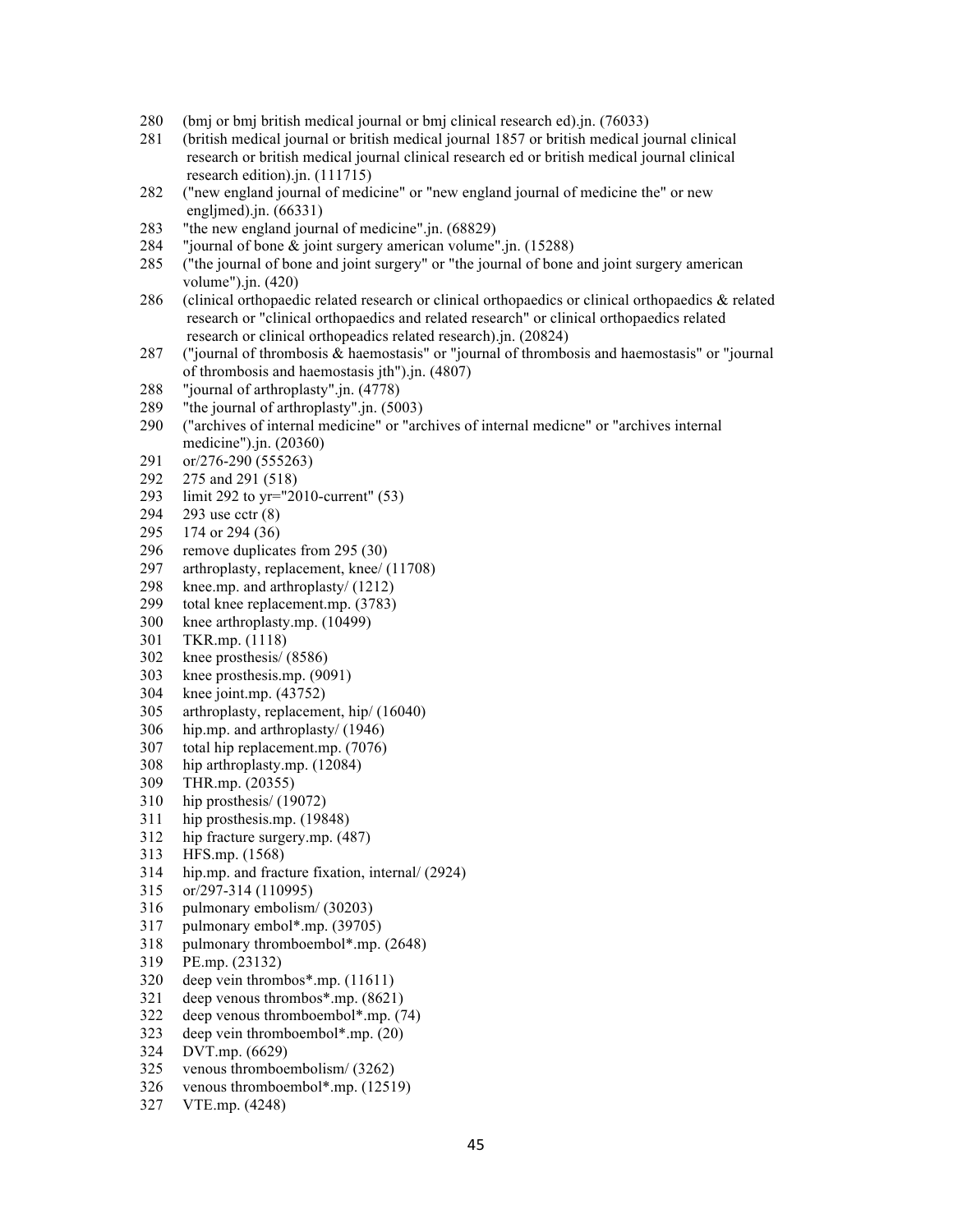328 venous thrombosis/ (16753) 329 venous thrombos\*.mp. (31180) 330 clot.mp. (14299) 331 or/316-330 (106154) 332 anticoagulants/ (51481) 333 aspirin/ (40170) 334 aspirin.mp. (56927) 335 clopidogrel.mp. (8541) 336 ticlopidine.mp. (8457) 337 prasugrel.mp. (751) 338 heparin/ (49919) 339 heparinoids/ (779) 340 heparin.mp. (85546) 341 UFH.mp. (1761) 342 heparin, low-molecular weight/ (7099) 343 low molecular weight heparin.mp. (8487) 344 LMWH.mp. (3621) 345 enoxaparin.mp. (4217) 346 dalteparin.mp. (1294) 347 nadroparin.mp. (699) 348 ardeparin.mp. (45) 349 bemiparin.mp. (88) 350 certoparin.mp. (128) 351 parnaparin.mp. (60) 352 reviparin.mp. (174) 353 tinzaparin.mp. (434) 354 danaparoid.mp. (373) 355 fondaparinux.mp. (1340) 356 idraparinux.mp. (153) 357 rivaroxaban.mp. (721) 358 hirudins/ (2991) 359 desirudin.mp. (177) 360 argatroban.mp. (1116) 361 bivalirudin.mp. (1056) 362 lepirudin.mp. (546) 363 dabigatran.mp. (886) 364 warfarin/ (14015) 365 4-Hydroxycoumarins/ (678) 366 warfarin.mp. (20096) 367 acenocoumarol.mp. (1348) 368 dicoumarol.mp. (639) 369 dextran sulfate/ (2794) 370 dextran sulfate.mp. (4402) 371 or/332-370 (189864) 372 stockings, compression/ (877) 373 compression stocking.mp. (164) 374 compression stockings.mp. (1102) 375 compression boot.mp. (11) 376 graduated compression stocking.mp. (28) 377 graduated compression stockings.mp. (317) 378 elastic stocking.mp. (80) 379 elastic stockings.mp. (382) 380 GCS.mp. (7096) 381 venous foot pump.mp. (13) 382 VFP.mp. (139)

383 intermittent pneumatic compression devices/ (377)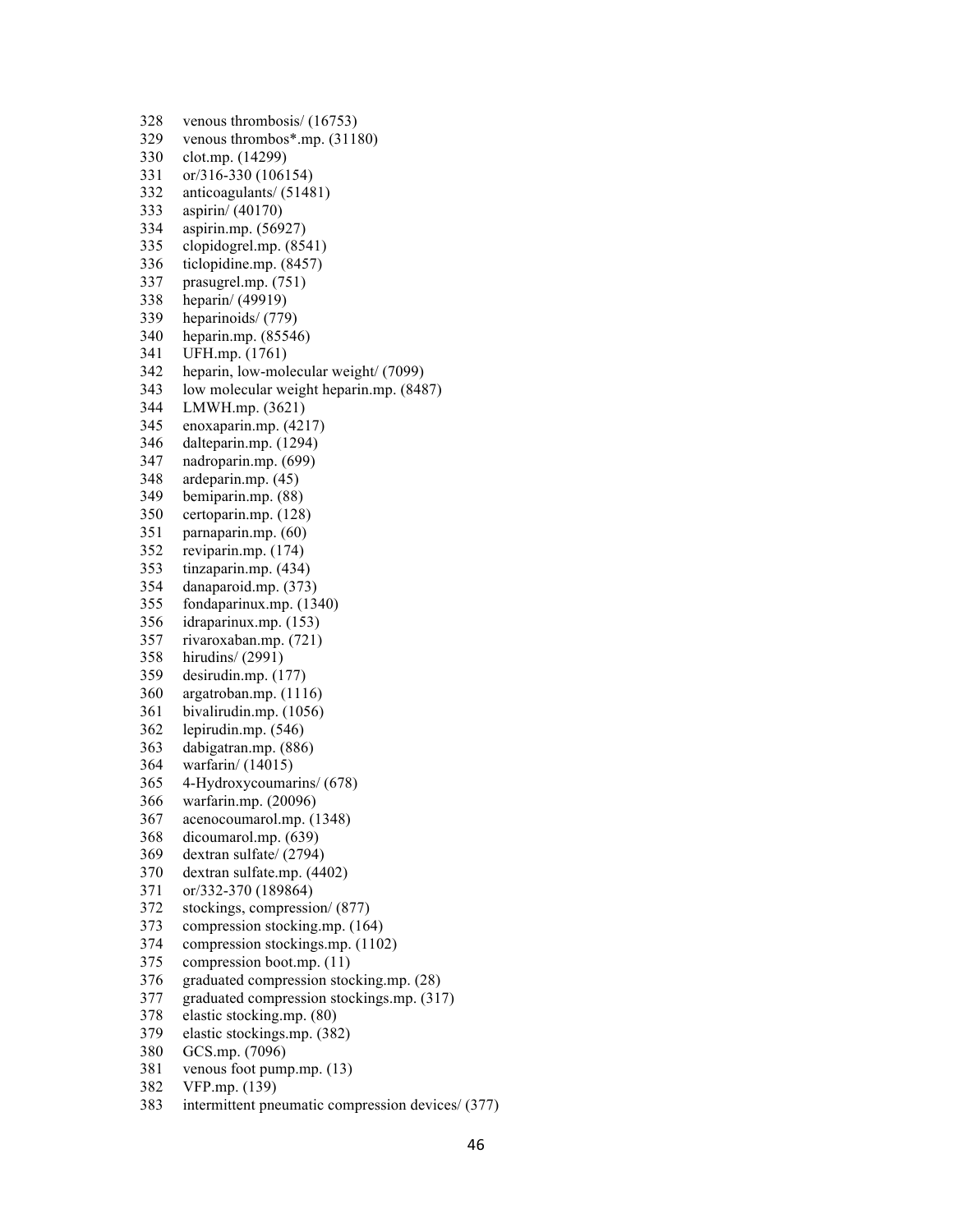- 384 intermittent pneumatic compression.mp. (822) 385 pneumatic compression stocking.mp. (6) 386 pneumatic compression stockings.mp. (29) 387 pneumatic hose.mp. (1) 388 pneumatic compression hose.mp. (2) 389 IPC.mp. (2102) 390 or/372-389 (11828) 391 vena cava filters/ (2032) 392 vena cava filter.mp. (906) 393 vena cava filters.mp. (2184) 394 IVC.mp. (4195) 395 or/391-394 (6058) 396 371 or 390 or 395 (206003) 397 315 and 331 and 396 (1914) 398 lancet.jn. (129318) 399 jama.jn. (62989) 400 "annals of internal medicine".jn. (28788) 401 bmj.jn. (74589) 402 "new england journal of medicine".jn. (66322) 403 "journal of bone & joint surgery american volume".jn. (15288) 404 "clinical orthopaedics & related research".jn. (20096) 405 "journal of thrombosis & haemostasis".jn. (4636) 406 "journal of arthroplasty".jn. (4778) 407 "archives of internal medicine".jn. (20357) 408 or/398-407 (427161) 409 397 and 408 (420) 410 (201011\* or 201012\* or 2011\* or 2012\*).ed. (1791047) 411 409 and 410 (28) 412 411 use prmz (28) 413 arthroplasty, replacement, knee/ (11708) 414 knee.mp. and arthroplasty/ (1212) 415 total knee replacement.mp. (3783) 416 knee arthroplasty.mp. (10499) 417 TKR.mp. (1118) 418 knee prosthesis/ (8586) 419 knee prosthesis.mp. (9091) 420 knee joint.mp. (43752) 421 arthroplasty, replacement, hip/ (16040) 422 hip.mp. and arthroplasty/ (1946) 423 total hip replacement.mp. (7076) 424 hip arthroplasty.mp. (12084) 425 THR.mp. (20355) 426 hip prosthesis/ (19072) 427 hip prosthesis.mp. (19848) 428 hip fracture surgery.mp. (487) 429 HFS.mp. (1568) 430 hip.mp. and fracture fixation, internal/ (2924) 431 or/413-430 (110995) 432 pulmonary embolism/ (30203) 433 pulmonary embol\*.mp. (39705) 434 pulmonary thromboembol\*.mp. (2648) 435 PE.mp. (23132) 436 deep vein thrombos\*.mp. (11611) 437 deep venous thrombos\*.mp. (8621)
- 438 deep venous thromboembol\*.mp. (74)
- 439 deep vein thromboembol\*.mp. (20)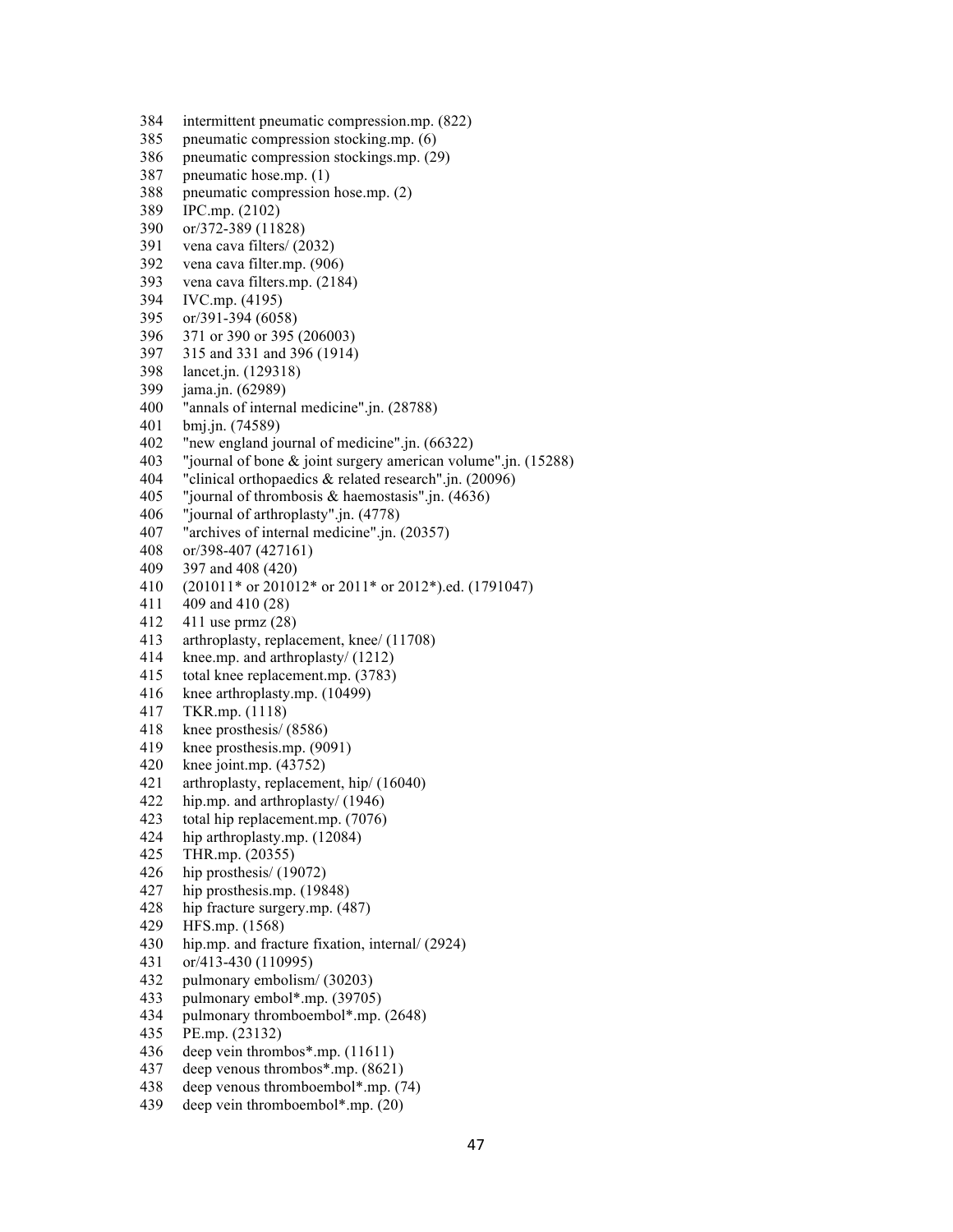440 DVT.mp. (6629) 441 venous thromboembolism/ (3262) 442 venous thromboembol\*.mp. (12519) 443 VTE.mp. (4248) 444 venous thrombosis/ (16753) 445 venous thrombos\*.mp. (31180) 446 clot.mp. (14299) 447 or/432-446 (106154) 448 anticoagulants/ (51481) 449 aspirin/ (40170) 450 aspirin.mp. (56927) 451 clopidogrel.mp. (8541) 452 ticlopidine.mp. (8457) 453 prasugrel.mp. (751) 454 heparin/ (49919) 455 heparinoids/ (779) 456 heparin.mp. (85546) 457 UFH.mp. (1761) 458 heparin, low-molecular weight/ (7099) 459 low molecular weight heparin.mp. (8487) 460 LMWH.mp. (3621) 461 enoxaparin.mp. (4217) 462 dalteparin.mp. (1294) 463 nadroparin.mp. (699) 464 ardeparin.mp. (45) 465 bemiparin.mp. (88) 466 certoparin.mp. (128) 467 parnaparin.mp. (60) 468 reviparin.mp. (174) 469 tinzaparin.mp. (434) 470 danaparoid.mp. (373) 471 fondaparinux.mp. (1340) 472 idraparinux.mp. (153) 473 rivaroxaban.mp. (721) 474 hirudins/ (2991) 475 desirudin.mp. (177) 476 argatroban.mp. (1116) 477 bivalirudin.mp. (1056) 478 lepirudin.mp. (546) 479 dabigatran.mp. (886) 480 warfarin/ (14015) 481 4-Hydroxycoumarins/ (678) 482 warfarin.mp. (20096) 483 acenocoumarol.mp. (1348) 484 dicoumarol.mp. (639) 485 dextran sulfate/ (2794) 486 dextran sulfate.mp. (4402) 487 or/448-486 (189864) 488 stockings, compression/ (877) 489 compression stocking.mp. (164) 490 compression stockings.mp. (1102) 491 compression boot.mp. (11) 492 graduated compression stocking.mp. (28) 493 graduated compression stockings.mp. (317) 494 elastic stocking.mp. (80)

495 elastic stockings.mp. (382)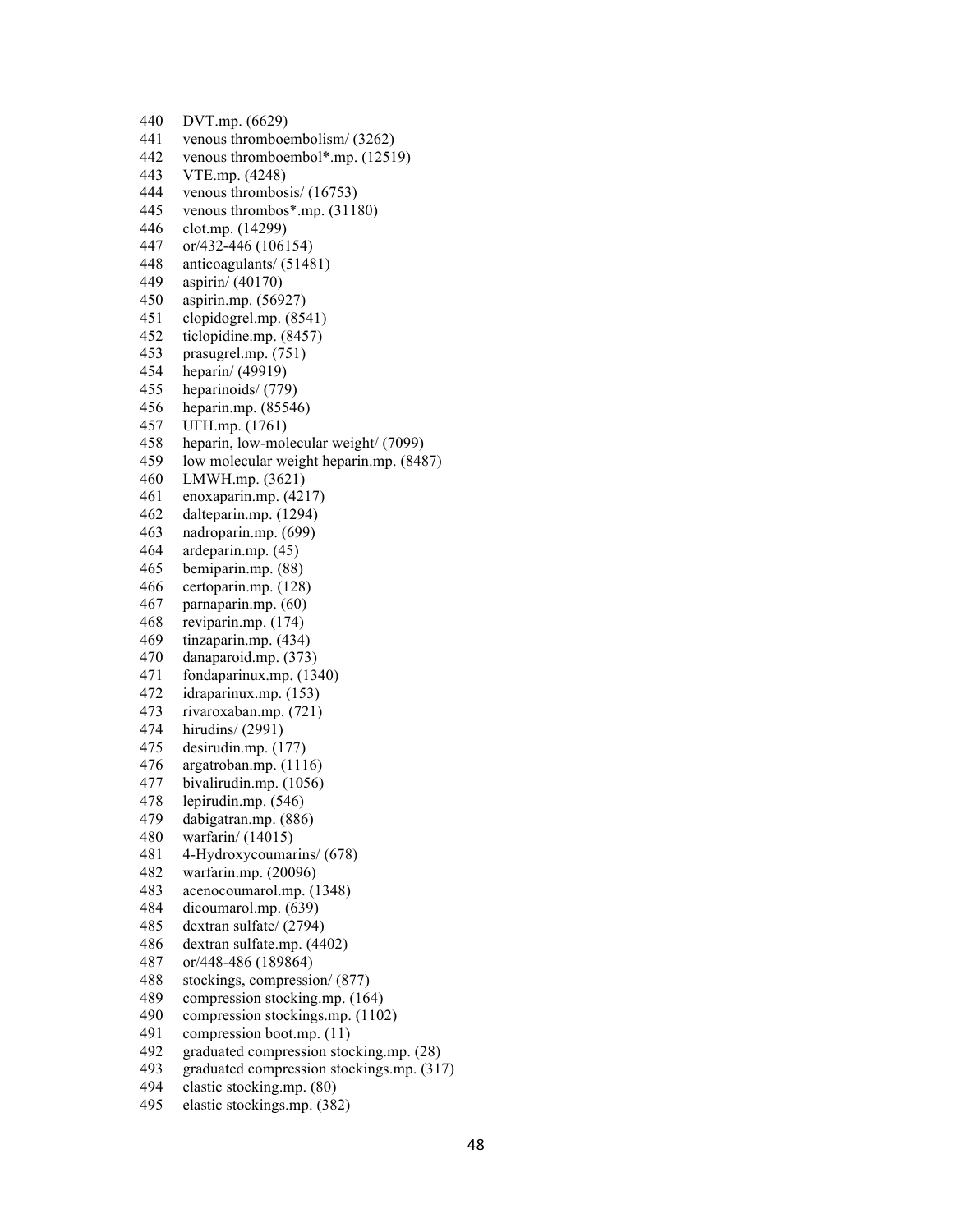- 496 GCS.mp. (7096)
- 497 venous foot pump.mp. (13)
- 498 VFP.mp. (139)
- 499 intermittent pneumatic compression devices/ (377)
- 500 intermittent pneumatic compression.mp. (822)
- 501 pneumatic compression stocking.mp. (6)
- 502 pneumatic compression stockings.mp. (29)
- 503 pneumatic hose.mp. (1)
- 504 pneumatic compression hose.mp. (2)
- 505 IPC.mp. (2102)
- 506 or/488-505 (11828)
- 507 vena cava filters/ (2032)
- 508 vena cava filter.mp. (906)
- 509 vena cava filters.mp. (2184)
- 510 IVC.mp. (4195)
- 511 or/507-510 (6058)
- 512 487 or 506 or 511 (206003)
- 513 431 and 447 and 512 (1914)
- 514 (lancet or "The Lancet").jn. (129332)
- 515 (jama or "jama journal of the american medical association" or "jama the journal of the american medical association").jn. (64666)
- 516 ("journal of the american medical assocation" or "journal of the american medical association" or "the journal of the american medical association jama").jn. (8808)
- 517 ("annals of internal medicine" or "annals internal medicine").jn. (28791)
- 518 (bmj or bmj british medical journal or bmj clinical research ed).jn. (76033)
- 519 (british medical journal or british medical journal 1857 or british medical journal clinical research or british medical journal clinical research ed or british medical journal clinical research edition).jn. (111715)
- 520 ("new england journal of medicine" or "new england journal of medicine the" or new engljmed).jn. (66331)
- 521 "the new england journal of medicine".jn. (68829)
- 522 "journal of bone & joint surgery american volume".jn. (15288)
- 523 ("the journal of bone and joint surgery" or "the journal of bone and joint surgery american volume").jn. (420)
- 524 (clinical orthopaedic related research or clinical orthopaedics or clinical orthopaedics & related research or "clinical orthopaedics and related research" or clinical orthopaedics related research or clinical orthopeadics related research).jn. (20824)
- 525 ("journal of thrombosis & haemostasis" or "journal of thrombosis and haemostasis" or "journal of thrombosis and haemostasis jth").jn. (4807)
- 526 "journal of arthroplasty".jn. (4778)
- 527 "the journal of arthroplasty".jn. (5003)
- 528 ("archives of internal medicine" or "archives of internal medicne" or "archives internal medicine").jn. (20360)
- 529 or/514-528 (555263)
- 530 513 and 529 (518)
- 531 limit 530 to yr="2010-current" (53)
- 532 531 use cctr (8)
- 533 412 or 532 (36)
- 534 remove duplicates from 533 (30)
- 535 534 use prmz (26)

Database: Ovid MEDLINE(R) In-Process & Other Non-Indexed Citations and Ovid MEDLINE(R) <1946 to Present>, EBM Reviews - Cochrane Central Register of Controlled Trials <September 2012>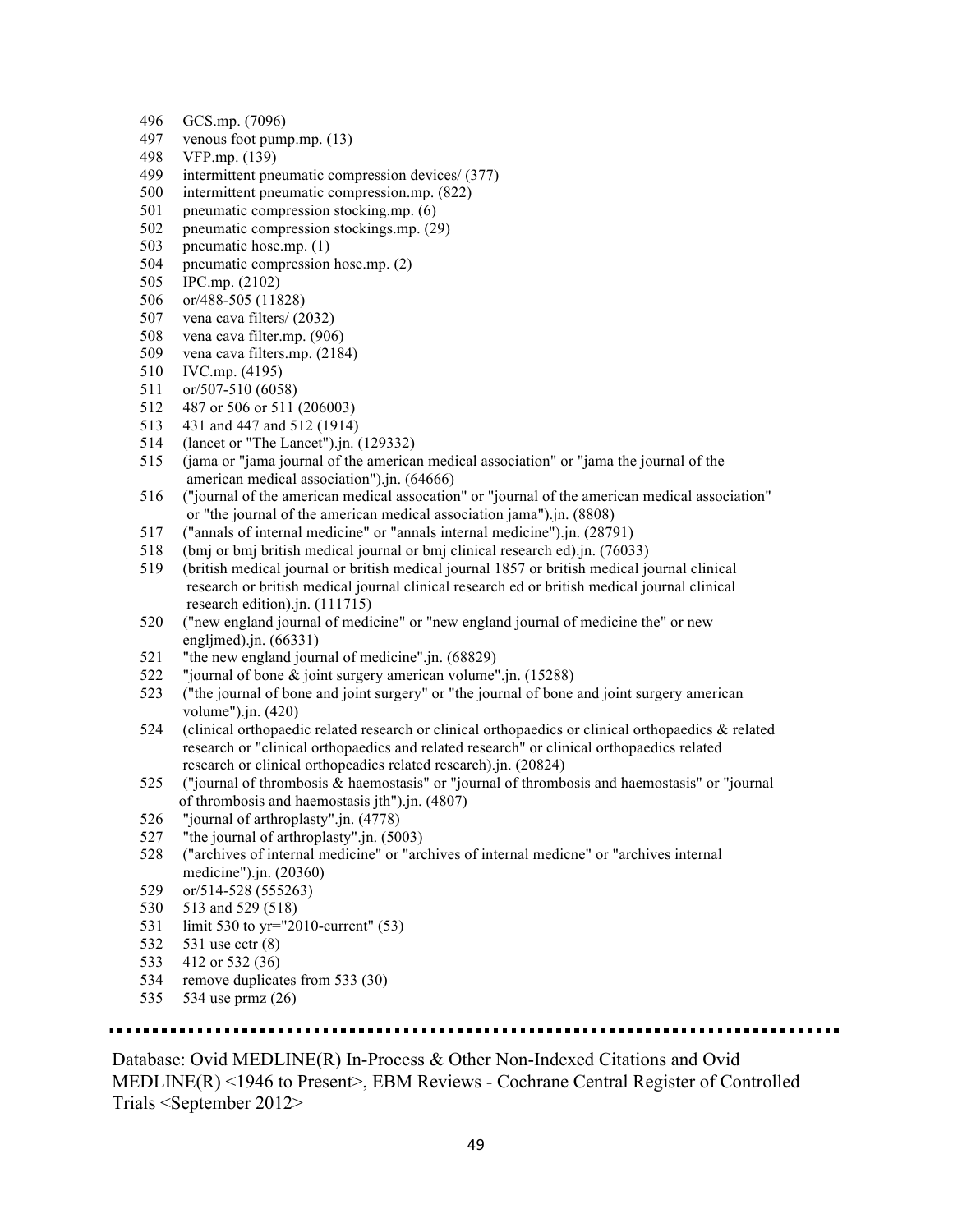Search Strategy:

- 1 knee arthroscop\*.mp. (1260)
- 2 (arthroscop\* adj knee).mp. (661)
- 3 (meniscectomy adj arthroscop\*).mp. (5)
- 4 (synovectomy adj arthroscop\*).mp. (11)
- 5 (cruciate ligament and (arthroscop\* or repair)).mp. (4675)

--------------------------------------------------------------------------------

- 6 casts, surgical/ or casts, surgical.mp. (7963)
- 7 plaster cast.mp. (1355)
- 8 splint\*.mp. or splints/ (15918)
- 9 (Achilles adj tendon).mp. (7130)
- 10 tibial plateau fracture.mp. (189)
- 11 (distal adj femur fracture).mp. (46)
- 12 (lumbar adj laminectomy).mp. (416)
- 13 (lumbar adj diskectomy).mp. (91)
- 14 (lumbar adj spinal fusion).mp. (329)
- 15 (fracture fixation, internal/ or fracture fixation, intramedullary/) and (femur or femor\* or tibia\* or ankle or foot).mp. (13074)
- 16 (osteotomy and (femur or femor\* or tibia\*)).mp. (9057)
- 17 or/1-16 (57853)
- 18 pulmonary embolism/ (30203)
- 19 pulmonary embol\*.mp. (39705)
- 20 pulmonary thromboembol\*.mp. (2648)<br>21 PE.mp. (23132)
- PE.mp. (23132)
- 22 deep vein thrombos\*.mp. (11611)
- 23 deep venous thrombos\*.mp. (8621)
- 24 deep venous thromboembol\*.mp. (74)
- 25 deep vein thromboembol\*.mp. (20)
- 26 DVT.mp. (6629)
- 27 venous thromboembolism/ (3262)
- 28 venous thromboembol\*.mp. (12519)
- 29 VTE.mp. (4248)
- 30 venous thrombosis/ (16753)
- 31 venous thrombos\*.mp. (31180)
- 32 clot.mp. (14299)
- 33 or/18-32 (106154)
- 34 anticoagulants/ (51481)
- 35 aspirin/ (40170)
- 36 aspirin.mp. (56927)
- 37 clopidogrel.mp. (8541)
- 38 ticlopidine.mp. (8457)
- 39 prasugrel.mp. (751)
- 40 heparin/ (49919)
- 41 heparinoids/ (779)
- 42 heparin.mp. (85546)
- 43 UFH.mp. (1761)
- 44 heparin, low-molecular weight/ (7099)
- 45 low molecular weight heparin.mp. (8487)
- 46 LMWH.mp. (3621)
- 47 enoxaparin.mp. (4217)
- 48 dalteparin.mp. (1294)
- 49 nadroparin.mp. (699)
- 50 ardeparin.mp. (45)
- 51 bemiparin.mp. (88)
- 52 certoparin.mp. (128)
- 53 parnaparin.mp. (60)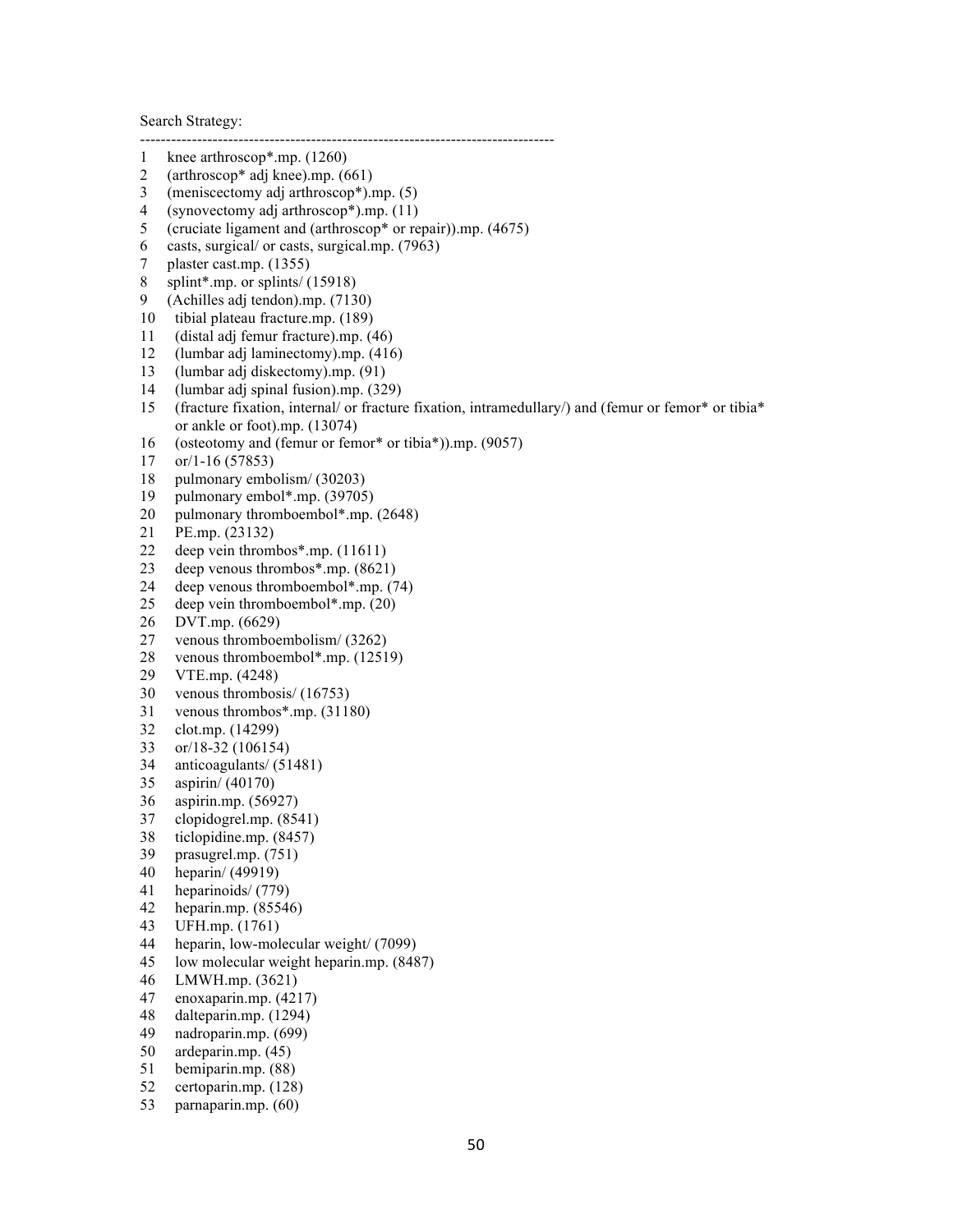- 54 reviparin.mp. (174)
- 55 tinzaparin.mp. (434)
- 56 danaparoid.mp. (373)
- 57 fondaparinux.mp. (1340)
- 58 idraparinux.mp. (153)
- 59 rivaroxaban.mp. (721)
- 60 hirudins/ (2991)
- 61 desirudin.mp. (177)
- 62 argatroban.mp. (1116)
- 63 bivalirudin.mp. (1056)
- 64 lepirudin.mp. (546)
- 65 dabigatran.mp. (886)
- 66 warfarin/ (14015)
- 67 4-Hydroxycoumarins/ (678)
- 68 warfarin.mp. (20096)
- 69 acenocoumarol.mp. (1348)
- 70 dicoumarol.mp. (639)
- 71 dextran sulfate/ (2794)
- 72 dextran sulfate.mp. (4402)
- 73 or/34-72 (189864)
- 74 stockings, compression/ (877)
- 75 compression stocking.mp. (164)
- 76 compression stockings.mp. (1102)
- 77 compression boot.mp. (11)
- 78 graduated compression stocking.mp. (28)
- 79 graduated compression stockings.mp. (317)
- 80 elastic stocking.mp. (80)
- 81 elastic stockings.mp. (382)
- 82 GCS.mp. (7096)
- 83 venous foot pump.mp. (13)
- 84 intermittent pneumatic compression devices/ (377)
- 85 intermittent pneumatic compression.mp. (822)
- 86 pneumatic compression stocking.mp. (6)
- 87 pneumatic compression stockings.mp. (29)
- 88 pneumatic hose.mp. (1)
- 89 pneumatic compression hose.mp. (2)
- 90 IPC.mp. (2102)
- 91 or/74-90 (11690)
- 92 73 or 91 (200630)
- 93 17 and 33 and 92 (164)
- 94 lancet.jn. (129318)
- 95 jama.jn. (62989)
- 96 "annals of internal medicine".jn. (28788)<br>97 bmj.jn. (74589)
- bmj.jn. (74589)
- 98 "new england journal of medicine".jn. (66322)
- 99 "journal of bone & joint surgery american volume".jn. (15288)
- 100 "clinical orthopaedics & related research".jn. (20096)
- 101 "journal of thrombosis & haemostasis".jn. (4636)
- 102 "journal of arthroplasty".jn. (4778)
- 103 "archives of internal medicine".jn. (20357)
- 104 or/94-103 (427161)
- 105 93 and 104 (22)
- 106 (201011\* or 201012\* or 2011\* or 2012\*).ed. (1791047)
- 107 105 and 106 (2)
- 108 107 use prmz (2)
- 109 knee arthroscop\*.mp. (1260)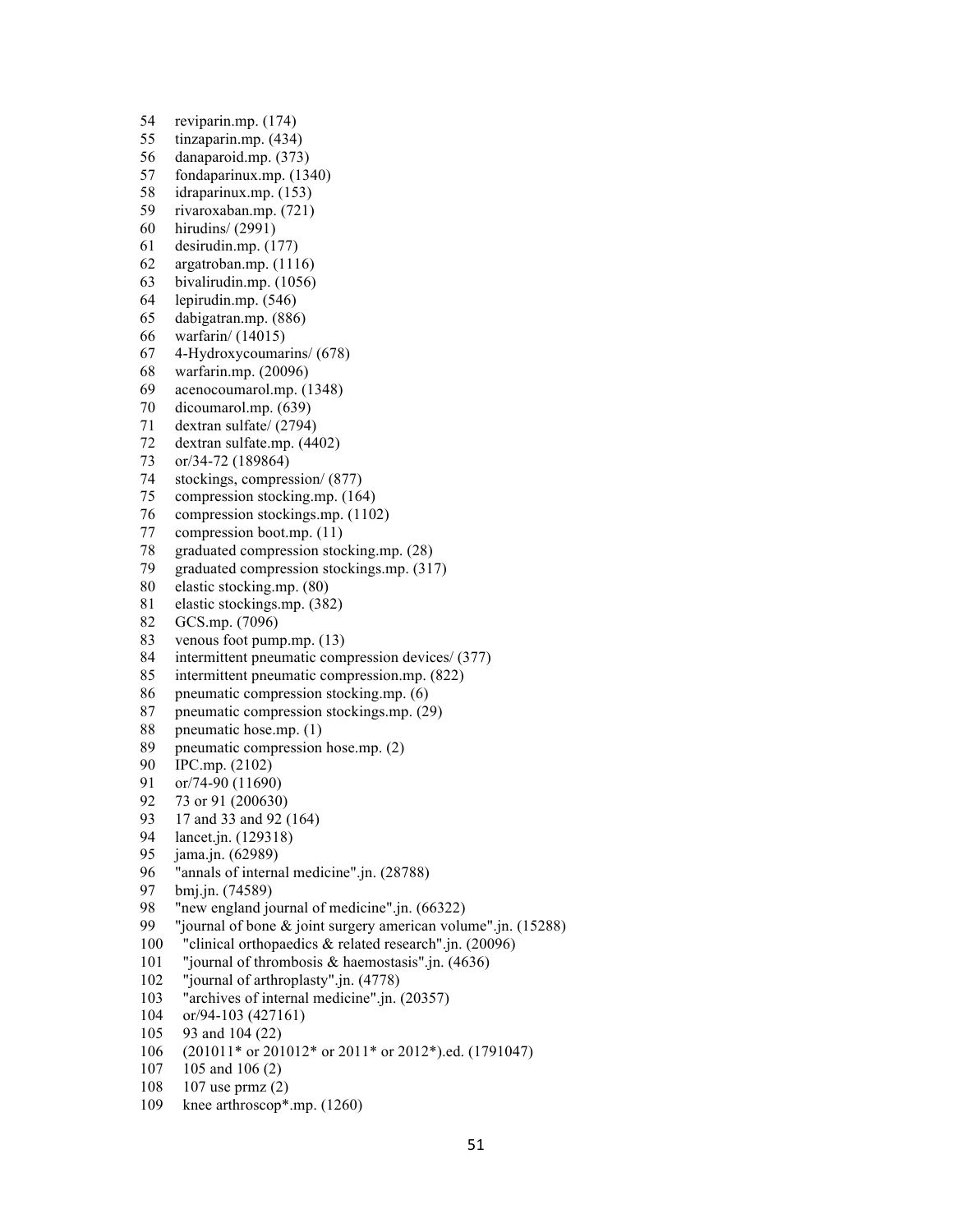- 110 (arthroscop\* adj knee).mp. (661)
- 111 (meniscectomy adj arthroscop\*).mp. (5)
- 112 (synovectomy adj arthroscop\*).mp. (11)
- 113 (cruciate ligament and (arthroscop\* or repair)).mp. (4675)
- 114 casts, surgical/ or casts, surgical.mp. (7963)
- 115 plaster cast.mp. (1355)
- 116 splint\*.mp. or splints/ (15918)
- 117 (Achilles adj tendon).mp. (7130)
- 118 tibial plateau fracture.mp. (189)
- 119 (distal adj femur fracture).mp. (46)
- 120 (lumbar adj laminectomy).mp. (416)
- 121 (lumbar adj diskectomy).mp. (91)
- 122 (lumbar adj spinal fusion).mp. (329)
- 123 (fracture fixation, internal/ or fracture fixation, intramedullary/) and (femur or femor\* or tibia\* or ankle or foot).mp. (13074)
- 124 (osteotomy and (femur or femor\* or tibia\*)).mp. (9057)
- 125 or/109-124 (57853)
- 126 pulmonary embolism/ (30203)
- 127 pulmonary embol\*.mp. (39705)
- 128 pulmonary thromboembol\*.mp. (2648)
- 129 PE.mp. (23132)
- 130 deep vein thrombos\*.mp. (11611)
- 131 deep venous thrombos\*.mp. (8621)
- 132 deep venous thromboembol\*.mp. (74)
- 133 deep vein thromboembol\*.mp. (20)
- 134 DVT.mp. (6629)
- 135 venous thromboembolism/ (3262)
- 136 venous thromboembol\*.mp. (12519)
- 137 VTE.mp. (4248)
- 138 venous thrombosis/ (16753)
- 139 venous thrombos\*.mp. (31180)
- 140 clot.mp. (14299)
- 141 or/126-140 (106154)
- 142 anticoagulants/ (51481)
- 143 aspirin/ (40170)
- 144 aspirin.mp. (56927)
- 145 clopidogrel.mp. (8541)
- 146 ticlopidine.mp. (8457)
- 147 prasugrel.mp. (751)
- 148 heparin/ (49919)
- 149 heparinoids/ (779)
- 150 heparin.mp. (85546)
- 151 UFH.mp. (1761)
- 152 heparin, low-molecular weight/ (7099)
- 153 low molecular weight heparin.mp. (8487)
- 154 LMWH.mp. (3621)
- 155 enoxaparin.mp. (4217)
- 156 dalteparin.mp. (1294)
- 157 nadroparin.mp. (699)
- 158 ardeparin.mp. (45)
- 159 bemiparin.mp. (88)
- 160 certoparin.mp. (128)
- 161 parnaparin.mp. (60)
- 162 reviparin.mp. (174)
- 163 tinzaparin.mp. (434)
- 164 danaparoid.mp. (373)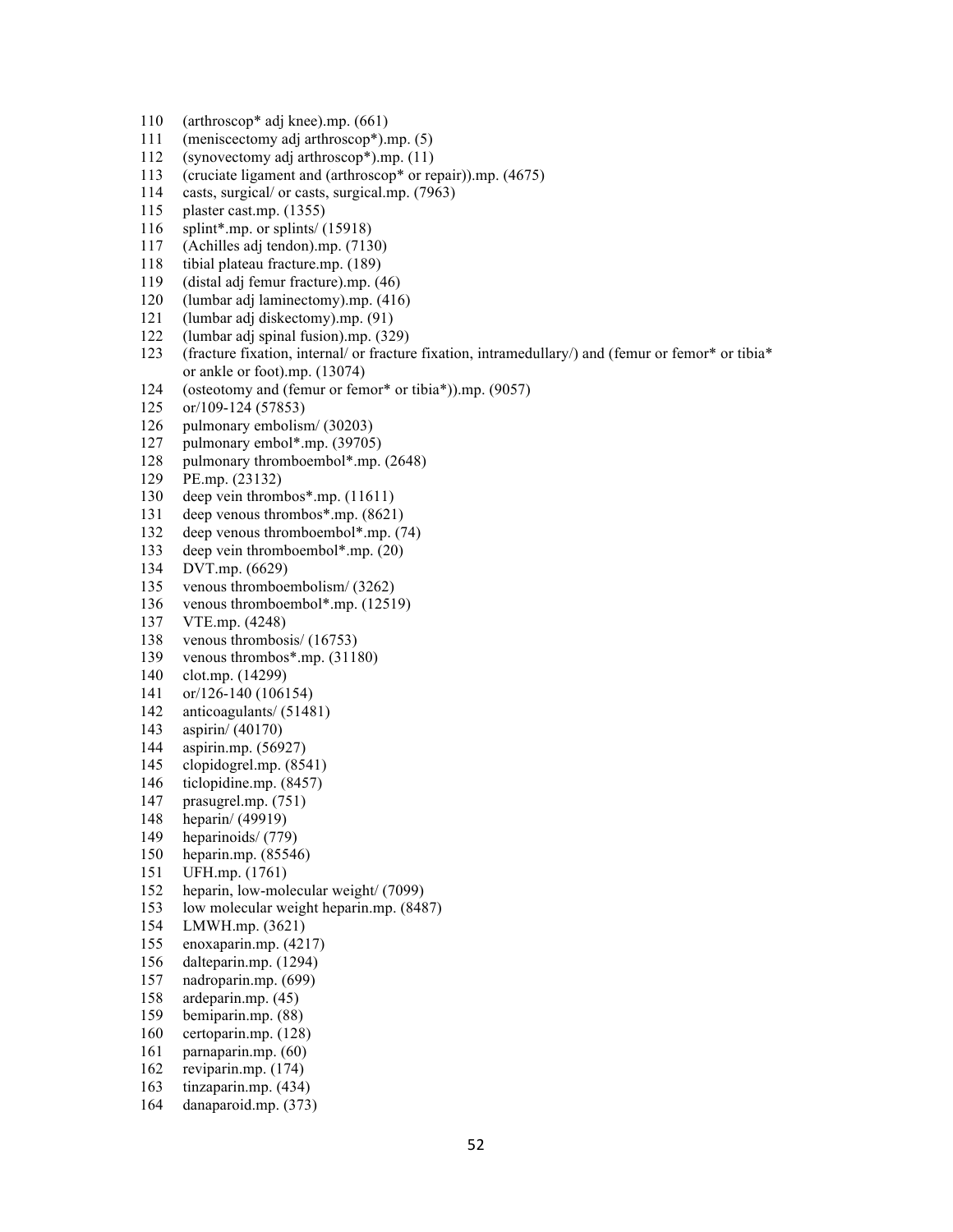- 165 fondaparinux.mp. (1340)
- 166 idraparinux.mp. (153)
- 167 rivaroxaban.mp. (721)
- 168 hirudins/ (2991)
- 169 desirudin.mp. (177)
- 170 argatroban.mp. (1116)
- 171 bivalirudin.mp. (1056)
- 172 lepirudin.mp. (546)
- 173 dabigatran.mp. (886)
- 174 warfarin/ (14015)
- 175 4-Hydroxycoumarins/ (678)
- 176 warfarin.mp. (20096)
- 177 acenocoumarol.mp. (1348)
- 178 dicoumarol.mp. (639)
- 179 dextran sulfate/ (2794)
- 180 dextran sulfate.mp. (4402)
- 181 or/142-180 (189864)
- 182 stockings, compression/ (877)
- 183 compression stocking.mp. (164)
- 184 compression stockings.mp. (1102)
- 185 compression boot.mp. (11)
- 186 graduated compression stocking.mp. (28)
- 187 graduated compression stockings.mp. (317)
- 188 elastic stocking.mp. (80)
- 189 elastic stockings.mp. (382)
- 190 GCS.mp. (7096)
- 191 venous foot pump.mp. (13)
- 192 intermittent pneumatic compression devices/ (377)
- 193 intermittent pneumatic compression.mp. (822)
- 194 pneumatic compression stocking.mp. (6)
- 195 pneumatic compression stockings.mp. (29)
- 196 pneumatic hose.mp. (1)
- 197 pneumatic compression hose.mp. (2)
- 198 IPC.mp. (2102)
- 199 or/182-198 (11690)
- 200 181 or 199 (200630)
- 201 125 and 141 and 200 (164)
- 202 (lancet or "The Lancet").jn. (129332)
- 203 (jama or "jama journal of the american medical association" or "jama the journal of the
- american medical association").jn. (64666)
- 204 ("journal of the american medical assocation" or "journal of the american medical association" or "the journal of the american medical association jama").jn. (8808)
- 205 ("annals of internal medicine" or "annals internal medicine").jn. (28791)
- 206 (bmj or bmj british medical journal or bmj clinical research ed).jn. (76033)
- 207 (british medical journal or british medical journal 1857 or british medical journal clinical research or british medical journal clinical research ed or british medical journal clinical research edition).jn. (111715)
- 208 ("new england journal of medicine" or "new england journal of medicine the" or new engljmed).jn. (66331)
- 209 "the new england journal of medicine".jn. (68829)
- 210 "journal of bone & joint surgery american volume".jn. (15288)
- 211 ("the journal of bone and joint surgery" or "the journal of bone and joint surgery american volume").jn. (420)
- 212 (clinical orthopaedic related research or clinical orthopaedics or clinical orthopaedics & related research or "clinical orthopaedics and related research" or clinical orthopaedics related research or clinical orthopeadics related research).jn. (20824)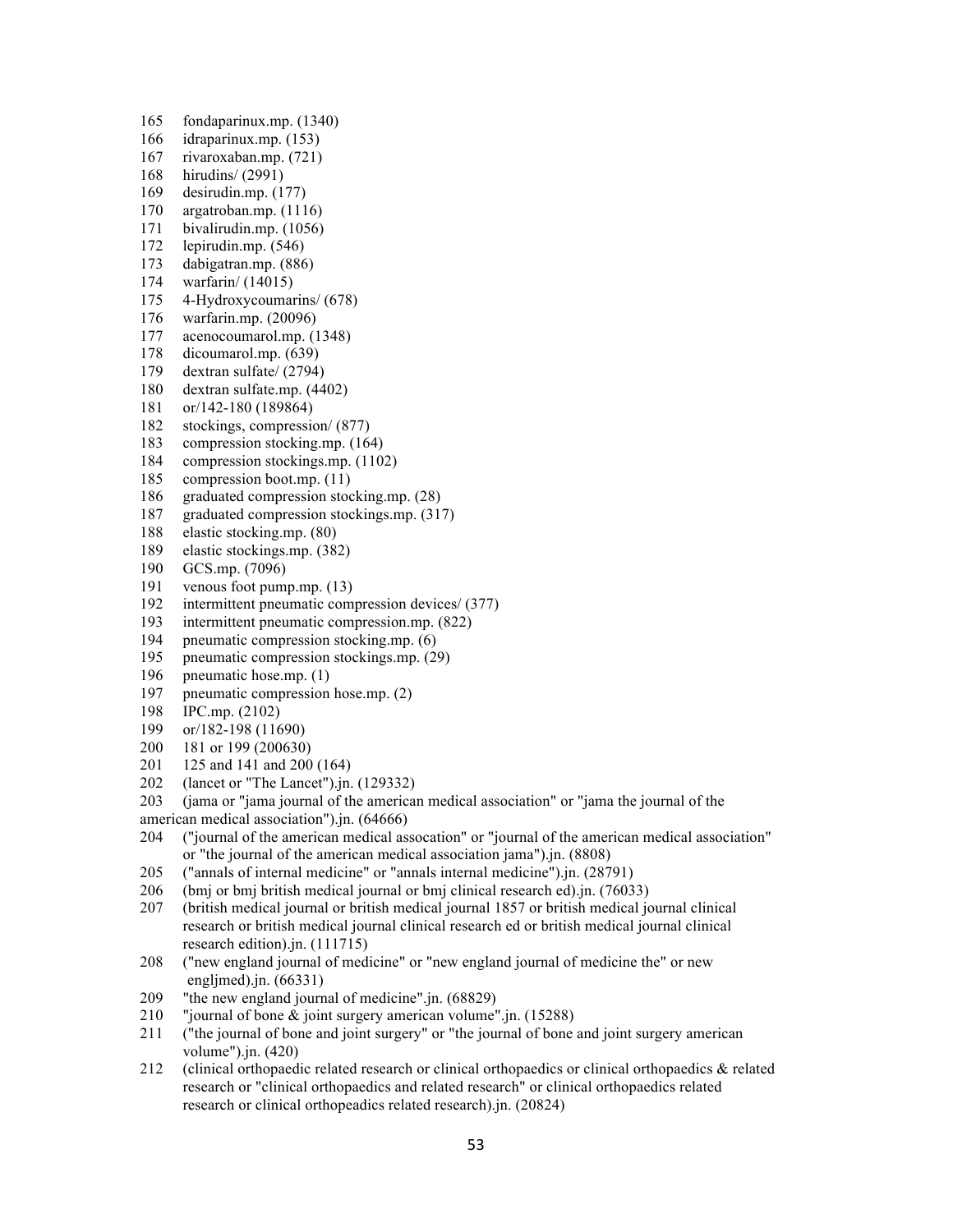- 213 ("journal of thrombosis & haemostasis" or "journal of thrombosis and haemostasis" or "journal of thrombosis and haemostasis jth").jn. (4807)
- 214 "journal of arthroplasty".jn. (4778)
- 215 "the journal of arthroplasty".jn. (5003)
- 216 ("archives of internal medicine" or "archives of internal medicne" or "archives internal medicine").jn. (20360)
- 217 or/202-216 (555263)
- 218 201 and 217 (24)
- 219 limit 218 to yr="2010-current" (4)
- 220 219 use cctr (0)
- 221 108 or 220 (2)
- 222 remove duplicates from 221 (1)
- 223 221 not 222 (1)
- 224 223 use prmz (1)
- 225 223 use cctr (0)

\*\*\*\*\*\*\*\*\*\*\*\*\*\*\*\*\*\*\*\*\*\*\*\*\*\*\*

#### SCOPUS: Major

Line: 4

(ALL(anticoagulants OR aspirin OR clopidogrel OR ticlopidine OR prasugrel OR heparin OR heparinoids OR ufh OR low-molecular weight heparin OR low molecular weight heparin OR lmwh OR enoxaparin OR dalteparin OR nadroparin OR ardeparin OR bemiparin OR certoparin) OR ALL(parnaparin OR reviparin OR tinzaparin OR danaparoid OR fondaparinux OR idraparinux OR rivaroxaban OR hirudin OR desirudin OR argatroban OR bivalirudin) OR ALL(lepirudin OR dabigatran OR warfarin OR 4-hydroxycoumarin OR acenocoumarol OR dicoumarol OR dextran sulfate) OR ALL(vena cava filters OR vena cava filter OR ivc) OR ALL(compression stocking\$) OR ALL(graduated compression stocking\$) OR ALL(elastic stocking\$) OR ALL(venous foot pump) OR ALL(intermittent pneumatic compression) OR ALL(pneumatic compression)) AND (ALL(deep vein thrombos\* OR deep venous thrombos\* OR venous thromboembol\* OR pulmonary thromboembol\* OR pulmonary embol\* OR venous thrombos\*) AND ALL(knee replacement OR knee arthroplasty OR hip arthroplasty OR hip replacement OR hip fracture surgery) AND (SRCTITLE(lancet)) OR ((SRCTITLE(jama) OR SRCTITLE("journal of the american medical association"))) OR (SRCTITLE("annals of internal medicine")) OR ((SRCTITLE("british medical journal") OR SRCTITLE(bmj))) OR (SRCTITLE("new england journal of medicine")) OR (SRCTITLE("journal of bone and joint surgery")) OR (SRCTITLE("clinical orthopaedics and related research")) OR (SRCTITLE("journal of thrombosis and haemostasis")) OR (SRCTITLE("journal of arthroplasty")) OR (SRCTITLE("archives of internal medicine")))

AND (LIMIT-TO(PUBYEAR, 2013) OR LIMIT-TO(PUBYEAR, 2012) OR LIMIT-TO(PUBYEAR, 2011))

Total: 13

--

Line: 1

ALL(anticoagulants OR aspirin OR clopidogrel OR ticlopidine OR prasugrel OR heparin OR heparinoids OR ufh OR low-molecular weight heparin OR low molecular weight heparin OR lmwh OR enoxaparin OR dalteparin OR nadroparin OR ardeparin OR bemiparin OR certoparin) OR ALL(parnaparin OR reviparin OR tinzaparin OR danaparoid OR fondaparinux OR idraparinux OR rivaroxaban OR hirudin OR desirudin OR argatroban OR bivalirudin) OR ALL(lepirudin OR dabigatran OR warfarin OR 4-hydroxycoumarin OR acenocoumarol OR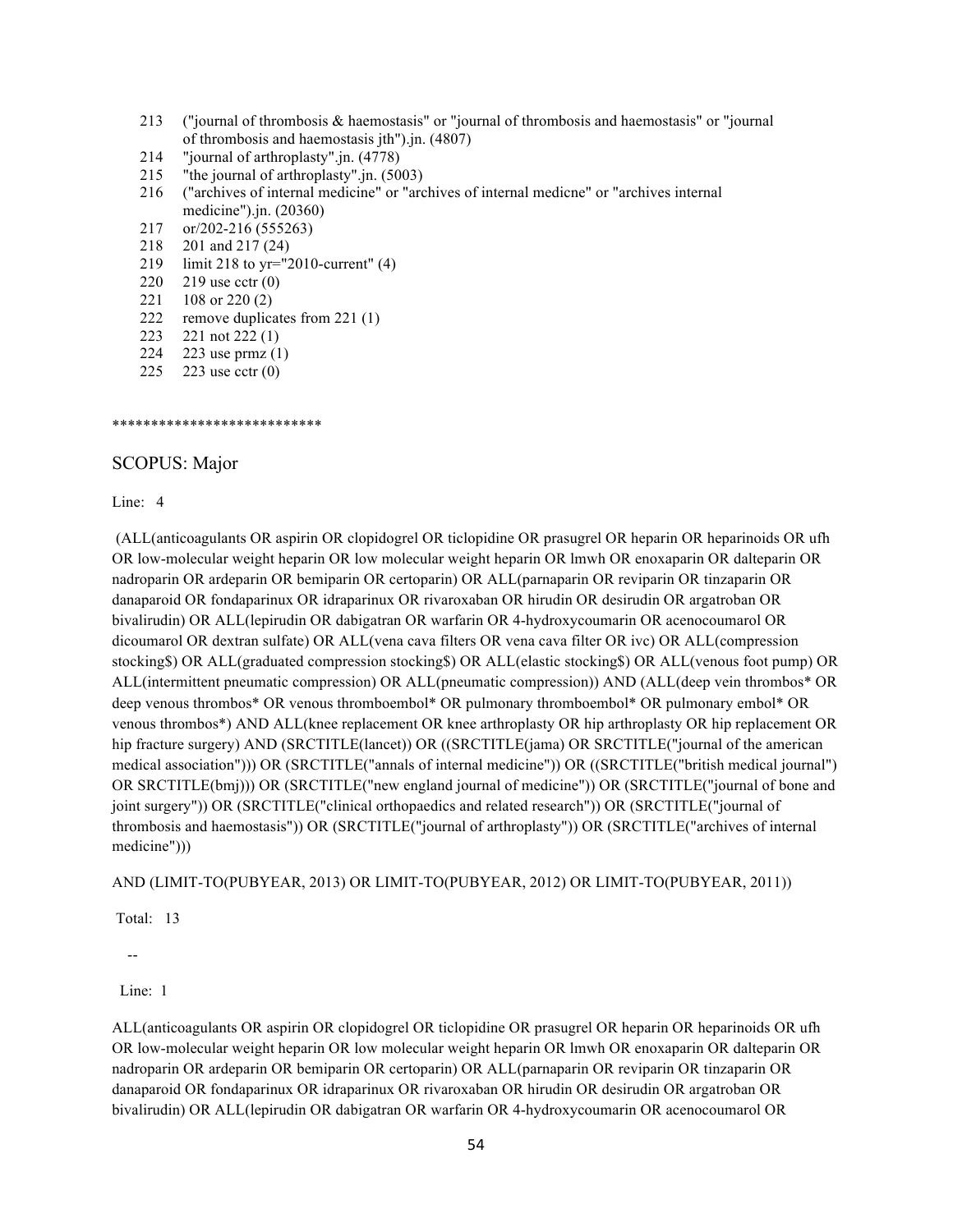dicoumarol OR dextran sulfate) OR ALL(vena cava filters OR vena cava filter OR ivc) OR ALL(compression stocking\$) OR ALL(graduated compression stocking\$) OR ALL(elastic stocking\$) OR ALL(venous foot pump) OR ALL(intermittent pneumatic compression) OR ALL(pneumatic compression)

Total: 110,032

AND (LIMIT-TO(PUBYEAR, 2013) OR LIMIT-TO(PUBYEAR, 2012) OR LIMIT-TO(PUBYEAR, 2011))

Total: 15,025

ALL(deep vein thrombos\* OR deep venous thrombos\* OR venous thromboembol\* OR pulmonary thromboembol\* OR pulmonary embol\* OR venous thrombos\*) AND ALL(knee replacement OR knee arthroplasty OR hip arthroplasty OR hip replacement OR hip fracture surgery) AND (SRCTITLE(lancet)) OR ((SRCTITLE(jama) OR SRCTITLE("journal of the american medical association"))) OR (SRCTITLE("annals of internal medicine")) OR ((SRCTITLE("british medical journal") OR SRCTITLE(bmj))) OR (SRCTITLE("new england journal of medicine")) OR (SRCTITLE("journal of bone and joint surgery")) OR (SRCTITLE("clinical orthopaedics and related research")) OR (SRCTITLE("journal of thrombosis and haemostasis")) OR (SRCTITLE("journal of arthroplasty")) OR (SRCTITLE("archives of internal medicine"))

Total: 189

15025 set AND 189 Set

Total:13

 19 (((ALL(anticoagulants OR aspirin OR clopidogrel OR ticlopidine OR prasugrel OR heparin OR heparinoids OR ufh OR low-molecular weight heparin OR low molecular weight heparin OR lmwh OR enoxaparin OR dalteparin OR nadroparin OR ardeparin OR bemiparin OR certoparin)) OR (ALL(parnaparin OR reviparin OR tinzaparin OR danaparoid OR fondaparinux OR idraparinux OR rivaroxaban OR hirudin OR desirudin OR argatroban OR bivalirudin)) OR (ALL(lepirudin OR dabigatran OR warfarin OR 4-hydroxycoumarin OR acenocoumarol OR dicoumarol OR dextran sulfate)) OR (ALL(vena cava filters OR vena cava filter OR ivc)) OR (ALL(compression stocking\$))) OR ((ALL(graduated compression stocking\$)) OR (ALL(elastic stocking\$)) OR (ALL(venous foot pump)) OR (ALL(intermittent pneumatic compression)) OR (ALL(pneumatic compression)))) AND ((ALL(deep vein thrombos\* OR deep venous thrombos\* OR venous thromboembol\* OR pulmonary thromboembol\* OR pulmonary embol\* OR venous thrombos\*)) AND (ALL(knee replacement OR knee arthroplasty OR hip arthroplasty OR hip replacement OR hip fracture surgery)) AND ((SRCTITLE(lancet)) OR ((SRCTITLE(jama) OR SRCTITLE("journal of the american medical association"))) OR (SRCTITLE("annals of internal medicine")) OR ((SRCTITLE("british medical journal") OR SRCTITLE(bmj))) OR (SRCTITLE("new england journal of medicine")) OR (SRCTITLE("journal of bone and joint surgery")) OR (SRCTITLE("clinical orthopaedics and related research")) OR (SRCTITLE("journal of thrombosis and haemostasis")) OR (SRCTITLE("journal of arthroplasty")) OR (SRCTITLE("archives of internal medicine")))) AND (LIMIT-TO(PUBYEAR, 2012) OR LIMIT-TO(PUBYEAR, 2011) OR LIMIT-TO(PUBYEAR, 2010)) 23

 18 (((ALL(anticoagulants OR aspirin OR clopidogrel OR ticlopidine OR prasugrel OR heparin OR heparinoids OR ufh OR low-molecular weight heparin OR low molecular weight heparin OR lmwh OR enoxaparin OR dalteparin OR nadroparin OR ardeparin OR bemiparin OR certoparin)) OR (ALL(parnaparin OR reviparin OR tinzaparin OR danaparoid OR fondaparinux OR idraparinux OR rivaroxaban OR hirudin OR desirudin OR argatroban OR bivalirudin)) OR (ALL(lepirudin OR dabigatran OR warfarin OR 4-hydroxycoumarin OR acenocoumarol OR dicoumarol OR dextran sulfate)) OR (ALL(vena cava filters OR vena cava filter OR ivc)) OR (ALL(compression stocking\$))) OR ((ALL(graduated compression stocking\$)) OR (ALL(elastic stocking\$)) OR (ALL(venous foot pump)) OR (ALL(intermittent pneumatic compression)) OR (ALL(pneumatic compression))))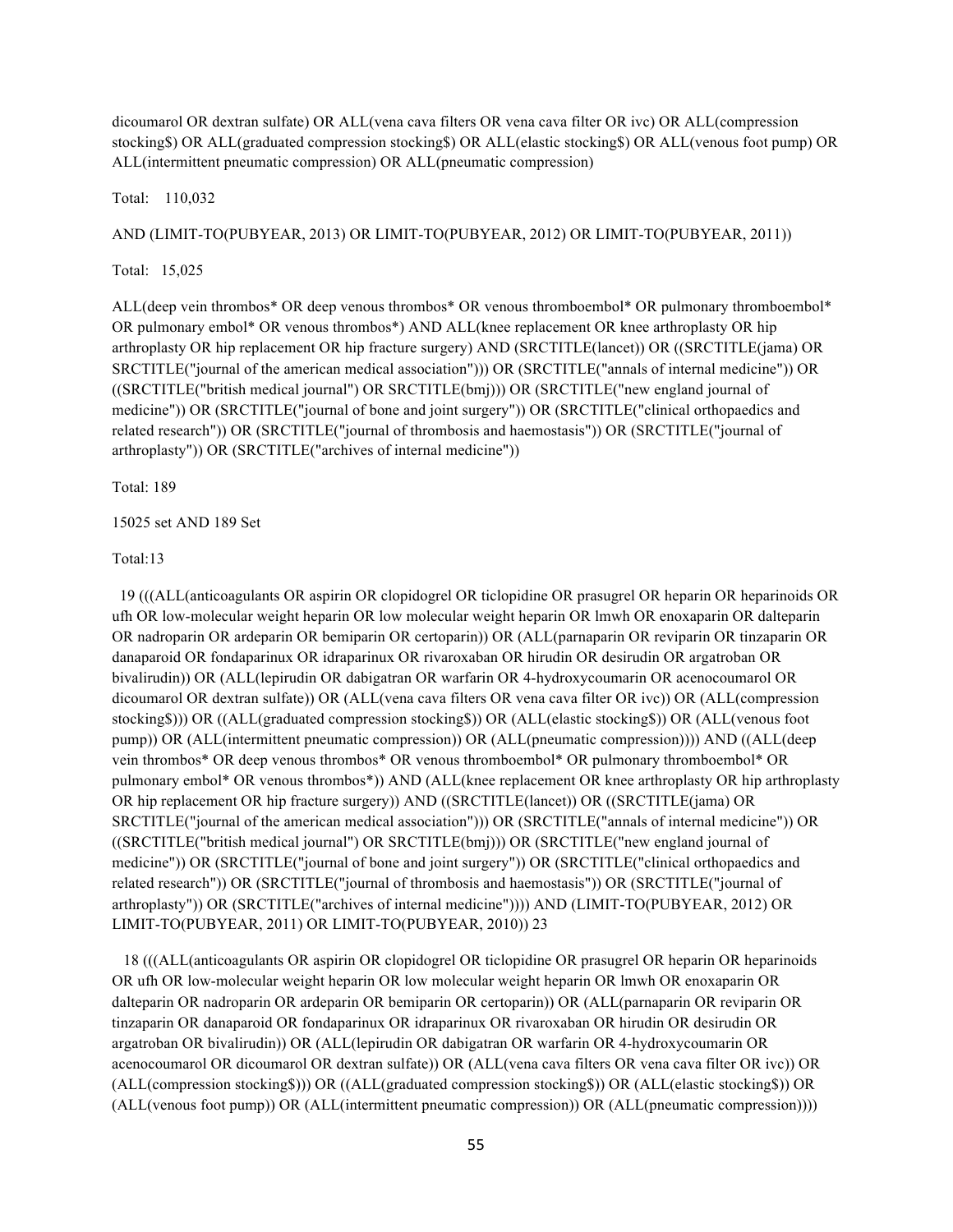AND ((ALL(deep vein thrombos\* OR deep venous thrombos\* OR venous thromboembol\* OR pulmonary thromboembol\* OR pulmonary embol\* OR venous thrombos\*)) AND (ALL(knee replacement OR knee arthroplasty OR hip arthroplasty OR hip replacement OR hip fracture surgery)) AND ((SRCTITLE(lancet)) OR ((SRCTITLE(jama) OR SRCTITLE("journal of the american medical association"))) OR (SRCTITLE("annals of internal medicine")) OR ((SRCTITLE("british medical journal") OR SRCTITLE(bmj))) OR (SRCTITLE("new england journal of medicine")) OR (SRCTITLE("journal of bone and joint surgery")) OR (SRCTITLE("clinical orthopaedics and related research")) OR (SRCTITLE("journal of thrombosis and haemostasis")) OR (SRCTITLE("journal of arthroplasty")) OR (SRCTITLE("archives of internal medicine")))) 150

 17 (ALL(deep vein thrombos\* OR deep venous thrombos\* OR venous thromboembol\* OR pulmonary thromboembol\* OR pulmonary embol\* OR venous thrombos\*)) AND (ALL(knee replacement OR knee arthroplasty OR hip arthroplasty OR hip replacement OR hip fracture surgery)) AND ((SRCTITLE(lancet)) OR ((SRCTITLE(jama) OR SRCTITLE("journal of the american medical association"))) OR (SRCTITLE("annals of internal medicine")) OR ((SRCTITLE("british medical journal") OR SRCTITLE(bmj))) OR (SRCTITLE("new england journal of medicine")) OR (SRCTITLE("journal of bone and joint surgery")) OR (SRCTITLE("clinical orthopaedics and related research")) OR (SRCTITLE("journal of thrombosis and haemostasis")) OR (SRCTITLE("journal of arthroplasty")) OR (SRCTITLE("archives of internal medicine"))) 189

 16 (SRCTITLE(lancet)) OR ((SRCTITLE(jama) OR SRCTITLE("journal of the american medical association"))) OR (SRCTITLE("annals of internal medicine")) OR ((SRCTITLE("british medical journal") OR SRCTITLE(bmj))) OR (SRCTITLE("new england journal of medicine")) OR (SRCTITLE("journal of bone and joint surgery")) OR (SRCTITLE("clinical orthopaedics and related research")) OR (SRCTITLE("journal of thrombosis and haemostasis")) OR (SRCTITLE("journal of arthroplasty")) OR (SRCTITLE("archives of internal medicine")) 792,030

 15 ALL(knee replacement OR knee arthroplasty OR hip arthroplasty OR hip replacement OR hip fracture surgery) 14,701

 14 ALL(deep vein thrombos\* OR deep venous thrombos\* OR venous thromboembol\* OR pulmonary thromboembol\* OR pulmonary embol\* OR venous thrombos\*) 28,650

 13 ((ALL(anticoagulants OR aspirin OR clopidogrel OR ticlopidine OR prasugrel OR heparin OR heparinoids OR ufh OR low-molecular weight heparin OR low molecular weight heparin OR lmwh OR enoxaparin OR dalteparin OR nadroparin OR ardeparin OR bemiparin OR certoparin)) OR (ALL(parnaparin OR reviparin OR tinzaparin OR danaparoid OR fondaparinux OR idraparinux OR rivaroxaban OR hirudin OR desirudin OR argatroban OR bivalirudin)) OR (ALL(lepirudin OR dabigatran OR warfarin OR 4-hydroxycoumarin OR acenocoumarol OR dicoumarol OR dextran sulfate)) OR (ALL(vena cava filters OR vena cava filter OR ivc)) OR (ALL(compression stocking\$))) OR ((ALL(graduated compression stocking\$)) OR (ALL(elastic stocking\$)) OR (ALL(venous foot pump)) OR (ALL(intermittent pneumatic compression)) OR (ALL(pneumatic compression))) 110,032

 12 (ALL(graduated compression stocking\$)) OR (ALL(elastic stocking\$)) OR (ALL(venous foot pump)) OR (ALL(intermittent pneumatic compression)) OR (ALL(pneumatic compression)) 8,267

 11 (ALL(anticoagulants OR aspirin OR clopidogrel OR ticlopidine OR prasugrel OR heparin OR heparinoids OR ufh OR low-molecular weight heparin OR low molecular weight heparin OR lmwh OR enoxaparin OR dalteparin OR nadroparin OR ardeparin OR bemiparin OR certoparin)) OR (ALL(parnaparin OR reviparin OR tinzaparin OR danaparoid OR fondaparinux OR idraparinux OR rivaroxaban OR hirudin OR desirudin OR argatroban OR bivalirudin)) OR (ALL(lepirudin OR dabigatran OR warfarin OR 4-hydroxycoumarin OR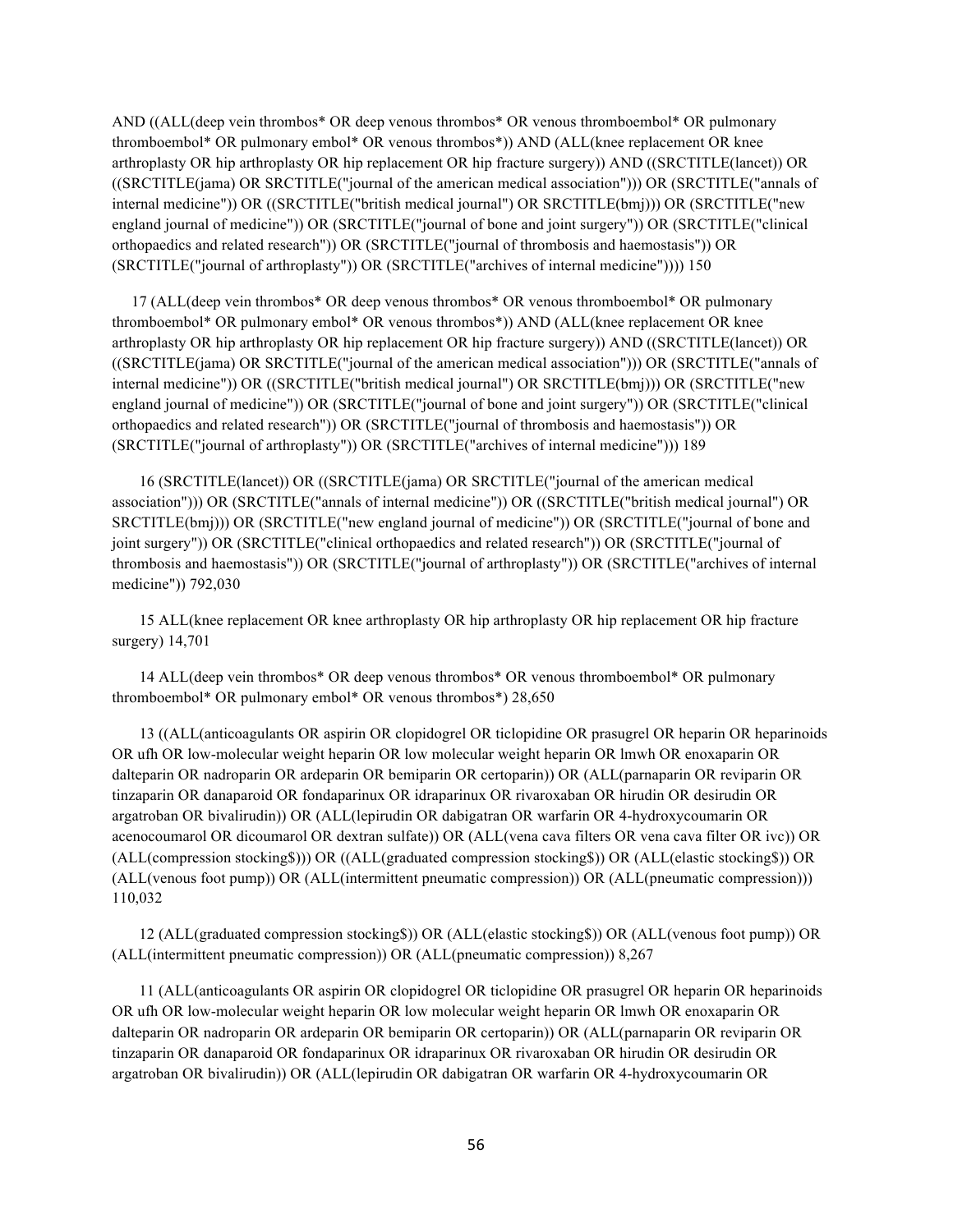acenocoumarol OR dicoumarol OR dextran sulfate)) OR (ALL(vena cava filters OR vena cava filter OR ivc)) OR (ALL(compression stocking\$)) 105,608

 10 ALL(pneumatic compression) 5,591 9 ALL(intermittent pneumatic compression) 2,660 8 ALL(venous foot pump) 1,025 7 ALL(elastic stocking\$) 2,226 6 ALL(graduated compression stocking\$) 1,321 5 ALL(compression stocking\$) 4,794 4 ALL(vena cava filters OR vena cava filter OR ivc) 7,987 3 ALL(lepirudin OR dabigatran OR warfarin OR 4-hydroxycoumarin OR acenocoumarol OR dicoumarol OR dextran sulfate) 27,000

 2 ALL(parnaparin OR reviparin OR tinzaparin OR danaparoid OR fondaparinux OR idraparinux OR rivaroxaban OR hirudin OR desirudin OR argatroban OR bivalirudin) 26,557

 1 ALL(anticoagulants OR aspirin OR clopidogrel OR ticlopidine OR prasugrel OR heparin OR heparinoids OR ufh OR low-molecular weight heparin OR low molecular weight heparin OR lmwh OR enoxaparin OR dalteparin OR nadroparin OR ardeparin OR bemiparin OR certoparin) 56,598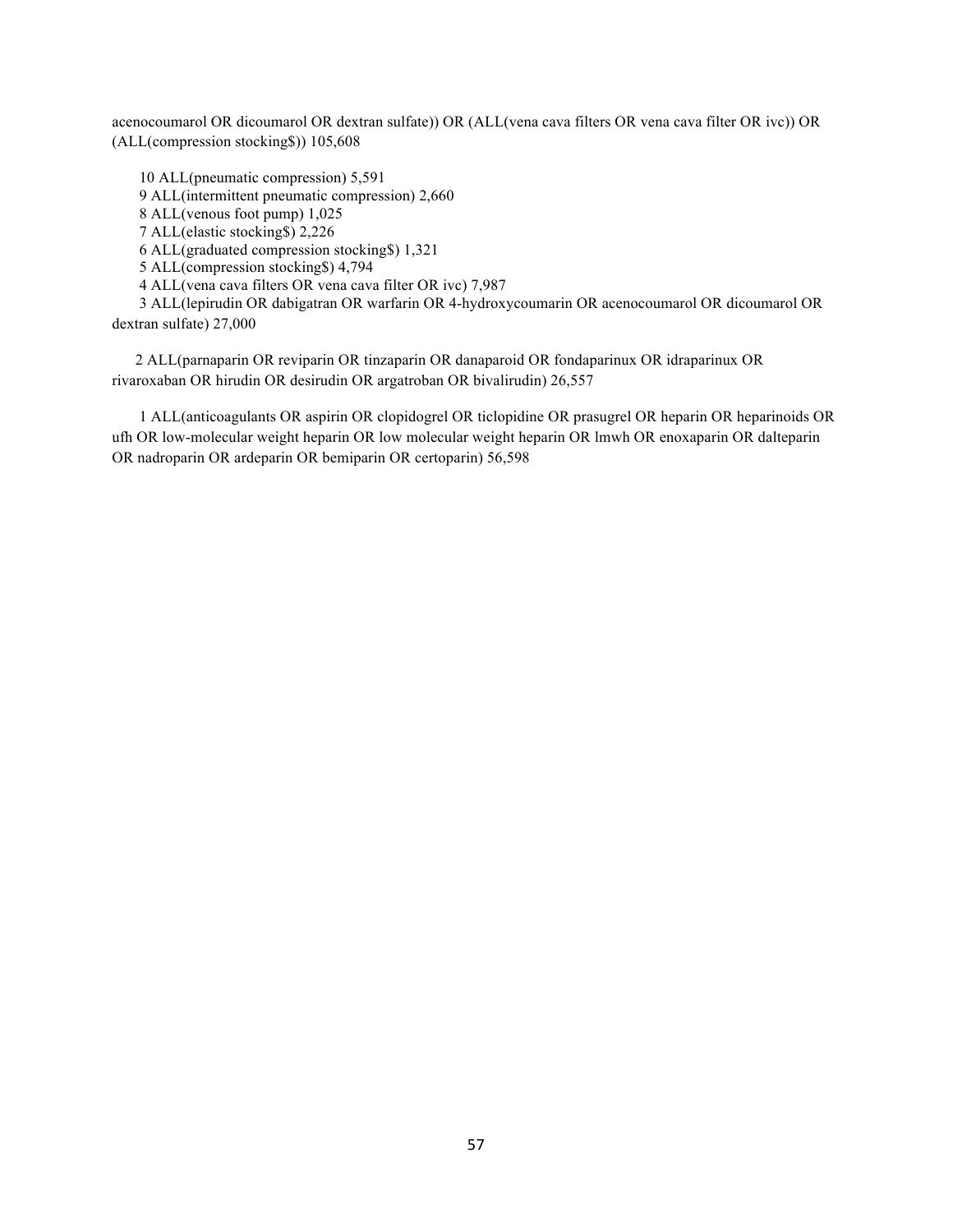## **Appendix B: Updating Signals**

### **Qualitative signals**\*

#### Potentially invalidating change in evidence

This category of signals (A1-A3) denotes findings from a pivotal trial\*\*, meta-analysis (with at least one new trial), practice guideline (from major specialty organization or published in peerreviewed journal), or recent textbook (e.g., *UpToDate*):

- Opposing findings (e.g., effective vs. ineffective) **A1**
- Substantial harm (e.g., the risk of harm outweighs the benefits) **A2**
- A superior new treatment (e.g., new treatment that is significantly superior to the one assessed in the original CER) – **A3**

#### Major change in evidence

This category of signals (A4-A7) refers to situations in which there is a clear potential for the new evidence to affect the clinical decision making. These signals, except for one (A7), specify findings from a pivotal trial, meta-analysis (with at least one new trial), practice guideline (from major specialty organization or published in peer-reviewed journal), or recent textbook (e.g., *UpToDate*):

- Important changes in effectiveness short of "opposing findings" **A4**
- Clinically important expansion of treatment (e.g., to new subgroups of subjects) **A5**
- Clinically important caveat **A6**
- Opposing findings from meta-analysis (in relation to a meta-analysis in the original CER) or non-pivotal trial – **A7**

<sup>\*</sup> Please, see Shojania et al. 2007 for further definitions and details

<sup>\*\*</sup>A pivotal trial is defined as: 1) a trial published in top 5 general medical journals such as: Lancet, JAMA, Annals of Intern Med, BMJ, and NEJM. Or 2) a trial not published in the above top 5 journals but have a sample size of at least triple the size of the previous largest trial in the original CER.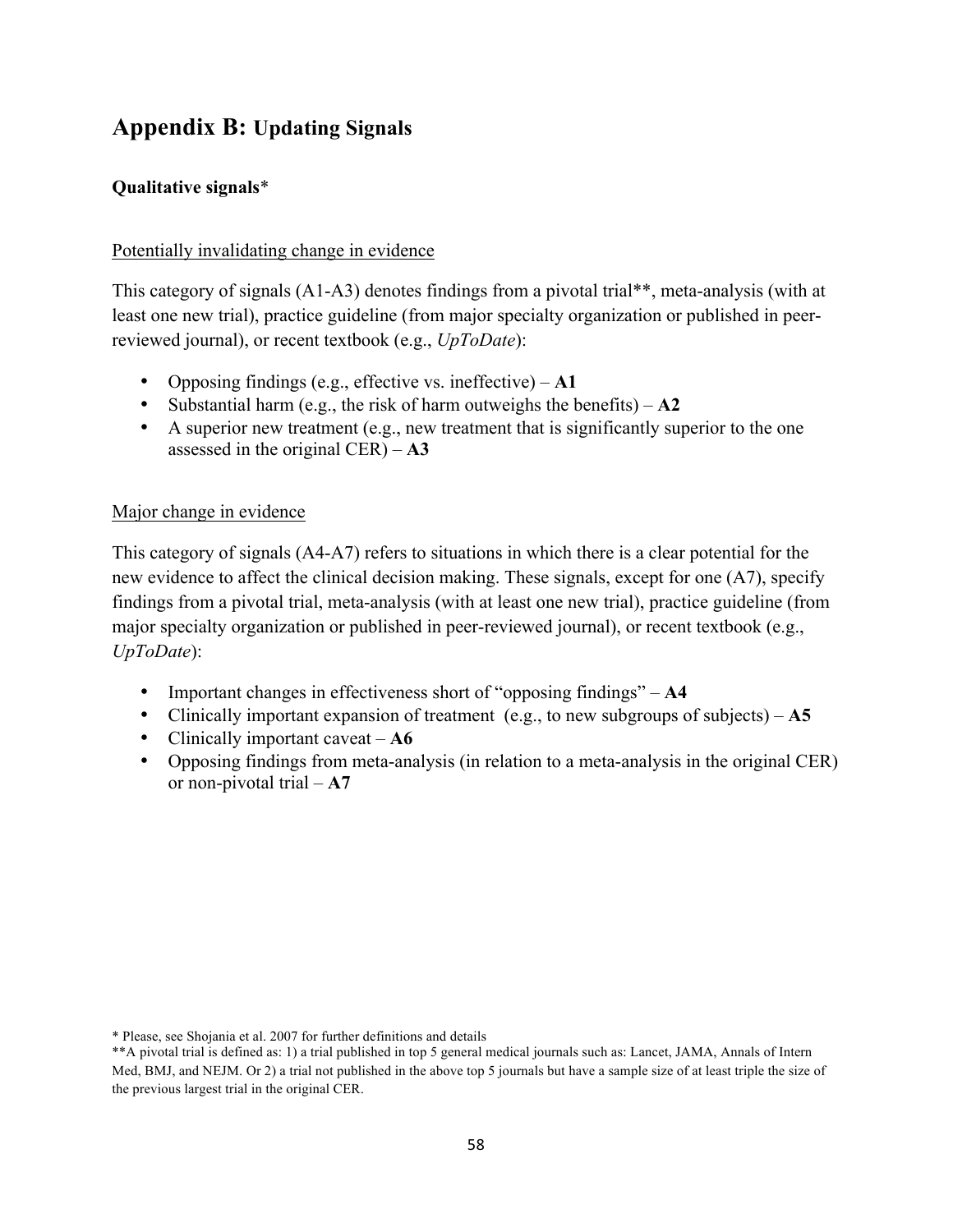## **Appendix B - continued**

#### **Quantitative signals (B1-B2)\***

#### Change in statistical significance (B1)

Refers to a situation in which a statistically significant result in the original CER is now NOT statistically significant or vice versa- that is a previously non-significant result become statistically significant. For the 'borderline' changes in statistical significance, at least one of the reports (the original CER or new updated meta-analysis) must have a p-value outside the range of border line (0.04 to 0.06) to be considered as a quantitative signal for updating.

#### Change in effect size of at least 50% (B2)

Refers to a situation in which the new result indicates a relative change in effect size of at least 50%. For example, if relative risk reduction (RRR) new / RRR old <=0.5 or RRR new / RRR old  $>=$  1.5. Thus, if the original review has found RR=0.70 for mortality, this implies RRR of 0.3. If the updated meta-analytic result for mortality were 0.90, then the updated RRR would be 0.10, which is less than 50% of the previous RRR. In other words the reduction in the risk of death has moved from 30% to 10%. The same criterion applied for odds ratios (e.g., if previous  $OR=0.70$ and updated result were  $OR=0.90$ , then the new reduction in odds of death  $(0.10)$  would be less 50% of the magnitude of the previous reduction in odds (0.30). For risk differences and weighted mean differences, we applied the criterion directly to the previous and updated results (e.g., RD new / RD old  $\leq$ =0.5 or RD new / RD old  $\geq$ =1.5).

<sup>\*</sup> Please, see Shojania et al. 2007 for further definitions and details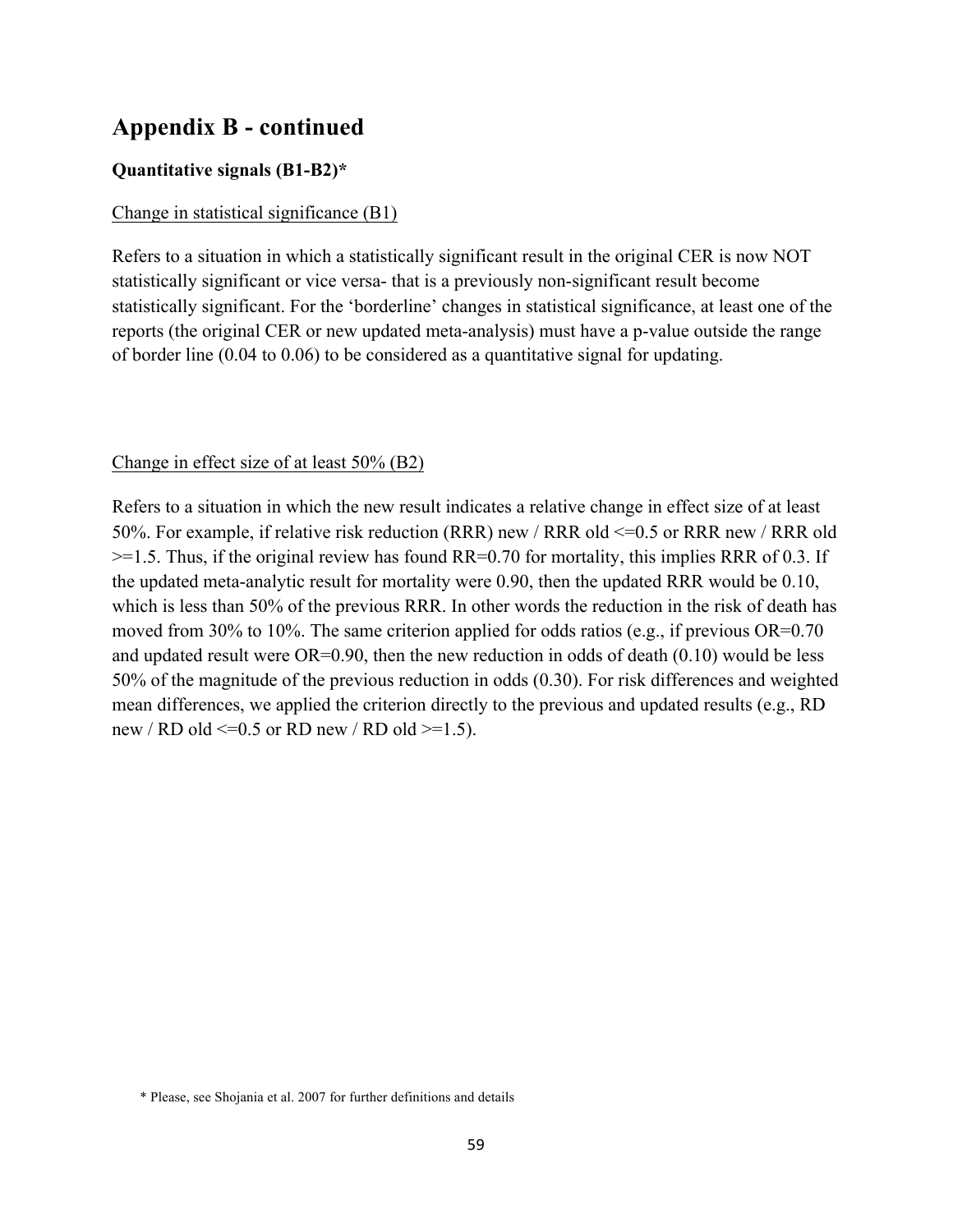# **Appendix C: Evidence Table**

| <b>Author</b> year                                        | <b>Study</b> | <b>Subjects</b>                                                                                                                                        | <b>Treatment groups</b>   | <b>Treatment</b> | Outcome                                     | <b>Findings</b>                                                                                                                                                                                                                                                                                                                                |
|-----------------------------------------------------------|--------------|--------------------------------------------------------------------------------------------------------------------------------------------------------|---------------------------|------------------|---------------------------------------------|------------------------------------------------------------------------------------------------------------------------------------------------------------------------------------------------------------------------------------------------------------------------------------------------------------------------------------------------|
| Study name (if                                            | design       |                                                                                                                                                        | (n; dose)                 | duration/        |                                             |                                                                                                                                                                                                                                                                                                                                                |
| applicable)                                               |              |                                                                                                                                                        |                           | study            |                                             |                                                                                                                                                                                                                                                                                                                                                |
|                                                           |              |                                                                                                                                                        |                           | duration         |                                             |                                                                                                                                                                                                                                                                                                                                                |
|                                                           |              |                                                                                                                                                        |                           |                  |                                             | Key Question #1: In patients undergoing major orthopedic surgery (total hip or knee replacement or hip fracture surgery) what is the baseline postoperative risk of                                                                                                                                                                            |
| VTE and bleeding outcomes in contemporary practice?       |              |                                                                                                                                                        |                           |                  |                                             |                                                                                                                                                                                                                                                                                                                                                |
| No new study was identified.                              |              |                                                                                                                                                        |                           |                  |                                             |                                                                                                                                                                                                                                                                                                                                                |
| and bleeding outcomes in contemporary practice?           |              |                                                                                                                                                        |                           |                  |                                             | Key Question # 2: In patients undergoing major orthopedic surgery (total hip or knee replacement or hip fracture surgery) what is the baseline postoperative risk of VTE                                                                                                                                                                       |
| No new study was identified.                              |              |                                                                                                                                                        |                           |                  |                                             |                                                                                                                                                                                                                                                                                                                                                |
| venography or ultrasound?                                 |              |                                                                                                                                                        |                           |                  |                                             | Key Question #3: In patients undergoing major orthopedic surgery (total hip or knee replacement or hip fracture surgery), in the absence of final health outcomes, can<br>the risk for such outcomes reliably be estimated by measuring intermediate outcomes, such as DVT (asymptomatic or symptomatic, proximal or distal) as detected by    |
| No new study was identified.                              |              |                                                                                                                                                        |                           |                  |                                             |                                                                                                                                                                                                                                                                                                                                                |
|                                                           |              | Key Question #4: In patients undergoing major orthopedic surgery (total hip or knee replacement, hip fracture surgery), what is the relative impact of |                           |                  |                                             |                                                                                                                                                                                                                                                                                                                                                |
|                                                           |              |                                                                                                                                                        |                           |                  |                                             | thromboprophylaxis compared with no thromboprophylaxis on symptomatic objectively confirmed VTE, major VTE, PE, fatal PE, nonfatal PE, post thrombotic syndrome                                                                                                                                                                                |
|                                                           |              |                                                                                                                                                        |                           |                  |                                             | (PTS), mortality, mortality due to bleeding, DVT (asymptomatic or symptomatic, proximal or distal DVT), asymptomatic DVT, symptomatic DVT, proximal DVT, distal                                                                                                                                                                                |
|                                                           |              |                                                                                                                                                        |                           |                  |                                             | DVT, major bleeding, major bleeding leading to reoperation, minor bleeding, surgical site bleeding, bleeding leading to infection, bleeding leading to transfusion, heparin-<br>induced thrombocytopenia (HIT), discomfort, readmission, and reoperation? Thromboprophylaxis includes any pharmacologic agent within the defined classes (oral |
|                                                           |              |                                                                                                                                                        |                           |                  |                                             | antiplatelet agents, injectable low molecular weight heparins [LMWHs], injectable unfractionated heparin [UFH], injectable or oral factor Xa inhibitors, injectable or oral                                                                                                                                                                    |
|                                                           |              |                                                                                                                                                        |                           |                  |                                             | direct thrombin inhibitors [DTIs], oral vitamin K antagonists [VKAs]) or any external mechanical intervention within the defined classes (graduated compression,                                                                                                                                                                               |
| intermittent pneumatic compression, or venous foot pump). |              |                                                                                                                                                        |                           |                  |                                             |                                                                                                                                                                                                                                                                                                                                                |
| FUJI,2010 <sup>6</sup>                                    | <b>RCT</b>   | 523 pts undergone total                                                                                                                                | Edoxaban (n=418; dose:    | $11-14$ days     | primary efficacy                            | Placebo vs. Edoxaban (5, 15, 30,                                                                                                                                                                                                                                                                                                               |
|                                                           |              | arthroplasty; Mean age: ;                                                                                                                              | 5, 15, 30, 60 mg.day) vs. |                  | outcome was the                             | $60$ ) $mg$                                                                                                                                                                                                                                                                                                                                    |
|                                                           |              | Male:                                                                                                                                                  | placebo $(n=102; NA)$     |                  | incidence of<br>VTE (lower-extremity        | VTE incidence $\left[\text{\# of pts with}\right]$                                                                                                                                                                                                                                                                                             |
|                                                           |              |                                                                                                                                                        |                           |                  | deep vein thrombosis,                       | events(%); 95% CI]:                                                                                                                                                                                                                                                                                                                            |
|                                                           |              |                                                                                                                                                        |                           |                  | symptomatic                                 | 43 (48.3); (37. 9, 58.7) versus {                                                                                                                                                                                                                                                                                                              |
|                                                           |              |                                                                                                                                                        |                           |                  | pulmonary embolism or                       | 5mg: [26 (29.5); (20.0, 39.1)];                                                                                                                                                                                                                                                                                                                |
|                                                           |              |                                                                                                                                                        |                           |                  | symptomatic deep vein                       | 15mg: [24 (26.1); (17.1, 35.1)];                                                                                                                                                                                                                                                                                                               |
|                                                           |              |                                                                                                                                                        |                           |                  | thrombosis). The                            | 30mg: [11 (12.5); (5.6, 19.4)];                                                                                                                                                                                                                                                                                                                |
|                                                           |              |                                                                                                                                                        |                           |                  | primary safety outcome                      | 60mg: [8 (9.1); (3.1, 15.1)]}                                                                                                                                                                                                                                                                                                                  |
|                                                           |              |                                                                                                                                                        |                           |                  | was the incidence of                        |                                                                                                                                                                                                                                                                                                                                                |
|                                                           |              |                                                                                                                                                        |                           |                  | major and                                   | VTE incidence difference from                                                                                                                                                                                                                                                                                                                  |
|                                                           |              |                                                                                                                                                        |                           |                  | clinically relevant non-<br>major bleeding. | placebo $[(\%)$ ; 95% CI; p-value vs.<br>placebol:                                                                                                                                                                                                                                                                                             |
|                                                           |              |                                                                                                                                                        |                           |                  |                                             | 5mg: 18.8; (4.7, 32.9); 0.01                                                                                                                                                                                                                                                                                                                   |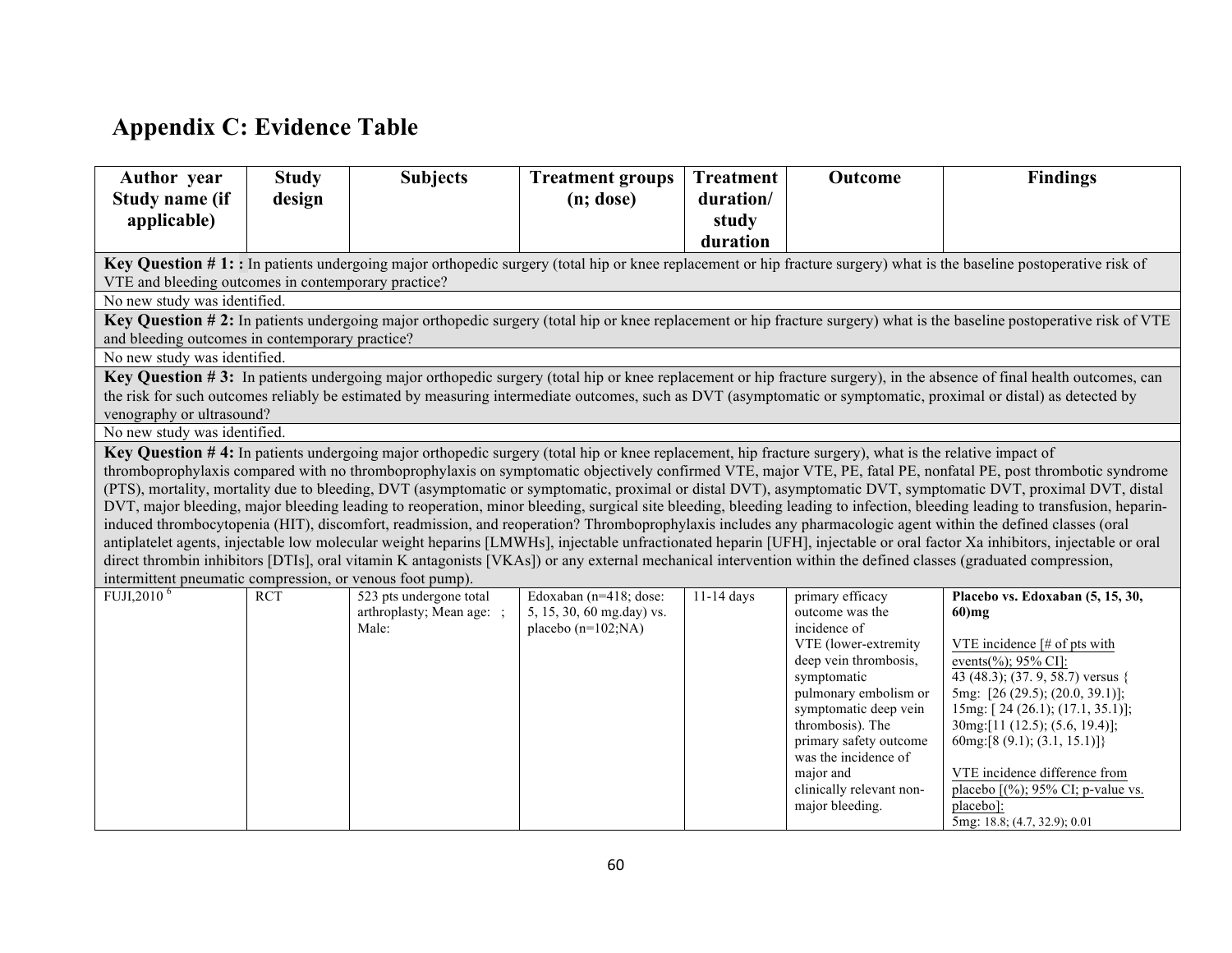| Author year    | <b>Study</b> | <b>Subjects</b> | <b>Treatment groups</b> | <b>Treatment</b> | <b>Outcome</b> | <b>Findings</b>                                                                                                                            |
|----------------|--------------|-----------------|-------------------------|------------------|----------------|--------------------------------------------------------------------------------------------------------------------------------------------|
| Study name (if | design       |                 | $(n;$ dose $)$          | duration/        |                |                                                                                                                                            |
| applicable)    |              |                 |                         | study            |                |                                                                                                                                            |
|                |              |                 |                         | duration         |                |                                                                                                                                            |
|                |              |                 |                         |                  |                | 15mg: 22.2; (8.5, 35.9); 0.002<br>$30mg: 35.8$ ; $(23.3, 48.3)$ ; < 0.001<br>60mg: 39.2; $(27.2, 51.2)$ ; < 0.001                          |
|                |              |                 |                         |                  |                | Symptomatic PE $\left[\text{\# of pts with events}\right]$<br>$(^{0}/_{0})]$<br>$0(0)$ vs. $0(0)$ in all groups                            |
|                |              |                 |                         |                  |                | Symptomatic PE difference from<br>placebo (%)]<br>$0.0$ vs. $0.0$ in all groups                                                            |
|                |              |                 |                         |                  |                | Symptomatic DVT[# of pts with events<br>$(\frac{0}{0})$<br>$0(0.0)$ vs.<br>5mg: 1(1)<br>15mg: $0(0.0)$<br>30mg: 0(0.0)<br>60mg: $0(0.0)$ ] |
|                |              |                 |                         |                  |                | Symptomatic DVT difference from<br>placebo $(\frac{9}{6})$ :<br>5mg: -1.1<br>15mg: 0.0<br>30mg: 0.0<br>60mg: 0.0                           |
|                |              |                 |                         |                  |                | DVT total [# of pts with events $(\%)]$<br>43 $(48.3)$ vs.<br>5mg: 25(28.7)<br>15mg: 24(26.1)<br>30mg: 11(12.5)<br>60mg: $8(9.1)$ ]        |
|                |              |                 |                         |                  |                | DVT total; difference from placebo<br>$\frac{(\frac{0}{0})^2}{2}$<br>5mg: 19.6<br>15mg: 22.2<br>30mg: 35.8<br>60mg: 39.2                   |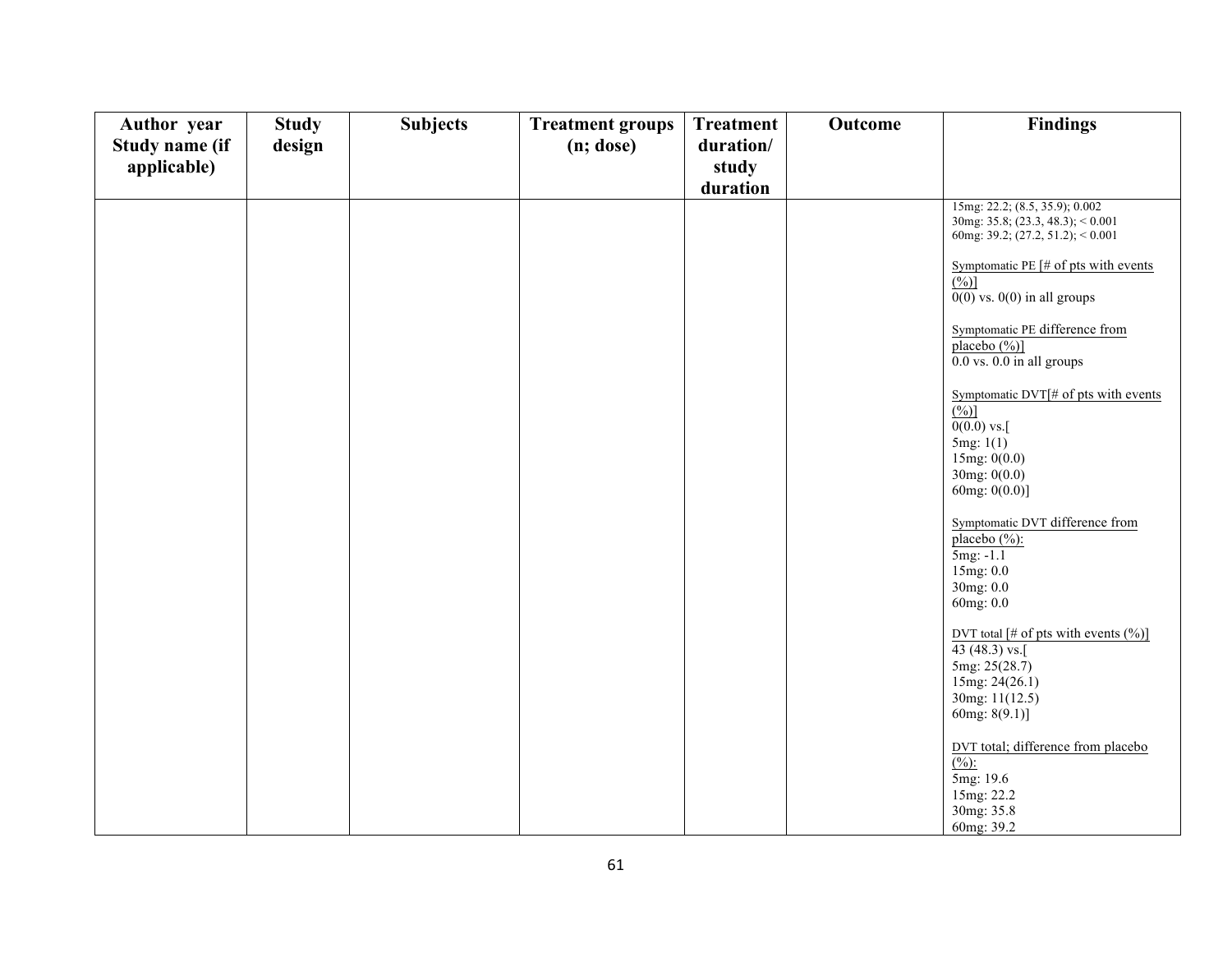| Author year    | <b>Study</b> | <b>Subjects</b> | <b>Treatment groups</b> | <b>Treatment</b> | Outcome | <b>Findings</b>                                                                                                                                                                                                                                                                                                                                                                                                                                                                                                                                                                                                                                            |
|----------------|--------------|-----------------|-------------------------|------------------|---------|------------------------------------------------------------------------------------------------------------------------------------------------------------------------------------------------------------------------------------------------------------------------------------------------------------------------------------------------------------------------------------------------------------------------------------------------------------------------------------------------------------------------------------------------------------------------------------------------------------------------------------------------------------|
| Study name (if | design       |                 | $(n;$ dose $)$          | duration/        |         |                                                                                                                                                                                                                                                                                                                                                                                                                                                                                                                                                                                                                                                            |
| applicable)    |              |                 |                         | study            |         |                                                                                                                                                                                                                                                                                                                                                                                                                                                                                                                                                                                                                                                            |
|                |              |                 |                         | duration         |         |                                                                                                                                                                                                                                                                                                                                                                                                                                                                                                                                                                                                                                                            |
|                |              |                 |                         |                  |         | DVT Proxismal $\left[\text{\# of pts with events}\right]$<br>$(^{0}/_{0})]$<br>$4(4.5)$ vs.[<br>5mg: 0(0.0)<br>15mg: $0(0.0)$<br>30mg: $1(1.1)$<br>60mg: $1(1.1)$ ]<br><b>DVT Proxismal</b> ; difference from<br>placebo (%):<br>5mg: 4.5<br>15mg: 4.5<br>30mg: 3.4<br>60mg: 3.4<br>DVT Distal [# of pts with events $(\%)$ ]<br>43 (48.3) vs.[<br>5mg: 25 (28.7)<br>15mg: 24 (26.1)<br>30mg: 11(12.5)<br>60mg: $7(8.0)$ ]<br>DVT Distal; difference from placebo<br>(%).<br>5mg: 19.6<br>15mg: 22.2<br>30mg: 35.8<br>60mg: 40.4<br>Major Bleeding, n (%)<br>Placebo: 0 (0.0) vs. [<br>5mg: 0(0.0)<br>15mg: 0 (0.0)<br>30mg: $0(0.0)$<br>60mg: $1.(0.9)$ ] |
|                |              |                 |                         |                  |         | Major or clinically relevant non-major, n                                                                                                                                                                                                                                                                                                                                                                                                                                                                                                                                                                                                                  |
|                |              |                 |                         |                  |         | $\overline{(*)}$ ; p-value vs. placebo                                                                                                                                                                                                                                                                                                                                                                                                                                                                                                                                                                                                                     |
|                |              |                 |                         |                  |         | Placebo: 4 (3.9) vs. [                                                                                                                                                                                                                                                                                                                                                                                                                                                                                                                                                                                                                                     |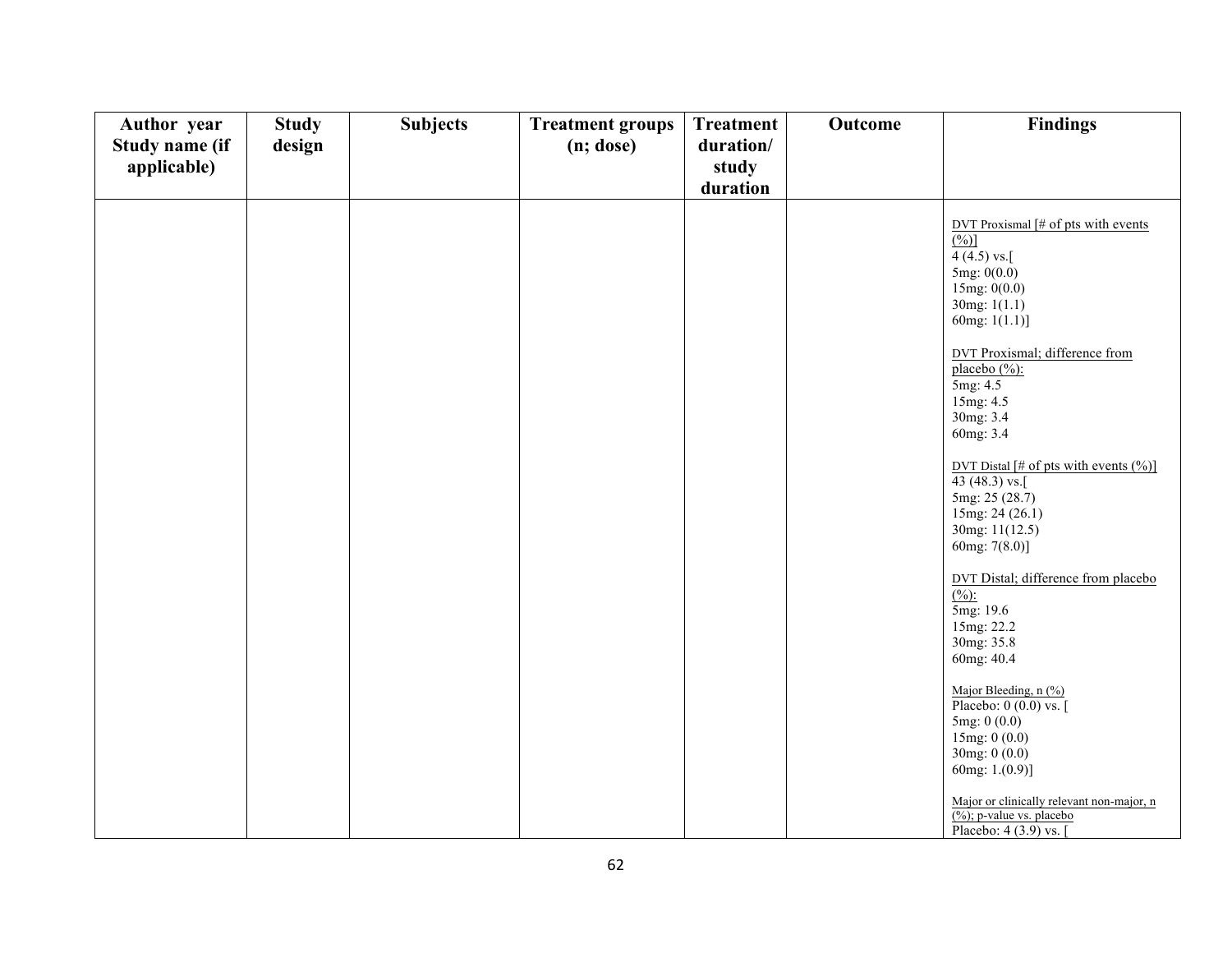| <b>Author</b> year                                                                                                                                                                                                                                                                                                                                                                                                                                                                                                                                                                                                                                                                                                                                                                                                                                                   | <b>Study</b> | <b>Subjects</b>                                                                        | <b>Treatment groups</b>                                                                          | <b>Treatment</b>                                       | Outcome                                                                                                                                                                                                                                                                                       | <b>Findings</b>                                                                                                                                                                                                                                                                                                                                                                                                                                                                                                                                                                                                                                                                                                                                                  |  |  |
|----------------------------------------------------------------------------------------------------------------------------------------------------------------------------------------------------------------------------------------------------------------------------------------------------------------------------------------------------------------------------------------------------------------------------------------------------------------------------------------------------------------------------------------------------------------------------------------------------------------------------------------------------------------------------------------------------------------------------------------------------------------------------------------------------------------------------------------------------------------------|--------------|----------------------------------------------------------------------------------------|--------------------------------------------------------------------------------------------------|--------------------------------------------------------|-----------------------------------------------------------------------------------------------------------------------------------------------------------------------------------------------------------------------------------------------------------------------------------------------|------------------------------------------------------------------------------------------------------------------------------------------------------------------------------------------------------------------------------------------------------------------------------------------------------------------------------------------------------------------------------------------------------------------------------------------------------------------------------------------------------------------------------------------------------------------------------------------------------------------------------------------------------------------------------------------------------------------------------------------------------------------|--|--|
| <b>Study name (if</b>                                                                                                                                                                                                                                                                                                                                                                                                                                                                                                                                                                                                                                                                                                                                                                                                                                                | design       |                                                                                        | $(n;$ dose)                                                                                      | duration/                                              |                                                                                                                                                                                                                                                                                               |                                                                                                                                                                                                                                                                                                                                                                                                                                                                                                                                                                                                                                                                                                                                                                  |  |  |
| applicable)                                                                                                                                                                                                                                                                                                                                                                                                                                                                                                                                                                                                                                                                                                                                                                                                                                                          |              |                                                                                        |                                                                                                  | study                                                  |                                                                                                                                                                                                                                                                                               |                                                                                                                                                                                                                                                                                                                                                                                                                                                                                                                                                                                                                                                                                                                                                                  |  |  |
|                                                                                                                                                                                                                                                                                                                                                                                                                                                                                                                                                                                                                                                                                                                                                                                                                                                                      |              |                                                                                        |                                                                                                  | duration                                               |                                                                                                                                                                                                                                                                                               |                                                                                                                                                                                                                                                                                                                                                                                                                                                                                                                                                                                                                                                                                                                                                                  |  |  |
|                                                                                                                                                                                                                                                                                                                                                                                                                                                                                                                                                                                                                                                                                                                                                                                                                                                                      |              |                                                                                        |                                                                                                  |                                                        |                                                                                                                                                                                                                                                                                               | 5mg: 2 (1.9); 0.445<br>15mg: 4 (3.8); 1.000                                                                                                                                                                                                                                                                                                                                                                                                                                                                                                                                                                                                                                                                                                                      |  |  |
|                                                                                                                                                                                                                                                                                                                                                                                                                                                                                                                                                                                                                                                                                                                                                                                                                                                                      |              |                                                                                        |                                                                                                  |                                                        |                                                                                                                                                                                                                                                                                               | 30mg: 4 (3.9); 1.000<br>60mg: $5.(4.1); 1.000]$                                                                                                                                                                                                                                                                                                                                                                                                                                                                                                                                                                                                                                                                                                                  |  |  |
| Key Question # 5: In patients undergoing major orthopedic surgery (total hip or knee replacement, hip fracture surgery), what is the comparative efficacy between<br>classes of agents on outcomes: symptomatic objectively confirmed VTE, major VTE, PE, fatal PE, nonfatal PE, PTS, mortality, mortality due to bleeding, DVT<br>(asymptomatic or symptomatic, proximal or distal DVT), asymptomatic DVT, symptomatic DVT, proximal DVT, distal DVT, major bleeding, major bleeding leading to<br>reoperation, minor bleeding, surgical site bleeding, bleeding leading to infection, bleeding leading to transfusion, HIT, discomfort, readmission, and reoperation? Classes<br>include oral antiplatelet agents, injectable LMWHs, injectable UFH, injectable or oral factor Xa inhibitors, injectable or oral DTIs, oral VKAs, and mechanical<br>interventions. |              |                                                                                        |                                                                                                  |                                                        |                                                                                                                                                                                                                                                                                               |                                                                                                                                                                                                                                                                                                                                                                                                                                                                                                                                                                                                                                                                                                                                                                  |  |  |
| Eriksson, $20117$                                                                                                                                                                                                                                                                                                                                                                                                                                                                                                                                                                                                                                                                                                                                                                                                                                                    | <b>RCT</b>   | 2013 pts undergone hip<br>arthroplasty; Mean age:<br>$62 \pm 11.5$ yrs, Male:<br>48.2% | Oral dabigartan (n=1010;<br>$220$ mg/day) vs.<br>subcutaneous enoxaparin<br>$(n=1003; 40mg/day)$ | 28-35 days<br>treatment/<br>March 2008<br>and May 2009 | Primary: composite of<br>total venous<br>thromoemblism<br>(venographic or<br>symptomatic), and all<br>cause death. Secondary:<br>composite major VTE<br>(paroxysmal deep-vein<br>thrombosis or non-fatal<br>pulmonary emblism)<br>plus VTE relate death.<br>Safety outcome: major<br>bleeding | Dabigatran vs. Enoxaparin<br>During Treatment Period:<br>Primary efficacy outcome [# of pts<br>with event/total $# (%, 95\% \text{ CI})$ :<br>61/792 (7.7%, 5.8 to 9.6%) versus<br>69/785 (8.8%, 6.8 to 10.8%)<br>Absolute risk difference; 95% CI.; p-<br>value:<br>$-1.1\%$ (-3.8 to 1.6%); 0.43<br>Total DVT $\#$ of pts with event/total $\#$<br>$(\frac{6}{6})$ :<br>60/791 (7.6%) versus 67/783 (8.6%)<br>Absolute risk difference; 95% CI.; p-<br>value:<br>$-1.0\%$ (-3.7 to 1.7%); 0.48<br>Proximal DVT[# of pts with<br>event/total $# (\frac{9}{0})$ ]:<br>$17/804$ (2.1%) versus $31/792$ (3.9%)<br>Absolute risk difference; 95% CI.; p-<br>value:<br>$-1.8\%$ (-3.5 to -0.1%); 0.04<br>Distal DVT[# of pts with event/total #<br>$(\frac{0}{0})$ : |  |  |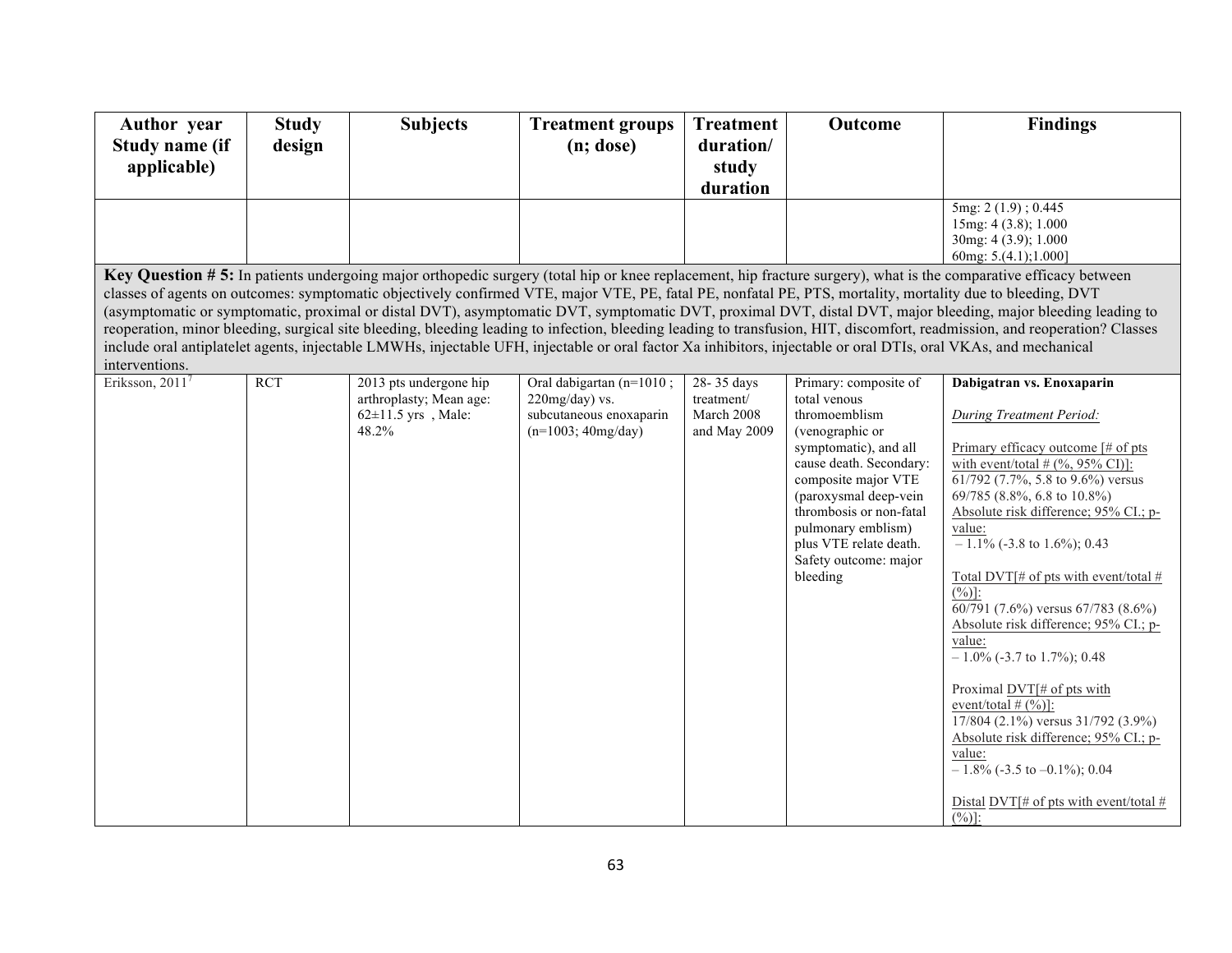| Author year    | <b>Study</b> | <b>Subjects</b> | <b>Treatment groups</b> | <b>Treatment</b> | Outcome | <b>Findings</b>                                                                                                                                                                                                                                                       |
|----------------|--------------|-----------------|-------------------------|------------------|---------|-----------------------------------------------------------------------------------------------------------------------------------------------------------------------------------------------------------------------------------------------------------------------|
| Study name (if | design       |                 | $(n;$ dose)             | duration/        |         |                                                                                                                                                                                                                                                                       |
| applicable)    |              |                 |                         | study            |         |                                                                                                                                                                                                                                                                       |
|                |              |                 |                         | duration         |         |                                                                                                                                                                                                                                                                       |
|                |              |                 |                         |                  |         | 43/792 (5.4%) versus 35/785 (4.5%)                                                                                                                                                                                                                                    |
|                |              |                 |                         |                  |         | Symptomatic VTE [# of pts with<br>event/total $#$ (%)]:<br>$1/1,001$ (0.1%) versus 6/992 (0.6%)                                                                                                                                                                       |
|                |              |                 |                         |                  |         | Symptomatic DVT[# of pts with<br>event/total $#$ (%); p-value]:<br>$0/1,001$ (0.0%) versus 4/992 (0.4%);<br>0.06                                                                                                                                                      |
|                |              |                 |                         |                  |         | Symptomatic non-fatal PE[# of pts<br>with event/total $# (%); p-value]$ :<br>$1/1,001$ (0.1%) versus $2/992$ (0.2%);<br>$p=0.62$                                                                                                                                      |
|                |              |                 |                         |                  |         | Death [# of pts with event/total # $(%)$ ;<br>p-value]:<br>$0/1,001$ $(0.0\%)$ versus $1/992$ $(0.1\%)$ ;<br>$p=0.50$                                                                                                                                                 |
|                |              |                 |                         |                  |         | Major VTE and VTE-related<br>mortality <sup>[#</sup> of pts with event/total $#$<br>$(\%95\% \text{ CI})$ :<br>18/805 (2.2%, 1.2 to 3.3%) versus<br>33/794 (4.2%, 2.8 to 5.5%)<br>Absolute risk difference; 95% CI.; p-<br>value:<br>$-1.9\%$ (-3.6 to -0.2%); p=0.03 |
|                |              |                 |                         |                  |         | During Follow-up Period:                                                                                                                                                                                                                                              |
|                |              |                 |                         |                  |         | Total VTE and all-cause mortality[# of<br>pts with event/total $# (%)$ ; p-value]:<br>2/942 (0.2%) versus $4/951$ (0.4%); p=<br>0.69                                                                                                                                  |
|                |              |                 |                         |                  |         | Symptomatic VTE[# of pts with<br>event/total $# (\%)]$ :                                                                                                                                                                                                              |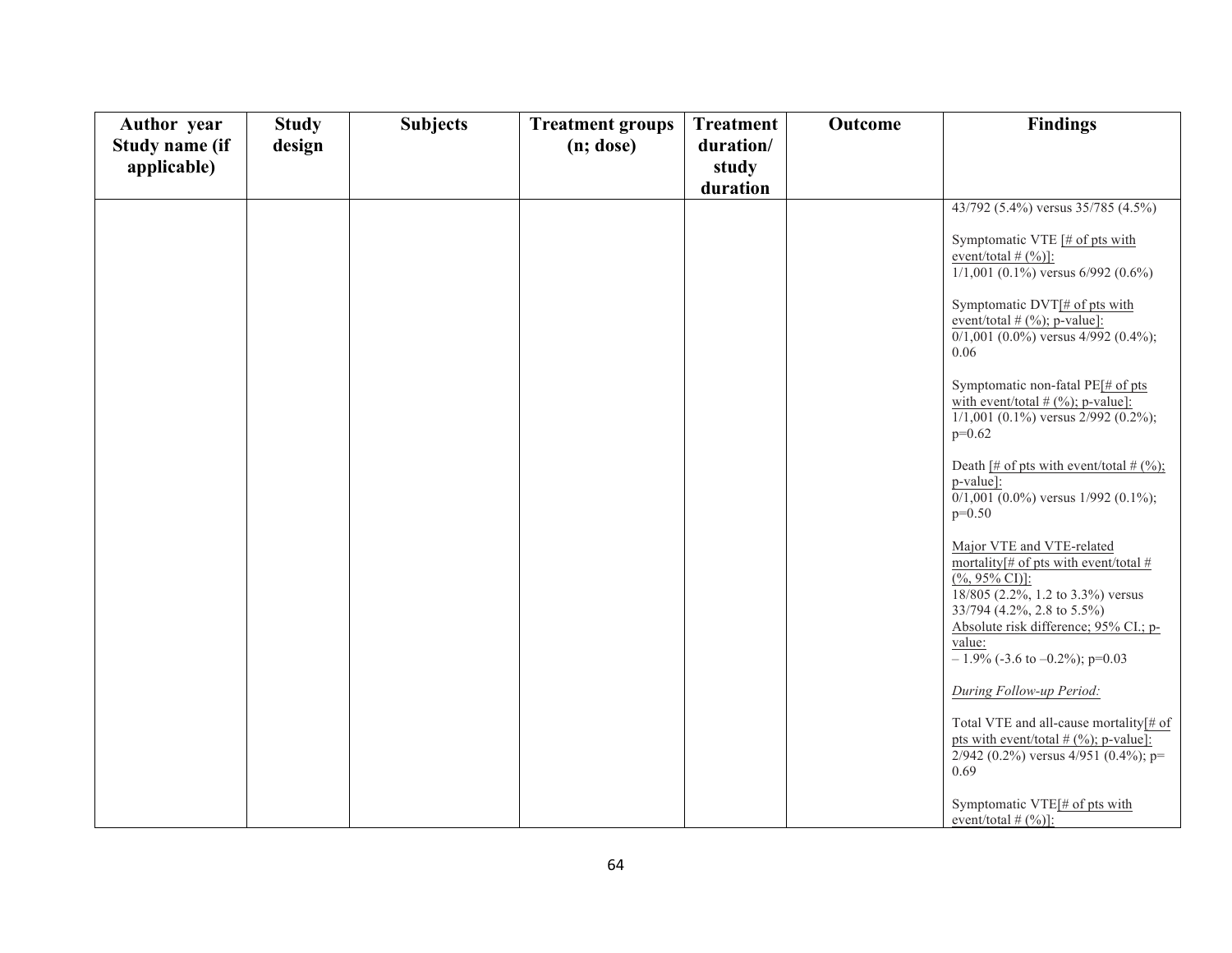| <b>Author</b> year<br>Study name (if | <b>Study</b><br>design           | <b>Subjects</b>                                                                                                                                                | <b>Treatment groups</b><br>(n; dose)          | <b>Treatment</b><br>duration/ | Outcome                                | <b>Findings</b>                                                                                                                                                                                                                                                                                                                                                                                                                                                                                         |
|--------------------------------------|----------------------------------|----------------------------------------------------------------------------------------------------------------------------------------------------------------|-----------------------------------------------|-------------------------------|----------------------------------------|---------------------------------------------------------------------------------------------------------------------------------------------------------------------------------------------------------------------------------------------------------------------------------------------------------------------------------------------------------------------------------------------------------------------------------------------------------------------------------------------------------|
| applicable)                          |                                  |                                                                                                                                                                |                                               | study                         |                                        |                                                                                                                                                                                                                                                                                                                                                                                                                                                                                                         |
|                                      |                                  |                                                                                                                                                                |                                               | duration                      |                                        |                                                                                                                                                                                                                                                                                                                                                                                                                                                                                                         |
|                                      |                                  |                                                                                                                                                                |                                               |                               |                                        | $2/942$ (0.2%) versus $2/951$ (0.2%)<br>Death [# of pts with event/total # $(%)$ ]:<br>$0/942$ (0.0%) versus $1/951$ (0.1%)                                                                                                                                                                                                                                                                                                                                                                             |
|                                      |                                  |                                                                                                                                                                |                                               |                               |                                        | Total study period (treatment $+$<br>follow-up)                                                                                                                                                                                                                                                                                                                                                                                                                                                         |
|                                      |                                  |                                                                                                                                                                |                                               |                               |                                        | Symptomatic VTE + all-cause<br>mortality <sup>[#</sup> of pts with event/total #<br>$(\frac{6}{6})$ :<br>$3/942$ (0.3%) versus $10/951$ (1.1%)                                                                                                                                                                                                                                                                                                                                                          |
|                                      |                                  |                                                                                                                                                                |                                               |                               |                                        | Bleeding outcomes:                                                                                                                                                                                                                                                                                                                                                                                                                                                                                      |
|                                      |                                  |                                                                                                                                                                |                                               |                               |                                        | Major bleeding, No. patients (%, 95%<br>$CI$ : p-value:<br>14 $(1.4\%; 0.8 \text{ to } 2.3\%)$ vs. 9 $(0.9\%; 0.4)$<br>to $1.7\%$ ; 0.40                                                                                                                                                                                                                                                                                                                                                                |
|                                      |                                  |                                                                                                                                                                |                                               |                               |                                        | Clinically overt leading to transfusion<br>of 2 units of packed cells or whole<br>blood (# of events):<br>12 vs. 6                                                                                                                                                                                                                                                                                                                                                                                      |
|                                      |                                  |                                                                                                                                                                |                                               |                               |                                        | Leading to re-operation $(\# \text{ of events})$ :<br>$0$ vs. $0$                                                                                                                                                                                                                                                                                                                                                                                                                                       |
|                                      |                                  |                                                                                                                                                                |                                               |                               |                                        | Minor bleeding – No. patients $(\% )$<br>61 (6.0%) versus 54 (5.4%)                                                                                                                                                                                                                                                                                                                                                                                                                                     |
| readmission, and reoperation?        |                                  | Key Question # 6: In patients undergoing major orthopedic surgery (total hip or knee replacement or hip fracture surgery), what is the comparative efficacy of |                                               |                               |                                        | individual agents within classes (LMWH and mechanical devices) on symptomatic objectively confirmed VTE, major VTE, PE, fatal PE, nonfatal PE, PTS, mortality,<br>mortality due to bleeding, DVT (asymptomatic or symptomatic, proximal or distal DVT), asymptomatic DVT, symptomatic DVT, proximal DVT, distal DVT, major<br>bleeding, major bleeding leading to reoperation, minor bleeding, surgical site bleeding, bleeding leading to infection, bleeding leading to transfusion, HIT, discomfort, |
| Laseen, 2012 $5$                     | 1 study reports<br>findings of 3 | 2326 pts undergone<br>elective hip replacement;                                                                                                                | Enoxaparin ( $n=1155$ ;<br>dose: $40mg$ ) vs. | a $7-10$ -day<br>treatment    | The primary efficacy<br>endpoint was a | Semuloparin vs. Enoxaparin                                                                                                                                                                                                                                                                                                                                                                                                                                                                              |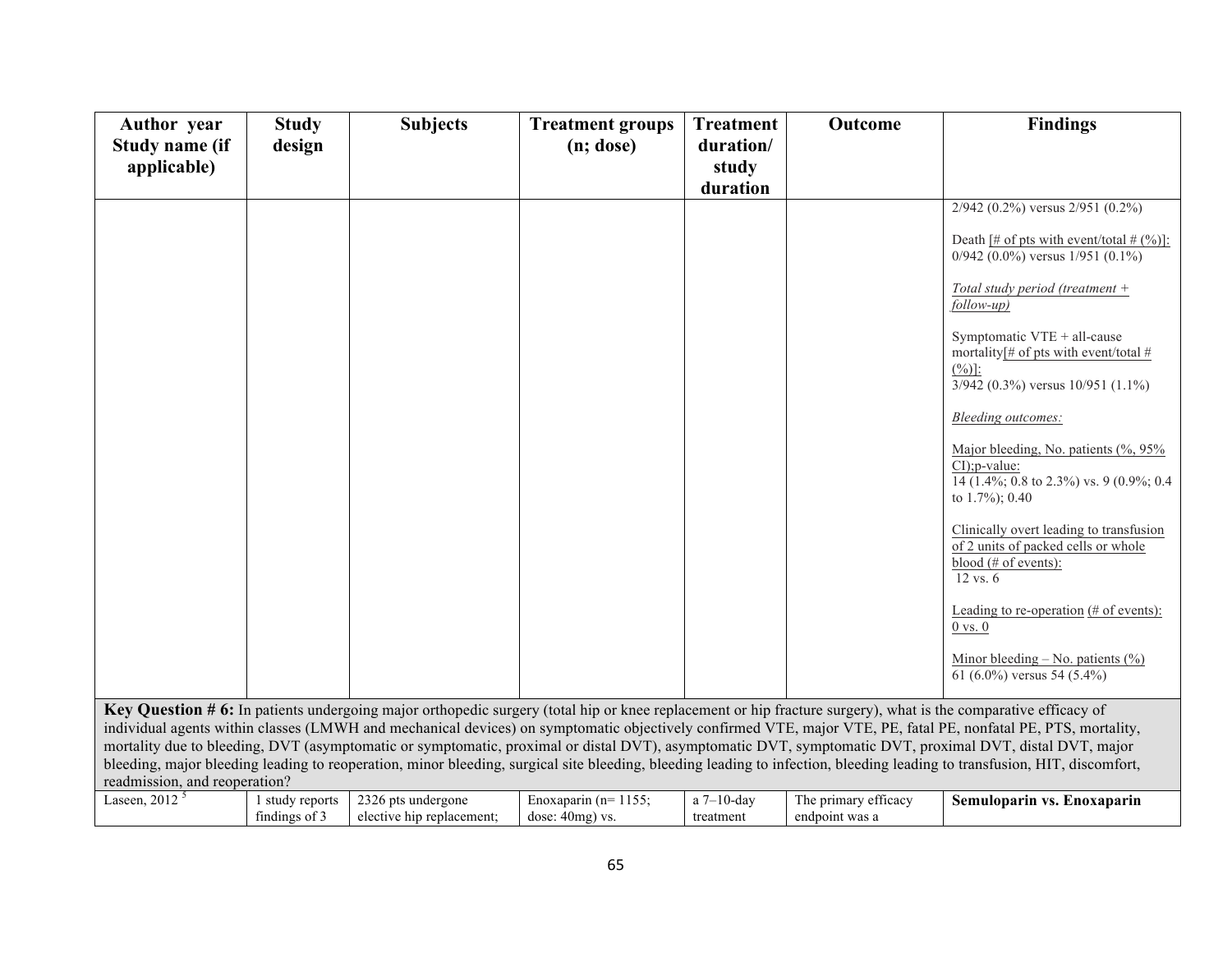| <b>Study</b> | <b>Subjects</b>                                                                                                                                                                                          | <b>Treatment groups</b>                                                                                                                                                                                          | <b>Treatment</b>                                                                                                | Outcome                                                                                                                                                                                                                                                                            | <b>Findings</b>                                                                                                                                                                                                                                                                                                                                                                                                                                                                                                                                                                                                                                                                                                                                                                                                                                 |
|--------------|----------------------------------------------------------------------------------------------------------------------------------------------------------------------------------------------------------|------------------------------------------------------------------------------------------------------------------------------------------------------------------------------------------------------------------|-----------------------------------------------------------------------------------------------------------------|------------------------------------------------------------------------------------------------------------------------------------------------------------------------------------------------------------------------------------------------------------------------------------|-------------------------------------------------------------------------------------------------------------------------------------------------------------------------------------------------------------------------------------------------------------------------------------------------------------------------------------------------------------------------------------------------------------------------------------------------------------------------------------------------------------------------------------------------------------------------------------------------------------------------------------------------------------------------------------------------------------------------------------------------------------------------------------------------------------------------------------------------|
|              |                                                                                                                                                                                                          |                                                                                                                                                                                                                  |                                                                                                                 |                                                                                                                                                                                                                                                                                    |                                                                                                                                                                                                                                                                                                                                                                                                                                                                                                                                                                                                                                                                                                                                                                                                                                                 |
|              |                                                                                                                                                                                                          |                                                                                                                                                                                                                  |                                                                                                                 |                                                                                                                                                                                                                                                                                    |                                                                                                                                                                                                                                                                                                                                                                                                                                                                                                                                                                                                                                                                                                                                                                                                                                                 |
| <b>RCTs</b>  | Median age: 75.5; Male:<br>NR.<br>1003 pts undergone hip<br>fracture surgery; Median<br>age: 64.5 yrs; Male: NR<br>1150 pts undergone<br>elective knee replacement;<br>Median age: 59.5 yrs;<br>Male: NR | Semuloparin (n=1153;<br>dose: 20mg)<br>Enoxaparin ( $n=499$ ;<br>dose: 40mg) vs.<br>Semuloparin (n= 488;<br>dose: 20mg)<br>Enoxaparin ( $n = 568$ ;<br>dose: 30mg) vs.<br>Semuloparin ( $n=573$ ;<br>dose: 20mg) | period, and a<br>follow-up<br>period<br>with a visit<br>between day<br>35 and day 42<br>after<br>randomization. | composite of any deep<br>vein thrombosis, non-<br>fatal pulmonary<br>embolism or all-cause<br>death. Safety outcomes<br>included major bleeding,<br>clinically relevant non-<br>major (CRNM)<br>bleeding, and<br>any clinically relevant<br>bleeding (major<br>bleeding plus CRNM) | Any DVT, OR [95% CI]:<br>$0.54$ [0.38–0.76] in Hip replacement<br><b>RCT</b><br>0.73 [0.50–1.05] in Hip surgery RCT<br>0.83 $[0.61 - 1.13]$ in Knee<br>Replacement RCT<br>Any proximal DVT, OR [95% CI]<br>$0.87$ [0.40–1.86] in Hip replacement<br><b>RCT</b><br>0.48 $[0.23 - 0.93]$ in Hip surgery<br><b>RCT</b><br>1.74 [0.79-3.99] in Knee<br>Replacement RCT<br>Distal DVT only, OR [95% CI]<br>$0.49$ [0.33-0.72] in Hip replacement<br><b>RCT</b><br>0.97 $[0.63-1.50]$ in Hip surgery<br><b>RCT</b><br>0.77 [0.55-1.06] in Knee<br>Replacement RCT<br>Non-fatal PE, n/N (%)<br>$0/1152$ (0) vs. $0/1150$ (0)<br>$0/499$ (0) vs. $1/488$ (0.2)<br>$1/568$ (0.2) vs. 0/573 (0)<br>All-cause death, OR [95% CI]<br>$0.50$ [0.02-6.59]<br>2.05 [0.36-16.08]<br>not estimable<br>Secondary outcomes<br>Major VTE or all cause mortality, OR |
|              | design                                                                                                                                                                                                   |                                                                                                                                                                                                                  | $(n;$ dose)                                                                                                     | duration/<br>study<br>duration                                                                                                                                                                                                                                                     |                                                                                                                                                                                                                                                                                                                                                                                                                                                                                                                                                                                                                                                                                                                                                                                                                                                 |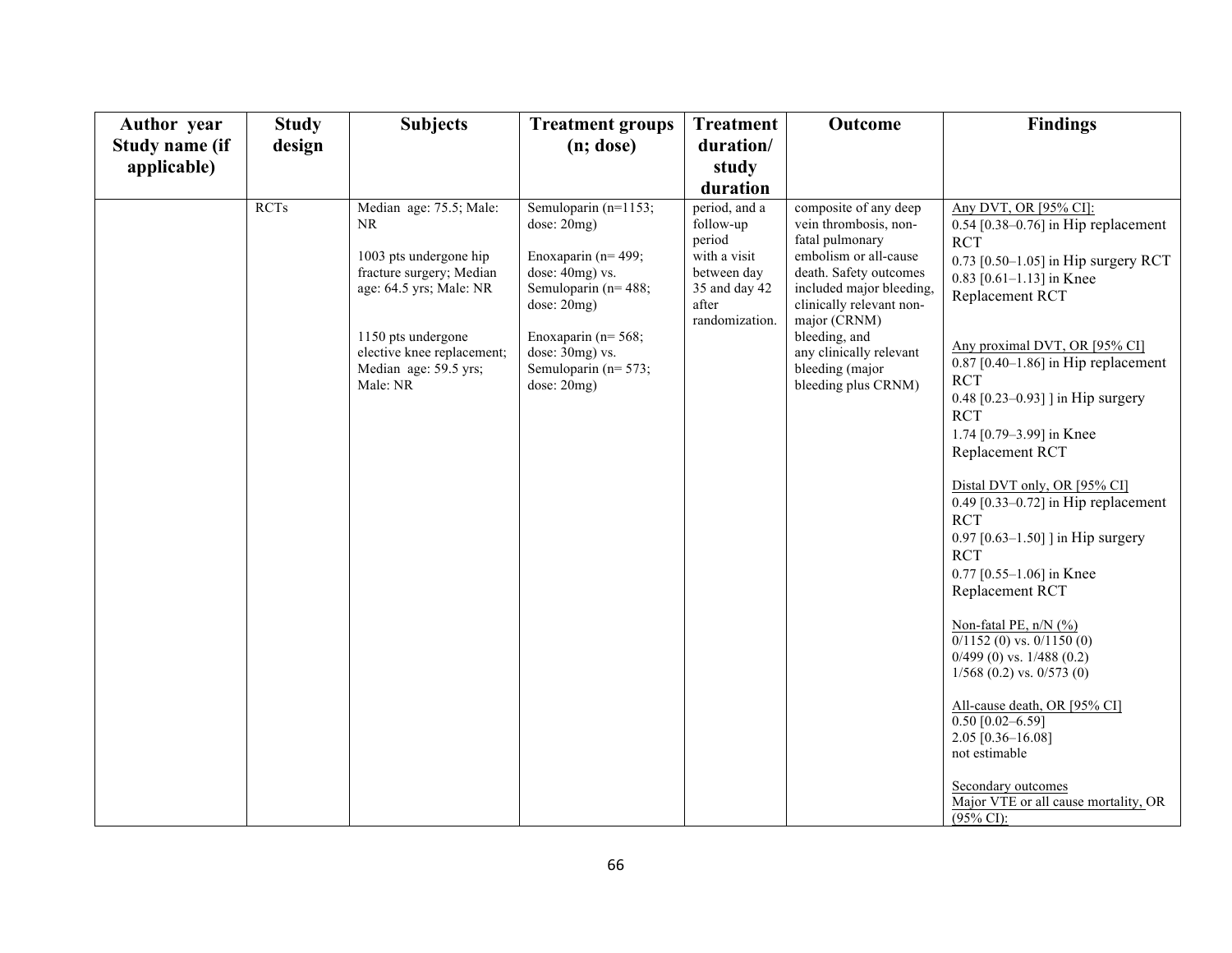| <b>Author</b> year<br>Study name (if<br>applicable) | <b>Study</b><br>design | <b>Subjects</b> | <b>Treatment groups</b><br>$(n;$ dose $)$ | <b>Treatment</b><br>duration/<br>study<br>duration | Outcome | <b>Findings</b>                                                                                                                                                                                                                                                                                                                     |
|-----------------------------------------------------|------------------------|-----------------|-------------------------------------------|----------------------------------------------------|---------|-------------------------------------------------------------------------------------------------------------------------------------------------------------------------------------------------------------------------------------------------------------------------------------------------------------------------------------|
|                                                     |                        |                 |                                           |                                                    |         | $0.68(0.35-1.33)$<br>$0.71(0.41-1.24)$<br>$1.18(0.67-2.08)$                                                                                                                                                                                                                                                                         |
|                                                     |                        |                 |                                           |                                                    |         | (Hip replacement RCT)                                                                                                                                                                                                                                                                                                               |
|                                                     |                        |                 |                                           |                                                    |         | Clinically relevant bleeding, OR (95%<br>CI): $0.48(0.23 - 0.94)$<br>Major bleeding, OR (95% CI): 0.28 (<br>$0.08 - 0.83$                                                                                                                                                                                                           |
|                                                     |                        |                 |                                           |                                                    |         | (Knee replacement RCT)<br>Clinically relevant bleeding, OR (95%<br>CI): $1.5(0.67-3.49)$                                                                                                                                                                                                                                            |
|                                                     |                        |                 |                                           |                                                    |         | (Hip surgery RCT)<br>Clinically relevant bleeding, OR (95%<br>CD:<br>2.59, 95%CI 0.83-9.57                                                                                                                                                                                                                                          |
|                                                     |                        |                 |                                           |                                                    |         | Enoxaparin vs. Semuloparin                                                                                                                                                                                                                                                                                                          |
|                                                     |                        |                 |                                           |                                                    |         | (Knee replacement RCT)<br>Major bleeding incidence, $n\frac{(\%)}{(\%)}$<br>$4(0.7)$ vs. $3(0.5)$<br>OR (95% CI): 0.74 (0.14-3.61)                                                                                                                                                                                                  |
|                                                     |                        |                 |                                           |                                                    |         | (Hip surgery RCT)<br>Major bleeding incidence, $n\frac{6}{6}$<br>$3(0.6)$ vs. $5(1.0)$<br>OR (95% CI):<br>$1.71(0.39 - 8.73)$                                                                                                                                                                                                       |
|                                                     |                        |                 |                                           |                                                    |         | Key Question #7: In patients undergoing major orthopedic surgery (total hip or knee replacement, hip fracture surgery), what are the effect estimates of combined<br>pharmacologic and mechanical modalities versus single modality on symptomatic objectively confirmed VTE, major VTE, PE, fatal PE, nonfatal PE, PTS, mortality, |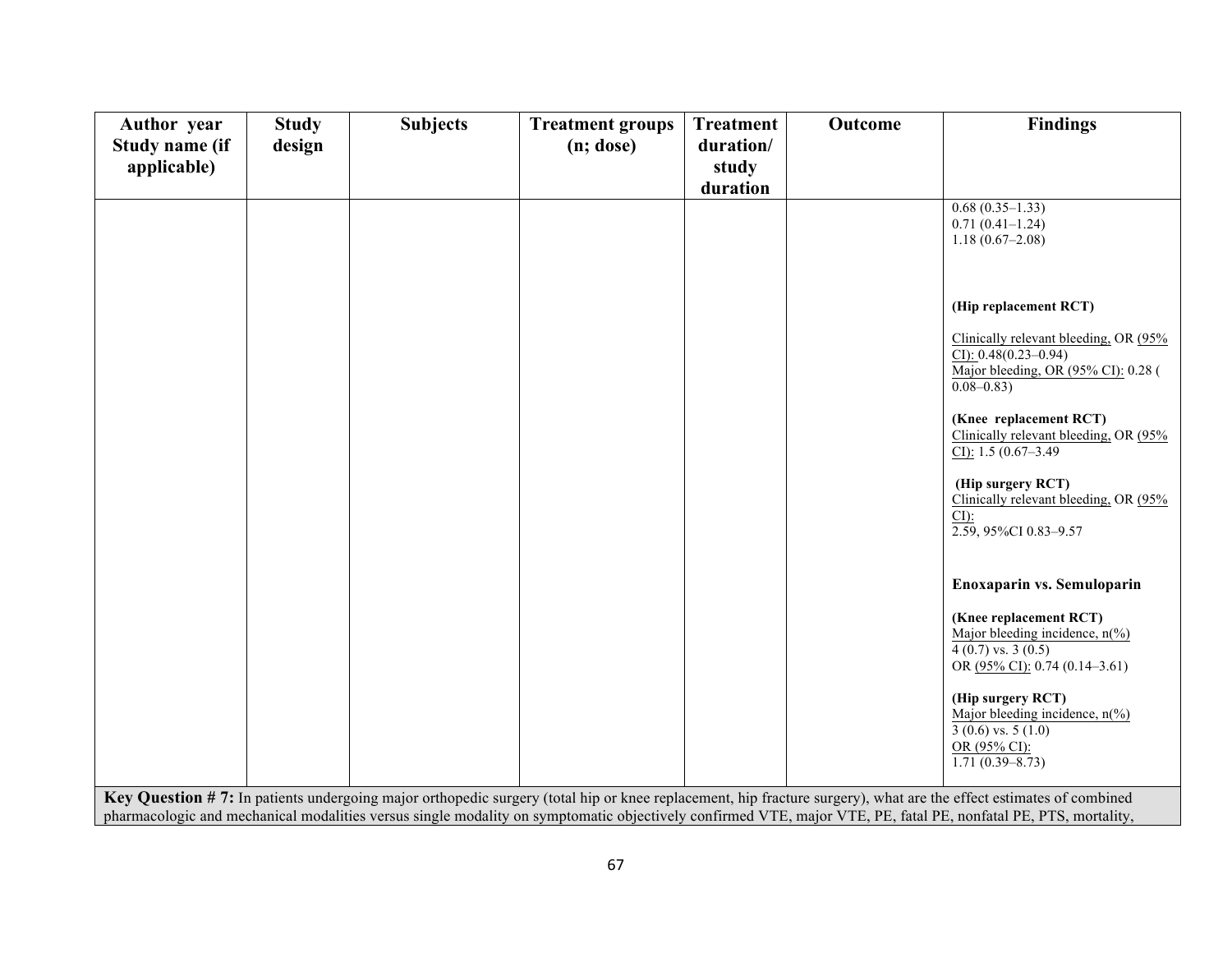| <b>Author</b> year                                                                                                                                                                                                                                                                         | <b>Study</b> | <b>Subjects</b>                                                                                                                                               | <b>Treatment groups</b> | <b>Treatment</b> | Outcome | <b>Findings</b>                                                                                                                                                                                                                                                                                                                             |  |
|--------------------------------------------------------------------------------------------------------------------------------------------------------------------------------------------------------------------------------------------------------------------------------------------|--------------|---------------------------------------------------------------------------------------------------------------------------------------------------------------|-------------------------|------------------|---------|---------------------------------------------------------------------------------------------------------------------------------------------------------------------------------------------------------------------------------------------------------------------------------------------------------------------------------------------|--|
| Study name (if                                                                                                                                                                                                                                                                             | design       |                                                                                                                                                               | $(n;$ dose)             | duration/        |         |                                                                                                                                                                                                                                                                                                                                             |  |
| applicable)                                                                                                                                                                                                                                                                                |              |                                                                                                                                                               |                         | study            |         |                                                                                                                                                                                                                                                                                                                                             |  |
|                                                                                                                                                                                                                                                                                            |              |                                                                                                                                                               |                         | duration         |         |                                                                                                                                                                                                                                                                                                                                             |  |
|                                                                                                                                                                                                                                                                                            |              |                                                                                                                                                               |                         |                  |         | mortality due to bleeding, DVT (asymptomatic or symptomatic, proximal or distal DVT), asymptomatic DVT, symptomatic DVT, proximal DVT, distal DVT, major                                                                                                                                                                                    |  |
|                                                                                                                                                                                                                                                                                            |              |                                                                                                                                                               |                         |                  |         | bleeding, major bleeding leading to reoperation, minor bleeding, surgical site bleeding, bleeding leading to infection, bleeding leading to transfusion, HIT, discomfort,                                                                                                                                                                   |  |
| readmission, and reoperation?                                                                                                                                                                                                                                                              |              |                                                                                                                                                               |                         |                  |         |                                                                                                                                                                                                                                                                                                                                             |  |
| No new study was identified.                                                                                                                                                                                                                                                               |              |                                                                                                                                                               |                         |                  |         |                                                                                                                                                                                                                                                                                                                                             |  |
|                                                                                                                                                                                                                                                                                            |              |                                                                                                                                                               |                         |                  |         | Key Question #8: In patients undergoing major orthopedic surgery (total hip or knee replacement, hip fracture surgery), regardless of thromboprophylaxis method, what<br>are the effects of prolonging thromboprophylaxis for 28 days or longer compared with thromboprophylaxis for 7 to 10 days on symptomatic objectively confirmed VTE, |  |
|                                                                                                                                                                                                                                                                                            |              |                                                                                                                                                               |                         |                  |         | major VTE, PE, fatal PE, nonfatal PE, PTS, mortality, mortality due to bleeding, DVT (asymptomatic or symptomatic, proximal or distal DVT), asymptomatic DVT,                                                                                                                                                                               |  |
|                                                                                                                                                                                                                                                                                            |              | symptomatic DVT, proximal DVT, distal DVT, major bleeding, major bleeding leading to reoperation, minor bleeding, surgical site bleeding, bleeding leading to |                         |                  |         |                                                                                                                                                                                                                                                                                                                                             |  |
|                                                                                                                                                                                                                                                                                            |              | infection, bleeding leading to transfusion, HIT, discomfort, readmission, and reoperation?                                                                    |                         |                  |         |                                                                                                                                                                                                                                                                                                                                             |  |
| No new study was identified.                                                                                                                                                                                                                                                               |              |                                                                                                                                                               |                         |                  |         |                                                                                                                                                                                                                                                                                                                                             |  |
|                                                                                                                                                                                                                                                                                            |              | Key Question #9: In patients undergoing major orthopedic surgery (total hip or knee replacement, hip fracture surgery) who have known contraindications to    |                         |                  |         |                                                                                                                                                                                                                                                                                                                                             |  |
|                                                                                                                                                                                                                                                                                            |              |                                                                                                                                                               |                         |                  |         | antithrombotic agents, what is the relative impact of prophylactic inferior vena cava (IVC) filter placement compared with any external mechanical intervention on                                                                                                                                                                          |  |
|                                                                                                                                                                                                                                                                                            |              |                                                                                                                                                               |                         |                  |         | symptomatic objectively confirmed VTE, major VTE, PE, fatal PE, nonfatal PE, PTS, mortality, mortality due to bleeding, DVT (asymptomatic or symptomatic, proximal                                                                                                                                                                          |  |
|                                                                                                                                                                                                                                                                                            |              |                                                                                                                                                               |                         |                  |         | or distal DVT), asymptomatic DVT, symptomatic DVT, proximal DVT, distal DVT, major bleeding, major bleeding leading to reoperation, minor bleeding, surgical site                                                                                                                                                                           |  |
| thrombosis?                                                                                                                                                                                                                                                                                |              |                                                                                                                                                               |                         |                  |         | bleeding, bleeding leading to infection, bleeding leading to transfusion, HIT, discomfort, readmission, reoperation, and IVC filter placement associated insertion site                                                                                                                                                                     |  |
| No new study was identified.                                                                                                                                                                                                                                                               |              |                                                                                                                                                               |                         |                  |         |                                                                                                                                                                                                                                                                                                                                             |  |
|                                                                                                                                                                                                                                                                                            |              |                                                                                                                                                               |                         |                  |         | Key question #10: In patients requiring knee arthroscopy, surgical repair of a lower extremity injury distal to the hip, or elective spine surgery, what is the relative                                                                                                                                                                    |  |
|                                                                                                                                                                                                                                                                                            |              |                                                                                                                                                               |                         |                  |         | impact of thromboprophylaxis (any agent, any mechanical intervention) compared with no thromboprophylaxis intervention on symptomatic objectively confirmed VTE,                                                                                                                                                                            |  |
|                                                                                                                                                                                                                                                                                            |              |                                                                                                                                                               |                         |                  |         | major VTE, PE, fatal PE, nonfatal PE, PTS, mortality, mortality due to bleeding, DVT (asymptomatic or symptomatic, proximal or distal DVT), asymptomatic DVT,                                                                                                                                                                               |  |
|                                                                                                                                                                                                                                                                                            |              | symptomatic DVT, proximal DVT, distal DVT, major bleeding, major bleeding leading to reoperation, minor bleeding, surgical site bleeding, bleeding leading to |                         |                  |         |                                                                                                                                                                                                                                                                                                                                             |  |
|                                                                                                                                                                                                                                                                                            |              | infection, bleeding leading to transfusion, HIT, discomfort, readmission, and reoperation?                                                                    |                         |                  |         |                                                                                                                                                                                                                                                                                                                                             |  |
| No new study was identified.                                                                                                                                                                                                                                                               |              |                                                                                                                                                               |                         |                  |         |                                                                                                                                                                                                                                                                                                                                             |  |
|                                                                                                                                                                                                                                                                                            |              |                                                                                                                                                               |                         |                  |         | Key question 11: In patients requiring knee arthroscopy, surgical repair of a lower extremity injury distal to the hip, or elective spine surgery, what is the relative impact                                                                                                                                                              |  |
|                                                                                                                                                                                                                                                                                            |              |                                                                                                                                                               |                         |                  |         | of injectable antithrombotic agents (LMWH vs. UFH vs. factor Xa inhibitors vs. DTIs) compared with mechanical interventions on symptomatic objectively confirmed                                                                                                                                                                            |  |
|                                                                                                                                                                                                                                                                                            |              |                                                                                                                                                               |                         |                  |         | VTE, major VTE, PE, fatal PE, nonfatal PE, PTS, mortality, mortality due to bleeding, DVT (asymptomatic or symptomatic, proximal or distal DVT), asymptomatic DVT,                                                                                                                                                                          |  |
| symptomatic DVT, proximal DVT, distal DVT, major bleeding, major bleeding leading to reoperation, minor bleeding, surgical site bleeding, bleeding leading to<br>infection, bleeding leading to transfusion, HIT, discomfort, readmission, and reoperation?                                |              |                                                                                                                                                               |                         |                  |         |                                                                                                                                                                                                                                                                                                                                             |  |
| No new study was identified.                                                                                                                                                                                                                                                               |              |                                                                                                                                                               |                         |                  |         |                                                                                                                                                                                                                                                                                                                                             |  |
|                                                                                                                                                                                                                                                                                            |              |                                                                                                                                                               |                         |                  |         |                                                                                                                                                                                                                                                                                                                                             |  |
| No new study was identified.                                                                                                                                                                                                                                                               |              |                                                                                                                                                               |                         |                  |         |                                                                                                                                                                                                                                                                                                                                             |  |
|                                                                                                                                                                                                                                                                                            |              |                                                                                                                                                               |                         |                  |         |                                                                                                                                                                                                                                                                                                                                             |  |
| Abbreviations: RCT=randomized controlled trial; pts=patients; yr(s)=years; NR=not reported; vs.= versus; OR= odds ratio; CI= confidence interval; DVT=Deep venous<br>thrombosis; VTE: venous thromboembolism; PE= pulmonary embolism; OR= pulmonary embolism; mg= milligram; %= percentage |              |                                                                                                                                                               |                         |                  |         |                                                                                                                                                                                                                                                                                                                                             |  |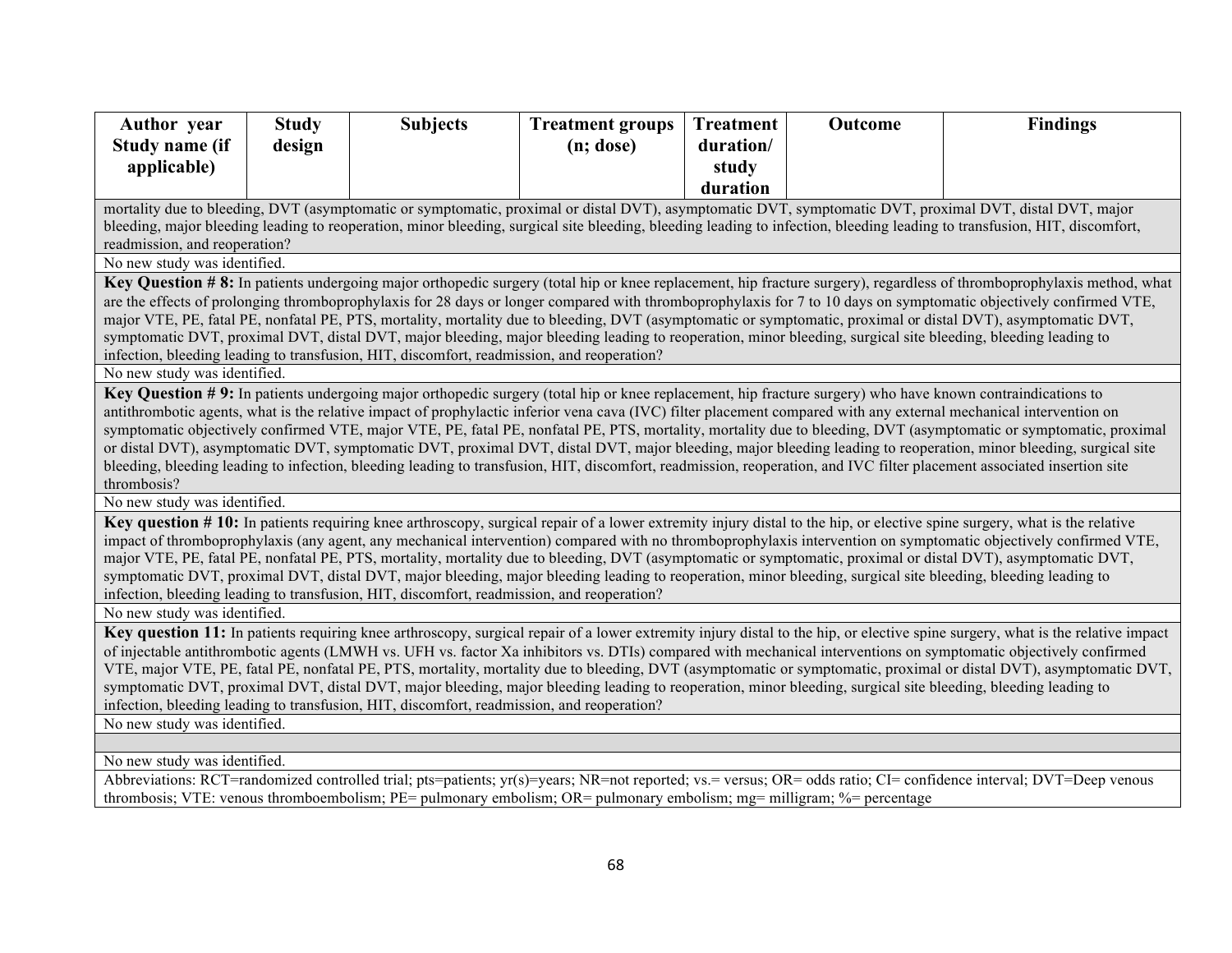## **Appendix D: Questionnaire Matrix**

## **Comparative Effectiveness of Venous Thromboembolism Prophylaxis in Orthopedic Surgery**

## **AHRQ Publication No. 12-EHC020-EF, March 2012**

**Access to full report:** http://effectivehealthcare.ahrq.gov/index.cfm/search-for-guides-reviews-andreports/?productid=999&pageaction=displayproduct

## **Clinical expert name:**

| Conclusions from CER (executive summary)                                                                                                                                  | Is the<br>$conclusion(s)$ in<br>this CER still<br>valid?<br>(Yes/No/Don't)<br>know) | Are you aware of any new<br>evidence that is sufficient to<br>invalidate the finding(s) in<br>CER?<br>(Yes/No/Don't know)<br>If yes, please provide<br>references | <b>Comments</b> |
|---------------------------------------------------------------------------------------------------------------------------------------------------------------------------|-------------------------------------------------------------------------------------|-------------------------------------------------------------------------------------------------------------------------------------------------------------------|-----------------|
| Key Question 1. In patients undergoing major orthopedic surgery (total hip or knee replacement or hip fracture surgery) what is the baseline postoperative risk of venous |                                                                                     |                                                                                                                                                                   |                 |
| thromboembolism and bleeding outcomes in contemporary practice?                                                                                                           |                                                                                     |                                                                                                                                                                   |                 |
| Data were limited to placebo or control arms of trials for PE and DVT outcomes and                                                                                        |                                                                                     |                                                                                                                                                                   |                 |
| placebo, control, or mechanical prophylaxis arms for bleeding outcomes. In contemporary                                                                                   |                                                                                     |                                                                                                                                                                   |                 |
| surgical practice, the native postoperative incidence of DVT events was highest followed                                                                                  |                                                                                     |                                                                                                                                                                   |                 |
| by PE and bleeding events. Followup periods were defined in most trials as the                                                                                            |                                                                                     |                                                                                                                                                                   |                 |
| postoperative period and may imply a more immediate rather than longer term followup.                                                                                     |                                                                                     |                                                                                                                                                                   |                 |
| The strength of evidnce is predominately low for outcomes evaluated in hip and knee                                                                                       |                                                                                     |                                                                                                                                                                   |                 |
| replacement surgery while all outcomes in hip fracture surgery were rated with                                                                                            |                                                                                     |                                                                                                                                                                   |                 |
| insufficient evidence. Not all three surgeries had incidence data reported in clinical trials;                                                                            |                                                                                     |                                                                                                                                                                   |                 |
| therefore, the symbol "--" is used when no data were reported for the given surgery and                                                                                   |                                                                                     |                                                                                                                                                                   |                 |
| outcome. In THR, TKR, and HFS, respectively, the incidences were: DVT (39 percent, 46                                                                                     |                                                                                     |                                                                                                                                                                   |                 |
| percent, 47 percent), proximal DVT (32 percent, 17 percent, --), distal DVT (30 percent,                                                                                  |                                                                                     |                                                                                                                                                                   |                 |
| 22 percent, --), PE (6 percent, 1 percent, 3 percent), major bleeding (1 percent, 3 percent,                                                                              |                                                                                     |                                                                                                                                                                   |                 |
| 8 percent), minor bleeding (5 percent, 5 percent, --), major bleeding leading to reoperation                                                                              |                                                                                     |                                                                                                                                                                   |                 |
| (0 percent, 0 percent, --), and bleeding leading to transfusion (0 percent, 0 percent, --).                                                                               |                                                                                     |                                                                                                                                                                   |                 |
| Statistically significant levels of publication bias were detected for major bleeding and                                                                                 |                                                                                     |                                                                                                                                                                   |                 |
| minor bleeding in THR, suggesting an underestimation of the incidence, which                                                                                              |                                                                                     |                                                                                                                                                                   |                 |
| directionality of publication bias for proximal DVT in THR was unclear. Although RCTs                                                                                     |                                                                                     |                                                                                                                                                                   |                 |
| and studies that used objective diagnostic means to confirm efficacy outcomes were                                                                                        |                                                                                     |                                                                                                                                                                   |                 |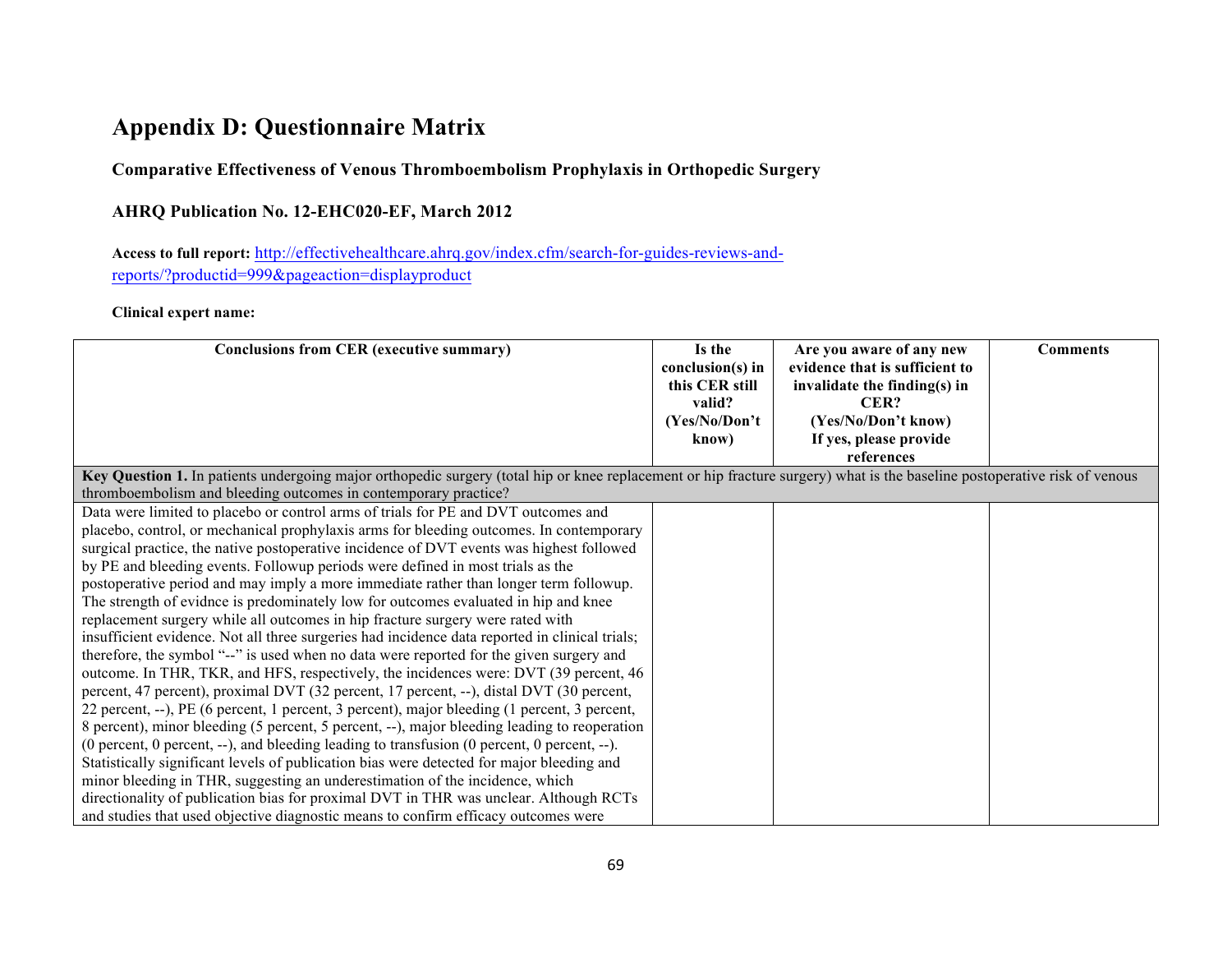| included as opposed to less rigorous criteria, a high degree of heterogeneity was present                                                                      |  |  |
|----------------------------------------------------------------------------------------------------------------------------------------------------------------|--|--|
| for most outcomes. This may be due to additional factors, such as different definitions of                                                                     |  |  |
| events, different ethnicities and countries in which trials were conducted, and undefined                                                                      |  |  |
| periods of postoperative followup and variation in duration of followup, potentially                                                                           |  |  |
| leading to insufficient length of followup for the outcomes being assessed. Our results are                                                                    |  |  |
| similar to that of previous pooled analyses of patients with total hip and total knee                                                                          |  |  |
| arthroplasty conducted between 1993 and 2001, in which 23 to 60 percent of patients had                                                                        |  |  |
| deep vein thrombosis, 23 to 26 percent had proximal deep vein thrombosis, 2 percent had                                                                        |  |  |
| pulmonary embolism, 1 percent had major bleeding, and 3 percent had minor bleeding.                                                                            |  |  |
| Key Question 2. In patients undergoing major orthopedic surgery (total hip or knee replacement or hip fracture surgery) what patient, surgical or postsurgical |  |  |
| characteristics predict or differentiate patient risk of venous thromboembolism and bleeding outcomes in contemporary practice?                                |  |  |
| Several RCTs identified through our literature search evaluated different surgical                                                                             |  |  |
| characteristics on outcomes of interest, including anesthetic regimen, cemented                                                                                |  |  |
| arthroplasty, tourniquet use, limb positioning, and fibrin adhesive use. However, few                                                                          |  |  |
| trials evaluated each characteristic and subsequently did not address all major orthopedic                                                                     |  |  |
| procedures. Additionally, most trials evaluated intermediate health outcomes and did not                                                                       |  |  |
| address final health outcomes, and only one trial evaluated bleeding outcomes. As such,                                                                        |  |  |
| pooling was not possible. The surgical comparison with the most identified data was                                                                            |  |  |
| general anesthesia versus regional anesthesia. The impact of general versus regional                                                                           |  |  |
| anesthesia on several measures of DVT (overall, asymptomatic, proximal) was favorable                                                                          |  |  |
| to neutral for regional anesthesia while distal and symptomatic DVT, PE, and major                                                                             |  |  |
| bleeding were neutral. In a previous meta-analysis of 21 studies, regional anesthesia was                                                                      |  |  |
| associated with nonsignificantly reduced odds of pulmonary embolism and significantly                                                                          |  |  |
| reduced odds of deep vein thrombosis with no real impact on mortality versus general                                                                           |  |  |
| anesthesia. Although one trial compared spinal versus epidural anesthesia on the risk of                                                                       |  |  |
| deep vein thrombosis, no events occurred in the groups compared. The other                                                                                     |  |  |
| characteristics were too limited to make any determinations.                                                                                                   |  |  |
| Patient characteristics were primarily evaluated in multivariate regression analyses of                                                                        |  |  |
| observational studies. Few characteristics were evaluated in multiple studies, and                                                                             |  |  |
| oftentimes when a significant finding was observed, the magnitude or direction of the                                                                          |  |  |
| effect was not reported. Patient characteristics found to significantly increase the odds of                                                                   |  |  |
| symptomatic objectively confirmed VTE in all available studies included congestive heart                                                                       |  |  |
| failure (two studies), inactive malignancy (one study), hormone replacement therapy (one                                                                       |  |  |
| study), living at home (one study), intertrochanteric fracture (one study), subtrochanteric                                                                    |  |  |
| fracture (one study), increased hemoglobin (one study), personal or familial history of                                                                        |  |  |
| VTE, (one study), and varicose veins (one study). Patient characteristics found to increase                                                                    |  |  |
| the odds of PE (evaluated in one study each) included age and genitourinary infection                                                                          |  |  |
| while cardiovascular disease was found to decrease the odds of PE. The following                                                                               |  |  |
| characteristics showed a mixed effect on DVT: age (two studies showed a significant                                                                            |  |  |
| increase while one study showed no effect), obesity (one study showed a significant                                                                            |  |  |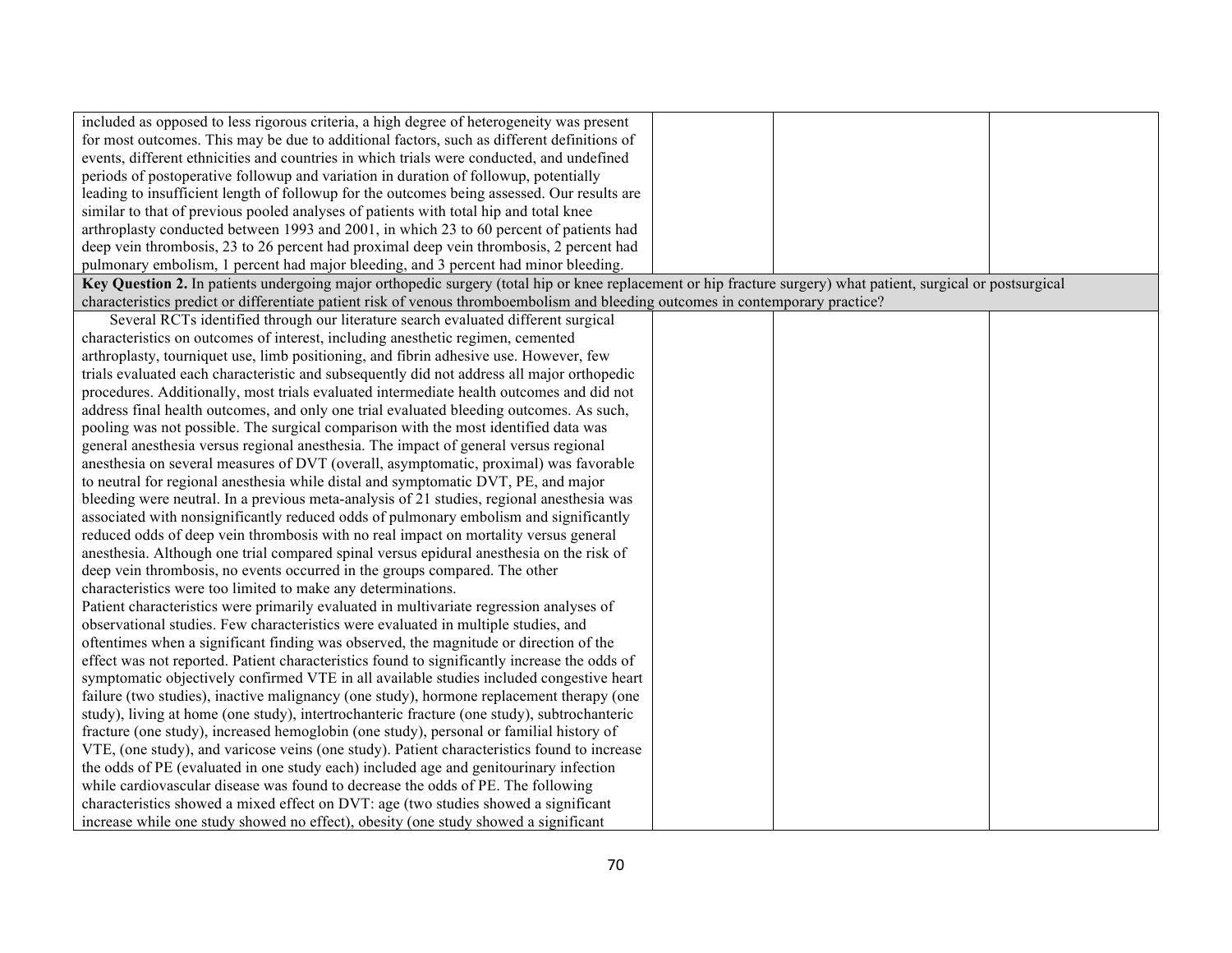| increase while one study showed no effect), and gender (one study showed a significant                                                                                                                                                                                                                                             |  |  |
|------------------------------------------------------------------------------------------------------------------------------------------------------------------------------------------------------------------------------------------------------------------------------------------------------------------------------------|--|--|
| increase in females while one study showed gender had no effect). Metabolic syndrome                                                                                                                                                                                                                                               |  |  |
| increased the odds of symptomatic DVT while congestive heart failure increased the odds                                                                                                                                                                                                                                            |  |  |
| of proximal DVT in the single study that evaluated each covariate. The one study that                                                                                                                                                                                                                                              |  |  |
| evaluated harms (major bleeding) suggested that age, gender, risk of bleeding, specific                                                                                                                                                                                                                                            |  |  |
| surgical procedure (total hip, knee replacement or hip fracture surgery), and prophylaxis                                                                                                                                                                                                                                          |  |  |
| administered in the hospital significantly impacted the risk of major bleeding. However,                                                                                                                                                                                                                                           |  |  |
| the magnitude and direction of the effect was not specified.                                                                                                                                                                                                                                                                       |  |  |
| Key Question 3. In patients undergoing major orthopedic surgery (total hip or knee replacement or hip fracture surgery), in the absence of final health outcomes, can the                                                                                                                                                          |  |  |
| risk for such outcomes reliably be estimated by measuring surrogate outcomes, such as deep vein thrombosis (asymptomatic or symptomatic, proximal or distal) as                                                                                                                                                                    |  |  |
| detected by venography or ultrasound?                                                                                                                                                                                                                                                                                              |  |  |
| Pulmonary embolism was the only final health outcome with data depicting the                                                                                                                                                                                                                                                       |  |  |
| relationship to the intermediate outcome DVT. In one observational study in TKR                                                                                                                                                                                                                                                    |  |  |
| surgery, the overall occurrence of PE and the subset with symptomatic PE occurred more                                                                                                                                                                                                                                             |  |  |
| frequently in those with DVT. However, the data were not adjusted for confounders, and                                                                                                                                                                                                                                             |  |  |
| we cannot discern whether these variables are correlated or colinear. No trials or studies                                                                                                                                                                                                                                         |  |  |
| were available assessing whether DVT was correlated with or a multivariate predictor of                                                                                                                                                                                                                                            |  |  |
| PE. This data may be limited because the routine use of prophylaxis may have reduced                                                                                                                                                                                                                                               |  |  |
| the occurrence of DVT and the scheduled anticoagulant treatment for DVT, once it was                                                                                                                                                                                                                                               |  |  |
| detected, may have diminished the percentage that developed into PE.                                                                                                                                                                                                                                                               |  |  |
| Key Question 4. In patients who had major orthopedic surgery (total hip or knee replacement, hip fracture surgery), what is the relative impact of thromboprophylaxis                                                                                                                                                              |  |  |
|                                                                                                                                                                                                                                                                                                                                    |  |  |
| compared with no thromboprophylaxis on symptomatic objectively confirmed venous thromboembolism, major venous thromboembolism (proximal deep vein                                                                                                                                                                                  |  |  |
| thrombosis, pulmonary embolism or venous thromboembolism-related mortality), pulmonary embolism, fatal pulmonary embolism, nonfatal pulmonary embolism, post                                                                                                                                                                       |  |  |
| thrombotic syndrome, mortality, mortality due to bleeding, deep vein thrombosis (asymptomatic or symptomatic, proximal or distal deep vein thrombosis), asymptomatic                                                                                                                                                               |  |  |
| deep vein thrombosis, symptomatic deep vein thrombosis, proximal deep thrombosis, distal deep vein thrombosis, major bleeding, major bleeding leading to reoperation,                                                                                                                                                              |  |  |
| minor bleeding, surgical site bleeding, bleeding leading to infection, bleeding leading to transfusion, heparin-induced thrombocytopenia, discomfort, readmission, and                                                                                                                                                             |  |  |
| reoperation? Thromboprophylaxis includes any pharmacologic agent within the defined classes (oral antiplatelet agents, injectable low molecular weight heparins,                                                                                                                                                                   |  |  |
|                                                                                                                                                                                                                                                                                                                                    |  |  |
| injectable unfractionated heparin, injectable or oral factor Xa inhibitors, injectable or oral direct thrombin inhibitors, oral vitamin K antagonists) or any external<br>mechanical intervention within the defined classes (graduated compression stockings, intermittent pneumatic compression devices, or venous foot pumps)]? |  |  |
| Providing pharmacologic prophylaxis versus no prophylaxis has a better comparative                                                                                                                                                                                                                                                 |  |  |
| balance of benefits and harms. There is high evidence that pharmacologic prophylaxis                                                                                                                                                                                                                                               |  |  |
| versus no prophylaxis significantly decreased risk of proximal and distal DVT (relative                                                                                                                                                                                                                                            |  |  |
| risk reduction [RRR] 47 percent and 41 percent, respectively), with moderate evidence                                                                                                                                                                                                                                              |  |  |
| for the decrease in DVT overall and asymptomatic DVT (RRR 44 percent and 48 percent,                                                                                                                                                                                                                                               |  |  |
| respectively) in patients undergoing major orthopedic surgery. Higher levels of                                                                                                                                                                                                                                                    |  |  |
| statistically heterogeneity were detected for the evaluation of DVT $(I = 52.8$ percent).                                                                                                                                                                                                                                          |  |  |
| Statistically significant publication bias was detected in the evaluation of proximal DVT,                                                                                                                                                                                                                                         |  |  |
| suggesting an underestimation of benefit. There is low evidence that pharmacologic                                                                                                                                                                                                                                                 |  |  |
| prophylaxis versus no prophylaxis significantly decreases major VTE in patients<br>undergoing major orthopedic surgery (RRR 79 percent). Pharmacologic prophylaxis did                                                                                                                                                             |  |  |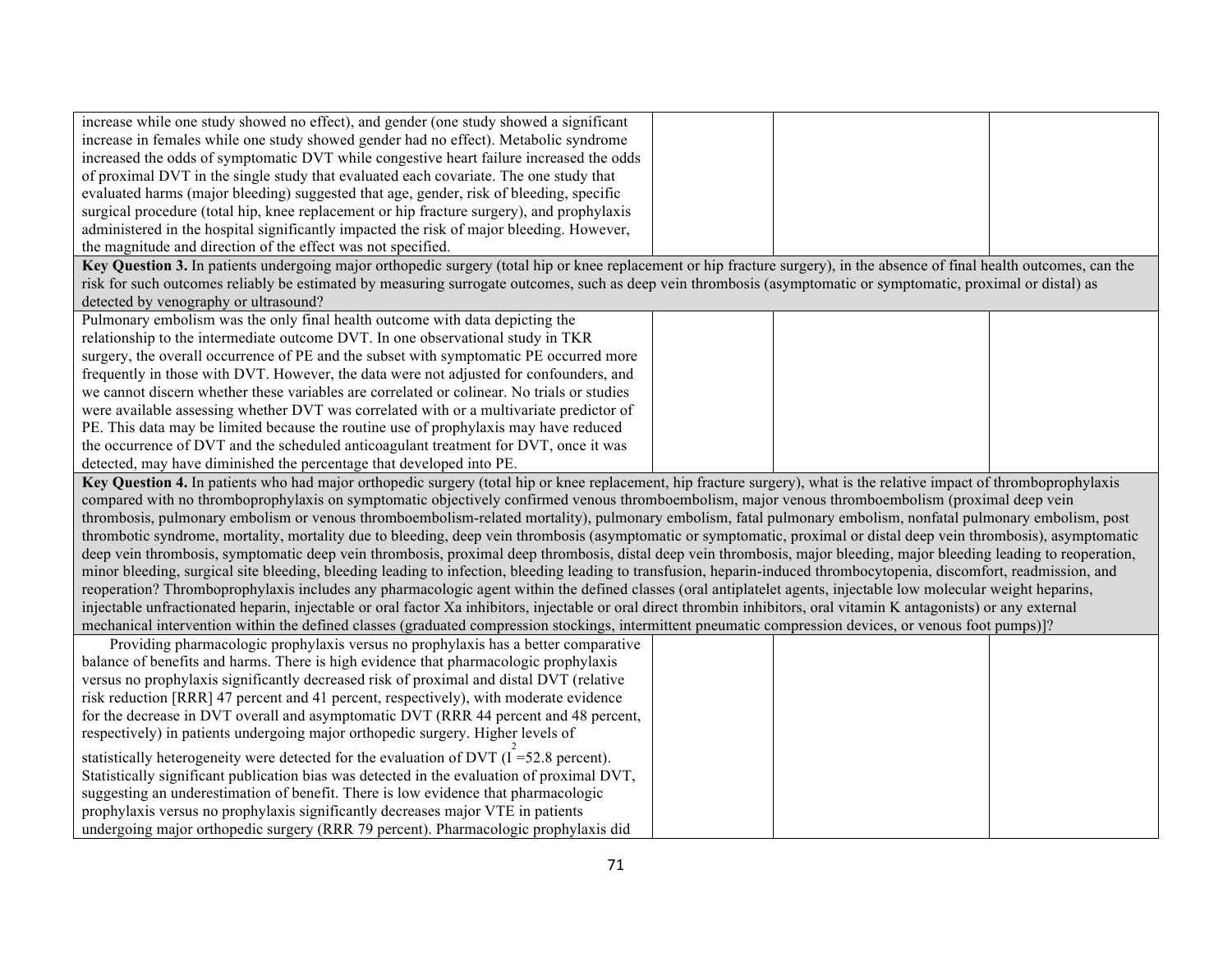| not significantly impact PE versus no prophylaxis, although it was trending in that          |  |  |
|----------------------------------------------------------------------------------------------|--|--|
| direction, and significantly reduced the risk of PE when the analysis was limited to the     |  |  |
| most stringent trials in which background prophylaxis (such as compression stockings)        |  |  |
| was not allowed in the experimental groups. There is high evidence that pharmacologic        |  |  |
| prophylaxis versus no prophylaxis significantly increases minor bleeding (relative risk      |  |  |
| increase 67 percent), and in a single observational study, pharmacologic prophylaxis         |  |  |
| increased the risk of reoperation. Pharmacologic prophylaxis versus no prophylaxis did       |  |  |
| not significantly impact nonfatal PE, mortality, symptomatic DVT, or major bleeding in       |  |  |
| patients undergoing major orthopedic surgery. Our results are in general agreement with      |  |  |
| the six previous meta-analyses of trials comparing pharmacologic prophylaxis versus          |  |  |
| placebo/control in patients with major orthopedic surgery. We could not determine the        |  |  |
| impact of pharmacologic prophylaxis on other endpoints either due to a lack of data or       |  |  |
| because there were no events in either experimental group.                                   |  |  |
| Providing mechanical prophylaxis versus no prophylaxis may have a better comparative         |  |  |
| balance of benefits and harms, but more data are needed to support this assumption. One      |  |  |
| RCT found that mechanical prophylaxis versus no prophylaxis significantly decreased the      |  |  |
| occurrence of DVT in patients undergoing major orthopedic surgery. While mechanical          |  |  |
| prophylaxis versus no prophylaxis was not found to significantly impact proximal or          |  |  |
| distal DVT in patients undergoing major orthopedic surgery, the power to detect these        |  |  |
| differences was low. In the only previous meta-analysis comparing mechanical                 |  |  |
| prophylaxis (intermittent pneumatic compression and venous foot pump) versus control,        |  |  |
| the risks of deep vein thrombosis (any, proximal, and distal) and pulmonary embolism         |  |  |
| were significantly reduced and the risk of fatal pulmonary embolism and mortality were       |  |  |
| nonsignificantly reduced. We could not adequately assess the other outcomes because          |  |  |
| there were either no trials or the available trials had no events in either group. Given the |  |  |
| mechanism of action for these devices, bleeding should not result from their use, so         |  |  |
| benefits would likely overwhelm the risk of harms.                                           |  |  |

**Key Question 5.** In patients undergoing major orthopedic surgery (total hip or knee replacement, hip fracture surgery), what is the comparative efficacy between classes of agents on outcomes: symptomatic objectively confirmed venous thromboembolism, major venous thromboembolism, pulmonary embolism, fatal pulmonary embolism, nonfatal pulmonary embolism, post thrombotic syndrome, mortality, mortality due to bleeding, deep vein thrombosis (asymptomatic or symptomatic, proximal or distal deep vein thrombosis), asymptomatic deep 3

vein thrombosis, symptomatic deep vein thrombosis, proximal deep thrombosis, distal deep vein thrombosis, major bleeding, major bleeding leading to reoperation, minor bleeding, surgical site bleeding, bleeding leading to infection, bleeding leading to transfusion, heparin-induced thrombocytopenia, discomfort, readmission, and reoperation? Classes include oral antiplatelet agents, injectable low molecular weight heparins, injectable unfractionated heparin, injectable or oral factor Xa inhibitors, injectable or oral direct thrombin inhibitors, oral vitamin K antagonists, and mechanical interventions.

| While we sought to determine the impact of therapy on numerous outcomes, we were          |  |
|-------------------------------------------------------------------------------------------|--|
| only able to discern significant differences between classes for relatively few outcomes. |  |
| For the other outcomes, either there was a lack of evaluable data or no significant       |  |
| differences were found. Variable levels of statistical heterogeneity were detected in the |  |
| base case analyses, and in a few cases, heterogeneity improved when each surgery was      |  |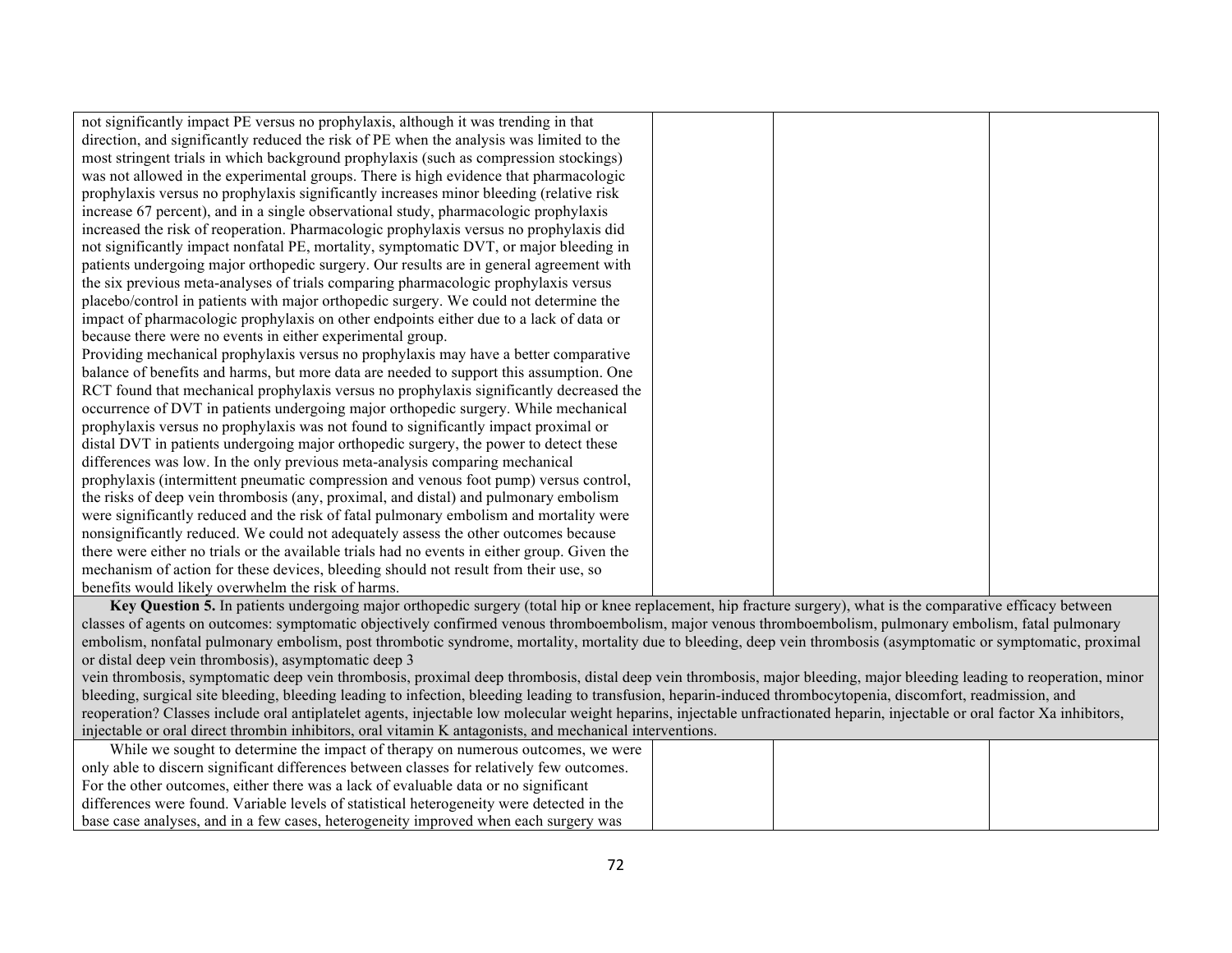| evaluated separately in subgroup analysis while other times the heterogeneity increased.      |  |  |
|-----------------------------------------------------------------------------------------------|--|--|
| However, in the majority of cases, the number of trials in a subgroup analysis was too low    |  |  |
| to evaluate statistical heterogeneity. We could not determine if this means that there is a   |  |  |
| lack of effect versus a lack of power to show that it is significant. The results of previous |  |  |
| meta-analyses are in general agreement with the findings of our comparative effectiveness     |  |  |
| review.                                                                                       |  |  |
| When compared directly with UFH, LMWH agents, as a class, have a better                       |  |  |
| comparative balance of benefits and harms with significantly fewer PEs, DVTs, proximal        |  |  |
| DVTs, major bleeding, and HIT events. A higher level of statistical heterogeneity was         |  |  |
| detected in the evaluation of PE. The comparative balance of benefits and harms for           |  |  |
| LMWHs with other classes could not be readily determined. LMWH agents were also               |  |  |
| superior to VKAs at reducing measures of DVT (any, asymptomatic, proximal, and                |  |  |
| distal) but increased major, minor, and surgical site bleeding. A higher level of statistical |  |  |
| heterogeneity was detected in the evaluation of DVT as was the presence of publication        |  |  |
| bias, which suggested an underestimation of the benefit of LMWH. Since no significant         |  |  |
| differences were found in important final health outcomes, the relevance of these             |  |  |
| reductions in DVT needs to be considered. LMWHs may be inferior to factor Xa                  |  |  |
| inhibitors in terms of any, proximal, and distal DVTs but have a lower risk of major and      |  |  |
| minor bleeding. A higher level of statistical heterogeneity was detected in the evaluation    |  |  |
| of proximal DVT and major bleeding. Observational data suggested LMWH agents had              |  |  |
| decreased mortality, although this was not supported by data pooled from RCTs, which          |  |  |
| showed no significant difference. Comparing LMWH agents with DTIs is difficult                |  |  |
| because the occurrence of DVT was greater, but the occurrence of distal DVT was less          |  |  |
| with LMWHs, and while surgical site bleeding is higher LMWH therapy, the overall risk         |  |  |
| of serious bleeding was not significantly altered. Finally, when LMWH agents were             |  |  |
| compared versus mechanical prophylaxis, the only significant difference is the lower          |  |  |
| occurrence for patient discomfort in the group receiving LMWHs. It is difficult to discern    |  |  |
| the comparative balance of benefits and harms for oral antiplatelet therapy versus            |  |  |
| mechanical prophylaxis or VKAs. Oral antiplatelet therapy had significantly greater           |  |  |
| occurrence of any and distal DVT versus mechanical prophylaxis. In a controlled               |  |  |
| observational study, oral VKAs had significantly fewer fatal PE events versus oral            |  |  |
| antiplatelet agents. In the only available RCT comparing VKAs to oral antiplatelet agents,    |  |  |
| the same direction of effect was found, suggesting VKA superiority, but this was not          |  |  |
| significant. Mortality was higher in patients receiving aspirin versus warfarin in one        |  |  |
| observational study and was nonsignificantly trending in that direction in another            |  |  |
| observational study, but showed no difference in a clinical trial.                            |  |  |
| UFH, which was found to be inferior to LMWH agents in the balance of benefits and             |  |  |
| harms, had a greater occurrence of death and major bleeding versus factor Xa inhibitors in    |  |  |
| an observational study (with no clinical trial data to support or refute the findings), had a |  |  |
| greater occurrence of any and proximal DVT versus DTIs, and had a greater occurrence          |  |  |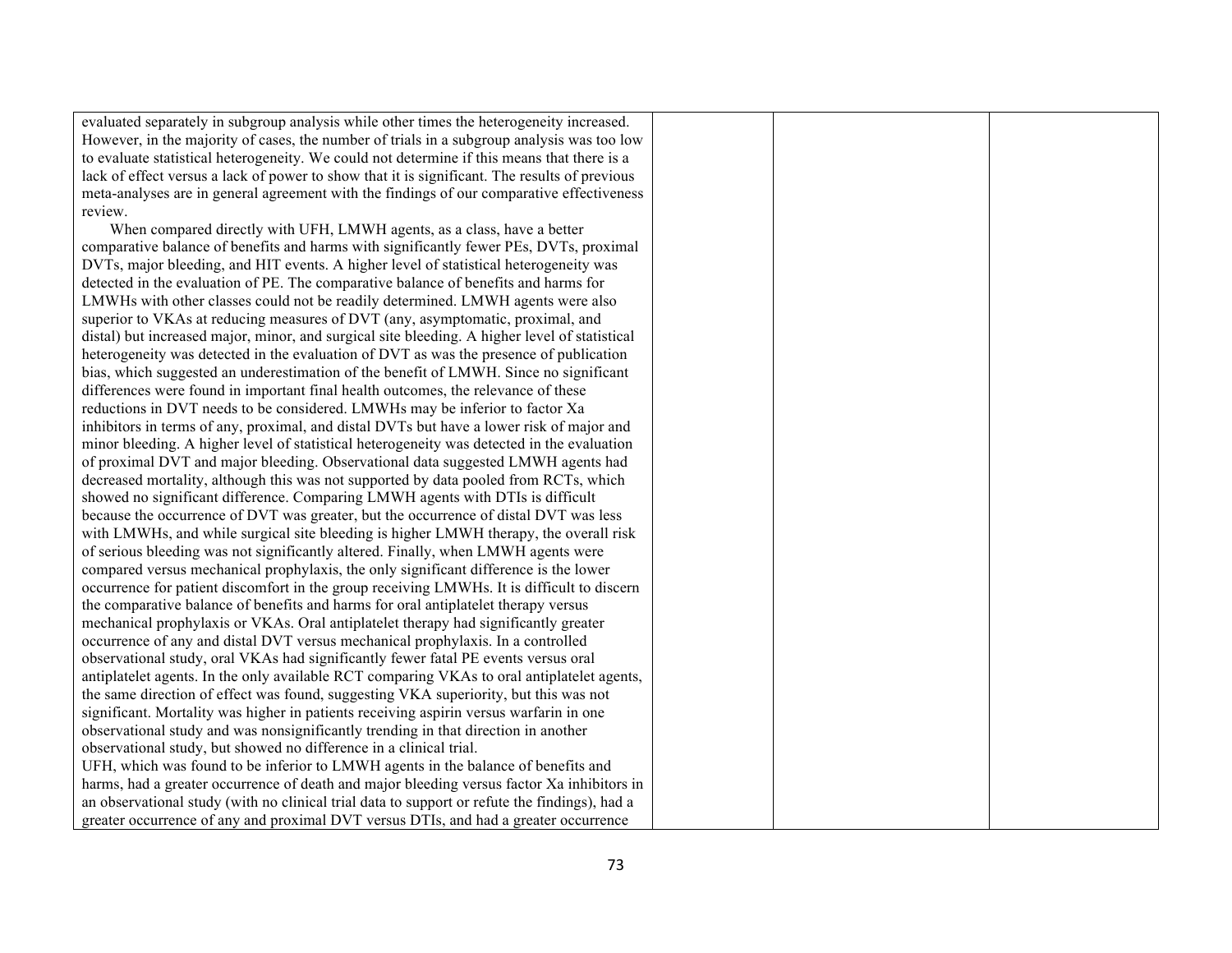| of DVT versus mechanical prophylaxis. As such, it is likely inferior to factor Xa                                                                                     |  |  |
|-----------------------------------------------------------------------------------------------------------------------------------------------------------------------|--|--|
| inhibitors in the balance of benefits and harms as well.                                                                                                              |  |  |
| Patients receiving VKAs had less occurrence of proximal DVT versus mechanical                                                                                         |  |  |
| prophylaxis, but with no other differences in other health outcomes or bleeding, it is hard                                                                           |  |  |
| to discern a difference in the balance of efficacy to harms between them.                                                                                             |  |  |
| Key Question 6. In patients undergoing major orthopedic surgery (total hip or knee replacement, hip fracture surgery), what is the comparative efficacy of individual |  |  |
| agents within classes (injectable low molecular weight heparin or mechanical) on symptomatic objectively confirmed venous thromboembolism, major venous               |  |  |
| thromboembolism (proximal deep vein thrombosis, pulmonary embolism or venous thromboembolism related mortality), pulmonary embolism, fatal pulmonary embolism,        |  |  |
| nonfatal pulmonary embolism, post thrombotic syndrome, mortality, mortality due to bleeding, deep vein thrombosis (asymptomatic or symptomatic, proximal or distal    |  |  |

deep vein thrombosis), asymptomatic deep vein thrombosis, symptomatic deep vein thrombosis, proximal deep thrombosis, distal deep vein thrombosis, major bleeding,

major bleeding leading to reoperation, minor bleeding, surgical site bleeding, bleeding leading to infection, bleeding leading to transfusion, heparin-induced thrombocytopenia, discomfort, readmission, and reoperation?

| For both LMWHs and mechanical devices, there were no significant differences in                                                                                  |  |  |
|------------------------------------------------------------------------------------------------------------------------------------------------------------------|--|--|
| PE (any, fatal, and nonfatal), mortality, and mortality due to bleeding between modalities                                                                       |  |  |
| within a class, but these evaluations were based on one or two trials with either no events                                                                      |  |  |
| or a very low number of events.                                                                                                                                  |  |  |
| The balance of benefits and harms from using enoxaparin versus another low                                                                                       |  |  |
| molecular weight heparin within the class (dalteparin or tinzaparin) is similar. No                                                                              |  |  |
| difference in the occurrence of DVT or proximal DVT occurred between LMWHs                                                                                       |  |  |
| (enoxaparin versus either tinzaparin or dalteparin). No significant difference was seen in                                                                       |  |  |
| asymptomatic DVT between enoxaparin and dalteparin, symptomatic DVT between                                                                                      |  |  |
| enoxaparin and tinzaparin, or distal DVT between enoxaparin and tinzaparin. For major                                                                            |  |  |
| bleeding, two trials compared LMWHs and found no differences between enoxaparin and                                                                              |  |  |
| either dalteparin or tinzaparin. For minor bleeding, one trial found no significant                                                                              |  |  |
| difference between enoxaparin and tinzaparin for this outcome. For surgical site bleeding,                                                                       |  |  |
| two trials compared LMWHs and found no differences between enoxaparin and either                                                                                 |  |  |
| dalteparin or tinzaparin. For HIT, one trial found no significant difference between                                                                             |  |  |
| enoxaparin and tinzaparin for this outcome.                                                                                                                      |  |  |
| The balance of benefits and harms for different mechanical modalities within a class                                                                             |  |  |
| could not be determined with the current literature base. The Venaflow pneumatic                                                                                 |  |  |
| compression device significantly reduced the occurrence of DVT or distal DVT versus                                                                              |  |  |
| the Kendall pneumatic compression device in the only trial but did not significantly                                                                             |  |  |
| reduce proximal DVT.                                                                                                                                             |  |  |
| Intermittent compression stockings significantly reduced the occurrence of DVT or                                                                                |  |  |
| distal DVT versus graduated compression stockings but did not significantly reduce                                                                               |  |  |
| proximal DVT.                                                                                                                                                    |  |  |
| In the only observational study, two intermittent compression devices were compared                                                                              |  |  |
| (ActiveCare system vs. Flowtron excel pump) and found to have a similar occurrence of                                                                            |  |  |
| DVT. Harms were not assessed in these trials or observational studies.                                                                                           |  |  |
| Key Question 7. In patients undergoing major orthopedic surgery (total hip or knee replacement, hip fracture surgery), what are the effect estimates of combined |  |  |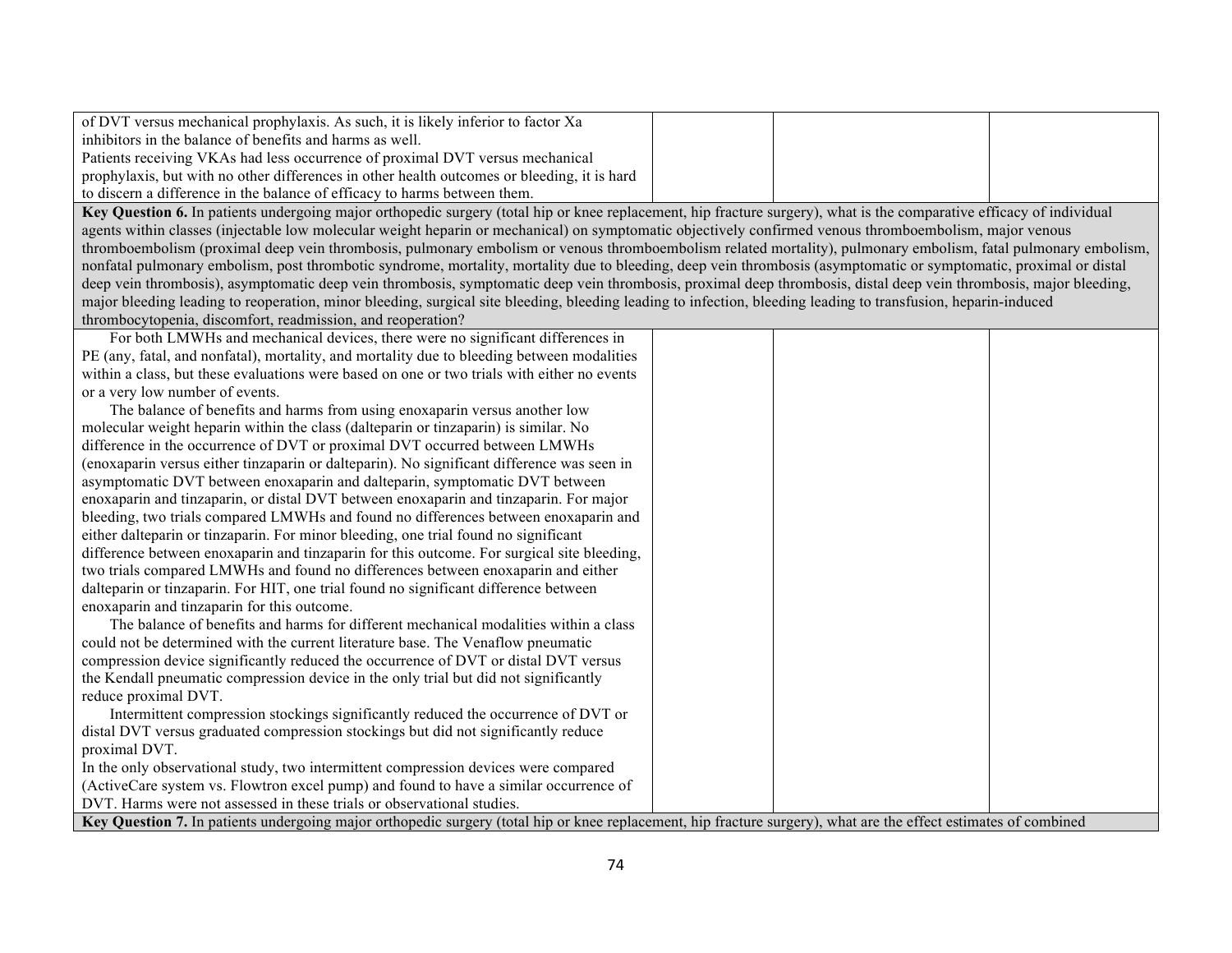pharmacologic and mechanical modalities versus single modality on symptomatic objectively confirmed venous thromboembolism, major venous thromboembolism (proximal deep vein thrombosis, pulmonary embolism or venous thromboembolism related mortality), pulmonary embolism, fatal pulmonary embolism, nonfatal pulmonary embolism, post thrombotic syndrome, mortality, mortality due to bleeding, deep vein thrombosis (asymptomatic or symptomatic, proximal or distal deep vein thrombosis), asymptomatic deep vein thrombosis, symptomatic deep vein thrombosis, proximal deep thrombosis, distal deep vein thrombosis, major bleeding, major bleeding leading to reoperation, minor bleeding, surgical site bleeding, bleeding leading to infection, bleeding leading to transfusion, heparin-induced thrombocytopenia, discomfort, readmission, and reoperation?

| The balance of benefits and harms for combining a pharmacologic and mechanical           |  |
|------------------------------------------------------------------------------------------|--|
| strategy versus using either strategy alone in patients undergoing major orthopedic      |  |
| surgery could not be determined. The use of a pharmacologic plus mechanical strategy     |  |
| versus either pharmacologic or mechanical prophylaxis did not significantly impact       |  |
| nonfatal PE, mortality, or DVT subsets (asymptomatic, symptomatic, proximal, or distal). |  |
| The comparative impact of pharmacologic plus mechanical prophylaxis versus               |  |
| pharmacologic or mechanical prophylaxis on major or minor bleeding could not be          |  |
| determined. There was moderate evidence that the use of pharmacologic plus mechanical    |  |
| prophylaxis significantly decreases the occurrence of DVT versus pharmacologic           |  |
| prophylaxis alone. The impact of dual prophylaxis versus single modality on other        |  |
| outcomes could not be determined.                                                        |  |

**Key Question 8.** In patients undergoing major orthopedic surgery (total hip or knee replacement, hip fracture surgery), regardless of thromboprophylaxis method, what are the effects of prolonging thromboprophylaxis for 28 days or longer compared with thromboprophylaxis for 7 to 10 days on symptomatic objectively confirmed venous thromboembolism, major venous thromboembolism (proximal deep vein thrombosis, pulmonary embolism or venous thromboembolism related mortality), pulmonary embolism, fatal pulmonary embolism, nonfatal pulmonary embolism, post thrombotic syndrome, mortality, mortality due to bleeding, deep vein thrombosis (asymptomatic or symptomatic, proximal or distal deep vein thrombosis), asymptomatic deep vein thrombosis, symptomatic deep vein thrombosis, proximal deep thrombosis, distal deep vein thrombosis, major bleeding, major bleeding leading to reoperation, minor bleeding, surgical site bleeding, bleeding leading to infection, bleeding leading to

transfusion, heparin-induced thrombocytopenia, discomfort, readmission, and reoperation?

| Prolonged prophylaxis had a better comparative balance of benefits and harms versus         |  |
|---------------------------------------------------------------------------------------------|--|
| short-term prophylaxis in patients undergoing major orthopedic surgery. The impact of       |  |
| prolonging prophylaxis for 28 days or longer on events was compared with prophylaxis        |  |
| for 7 to 10 days in patients who had major orthopedic surgery. Prolonged prophylaxis        |  |
| reduced the occurrence of symptomatic objectively confirmed VTE, PE (overall and            |  |
| nonfatal), and DVT (overall, symptomatic, asymptomatic, and proximal) versus shorter        |  |
| term prophylaxis. Statistically significant publication bias was detected in the evaluation |  |
| of distal DVT and nonfatal PE although the directionality was unclear. While higher         |  |
| heterogeneity was found for symptomatic VTE and DVT, the direction of effect was            |  |
| consistent among all of the trials. In base case analyses, prolonged prophylaxis increases  |  |
| the occurrence of minor bleeding and surgical site bleeding versus shorter term             |  |
| prophylaxis. Four previous meta-analyses compared the impact of longer versus shorter       |  |
| duration pharmacologic prophylaxis and are in general agreement with our present            |  |
| comparative effectiveness review.                                                           |  |
| $\sim$ $\sim$ $\sim$ $\sim$ $\sim$                                                          |  |

**Key Question 9.** In patients undergoing major orthopedic surgery (total hip or knee replacement, hip fracture surgery) who have known contraindications to antithrombotic agents, what is the relative impact of prophylactic inferior vena cava filter placement compared with any external mechanical intervention on symptomatic